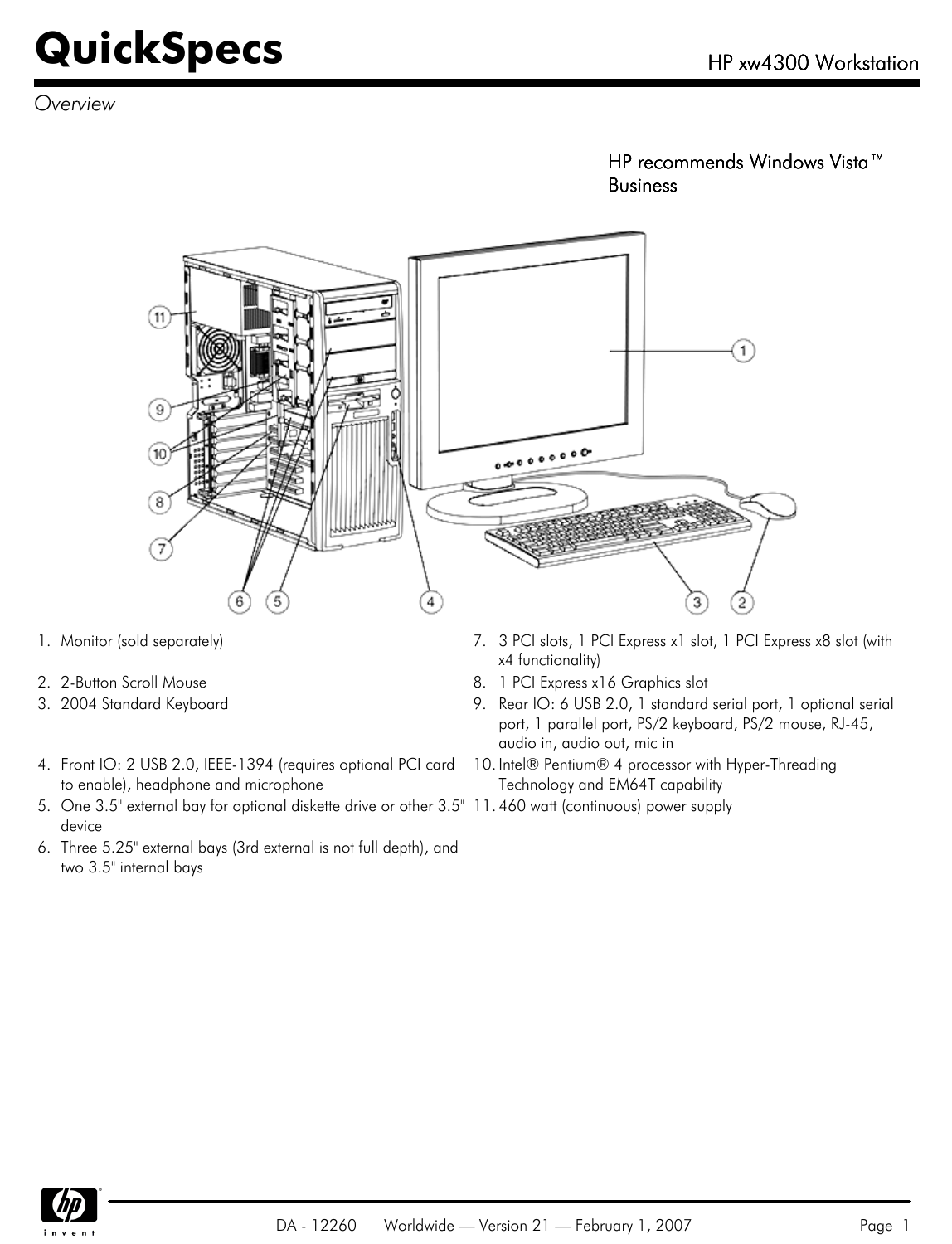*Overview*

### At A Glance

- Choice of operating systems: Genuine Windows XP Professional (32-bit), Genuine Windows XP Professional x64 Edition, Red Hat Enterprise WS4 HP Installer Kit for Linux (see<http://www.hp.com/workstations/software/linux/> for details) Tested on Microsoft Windows 2000 Professional SP4
- Intel Pentium 4 processor with Extended Memory 64 Technology (EM64T) and,  $\bullet$ Hyper-Threading Technology
	- Virtualization Technology (672 processor only)
- Intel Pentium D processor with Extended Memory 64 Technology (EM64T)
- Intel 955X Express chipset  $\bullet$
- Integrated HP Gbit LAN by Broadcom
- 800 MHz processor front side bus support
- Convertible and tool-less minitower chassis  $\bullet$
- 3 PCI Express slots/3 PCI slots
- Dual channel DDR2 memory at 533 or 667 MHz
- Four channel SATA Controller with RAID\* 0, 1, 10, or 5
- Realtek integrated high definition audio with internal speaker
- Pre-loaded Manageability tools  $\bullet$
- Protected by HP Services, including a 3-3-3 standard warranty. Terms and conditions vary by country. Certain restrictions and exclusions apply.

\* NOTE: Hardware RAID is not supported on Linux systems. The Linux kernel, with built-in software RAID, provides excellent, functionality and performance. It is a good alternative to hardware-based RAID. Please visit <http://h20000.www2.hp.com/bc/docs/support/SupportManual/c00060684/c00060684.pdf>for RAID capabilities with Linux.

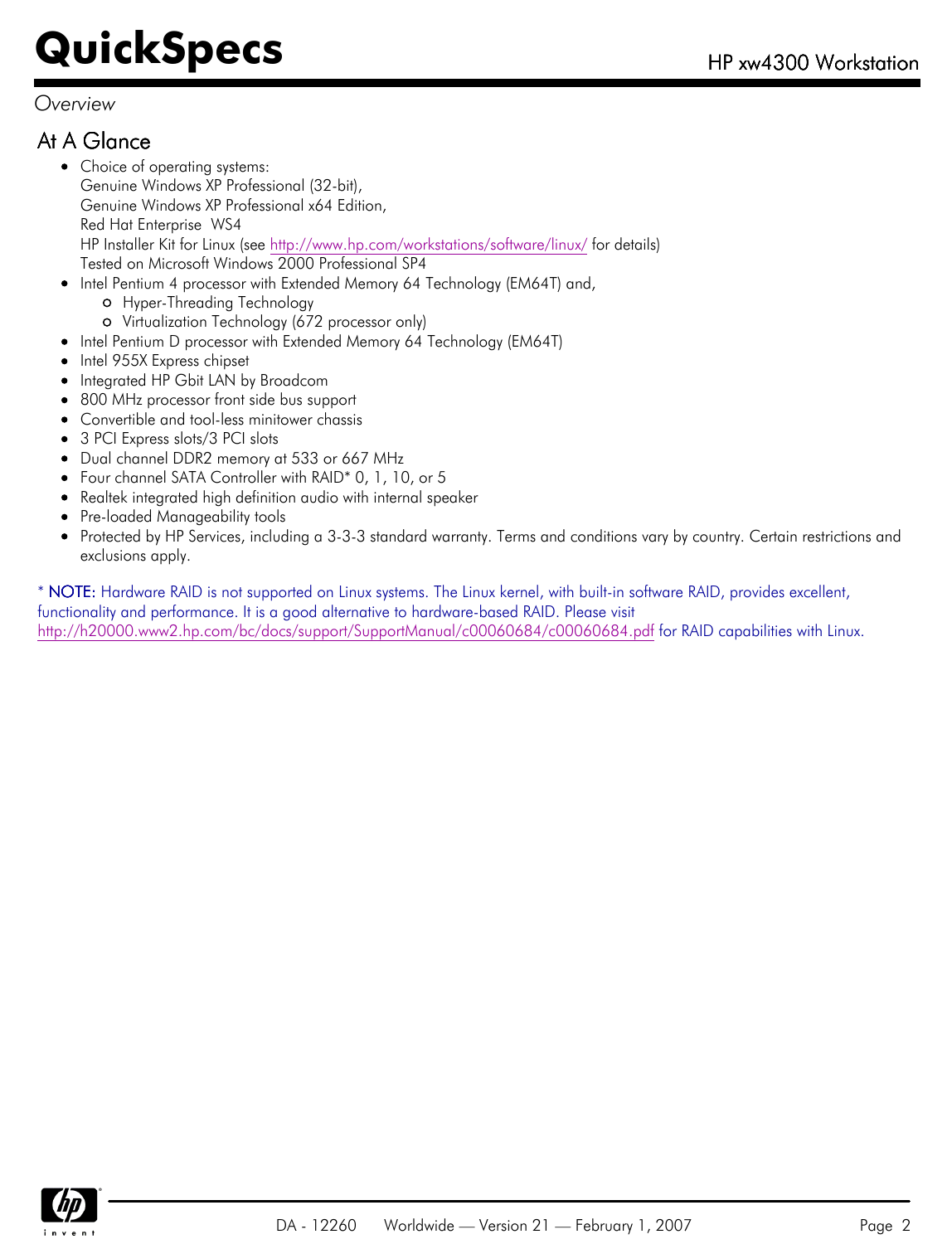*Standard Features - Custom Components*

| Processor and Speed -<br>One of the following | All processors feature Extended Memory 64 Technology. All Pentium 4 processors feature Hyper-<br><b>Threading Technology</b>                                                                                                                                                                                                                                                                                           |  |  |  |
|-----------------------------------------------|------------------------------------------------------------------------------------------------------------------------------------------------------------------------------------------------------------------------------------------------------------------------------------------------------------------------------------------------------------------------------------------------------------------------|--|--|--|
|                                               | Intel Pentium 4 processor 521 supporting Hyper-Threading Technology (2.80 GHz/1 MB, 800 FSB,<br>Single Core)                                                                                                                                                                                                                                                                                                           |  |  |  |
|                                               | Intel Pentium 4 processor 630 supporting Hyper-Threading Technology (3.00 GHz/2 MB, 800 FSB,<br>Single Core)                                                                                                                                                                                                                                                                                                           |  |  |  |
|                                               | Intel Pentium 4 processor 640 supporting Hyper-Threading Technology (3.20 GHz/2 MB, 800 FSB,<br>Single Core)                                                                                                                                                                                                                                                                                                           |  |  |  |
|                                               | Intel Pentium 4 processor 650 supporting Hyper-Threading Technology (3.40 GHz/2 MB, 800 FSB,<br>Single Core)                                                                                                                                                                                                                                                                                                           |  |  |  |
|                                               | Intel Pentium 4 processor 660 supporting Hyper-Threading Technology (3.60 GHz/2 MB, 800 FSB,<br>Single Core)                                                                                                                                                                                                                                                                                                           |  |  |  |
|                                               | Intel Pentium 4 processor 672 supporting Hyper-Threading Technology and Virtualization Technology<br>(3.80 GHz/2 MB, 800 FSB, Single Core)                                                                                                                                                                                                                                                                             |  |  |  |
|                                               | Intel Pentium D processor 940 (3.20 GHz/2 MB, 800 FSB, Dual Core)                                                                                                                                                                                                                                                                                                                                                      |  |  |  |
|                                               | Intel Pentium D processor 950 (3.40 GHz/2 MB, 800 FSB, Dual Core)                                                                                                                                                                                                                                                                                                                                                      |  |  |  |
|                                               | Intel Pentium D processor 960 (3.60 GHz/2 MB, 800 FSB, Dual Core)                                                                                                                                                                                                                                                                                                                                                      |  |  |  |
|                                               | NOTE: Hyper-Threading (HT) Technology requires a computer system with an Intel Pentium processor<br>supporting HT Technology and an HT Technology enabled chipset, BIOS, and operating system.<br>Performance will vary depending on the specific hardware and software you use. See<br>http://www.intel.com/info/hyperthreading/ for more information including details on which processors<br>support HT Technology. |  |  |  |
| Operating System -                            | Genuine Windows XP Professional SP2 (32-bit)                                                                                                                                                                                                                                                                                                                                                                           |  |  |  |
| One of the following                          | Genuine Windows XP Professional x64 Edition (64-bit)                                                                                                                                                                                                                                                                                                                                                                   |  |  |  |
|                                               | Red Hat Enterprise Linux Workstation 4 Update 3 (32 & 64-bit)                                                                                                                                                                                                                                                                                                                                                          |  |  |  |
|                                               | $\mathbf{u} \cdot \mathbf{v} = \mathbf{v} \cdot \mathbf{v}$ and $\mathbf{v} \cdot \mathbf{v} = \mathbf{v} \cdot \mathbf{v}$ and $\mathbf{v} \cdot \mathbf{v} = \mathbf{v} \cdot \mathbf{v}$ and $\mathbf{v} \cdot \mathbf{v} = \mathbf{v} \cdot \mathbf{v}$                                                                                                                                                            |  |  |  |

HP Installer CD for Red Hat Linux WS 3 and WS 4 Box Set (includes drivers for 32-bit and 64-bit) See <http://www.hp.com/workstations/software/linux/>

Click on "Hardware support matrix" under "Related links" for details.

NOTE: Although HP Personal Workstations can be ordered with the HP Installer Kit for Linux and an IEEE 1394 card, HP cannot provide customer support for this configuration. Please refer to the Linux Hardware Support Matrix ([http://www.hp.com/support/linux\\_hardware\\_matrix\)](http://www.hp.com/support/linux_hardware_matrix) for details, and to the Linux User Manual ([http://www.hp.com/support/linux\\_user\\_manual\)](http://www.hp.com/support/linux_user_manual) for tips on user-enablement of the IEEE 1394 Card.

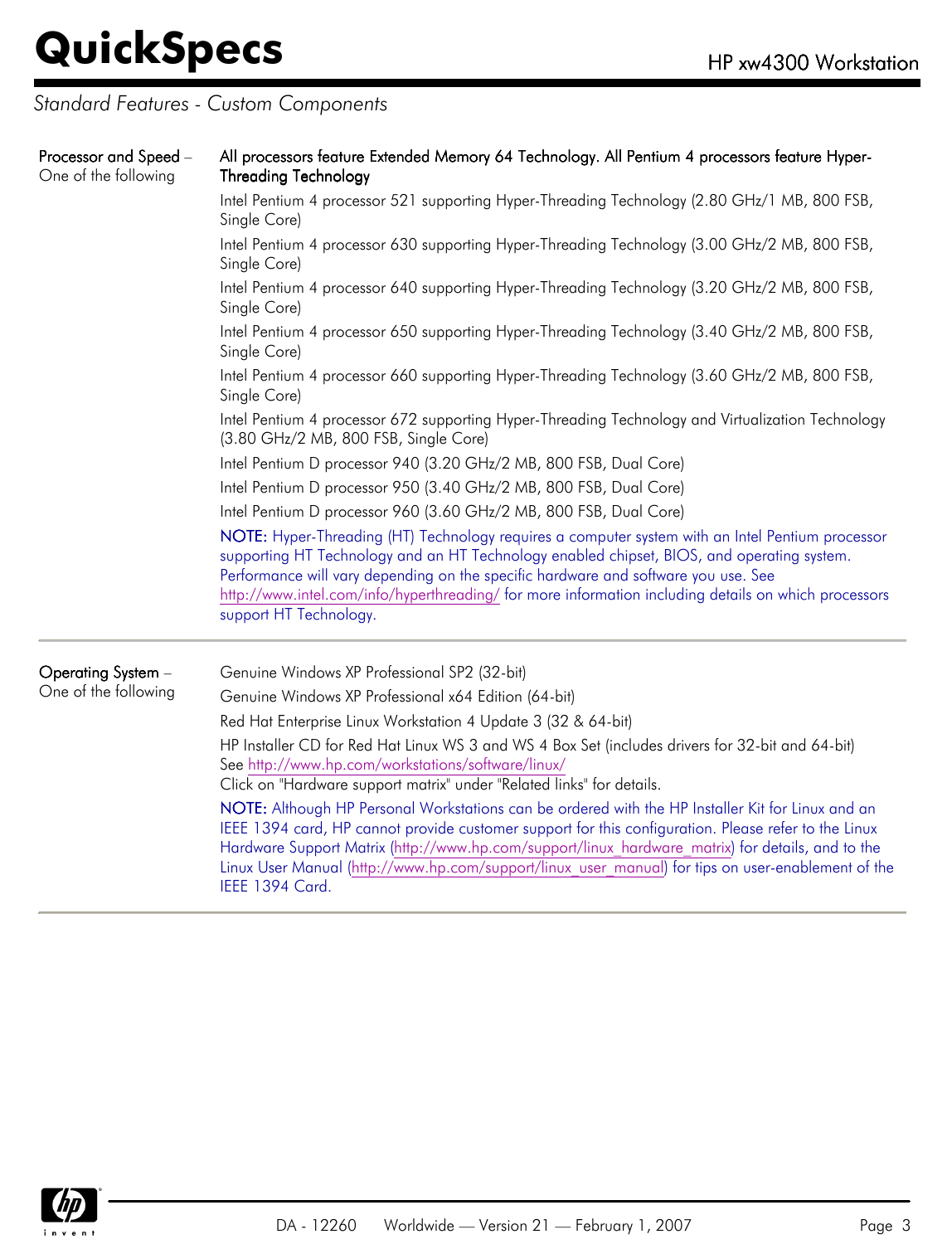### *Standard Features - Custom Components*

| 1st Hard Disk Drive - | Windows XP<br>Red Hat Linux                                                               |                   |                      |  |
|-----------------------|-------------------------------------------------------------------------------------------|-------------------|----------------------|--|
| One of the following  | <b>Serial ATA Drives</b>                                                                  |                   |                      |  |
|                       | 80 GB SATA 3.0-Gb/s 7200 rpm drive                                                        | 32-Bit, 64-Bit    | WS3, WS4             |  |
|                       | 160 GB SATA 3.0-Gb/s 7200 rpm drive with Native Command<br>Queuing                        | 32-Bit, 64-Bit    | WS3, WS4             |  |
|                       | 250 GB SATA 3.0-Gb/s 7200 rpm drive                                                       | 32-Bit, 64-Bit    | WS3, WS4             |  |
|                       | 500 GB SATA 3.0-Gb/s 7200 rpm drive with Native Command<br>Queuing                        | 32-Bit, 64-Bit    | WS3, WS4             |  |
|                       | Serial ATA 1.5Gb/s Hard Drive                                                             |                   |                      |  |
|                       | 74 GB SATA 1.5-Gb/s 10K rpm drive                                                         | 32-Bit, 64-Bit    | WS3, WS4             |  |
|                       | Ultra320 SCSI Drives                                                                      |                   |                      |  |
|                       | 73 GB Ultra320 SCSI 10K rpm drive                                                         | 32-Bit, 64-Bit    | WS3, WS4             |  |
|                       | 146 GB Ultra320 SCSI 10K rpm drive                                                        | 32-Bit, 64-Bit    | WS3, WS4             |  |
|                       | 300 GB Ultra320 SCSI 10K rpm drive                                                        | 32-Bit, 64-Bit    | WS3, WS4             |  |
|                       | 36 GB Ultra320 SCSI 15K rpm drive                                                         | 32-Bit, 64-Bit    | WS3, WS4             |  |
|                       | 73 GB Ultra320 SCSI 15K rpm drive                                                         | 32-Bit, 64-Bit    | WS3, WS4             |  |
| 2nd Hard Disk Drive - | Serial ATA 3Gb/s Hard Drives                                                              | <b>Windows XP</b> | <b>Red Hat Linux</b> |  |
| One of the following  | 2nd Hard Drive, 80 GB SATA 3.0-Gb/s 7200 rpm drive                                        | 32-Bit, 64-Bit    | WS3, WS4             |  |
|                       | 2nd Hard Drive, 160 GB SATA 3.0-Gb/s 7200 rpm drive with<br><b>Native Command Queuing</b> | 32-Bit, 64-Bit    | WS3, WS4             |  |
|                       | 2nd Hard Drive, 250 GB SATA 3.0-Gb/s 7200 rpm drive                                       | 32-Bit, 64-Bit    | WS3, WS4             |  |
|                       | 2nd Hard Drive, 500 GB SATA 3.0-Gb/s 7200 rpm drive with<br><b>Native Command Queuing</b> | 32-Bit, 64-Bit    | WS3, WS4             |  |
|                       | Serial ATA 1.5Gb/s Hard Drive                                                             |                   |                      |  |
|                       | 2nd Hard Drive, 74 GB SATA 1.5-Gb/s 10K rpm drive<br>Ultra320 SCSI Drives                 | 32-Bit, 64-Bit    | WS3, WS4             |  |
|                       | 2nd Hard Drive, 73 GB Ultra320 SCSI 10K rpm drive                                         | 32-Bit, 64-Bit    | WS3, WS4             |  |
|                       | 2nd Hard Drive, 146 GB Ultra320 SCSI 10K rpm drive                                        | 32-Bit, 64-Bit    | WS3, WS4             |  |
|                       | 2nd Hard Drive, 300 GB Ultra320 SCSI 10K rpm drive                                        | 32-Bit, 64-Bit    | WS3, WS4             |  |
|                       | 2nd Hard Drive, 36 GB Ultra320 SCSI 15K rpm drive                                         | 32-Bit, 64-Bit    | WS3, WS4             |  |
|                       | 2nd Hard Drive, 73 GB Ultra320 SCSI 15K rpm drive                                         | 32-Bit, 64-Bit    | WS3, WS4             |  |
|                       |                                                                                           |                   |                      |  |

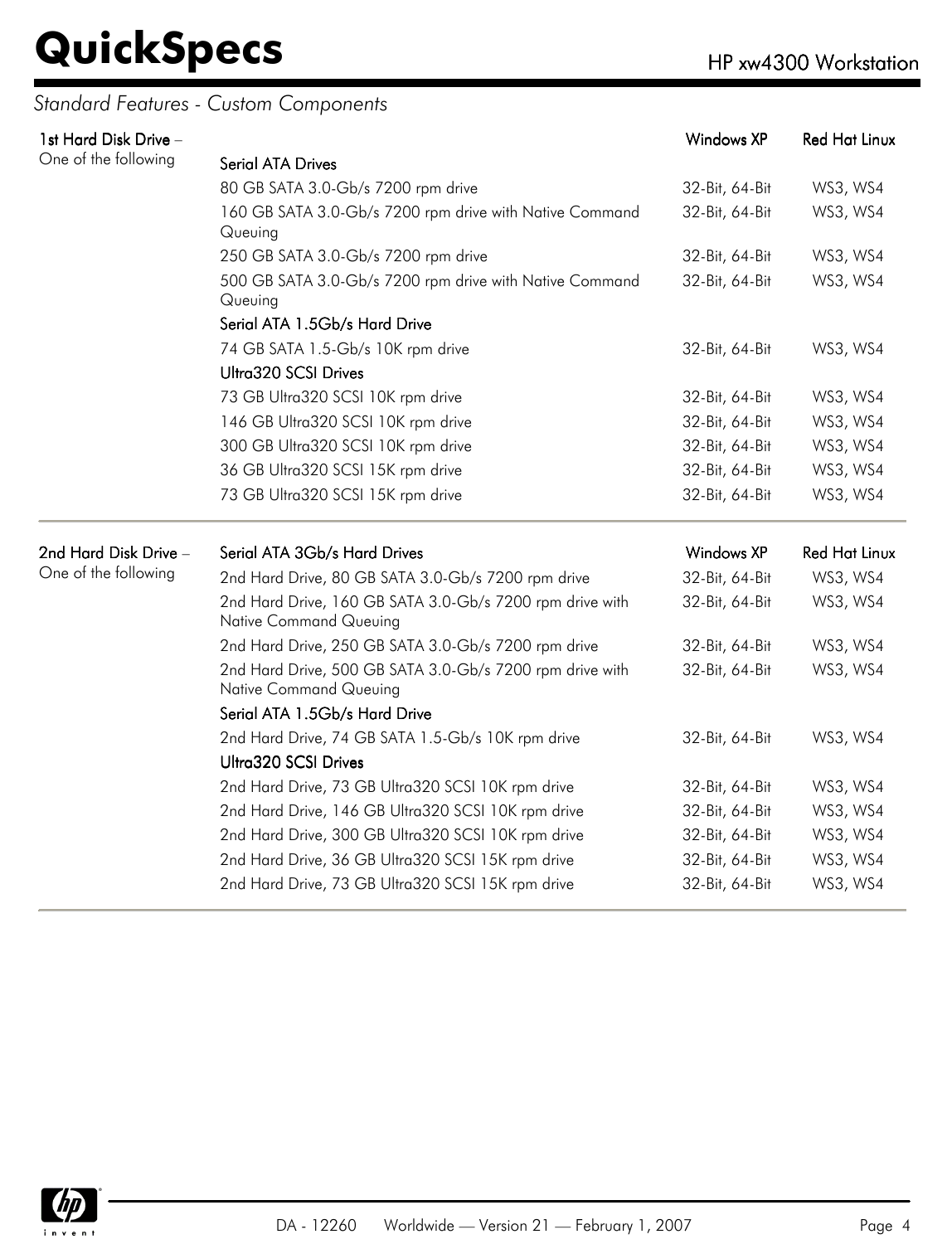| 3rd Hard Disk Drive -     | Serial ATA 3Gb/s Hard Drives                                                                                                                                                                                                   | Windows XP        | <b>Red Hat Linux</b> |  |
|---------------------------|--------------------------------------------------------------------------------------------------------------------------------------------------------------------------------------------------------------------------------|-------------------|----------------------|--|
| One of the following      | 3rd Hard Drive, 80 GB SATA 3.0-Gb/s 7200 rpm drive                                                                                                                                                                             | 32-Bit            | WS3, WS4             |  |
|                           | 3rd Hard Drive, 160 GB SATA 3.0-Gb/s 7200 rpm drive with<br><b>Native Command Queuing</b>                                                                                                                                      | 32-Bit            | WS3, WS4             |  |
|                           | 3rd Hard Drive, 250 GB SATA 3.0-Gb/s 7200 rpm drive                                                                                                                                                                            | 32-Bit            | WS3, WS4             |  |
|                           | 3rd Hard Drive, 500 GB SATA 3.0-Gb/s 7200 rpm drive with<br><b>Native Command Queuing</b>                                                                                                                                      | 32-Bit            | WS3, WS4             |  |
|                           | Serial ATA 1.5Gb/s Hard Drive                                                                                                                                                                                                  |                   |                      |  |
|                           | 3rd Hard Drive, 74 GB SATA 1.5-Gb/s 10K rpm drive<br>Ultra320 SCSI Drives                                                                                                                                                      | 32-Bit            | WS3, WS4             |  |
|                           | 3rd Hard Drive, 73 GB Ultra320 SCSI 10K rpm drive                                                                                                                                                                              | 32-Bit, 64-Bit    | WS3, WS4             |  |
|                           | 3rd Hard Drive, 146 GB Ultra320 SCSI 10K rpm drive                                                                                                                                                                             | 32-Bit, 64-Bit    | WS3, WS4             |  |
|                           | 3rd Hard Drive, 300 GB Ultra320 SCSI 10K rpm drive                                                                                                                                                                             | 32-Bit, 64-Bit    | WS3, WS4             |  |
|                           | 3rd Hard Drive, 36 GB Ultra320 SCSI 15K rpm drive                                                                                                                                                                              | 32-Bit, 64-Bit    | WS3, WS4             |  |
|                           | 3rd Hard Drive, 73 GB Ultra320 SCSI 15K rpm drive                                                                                                                                                                              | 32-Bit, 64-Bit    | WS3, WS4             |  |
| Drive controllers         |                                                                                                                                                                                                                                | <b>Windows XP</b> | <b>Red Hat Linux</b> |  |
|                           | Integrated 4 channel Serial ATA 3Gb/s controller with NCQ and<br>RAID* 0, 1, 10, 5 functionality                                                                                                                               | 32-Bit            | WS3, WS4             |  |
|                           | Optional U320 SCSI Controller - LSI 20320AR RAID 0,1<br>(required with SCSI HDDs)                                                                                                                                              | 32-Bit            | WS3, WS4             |  |
|                           | * NOTE: Hardware RAID is not supported on Linux systems. The Linux kernel, with built-in software RAID,<br>provides excellent, functionality and performance. It is a good alternative to hardware-based RAID.<br>Please visit |                   |                      |  |
|                           | http://h20000.www2.hp.com/bc/docs/support/SupportManual/c00060684/c00060684.pdf for RAID<br>capabilities with Linux.                                                                                                           |                   |                      |  |
| <b>Factory Integrated</b> |                                                                                                                                                                                                                                | <b>Windows XP</b> | <b>Red Hat Linux</b> |  |
| <b>RAID</b>               | RAID 0 Configuration - Striped Array                                                                                                                                                                                           | 32-Bit            |                      |  |
|                           | RAID 1 Configuration                                                                                                                                                                                                           | 32-Bit            |                      |  |
|                           | NOTE: Requires 2 identical hard drives (speeds, capacity, interface) SATA RAID 0, 1 and SCSI RAID 0, 1<br>available as options.                                                                                                |                   |                      |  |

### *Standard Features - Custom Components*

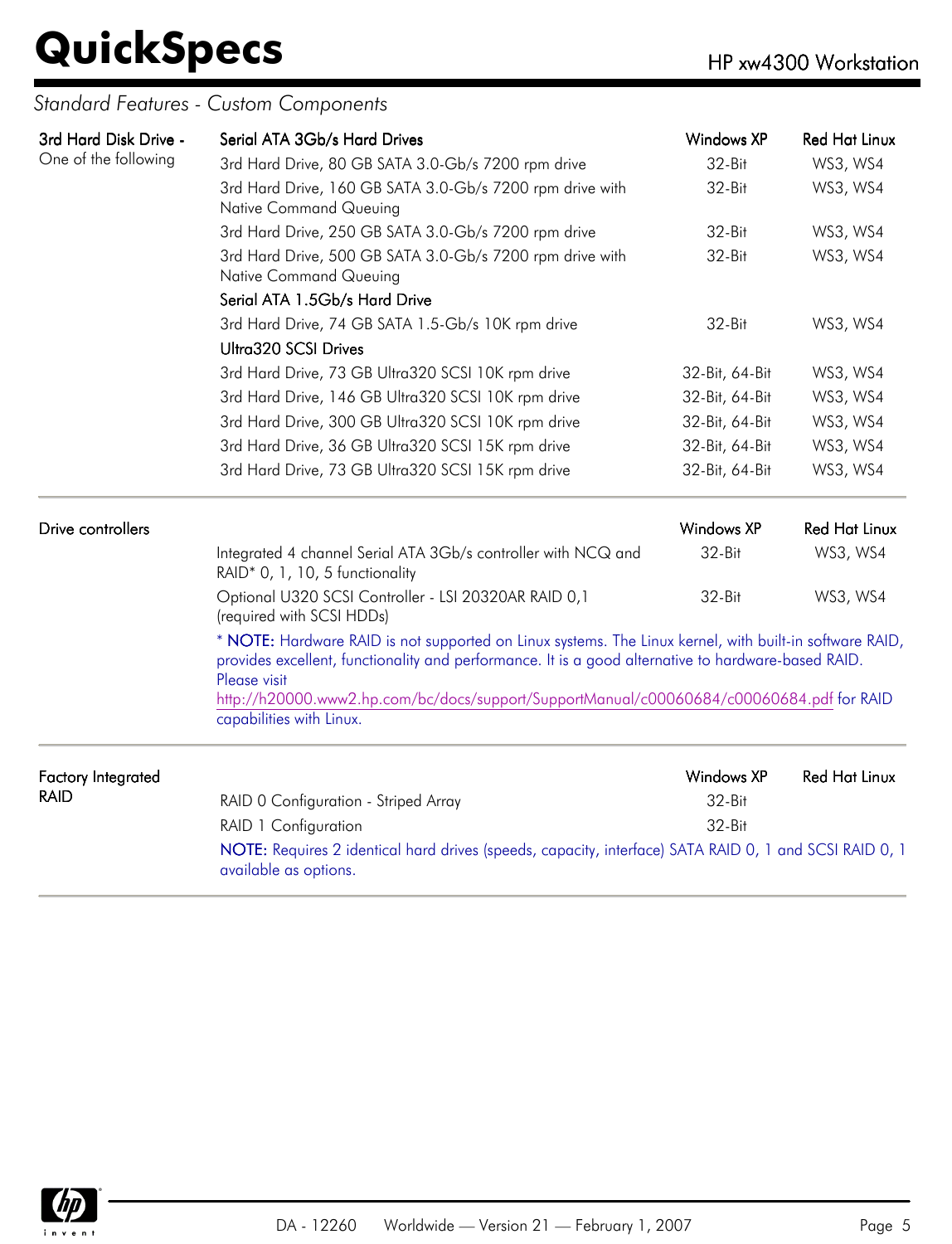### *Standard Features - Custom Components*

| Memory $-$           |                                                                                             | Windows XP     | Red Hat Linux |
|----------------------|---------------------------------------------------------------------------------------------|----------------|---------------|
| One of the following | <b>ECC RAM</b>                                                                              |                |               |
|                      | 512 MB PC2-4300 (DDR2 533 MHz) ECC (2 x 256 MB)                                             | 32-Bit, 64-Bit | WS3, WS4      |
|                      | 512 MB DDR2 PC2-5300 (667 MHz) ECC (2 x 256 MB)                                             | 32-Bit, 64-Bit | WS3, WS4      |
|                      | 1 GB PC2-4300 (DDR2 533 MHz) ECC (2 x 512 MB)                                               | 32-Bit, 64-Bit | WS3, WS4      |
|                      | 1 GB PC2-5300 (DDR2 667 MHz) ECC (2 x 512 MB)                                               | 32-Bit, 64-Bit | WS3, WS4      |
|                      | 1.5 GB PC2-4300 (DDR2 533 MHz) ECC<br>$(2 \times 256 \text{ MB} + 2 \times 512 \text{ MB})$ | 32-Bit, 64-Bit | WS3, WS4      |
|                      | 2 GB PC2-4300 (DDR2 533 MHz) ECC (4 x 512 MB)                                               | 32-Bit, 64-Bit | WS3, WS4      |
|                      | 2 GB PC2-5300 (DDR2 667 MHz) ECC (2 x 1 GB)                                                 | 32-Bit, 64-Bit | WS3, WS4      |
|                      | 3 GB PC2-5300 (DDR2 667 MHz) ECC (2 x 512 + 2 x 1 GB)                                       | 32-Bit, 64-Bit | WS3, WS4      |
|                      | 4 GB PC2-4300 (DDR2 533 MHz) ECC (2 x 2 GB)                                                 | 32-Bit, 64-Bit | WS3, WS4      |
|                      | 4 GB PC2-5300 (DDR2 667 MHz) ECC (4 x 1 GB)                                                 | 32-Bit, 64-Bit | WS3, WS4      |
|                      | 8 GB PC2-4300 (DDR2 533 MHz) ECC (4 x 2 GB)                                                 | 32-Bit, 64-Bit | WS3, WS4      |
|                      | Non-ECC RAM                                                                                 |                |               |
|                      | 256 MB PC2-4300 (DDR2 533 MHz) non-ECC (1 x 256 MB)                                         | 32-Bit, 64-Bit | WS3, WS4      |
|                      | 512 MB PC2-4300 (DDR2 533 MHz) non-ECC (2 x 256 MB)                                         | 32-Bit, 64-Bit | WS3, WS4      |
|                      | 1 GB PC2-4300 (DDR2 533 MHz) non-ECC (4 x 256 MB)                                           | 32-Bit, 64-Bit | WS3, WS4      |
|                      | 1 GB PC2-4300 (DDR2 533 MHz) non-ECC (2 x 512 MB)                                           | 32-Bit, 64-Bit | WS3, WS4      |

NOTE: Do not mix ECC and non-ECC memory. The system will not boot if ECC and non-ECC DIMMs are mixed. Only unbuffered DDR2 DIMMs are supported. All DIMMs must be either x8 or x16 width.

| Removable Storage     |                                                             | Windows XP     | <b>Red Hat Linux</b> |
|-----------------------|-------------------------------------------------------------|----------------|----------------------|
|                       | 1.44 MB Diskette Drive                                      | 32-Bit, 64-Bit | WS3, WS4             |
|                       | 48X CD-ROM Drive                                            | 32-Bit, 64-Bit | WS3, WS4             |
|                       | 48X CD-RW Drive                                             | 32-Bit, 64-Bit | WS3, WS4             |
|                       | $16X$ DVD-ROM with $+R$ Read                                | 32-Bit, 64-Bit | WS3, WS4             |
|                       | 48X Combo CD-RW/DVD-ROM Drive                               | 32-Bit, 64-Bit | WS3, WS4             |
|                       | 16X DVD+/-RW, Dual-Layer, LightScribe*                      | 32-Bit, 64-Bit | WS3, WS4*            |
|                       | *NOTE: LightScribe software works with Windows 32-Bit only. |                |                      |
| 2nd Removable Storage |                                                             | Windows XP     | <b>Red Hat Linux</b> |
|                       | 48X CD-RW Drive                                             | 32-Bit, 64-Bit | WS3, WS4             |
|                       | 16X DVD-ROM with +R Read                                    | 32-Bit, 64-Bit | WS3, WS4             |
|                       | 48X Combo CD-RW/DVD-ROM Drive                               | 32-Bit, 64-Bit | WS3, WS4             |
|                       | 16X DVD+/-RW, Dual-Layer, LightScribe*                      | $32-Hit$       | WS3, WS4*            |
|                       | *NOTE: LightScribe software works with Windows only.        |                |                      |

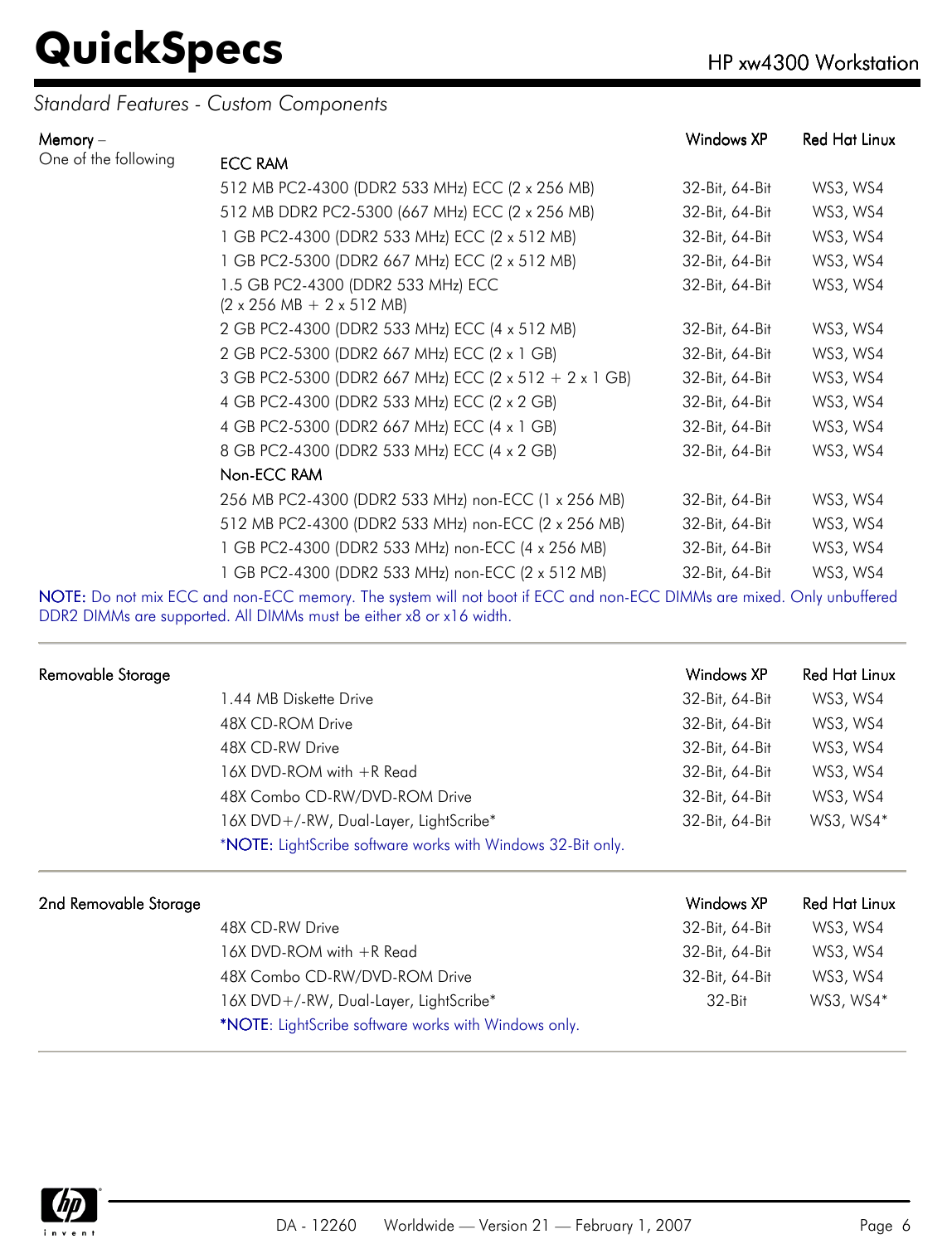|                      | Standard Features - Custom Components                                                                                        |                   |                      |
|----------------------|------------------------------------------------------------------------------------------------------------------------------|-------------------|----------------------|
| Keyboard**           |                                                                                                                              | <b>Windows XP</b> | <b>Red Hat Linux</b> |
| One of the following | PS/2 Standard Keyboard                                                                                                       | 32-Bit, 64-Bit    | WS3, WS4             |
|                      | <b>USB Standard Keyboard</b>                                                                                                 | 32-Bit, 64-Bit    | WS3, WS4             |
|                      | **NOTE: Not supported in configurations which include both USB mouse and Linux nor PS/2 mouse<br>and Linux.                  |                   |                      |
| Mouse -              |                                                                                                                              | <b>Windows XP</b> | <b>Red Hat Linux</b> |
| One of the following | PS/2 2-Button Scroll Mouse                                                                                                   | 32-Bit, 64-Bit    | WS3, WS4             |
|                      | <b>USB 2-Button Optical Scroll Mouse</b>                                                                                     | 32-Bit, 64-Bit    | WS3, WS4             |
|                      | <b>USB 3-Button Optical Mouse</b>                                                                                            | 32-Bit, 64-Bit    | WS3, WS4             |
| Audio                |                                                                                                                              | <b>Windows XP</b> | <b>Red Hat Linux</b> |
|                      | Integrated High Definition audio with internal speaker                                                                       | 32-Bit            | WS3, WS4             |
|                      | SoundBlaster X-Fi XtremeMusic Audio Card                                                                                     | 32-Bit, 64-Bit    |                      |
|                      | HP Optical Drive Internal Audio Cable (Supported only when an<br>optical drive is ordered. Not for use with X-Fi audio card) |                   | WS3, WS4             |
| <b>NIC</b>           |                                                                                                                              | Windows XP        | <b>Red Hat Linux</b> |
|                      | Broadcom 5751 Netxtreme™ Gigabit PCIe NIC                                                                                    | 32-Bit, 64-Bit    | WS3, WS4             |
| Graphics             |                                                                                                                              | <b>Windows XP</b> | <b>Red Hat Linux</b> |
|                      | NVIDIA Quadro NVS 285 with TurboCache Technology PCI<br>Express (128 MB with TC)*                                            | 32-Bit, 64-Bit    | WS3, WS4             |
|                      | ATI FireGL V3100 PCI Express (128 MB)                                                                                        | $32-Hit$          |                      |
|                      | NVIDIA Quadro FX 540 PCI Express (128 MB)                                                                                    | 32-Bit, 64-Bit    | WS3, WS4             |
|                      | NVIDIA Quadro FX 1400 PCI Express (128 MB)                                                                                   | 32-Bit            |                      |
|                      | ATI FireGL V5100 PCI Express (128 MB)                                                                                        | 32-Bit, 64-Bit    |                      |
|                      | NVIDIA Quadro NVS 440 PCI Express (256 MB)                                                                                   | 32-Bit, 64-Bit    |                      |
|                      | NVIDIA Quadro FX3450 PCI Express (256 MB)                                                                                    | 32-Bit, 64-Bit    | WS3, WS4             |
|                      | NVIDIA Quadro FX4500 PCI Express (512 MB)<br><b>NOTE:</b>                                                                    | 32-Bit, 64-Bit    | WS3, WS4             |
|                      | * Two NVIDIA Quadro NVS 285 with TurboCache Technology PCI Express cards may be used together.                               |                   |                      |
| Miscellaneous        |                                                                                                                              | <b>Windows XP</b> | <b>Red Hat Linux</b> |
|                      | Solenoid lock and hood sensor                                                                                                | 32-Bit, 64-Bit    | WS3, WS4             |
|                      | HP FireWire IEEE 1394a 3-Port PCI Card                                                                                       | 32-Bit            |                      |
|                      | Configure minitower in desktop orientation                                                                                   | 32-Bit, 64-Bit    | WS3, WS4             |
|                      | <b>Energy Star Settings</b>                                                                                                  | 32-Bit, 64-Bit    |                      |
|                      | <b>HP Workstations Mouse Pad</b>                                                                                             | N/A               | N/A                  |

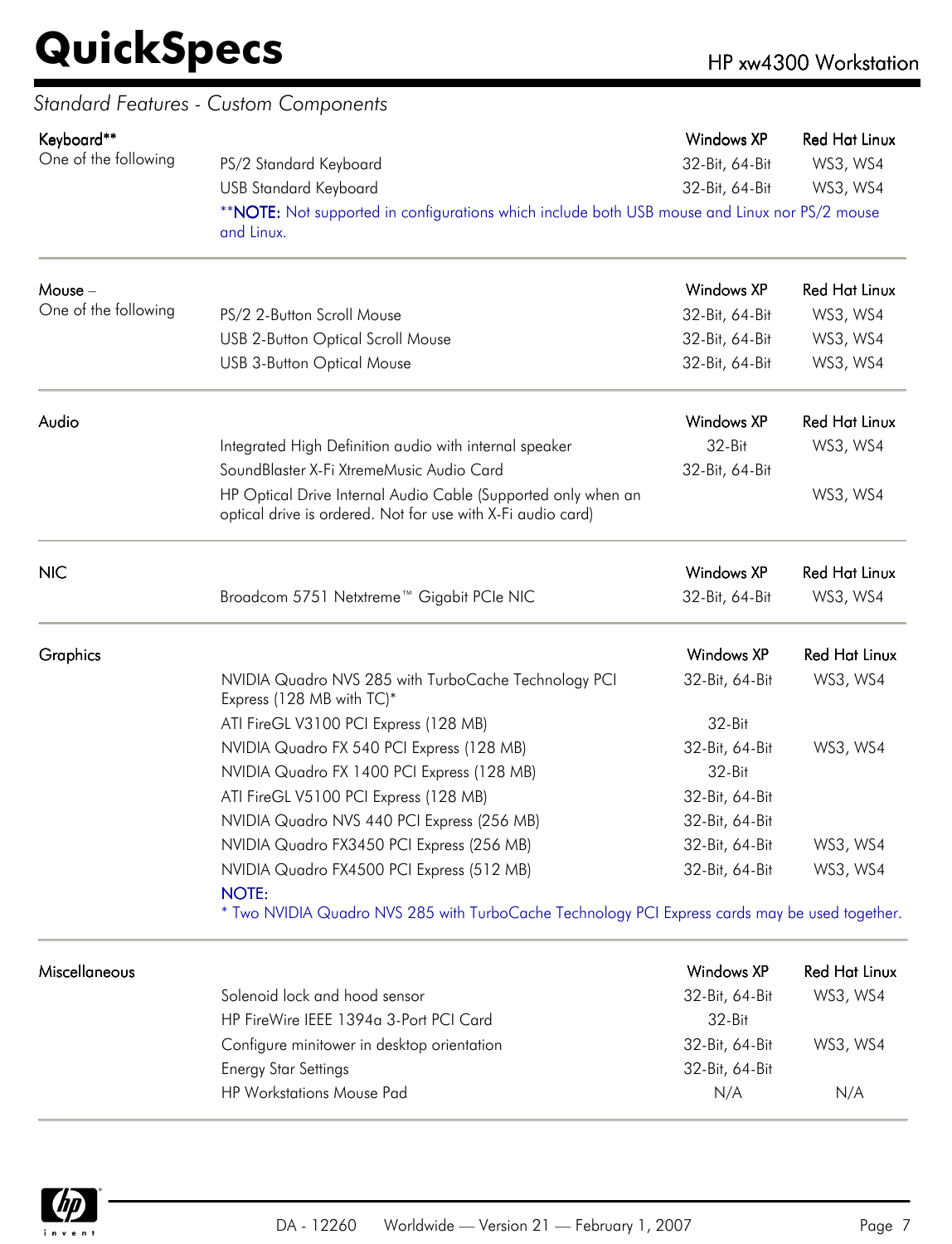### *Standard Features - Custom Components*

| Software |                                                                                                                                         | Windows XP     | <b>Red Hat Linux</b> |
|----------|-----------------------------------------------------------------------------------------------------------------------------------------|----------------|----------------------|
|          | Microsoft Windows XP Professional*                                                                                                      | $32-Hit$       |                      |
|          | OR Microsoft Windows XP Professional x64 Edition*                                                                                       | 64-Bit         |                      |
|          | Red Hat Enterprise Linux WS 3, 64-bit OS                                                                                                |                | WS3, WS4             |
|          | HP Red Hat Linux Installer Kit (includes drivers for both 32-bit & 64-<br>bit OS versions on xw8200, xw6200, xw4200, xw4300)            |                | WS3, WS4             |
|          | Alert Standard Format specification*                                                                                                    | 32-Bit, 64-Bit |                      |
|          | <b>HP ProtectTools Software</b>                                                                                                         | 32-Bit         |                      |
|          | Symantec Norton AntiVirus 2005 (optional preinstall, Microsoft<br>Windows XP Professional only)*                                        | $32-Hit$       |                      |
|          | Computer Associates® eTrust <sup>™</sup> 64-bit AntiVirus (optional<br>preinstall, Microsoft Windows XP Professional x64 Edition only)* | 64-Bit         |                      |
|          | HP Performance Tuning Framework*                                                                                                        | 32-Bit, 64-Bit |                      |
|          | Computer Associates eTrust 64-bit Anti-Virus Software                                                                                   | $64 - Bit$     |                      |
|          | Altiris Recovery* (optional download)                                                                                                   | 32-Bit, 64-Bit |                      |
|          | HP ProtectTools Security Manager* (optional download)                                                                                   | 32-Bit, 64-Bit |                      |
|          | HP Client Manager Software v6.0* (optional download)                                                                                    | 32-Bit, 64-Bit |                      |
|          | Microsoft Office 2003 Small Business Edition (optional preinstall -<br>Microsoft Windows XP Professional only)                          | $32-Hit$       |                      |
|          | Microsoft Office 2003 Basic (optional preinstall - Microsoft<br>Windows XP Professional only)                                           | 32-Bit         |                      |
|          | Microsoft Office 2003 Professional                                                                                                      | 32-Bit, 64-Bit |                      |
|          | CD/DVD software dependent on optical drive choices                                                                                      | 32-Bit         |                      |
|          | * NOTE: Not available with Linux Operating System.                                                                                      |                |                      |

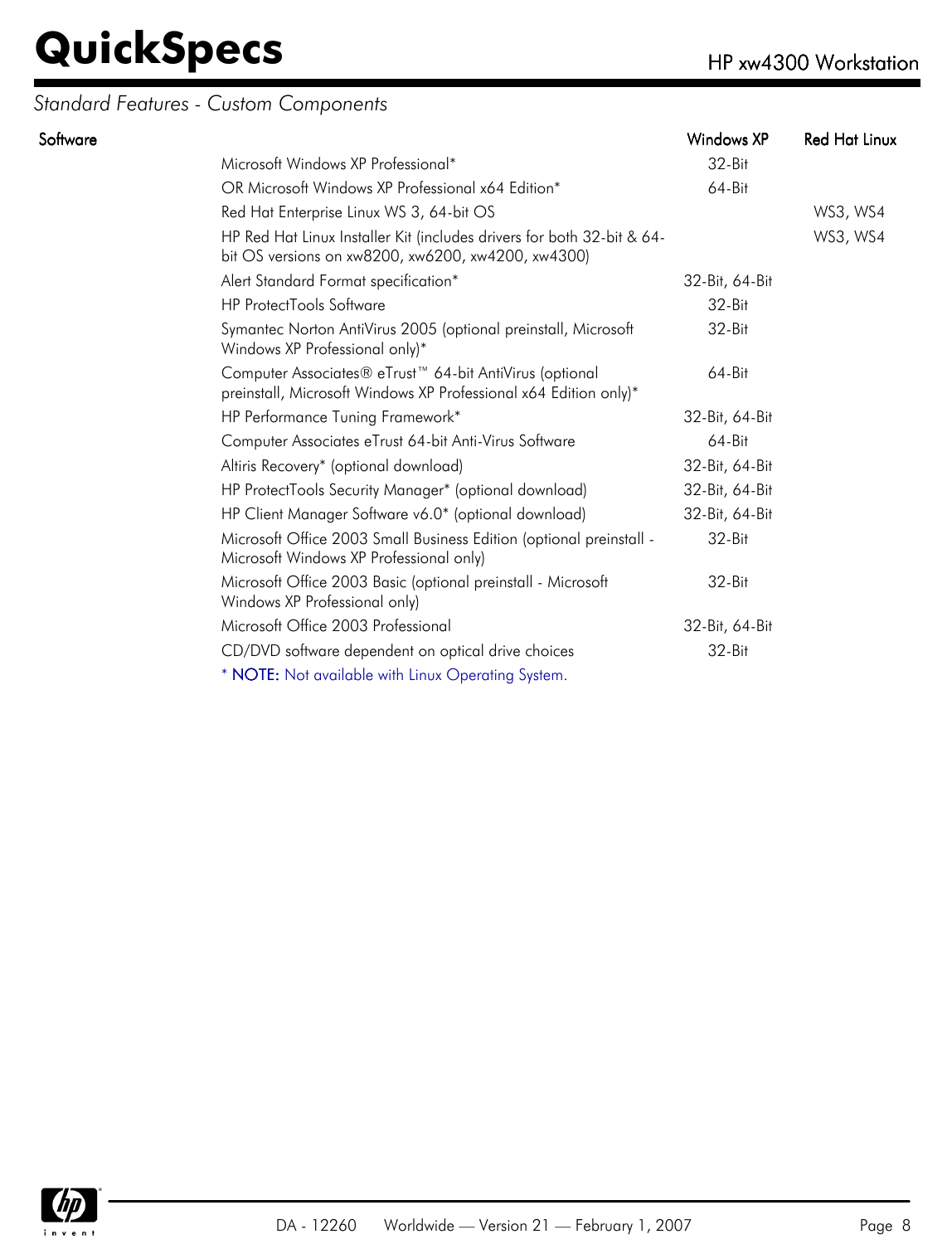### *Standard Features - Specs*

|                                            | Operating System (choice) Genuine Windows XP Professional (32-bit)                                       |
|--------------------------------------------|----------------------------------------------------------------------------------------------------------|
|                                            | Genuine Windows XP Professional x64 Edition                                                              |
|                                            | Red Hat Enterprise Linux Workstation 4 Update 3.                                                         |
|                                            | HP Installer Kit for Linux 1 (includes drivers for both 32-bit & 64-bit OS versions)                     |
|                                            | (Tested and supported on Microsoft Windows 2000 Professional SP4. See HP White Paper at:                 |
|                                            | http://www.hp.com/workstations/white_papers/docs/xw4300_win2k_whitepaper_sept2005.pdf)                   |
| Form factor                                | Minitower                                                                                                |
| Color                                      | Carbonite/Alloy metallic                                                                                 |
| Convertibility                             | Yes. 5.25" drives rotate for Minitower or Desktop orientation.                                           |
| System Board Form Factor ATX (9.6 x 12 in) |                                                                                                          |
| Processor                                  | Single Intel Pentium 4 processors with Hyper-Threading Technology or Pentium D processors                |
| <b>CPU Bus Speed</b>                       | 1066 and 800 MHz FSB                                                                                     |
| Supported                                  |                                                                                                          |
| Standard L <sub>2</sub> Cache              | 1 or 2 MB L2 cache, depending on specific processor                                                      |
| Chipset                                    | Intel 955X North bridge/ICH7R South bridge                                                               |
| <b>Memory Expansion Slots</b>              | 4 DIMMs                                                                                                  |
| Memory Type Supported                      | DDR2 (ECC and non-ECC)                                                                                   |
|                                            | Memory Speed Supported DDR2 SDRAM PC2-4300 (533 MHz) ECC                                                 |
|                                            | DDR2 SDRAM PC2-5300 (667 MHz) ECC                                                                        |
|                                            | DDR2 SDRAM PC2-4300 (533 MHz) non-ECC                                                                    |
| Maximum Memory                             | 8 GB (4 DIMM slots)                                                                                      |
| Network controller                         | Integrated Broadcom 5752 10/100/1000 for HP (PCI Express interface)                                      |
| Audio                                      | Integrated High Definition digital audio with stereo microphone                                          |
| PCI slots                                  | 3 PCI slots (full-height, full-length)                                                                   |
|                                            | 1 PCI Express x8 slot (x4 functionality)                                                                 |
|                                            | 1 PCI Express x1 slot                                                                                    |
|                                            | 1 PCI Express x16 graphics slot                                                                          |
| AGP slot                                   | None                                                                                                     |
| Bays                                       | Total Bays $= 6$                                                                                         |
| Internal Bays                              | • Two 3.5 inch SATA Hard Drive                                                                           |
| <b>External Bays</b>                       | Three 5.25 inch bays<br>$\bullet$                                                                        |
|                                            | • One 3.5 inch bay for optional floppy drive                                                             |
| Parallel Port                              |                                                                                                          |
| Serial Port                                | 1 standard, 2nd is optional                                                                              |
| Front I/O                                  | 2 USB 2.0, IEEE-1394 (requires optional PCI card to function), headphone and microphone.                 |
|                                            | NOTE: Although HP Personal Workstations can be ordered with the HP Installer Kit for Linux and an IEEE   |
|                                            | 1394 card, HP cannot provide customer support for this configuration. Please refer to the Linux Hardware |
|                                            | Support Matrix (http://www.hp.com/support/linux_hardware_matrix) for details, and to the Linux User      |
|                                            | Manual (http://www.hp.com/support/linux user manual) for tips on user-enablement of the IEEE 1394        |
|                                            | Card.                                                                                                    |
| Rear I/O                                   | 6 USB 2.0, 1 standard serial port, 1 optional serial port, parallel port, PS/2 keyboard, PS/2 mouse, RJ- |
|                                            | 45, audio in, audio out, mic in (audio/mic ports can be made function autosensing and interchangeably    |
|                                            | retaskable by downloading a driver)                                                                      |
| <b>USB Keyboard</b>                        | Optional                                                                                                 |
| <b>USB Mouse</b>                           | Optional                                                                                                 |
| PS/2 Keyboard                              |                                                                                                          |
| PS/2 Mouse                                 |                                                                                                          |
| <b>Chassis Dimensions</b>                  | 17.7 x 6.6 x 17.9 in (45.0 x 16.8 x 45.6 cm)                                                             |
| $(H \times W \times D)$                    | 6.6 x 17.7 x 17.9 in (16.8 x 45.0 x 45.6 cm)                                                             |

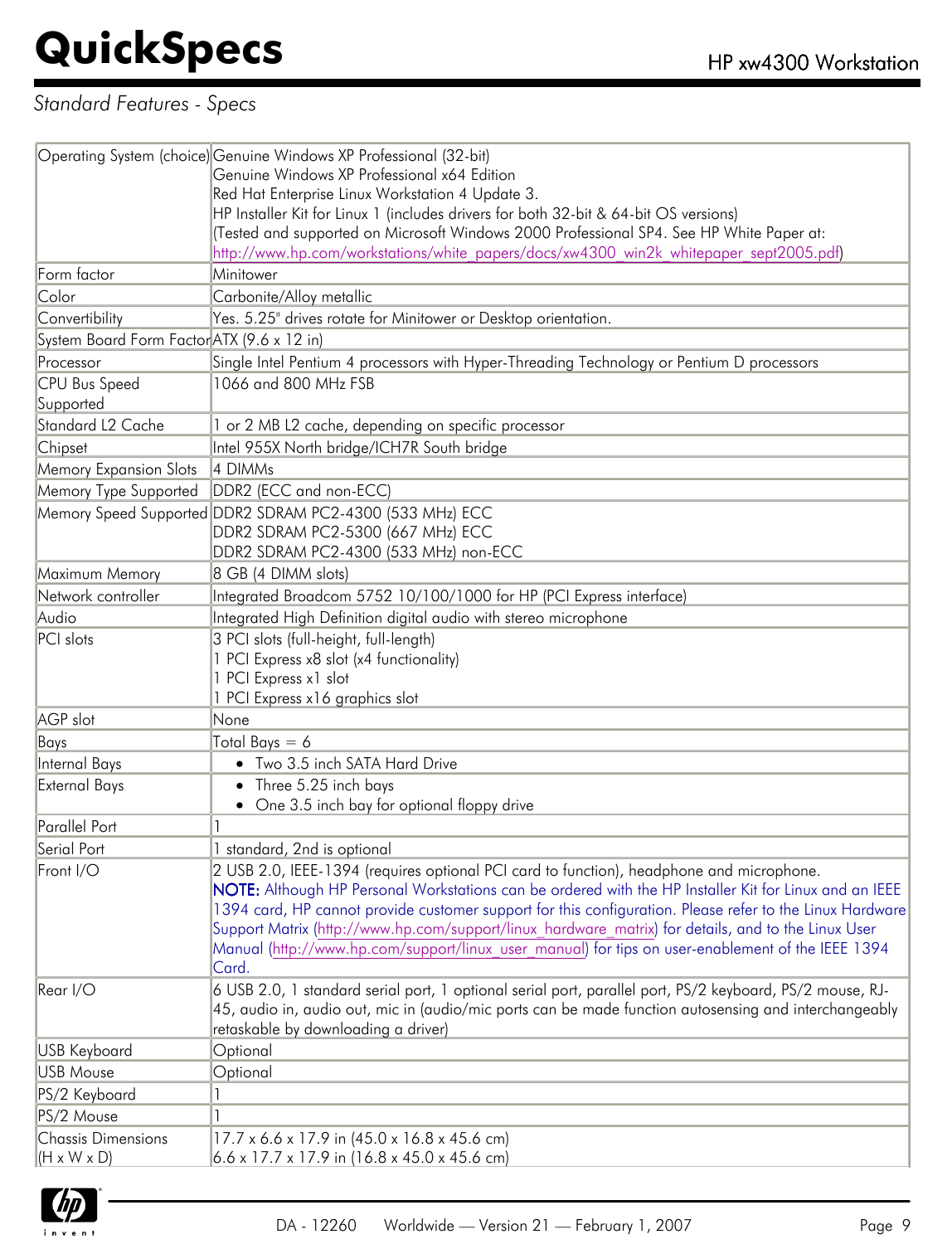### *Standard Features - Specs*

| Weight                       |                                                                                          | Typical configuration - 35 lb (15.88 kg)                                                                    |  |  |
|------------------------------|------------------------------------------------------------------------------------------|-------------------------------------------------------------------------------------------------------------|--|--|
| Shipping weight              | Typical configuration $-44$ lb (19.96 kg)                                                |                                                                                                             |  |  |
| Temperature                  | Operating                                                                                | 40° to 95°F (5° to 35°C)                                                                                    |  |  |
|                              | Non-operating                                                                            | $-40^{\circ}$ to 140°F (-40° to 60°C)                                                                       |  |  |
| Humidity                     | Operating                                                                                | 8% to 85%                                                                                                   |  |  |
|                              | Non-operating                                                                            | 8% to 90%                                                                                                   |  |  |
| Maximum Altitude             | Operating                                                                                | 10,000 ft (3,000 m)                                                                                         |  |  |
| (nonpressurized)             | Non-operating                                                                            | 30,000 ft (9,100 m)                                                                                         |  |  |
| Power Supply                 | 460 watts (continuous) Auto-ranging                                                      |                                                                                                             |  |  |
| Interfaces Supported         |                                                                                          | 1 SATA 3 Gb/s interface (4 Serial-ATA connectors), 1 EIDE interface for optical drives                      |  |  |
| <b>Hard Drive Controller</b> |                                                                                          | Optional Ultra320 or Ultra320 RAID (Hardware RAID is not supported on Linux systems. The Linux kernel,      |  |  |
| (PCI) Supported              |                                                                                          | with built-in software RAID, provides excellent, functionality and performance. It is a good alternative to |  |  |
|                              | hardware-based RAID. Please visit                                                        |                                                                                                             |  |  |
|                              | http://h20000.www2.hp.com/bc/docs/support/SupportManual/c00060684/c00060684.pdf for RAID |                                                                                                             |  |  |
|                              | capabilities with Linux.)                                                                |                                                                                                             |  |  |
| On-board RAID                | Yes                                                                                      |                                                                                                             |  |  |
| supported?                   |                                                                                          |                                                                                                             |  |  |

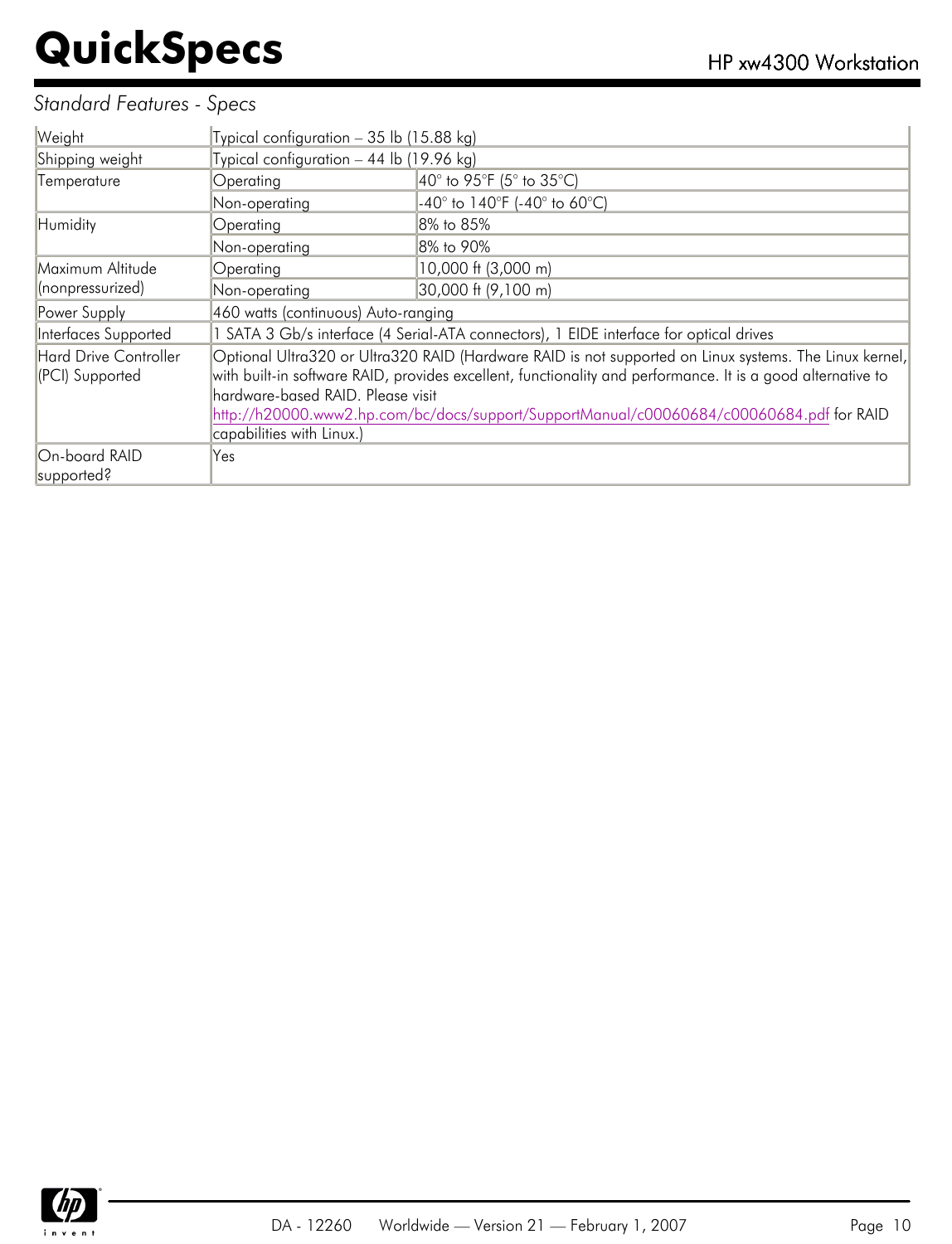### *Standard Features - Preconfigured Regional Models*

| xw4300X/PY3.80/<br>C74/J1.0 / Xv/p | Processor            | Intel Pentium 4 processor 672 supporting Hyper-Threading Technology<br>and Virtualization Technology (3.80 GHz/2 MB, 800 FSB, Single Core) |
|------------------------------------|----------------------|--------------------------------------------------------------------------------------------------------------------------------------------|
| EP810AW#XXX                        | OS                   | Genuine Windows XP Professional                                                                                                            |
|                                    | Cache Memory         | 2 MB L2                                                                                                                                    |
|                                    | Memory               | 1 GB (2x512) DDR2-533 ECC Registered                                                                                                       |
|                                    | <b>Optical Drive</b> | 48X DVD-ROM/CD-RW Combo Drive                                                                                                              |
|                                    | <b>Hard Drive</b>    | 74 GB SATA 1.5-GB/S 10k rpm (1st)                                                                                                          |
|                                    | <b>Graphics</b>      | None                                                                                                                                       |
|                                    | Mouse                | Optical Scroll mouse (USB)                                                                                                                 |
|                                    | Other                | Includes Standard PS/2 Keyboard                                                                                                            |

#### xw4300X / PJ3.80 / C74 / J1.0 / Xv / p Country Code Key

| N. America       | #ABA    | Switzerland (German/French)   | #AR8 |
|------------------|---------|-------------------------------|------|
| Fr. Canadian     | #ABC    | Switzerland (Italian/English) | #ACN |
| L. America       | #ABM    | Dutch                         | #ABH |
| Japan (English)  | $#$ ACF | Denmark                       | #ACE |
| Japan (Japanese) | #ABJ    | Asia/Pacific (English)        | #AB4 |
| UK               | #ABU    | Korea                         | #AB1 |
| Germany          | #ABD    | China                         | #AB2 |
| France           | #ABF    | Taiwan                        | #ABO |
| <b>Italy</b>     | #ABZ    | India                         | #ACJ |
| Spain            | #ABE    | Australia                     | #ABC |
| Europe           | #AK6    | Thailand                      | #AKL |
| Russian          | #ACB    |                               |      |

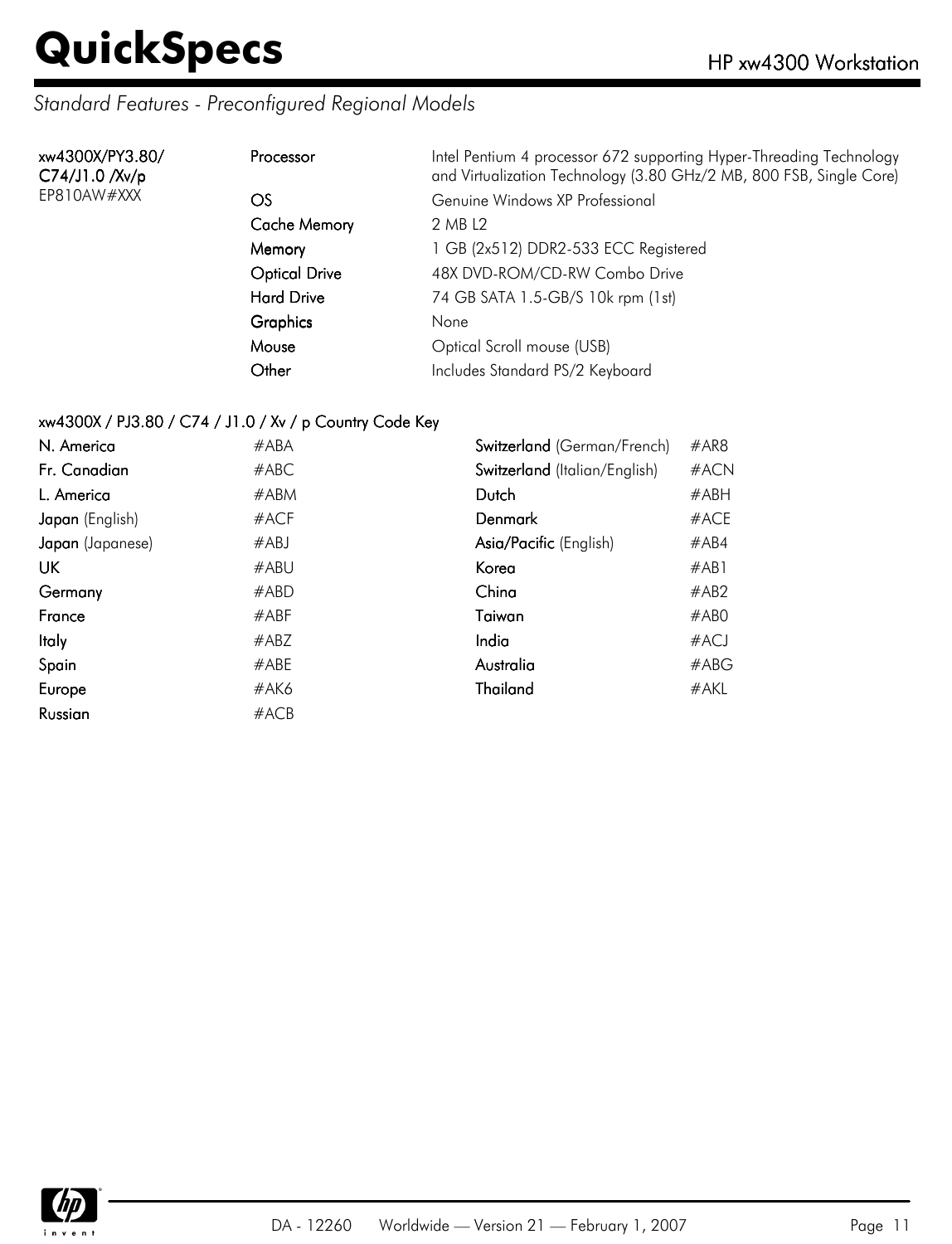### *After-Market Options*

| Graphics           |                                                                                               | Windows XP<br><b>Red Hat Linux</b> |                      |                         |  |
|--------------------|-----------------------------------------------------------------------------------------------|------------------------------------|----------------------|-------------------------|--|
|                    | Multi display solutions                                                                       |                                    |                      |                         |  |
|                    | NVIDIA Quadro NVS 280 PCI Graphics Card<br>(64 MB, VGA & DVI)                                 | 32-Bit, 64-Bit                     | WS3, WS4             | AA932A                  |  |
|                    | NVIDIA Quadro NVS 285 with TurboCache<br>Technology PCI Express Graphics Card (128<br>MB, TC) | 32-Bit, 64-Bit                     | WS3, WS4             | EE061AA                 |  |
|                    | NVIDIA DVI Dual-head Connector Cable for<br>NVS cards                                         | 32-Bit, 64-Bit                     | WS3, WS4             | <b>DL139A</b>           |  |
|                    | ATI FireGL V3100 (128 MB) - PCle                                                              | 32-Bit                             |                      | <b>PE949A</b>           |  |
|                    | NVIDIA Quadro FX 540 (128 MB)                                                                 | 32-Bit, 64-Bit                     | WS3, WS4             | <b>PH791A</b>           |  |
|                    | NVIDIA Quadro FX 1400 (128 MB)) - PCle                                                        | 32-Bit                             |                      | <b>PM979A</b>           |  |
|                    | ATI FireGL V5100 (128 MB) - PCle                                                              | 32-Bit<br>32-Bit, 64-Bit           |                      | <b>PB330A</b><br>PT453A |  |
|                    | NVIDIA Quadro NVS 440 PCI Express Graphics<br>Card (256 MB)                                   |                                    |                      |                         |  |
|                    | NVIDIA Quadro FX 3450 (256 MB) - PCIe                                                         | 32-Bit, 64-Bit                     | WS3, WS4             | PY640AA                 |  |
|                    | NVIDIA Quadro FX 4500 (512 MB) - PCle                                                         | 32-Bit, 64-Bit                     | WS3, WS4             | EA762AA                 |  |
|                    | NVIDIA Quadro G-Sync                                                                          | 32-Bit, 64-Bit                     | WS3, WS4             | ED087AA                 |  |
| <b>Hard Drives</b> |                                                                                               | <b>Windows XP</b>                  | <b>Red Hat Linux</b> | Part Number             |  |
|                    | <b>SATA Hard Drives</b>                                                                       |                                    |                      |                         |  |
|                    | HP 74 GB SATA 1.5-Gb/s 10K rpm HDD                                                            | 32-Bit, 64-Bit                     | WS3, WS4             | DX760A                  |  |
|                    | HP 80 GB SATA 3Gb/s 7200 rpm HDD                                                              | 32-Bit, 64-Bit                     | WS3, WS4             | PY276AA                 |  |
|                    | HP 160 GB SATA 3Gb/s NCQ 7200 rpm HDD                                                         | 32-Bit, 64-Bit                     | WS3, WS4             | <b>PV944A</b>           |  |
|                    | HP 250 GB SATA NCQ 7200 rpm HDD                                                               | 32-Bit, 64-Bit                     | WS3, WS4             | EA788AA                 |  |
|                    | HP 500 GB SATA 3Gb/s NCQ 7200 rpm HDD                                                         | 32-Bit, 64-Bit                     | WS3, WS4             | <b>PV943A</b>           |  |
|                    | <b>SCSI Hard Drives</b>                                                                       | Windows XP                         | <b>Red Hat Linux</b> | Part Number             |  |
|                    | HP 36 GB U320 SCSI 15K rpm HDD                                                                | 32-Bit, 64-Bit                     | WS3, WS4             | AA616A                  |  |
|                    | HP 73 GB U320 SCSI 10K rpm                                                                    | 32-Bit, 64-Bit                     | WS3, WS4             | AA613A                  |  |

| HP 146 GB U320 SCSI 10K rpm             | 32-Bit, 64-Bit | WS3, WS4 | AA614A         |
|-----------------------------------------|----------------|----------|----------------|
| HP 300 GB U320 SCSI 10K rpm             | 32-Bit, 64-Bit | WS3, WS4 | <b>DY672A</b>  |
| <b>Hard Drive Accessories</b>           |                |          |                |
| Bracket HDD 3.5" to 5.25"               | 32-Bit, 64-Bit | WS3, WS4 | <b>DY659A</b>  |
| Cable, 3 port SCSI xw4200/6200          | 32-Bit, 64-Bit | WS3, WS4 | <b>DY661A</b>  |
| <b>Removable Drive Enclosures</b>       |                |          |                |
| StorCase DX115 SATA Removable Enclosure |                |          | EA332AA        |
| StorCase DX115 SATA/SAS Carrier Tray    |                |          | <b>RA697AA</b> |
|                                         |                |          |                |

HP 73 GB U320 SCSI 15K rpm 32-Bit, 64-Bit WS3, WS4 AA617A

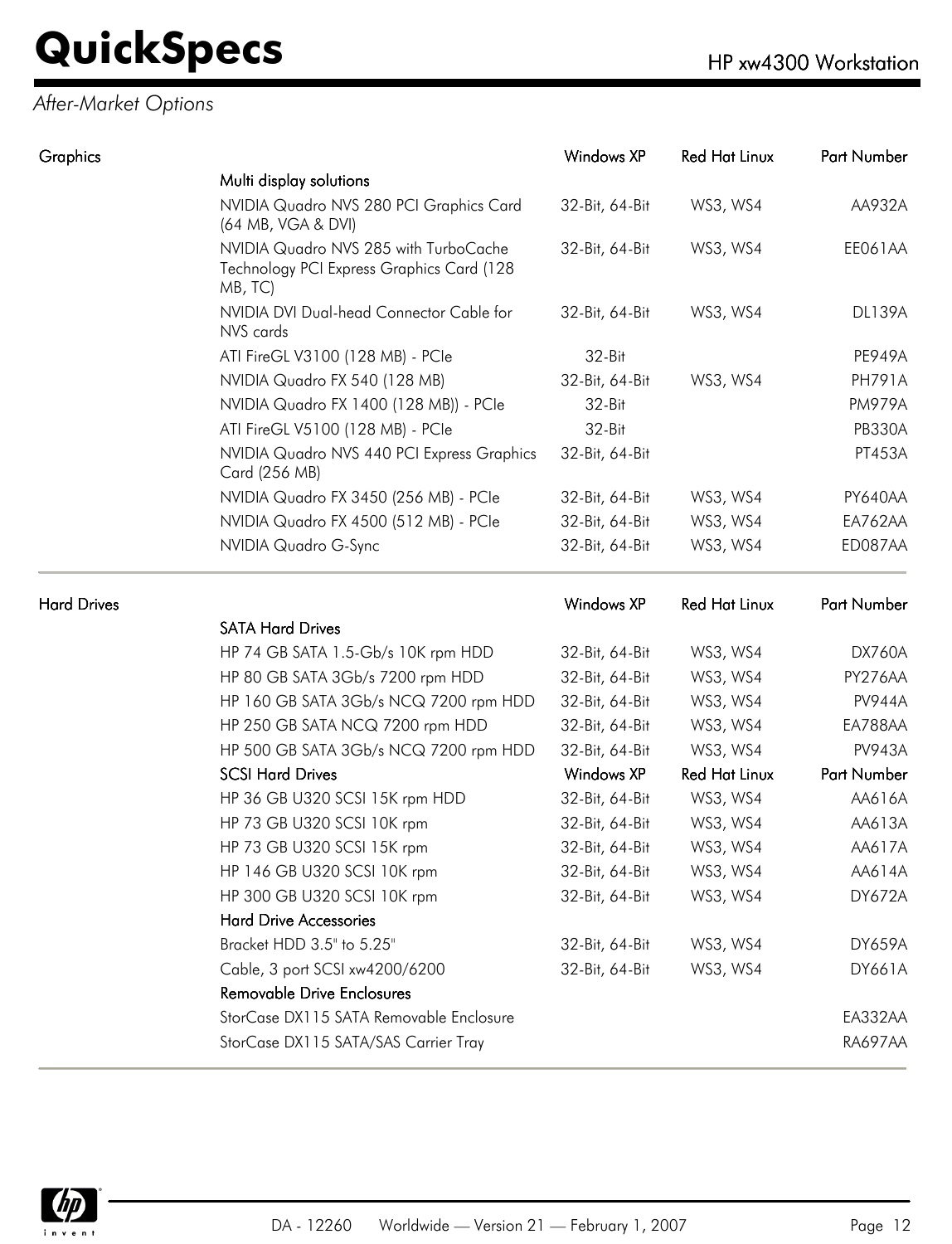*After-Market Options*

| Controllers          |                                                    | <b>Windows XP</b> | <b>Red Hat Linux</b>  | <b>Part Number</b> |
|----------------------|----------------------------------------------------|-------------------|-----------------------|--------------------|
|                      | <b>SCSI Controllers</b>                            |                   |                       |                    |
|                      | U320 SCSI Controller - LSI 20320AR RAID 0,1        | $32-Hit$          |                       | DZ554A             |
| Removable storage    |                                                    | <b>Windows XP</b> | <b>Red Hat Linux</b>  | <b>Part Number</b> |
| devices              | 512 MB USB 2.0 Drive Key II                        | 32-Bit, 64-Bit    | WS3, WS4              | <b>ED516AA</b>     |
|                      | 1 GB USB 2.0 Drive Key II                          | 32-Bit, 64-Bit    | WS3, WS4              | AG382AA            |
|                      | 1.44 MB Internal Floppy Drive                      | 32-Bit, 64-Bit    | WS3, WS4              | <b>DY670A</b>      |
|                      | HP StorageWorks DAT 24 USB external tape<br>drive  | 32-Bit, 64-Bit    | WS3, WS4              | DW070A             |
|                      | HP StorageWorks DAT 24 USB internal tape<br>drive  | 32-Bit, 64-Bit    | WS3, WS4              | <b>DW069A</b>      |
|                      | HP StorageWorks DAT 40 USB external tape<br>drive  | 32-Bit, 64-Bit    | WS3, WS4              | DW023A             |
|                      | HP StorageWorks DAT 40 USB internal tape<br>drive  | 32-Bit, 64-Bit    | WS3, WS4              | <b>DW022A</b>      |
|                      | HP StorageWorks DAT 72 USB external tape<br>drive  | 32-Bit, 64-Bit    | WS3, WS4              | <b>DW027A</b>      |
|                      | HP StorageWorks DAT 72 USB internal tape<br>drive  | 32-Bit, 64-Bit    | WS3, WS4              | <b>DW026A</b>      |
|                      | HP StorageWorks DAT 72 SCSI external tape<br>drive | 32-Bit, 64-Bit    | WS3, WS4,<br>7.2, 7.3 | Q1523B             |
|                      | HP StorageWorks DAT 72 SCSI internal tape<br>drive | 32-Bit, 64-Bit    | WS3, WS4,<br>7.2, 7.3 | Q1522B             |
| Input/Output Devices |                                                    | <b>Windows XP</b> | <b>Red Hat Linux</b>  | <b>Part Number</b> |
|                      | Keyboards                                          |                   |                       |                    |
|                      | HP PS/2 Standard Keyboard                          | 32-Bit, 64-Bit    | WS3, WS4              | <b>DT527A</b>      |

| Keyboards                                     |                |               |               |
|-----------------------------------------------|----------------|---------------|---------------|
| HP PS/2 Standard Keyboard                     | 32-Bit, 64-Bit | WS3, WS4      | <b>DT527A</b> |
| HP USB Standard Keyboard                      | 32-Bit, 64-Bit | WS3, WS4      | <b>DT528A</b> |
| HP USB Smart Card Keyboard (Carbonite/Silver) | 32-Bit, 64-Bit | WS3, WS4      | ED707AA       |
| <b>Pointing Devices</b>                       |                |               |               |
| HP PS/2 2-Button Scroll Mouse                 | 32-Bit, 64-Bit | WS3, WS4      | DD440B        |
| HP USB 2-Button Optical Scroll Mouse          | 32-Bit, 64-Bit | WS3, WS4      | <b>DC172B</b> |
| HP USB Optical 3-button mouse                 | 32-Bit, 64-Bit | WS3, WS4      | <b>DY651A</b> |
| HP USB Optical 3-button 2.9M OEM Mouse        | 32-Bit, 64-Bit | WS3, WS4      | ET424AA       |
| HP USB Spaceball 5000                         | 32-Bit, 64-Bit | Not Supported | <b>DV675A</b> |
| <b>HP USB SpaceMouse</b>                      | 32-Bit, 64-Bit | Not Supported | DZ203A        |
| HP SpacePilot 3D USB Intelligent Controller   | 32-Bit, 64-Bit | Not Supported | EF390AA       |
|                                               |                |               |               |

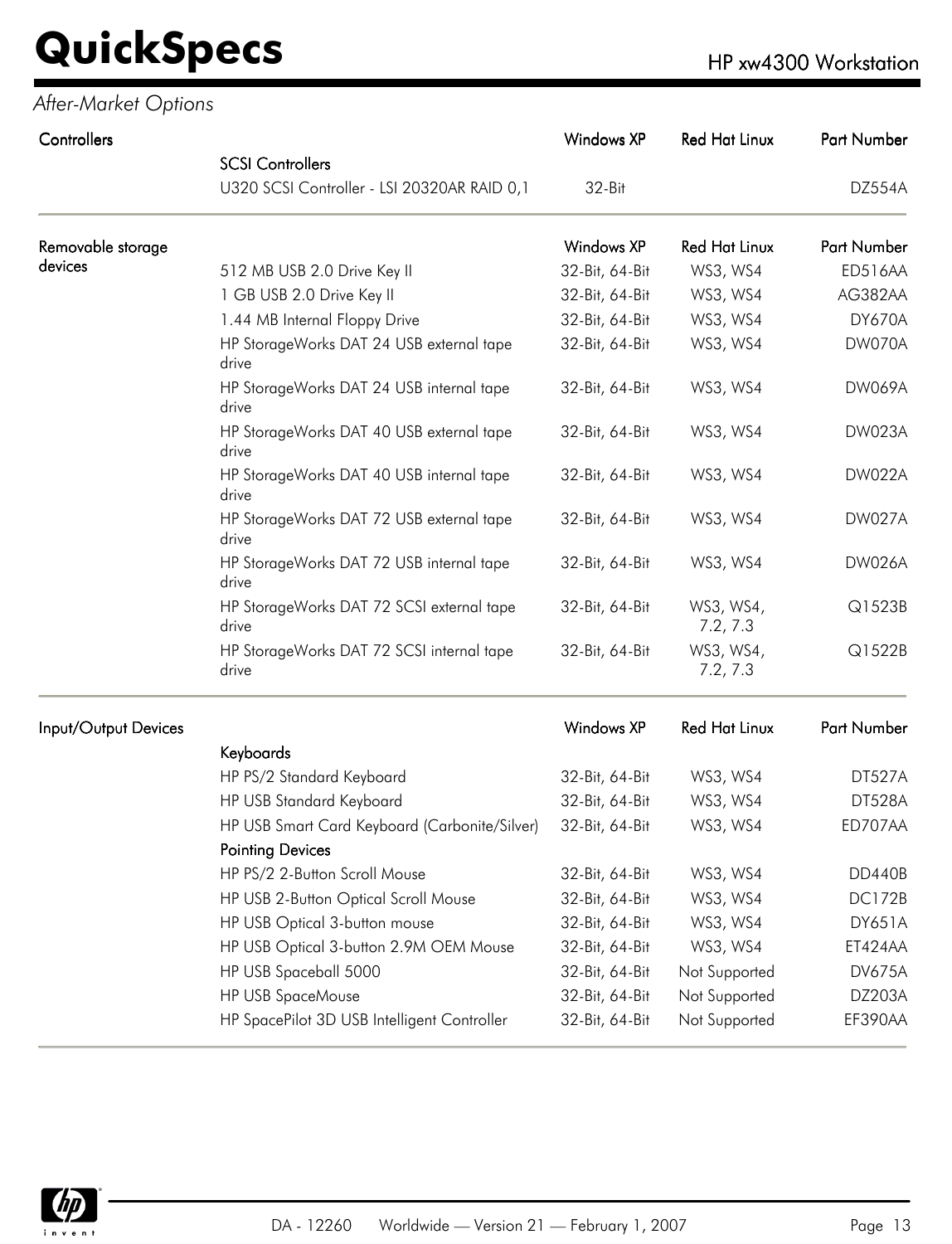| After-Market Options |                                                                                                                                                                                                                                                                                                                                                                                                                                           |                   |                      |                    |
|----------------------|-------------------------------------------------------------------------------------------------------------------------------------------------------------------------------------------------------------------------------------------------------------------------------------------------------------------------------------------------------------------------------------------------------------------------------------------|-------------------|----------------------|--------------------|
| Networking           |                                                                                                                                                                                                                                                                                                                                                                                                                                           | <b>Windows XP</b> | <b>Red Hat Linux</b> | Part Number        |
|                      | <b>NICs</b>                                                                                                                                                                                                                                                                                                                                                                                                                               |                   |                      |                    |
|                      | Intel Pro/1000 GT Gigabit PCI NIC                                                                                                                                                                                                                                                                                                                                                                                                         | 32-Bit            | WS3, WS4             | AG393AA            |
|                      | Broadcom 5751 Netxtreme Gigabit PCIe NIC                                                                                                                                                                                                                                                                                                                                                                                                  | 32-Bit, 64-Bit    | WS3, WS4             | EA833AA            |
| Memory (DIMMs)       |                                                                                                                                                                                                                                                                                                                                                                                                                                           | <b>Windows XP</b> | <b>Red Hat Linux</b> | Part Number        |
|                      | DDR2-533 Memory DIMMs(ECC Unbuffered)                                                                                                                                                                                                                                                                                                                                                                                                     |                   |                      |                    |
|                      | HP 256-MB (1x256 MB) PC2-4200 DDR2-553<br>non-ECC RAM                                                                                                                                                                                                                                                                                                                                                                                     | 32-Bit, 64-Bit    | WS3, WS4             | PV558AA            |
|                      | HP 256-MB (1x25 6MB) PC2-4300 DDR2-553<br><b>ECC Unbuffered RAM</b>                                                                                                                                                                                                                                                                                                                                                                       | 32-Bit, 64-Bit    | WS3, WS4             | PY575AA            |
|                      | HP 512-MB (1x512MB) PC2-4200 DDR2-533<br>non-ECC                                                                                                                                                                                                                                                                                                                                                                                          | 32-Bit, 64-Bit    | WS3, WS4             | PV560AA            |
|                      | HP 512-MB (1x51 2MB) PC2-4300 DDR2-553<br><b>ECC Unbuffered RAM</b>                                                                                                                                                                                                                                                                                                                                                                       | 32-Bit, 64-Bit    | WS3, WS4             | PY576AA            |
|                      | HP 2GB (1x2GB) PC2-4200 DDR2-553 ECC<br><b>RAM</b>                                                                                                                                                                                                                                                                                                                                                                                        | 32-Bit, 64-Bit    | WS3, WS4             | EE599AA            |
|                      | PC2-5300 (DDR2-667) Memory DIMMs (ECC<br>Unbuffered)                                                                                                                                                                                                                                                                                                                                                                                      |                   |                      |                    |
|                      | HP 256-MB (1x256 MB) DDR2-667 ECC RAM                                                                                                                                                                                                                                                                                                                                                                                                     | 32-Bit, 64-Bit    | WS3, WS4             | <b>PV939A</b>      |
|                      | HP 512-MB (1x512 MB) DDR2-667 ECC RAM                                                                                                                                                                                                                                                                                                                                                                                                     | 32-Bit, 64-Bit    | WS3, WS4             | <b>PV940A</b>      |
|                      | HP 1-GB (1x1 GB) DDR2-667 ECC RAM                                                                                                                                                                                                                                                                                                                                                                                                         | 32-Bit, 64-Bit    | WS3, WS4             | <b>PV941A</b>      |
| <b>Monitors</b>      | <b>TFTs</b>                                                                                                                                                                                                                                                                                                                                                                                                                               |                   |                      | Part Number        |
|                      | HP TFT LP2465 (24-inch)                                                                                                                                                                                                                                                                                                                                                                                                                   |                   |                      | EF224A5#           |
|                      | HP TFT L2335 (23-inch)                                                                                                                                                                                                                                                                                                                                                                                                                    |                   |                      | P9615W#            |
|                      | HP TFT LP2065 (20.1-inch) TCO03 Two Tone (Carbonate/Silver)                                                                                                                                                                                                                                                                                                                                                                               |                   |                      | EF227A5#           |
|                      | HP TFT L2035 (20.1-inch)                                                                                                                                                                                                                                                                                                                                                                                                                  |                   |                      | P9614W#            |
|                      | HP TFT L1955 (19.1-inch)                                                                                                                                                                                                                                                                                                                                                                                                                  |                   |                      | PH466A4#ABA        |
| Multimedia           |                                                                                                                                                                                                                                                                                                                                                                                                                                           | <b>Windows XP</b> | <b>Red Hat Linux</b> | <b>Part Number</b> |
|                      | Adaptec Fireconnect 2100 Firewire (1394a) PCI<br>Card (Windows only)                                                                                                                                                                                                                                                                                                                                                                      | 32-Bit, 64-Bit    |                      | <b>PA997A</b>      |
|                      | NOTE: Although HP Personal Workstations can be ordered with the HP Installer Kit for Linux and an<br>IEEE 1394A card, HP cannot provide customer support for this configuration. Please refer to the Linux<br>Hardware Support Matrix (http://www.hp.com/support/linux hardware matrix) for details, and to the<br>Linux User Manual (http://www.hp.com/support/linux user manual) for tips on user-enablement of the<br>IEEE 1394A Card. |                   |                      |                    |
| Audio                |                                                                                                                                                                                                                                                                                                                                                                                                                                           |                   |                      | <b>Part Number</b> |
|                      | SoundBlaster X-Fi XtremeMusic Audio Card (Windows only)                                                                                                                                                                                                                                                                                                                                                                                   |                   |                      | EA326AA            |
|                      | <b>HP Satellite Speakers</b>                                                                                                                                                                                                                                                                                                                                                                                                              |                   |                      | ZD929AA            |

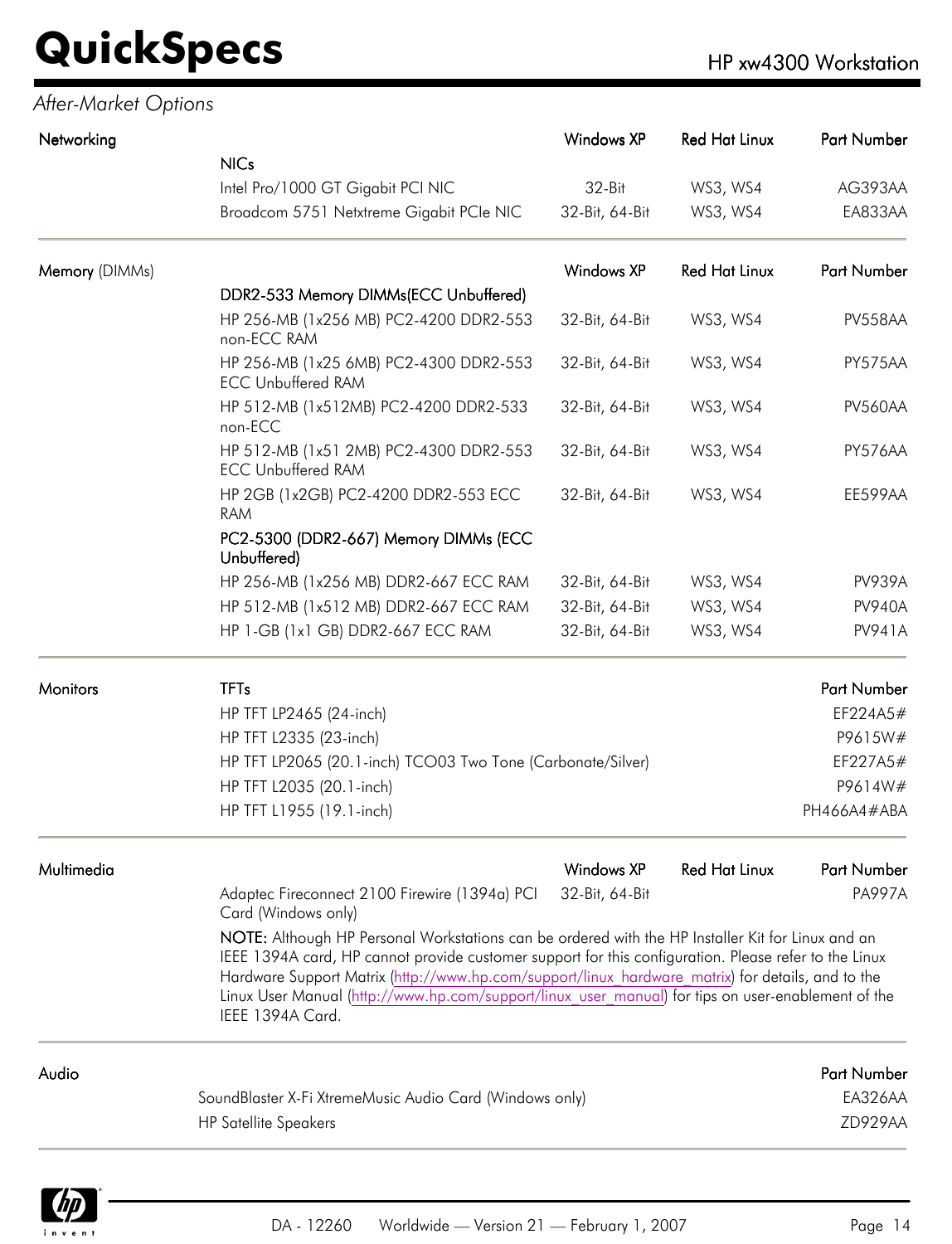### *After-Market Options*

| <b>Optical Drives</b>    |                                                                                                      | Windows XP      | <b>Red Hat Linux</b> | Part Number   |
|--------------------------|------------------------------------------------------------------------------------------------------|-----------------|----------------------|---------------|
|                          | <b>DVD-ROM Drive</b>                                                                                 |                 |                      |               |
|                          | 16X DVD-ROM w/ +R read                                                                               | 32-Bit, 64-Bit  | WS4                  | AA620B        |
|                          | <b>CD-ROM Drive</b>                                                                                  |                 |                      |               |
|                          | 48X Max CD-ROM Drive                                                                                 | 32-Bit, 64-Bit  | WS3, WS4             | <b>DC143B</b> |
|                          | <b>CD-RW Drive</b>                                                                                   |                 |                      |               |
|                          | 48X CD-RW Drive (Roxio software)                                                                     | 32-Bit, 64-Bit  | WS3, WS4             | <b>DE205B</b> |
|                          | Combo Drive                                                                                          |                 |                      |               |
|                          | 48X Combo DVD-ROM/CD-RW Drive (Roxio &<br>WinDVD on Microsoft Windows)                               | 32-Bit, 64-Bit  | WS3, WS4             | <b>DE206B</b> |
|                          | DVD+/-RW Drive                                                                                       |                 |                      |               |
|                          | HP 16X DVD+/-RW, DL, LightScribe Drive<br>*(LightScribe software works with Windows 32-Bit<br>only.) | 32-Bit, 64-Bit* | WS3, WS4*            | DZ555B        |
| Security                 |                                                                                                      |                 |                      | Part Number   |
|                          | Chassis clamp lock, universal, no cable                                                              |                 |                      | <b>DE817A</b> |
|                          | Chassis clamp lock, universal, with cable                                                            |                 |                      | <b>DE818A</b> |
| <b>Brackets/Stands</b>   |                                                                                                      |                 |                      | Part Number   |
|                          | Depth Adjustable Rails (stationary)                                                                  |                 |                      | 332558-B21    |
|                          | Sliding Shelf kit                                                                                    |                 |                      | 234672-B21    |
|                          | Fixed shelf kit                                                                                      |                 |                      | 253449-B21    |
| <b>Other Devices</b>     |                                                                                                      |                 |                      | Part Number   |
|                          | Agere 2006 PCI High-Speed International SoftModem (32-Bit, 64-Bit)                                   |                 |                      | EK694AA       |
|                          | Agere Systems PCI International Softmodem (32-Bit)                                                   |                 |                      | <b>DC132D</b> |
|                          | Modem RJ11 Adapter Kit                                                                               |                 |                      | <b>DC131C</b> |
|                          | 2nd serial port adapter                                                                              |                 |                      | <b>PA716A</b> |
|                          | Front Card Guide and Fan Kit                                                                         |                 |                      | <b>DY648A</b> |
|                          | HP xw4 Depth Adjustable Fixed Rail Rack Kit                                                          |                 |                      | EK729AA       |
| <b>Operating Systems</b> |                                                                                                      |                 |                      | Part Number   |
|                          | Red Hat Linux WS 3, Update 7, 32-bit OS                                                              |                 |                      | RA354AA       |
|                          | Red Hat Linux WS 3, Update 7, 64-bit OS                                                              |                 |                      | RA355AA       |
|                          | Red Hat Linux WS 4, Update 3, 32/64-bit OS                                                           |                 |                      | RA356AA       |

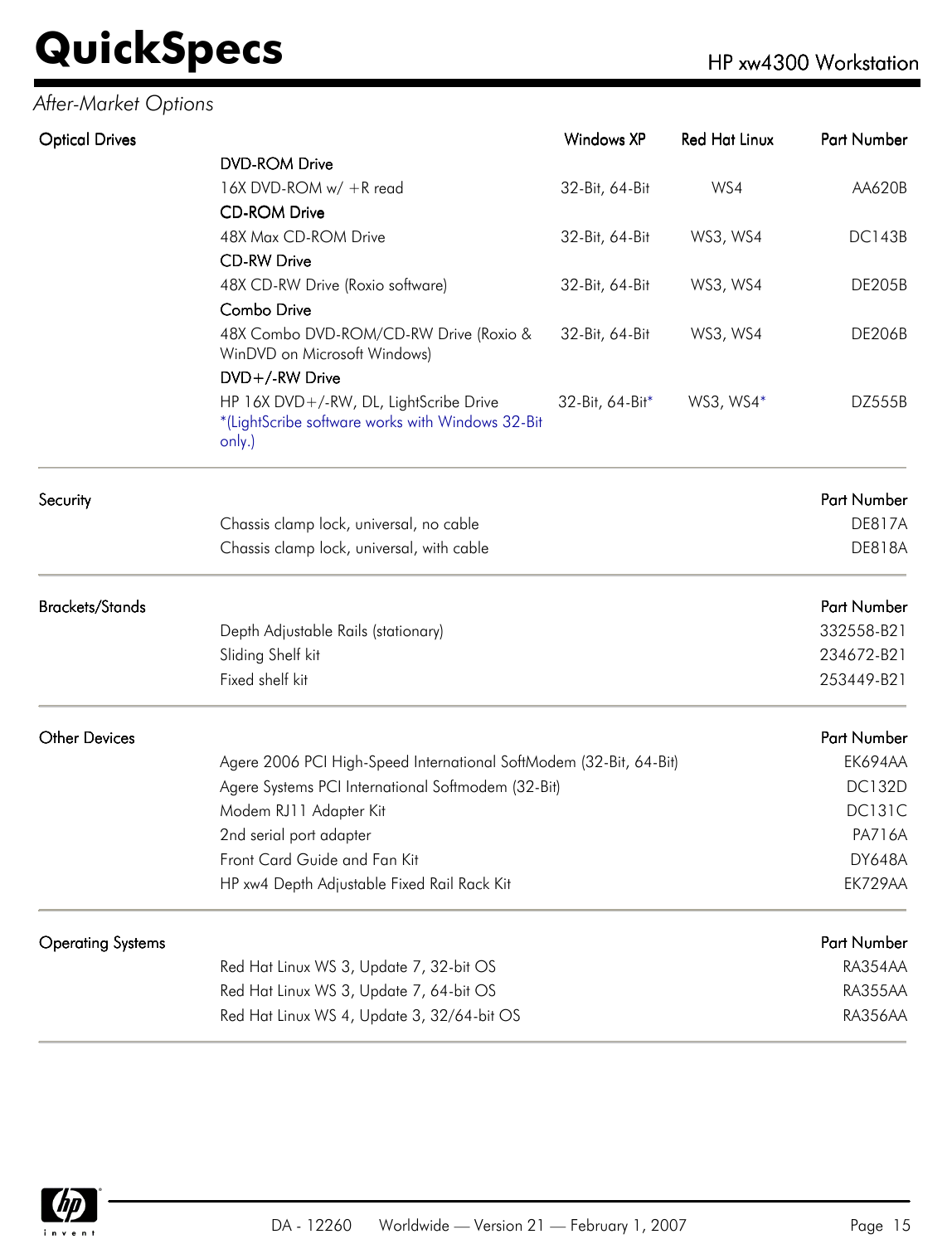### *After-Market Options*

| Software |                                               | Windows XP | Red Hat Linux | <b>Part Number</b> |
|----------|-----------------------------------------------|------------|---------------|--------------------|
|          | HP Remote Graphics SW V3 for HP Systems LTU   | $32-Hit$   | WS3, WS4      | PY682AA            |
|          | HP Remote Graphics SW V3 Receiver LTU         | $32-Hit$   | WS3, WS4      | PY684AA            |
|          | HP Remote Graphics SW V3 CD-ROM Media         | $32-Hit$   | WS3, WS4      | <b>PY685AA</b>     |
|          | HP Remote SW for HP 1yr Update Subscription   | $32-Hit$   | WS3, WS4      | <b>PN680A</b>      |
|          | HP Remote SW Receiver 1yr Update Subscription | $32-Hit$   | WS3, WS4      | <b>PN682A</b>      |
|          |                                               |            |               |                    |

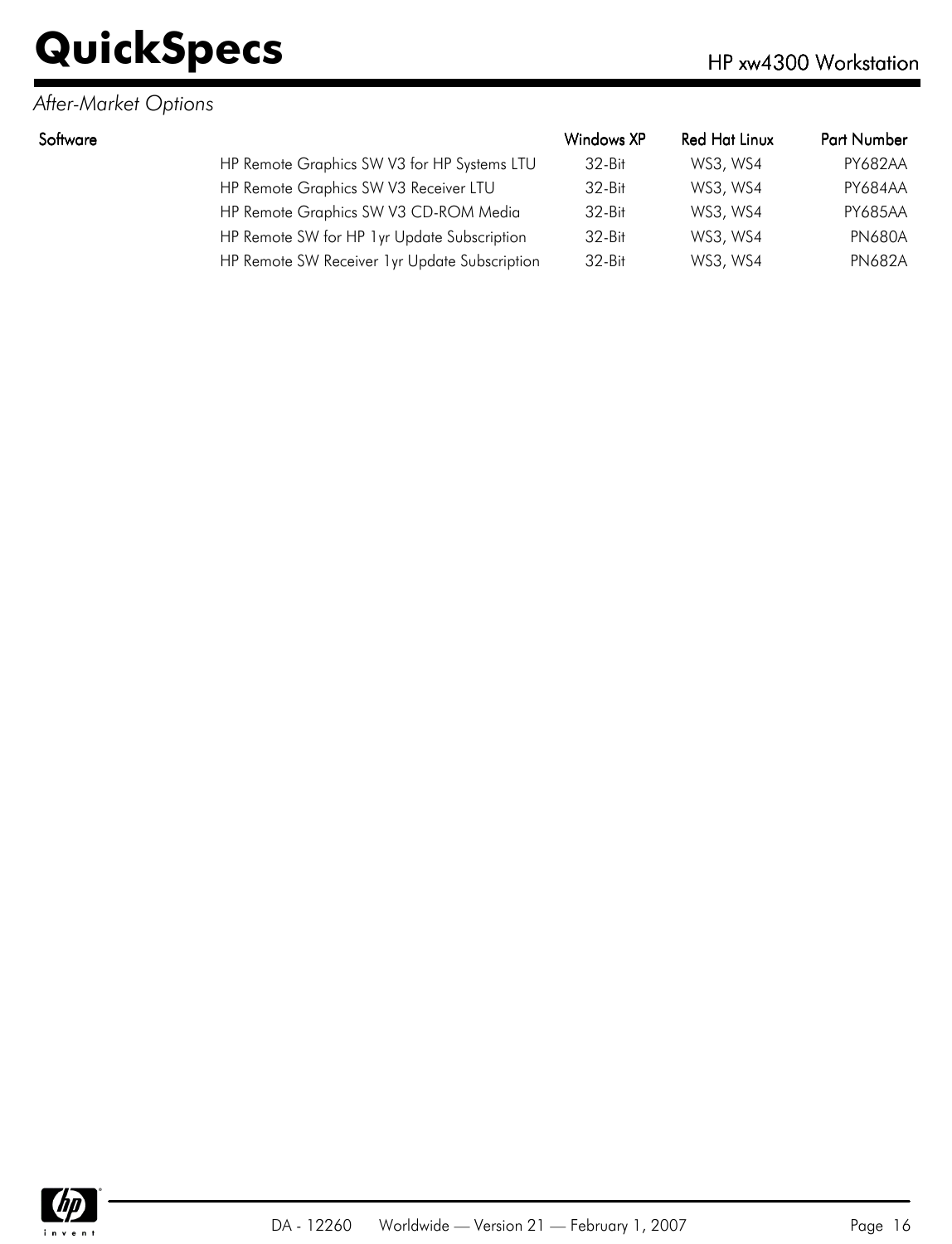*Memory*

#### Intel 955X Express chipset DDR2 SDRAM ECC MEMORY

Only unbuffered DDR2 DIMMs are supported and must be either x8 or x16 width. Memory upgrades are accomplished by adding DIMMs of the same or varied sizes. This chart does not represent all possible memory configurations. The Intel 955X chipset supports ECC 667 MHz (PC2-5300) DDR2 memory or non-ECC and ECC 533 MHz (PC2-4300) DDR2 memory.

For best performance the total amount and type of memory loaded into Channel A and Channel B should be the same. If it is not, your computer will see all the RAM installed but will run the memory controller at a lower performance mode. Although not required, for best performance add the memory in pairs rather than as a single DIMM (two 512 MB DIMMs will have better performance than a single 1 GB DIMM). Also, add the memory into both channels (e.g. one in socket 1 and one in socket 3) to take advantage of dual channel performance. If you have unused slots within a channel, make them socket 2 and socket 4. This provides the best margin for the memory bus.

### CAUTION:

Mixing speeds will mean that the memory runs at the speed of the slowest DIMM.

Do not mix ECC and non-ECC memory. The system will not boot if ECC and non-ECC DIMMs are mixed.

Do not mix single-sided and double-sided DIMMs. Both sides of a double-sided DIMM must have the same memory size. Each rank (side) of the DIMM must be the same size.

### MAXIMUM MEMORY

Supports up to 8 GB of ECC DDR2 533 MHz or 4 GB of DDR2 667 MHz SDRAM

### POSSIBLE MEMORY CONFIGURATIONS

*Not all memory configurations possible are represented below.*

| <b>DIMM Size</b>                           | Slot   |                |        |        |
|--------------------------------------------|--------|----------------|--------|--------|
|                                            |        | $\overline{2}$ | 3      | 4      |
| 256 MB                                     | 256 MB |                |        |        |
| (single channel performance configuration) |        |                |        |        |
| 512 MB                                     | 256 MB |                | 256 MB |        |
| 1 GB                                       | 512 MB |                | 512 MB |        |
| 1.5 GB                                     | 256 MB | 512 MB         | 256 MB | 512 MB |
| $2$ GB                                     | 1 GB   |                | 1 GB   |        |
| $2$ GB                                     | 512 MB | 512 MB         | 512 MB | 512 MB |
| 4 GB                                       | 1 GB   | 1GB            | 1 GB   | 1GB    |
| 4 GB                                       | 2 GB   |                | 2 GB   |        |
| 6 GB                                       | 1 GB   | 2 GB           | 1 GB   | 2 GB   |
| 8 GB                                       | $2$ GB | 2 GB           | $2$ GB | 2 GB   |

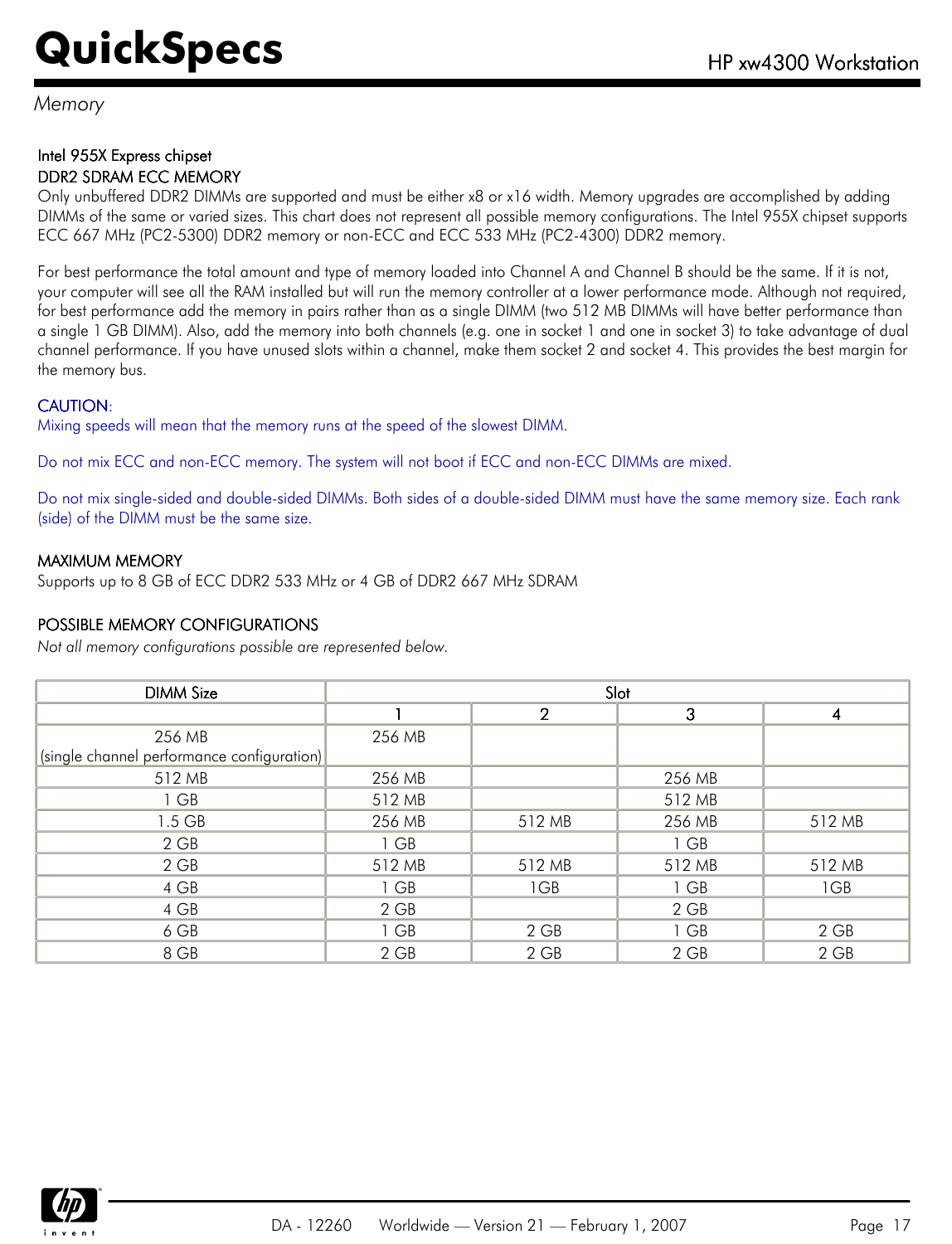*Storage*

#### Tower configuration

n

Æ

|                              |                                                | 3<br>4<br>5                                                                                  |                                                                                                                    |
|------------------------------|------------------------------------------------|----------------------------------------------------------------------------------------------|--------------------------------------------------------------------------------------------------------------------|
|                              | Quantity Supported                             | Position Supported                                                                           | Controller                                                                                                         |
| <b>Convertible Minitower</b> |                                                |                                                                                              |                                                                                                                    |
| Optional Diskette Drive      |                                                | 4                                                                                            | <b>Diskette</b>                                                                                                    |
| <b>Optical Disk Drives</b>   | $\overline{2}$                                 | 1, 2                                                                                         | <b>IDE</b>                                                                                                         |
| <b>Hard Disk Drives</b>      | 2 standard<br>(4 SATA w/AMO)<br>(3 SCSI w/AMO) | 5,6<br>(and 2 or 3, for 3rd or 4th<br>drives using optical bays,<br>adapter kit(s) required) | SATA (and/or optional SCSI)<br>Factory Integrated RAID* 0, 1<br>User configurable SATA RAID 0,<br>1 5, 10 standard |

\* NOTE: Hardware RAID is not supported on Linux systems. The Linux kernel, with built-in software RAID, provides excellent, functionality and performance. It is a good alternative to hardware-based RAID. Please visit <http://h20000.www2.hp.com/bc/docs/support/SupportManual/c00060684/c00060684.pdf> for RAID capabilities with Linux.

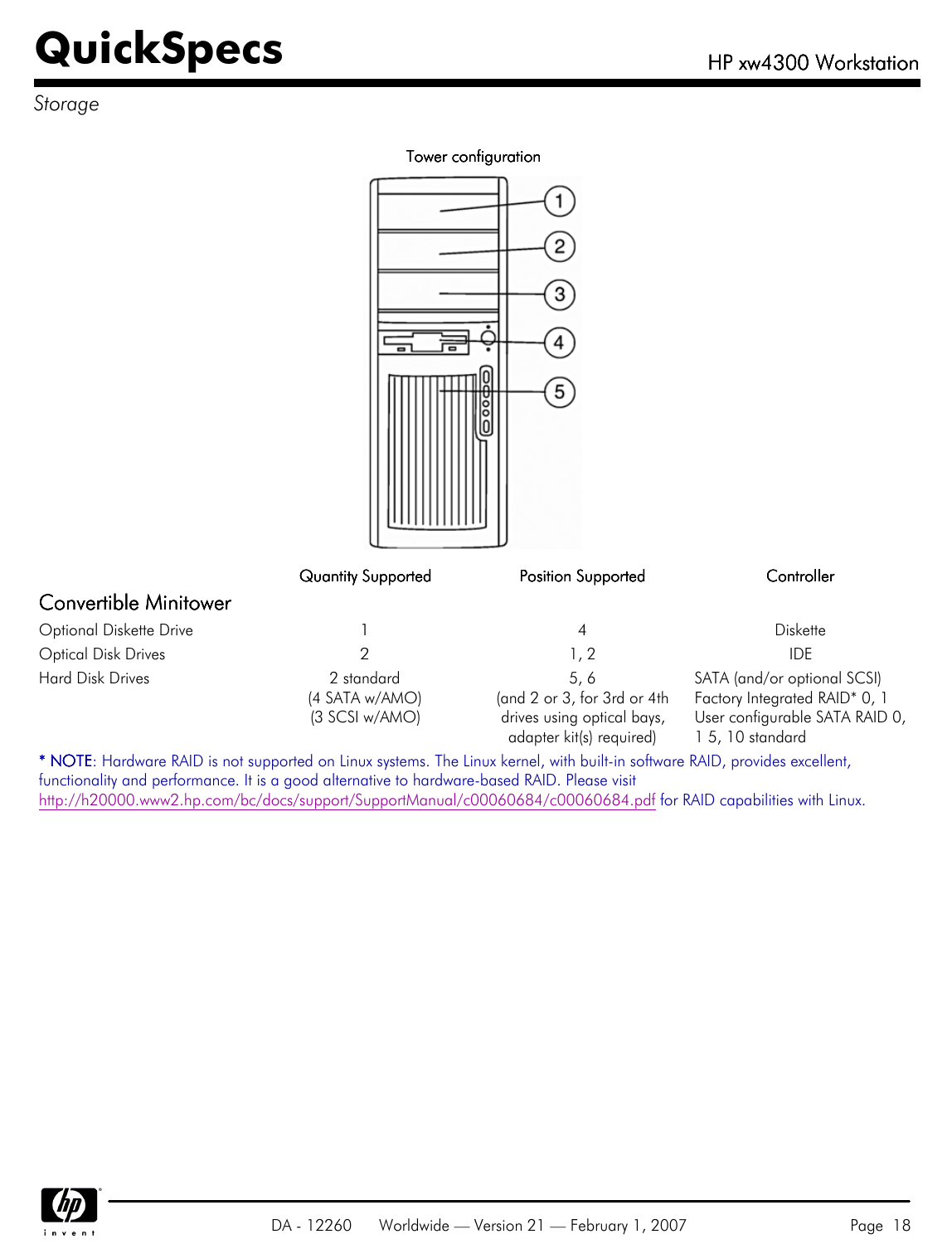### *Additional Technical Specifications*

| System Board                                                |                                                                                                                                                                                                                                                                                                                                                        |
|-------------------------------------------------------------|--------------------------------------------------------------------------------------------------------------------------------------------------------------------------------------------------------------------------------------------------------------------------------------------------------------------------------------------------------|
| Architecture                                                | Intel Pentium 4 EM64T/PCI-E                                                                                                                                                                                                                                                                                                                            |
| Chipset                                                     | Intel 955X Express North Bridge/ICH7R South Bridge                                                                                                                                                                                                                                                                                                     |
| Super I/O Controller                                        | SMSC SCH5307                                                                                                                                                                                                                                                                                                                                           |
| System Board Form Factor                                    | <b>ATX</b>                                                                                                                                                                                                                                                                                                                                             |
| Processor Socket                                            | <b>LGA775</b>                                                                                                                                                                                                                                                                                                                                          |
| DIMM Connectors (DDR2,                                      | $\overline{4}$                                                                                                                                                                                                                                                                                                                                         |
| 1.8V                                                        | <b>ECC</b> support                                                                                                                                                                                                                                                                                                                                     |
| AGP Connector (1.5V)                                        | None                                                                                                                                                                                                                                                                                                                                                   |
| <b>Integrated Graphics</b>                                  | None                                                                                                                                                                                                                                                                                                                                                   |
| PCI Connectors (5.0V)                                       | 3 full length 33 MHz 32-bit                                                                                                                                                                                                                                                                                                                            |
| <b>PCI Express Connectors</b>                               | 1x16                                                                                                                                                                                                                                                                                                                                                   |
| (v1.0a)                                                     | 1 x8' (x4 bandwidth)<br>$\lceil x \rceil$                                                                                                                                                                                                                                                                                                              |
| Flash ROM                                                   | Yes                                                                                                                                                                                                                                                                                                                                                    |
| AC97 integrated audio                                       | Yes                                                                                                                                                                                                                                                                                                                                                    |
| CD ROM IN (Audio)                                           | No                                                                                                                                                                                                                                                                                                                                                     |
| <b>AUX IN (Audio)</b>                                       | Yes                                                                                                                                                                                                                                                                                                                                                    |
| Internal speaker                                            | Yes                                                                                                                                                                                                                                                                                                                                                    |
| Clear CMOS Button                                           | Yes                                                                                                                                                                                                                                                                                                                                                    |
| <b>CPU Fan Header</b>                                       | Yes                                                                                                                                                                                                                                                                                                                                                    |
| Chassis Fan Header                                          | Yes                                                                                                                                                                                                                                                                                                                                                    |
| Chassis Speaker Header                                      | Yes                                                                                                                                                                                                                                                                                                                                                    |
| CMOS Battery Holder-                                        | Yes                                                                                                                                                                                                                                                                                                                                                    |
| Lithium                                                     |                                                                                                                                                                                                                                                                                                                                                        |
| Hood Lock Header                                            | Yes                                                                                                                                                                                                                                                                                                                                                    |
| Hood Sensor Header                                          | Yes                                                                                                                                                                                                                                                                                                                                                    |
| Multibay Header                                             | N <sub>o</sub>                                                                                                                                                                                                                                                                                                                                         |
| Integrated SATA RAID                                        | Multiple Volume support to enable RAID 0, RAID 1, RAID 5, or RAID 10 on a single array<br>$\bullet$<br>Support for 1 or 2 RAID arrays on 4 ports for RAID 0 or RAID 1<br>RAID 1 spare and auto-rebuild<br>Matrix RAID* support<br>• AHCI support for NCQ drives<br>3 Gb/s drive support<br>٠                                                           |
|                                                             | * NOTE: Hardware RAID is not supported on Linux systems. The Linux kernel, with built-in software<br>RAID, provides excellent, functionality and performance. It is a good alternative to hardware-based<br>RAID. Please visit<br>http://h20000.www2.hp.com/bc/docs/support/SupportManual/c00060684/c00060684.pdf for RAID<br>capabilities with Linux. |
| Integrated Broadcom<br>NetXtreme Gigabit<br>ethernet for HP | Yes                                                                                                                                                                                                                                                                                                                                                    |
| Wake-On-Lan®                                                | Yes                                                                                                                                                                                                                                                                                                                                                    |
| ASF 1.0 and 2.0 (Alert<br>Standard Format)                  | Yes                                                                                                                                                                                                                                                                                                                                                    |

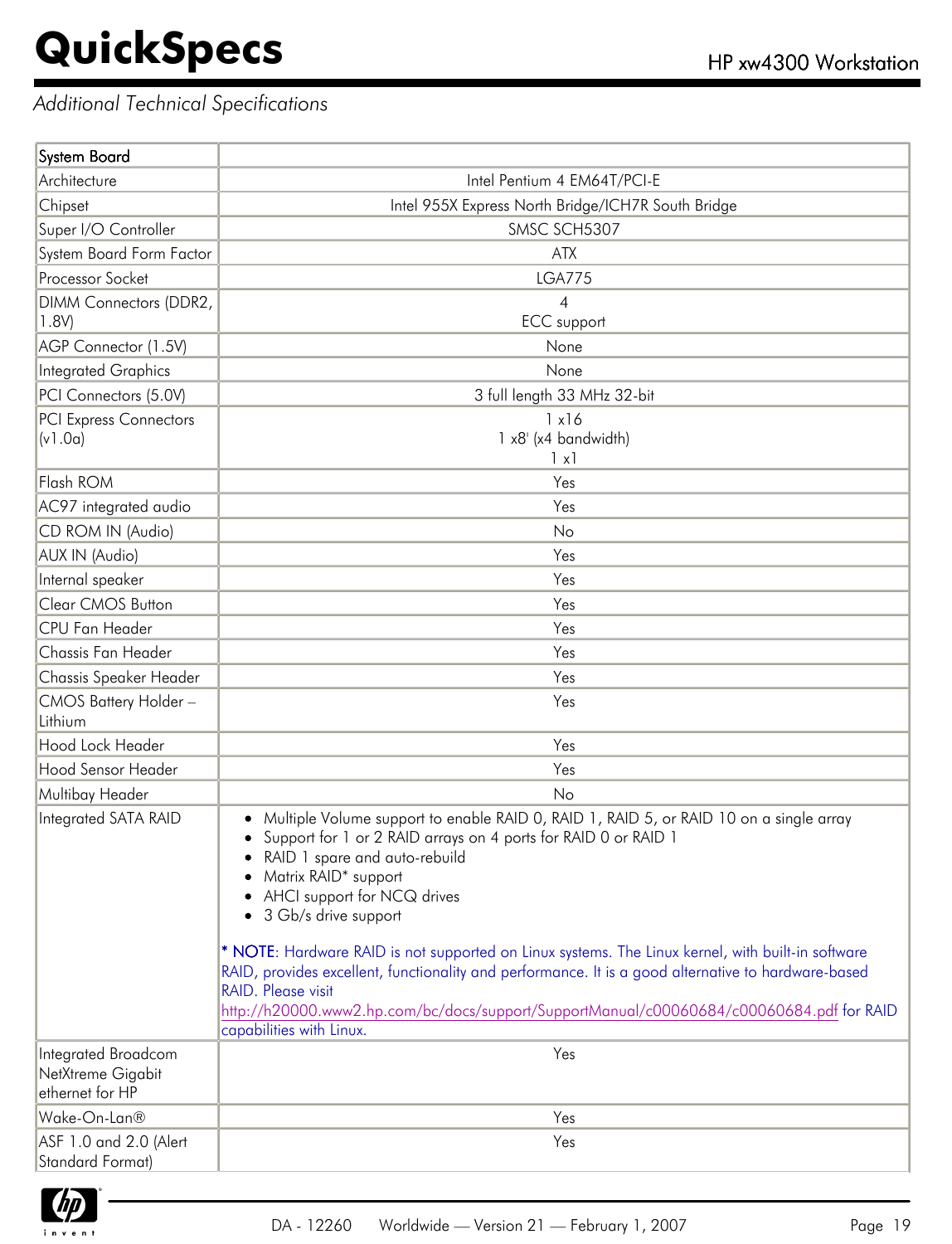### *Additional Technical Specifications*

| Power Supply Header                                  | Yes  |
|------------------------------------------------------|------|
| Power Switch, Power LED<br>& Hard Drive LED Header   | Yes  |
| Password Clear Header                                | Yes  |
| Riser Connector                                      | None |
| HDD activity LED Header                              | Yes  |
| <b>PCI</b> extender that connects<br>to System Board | None |

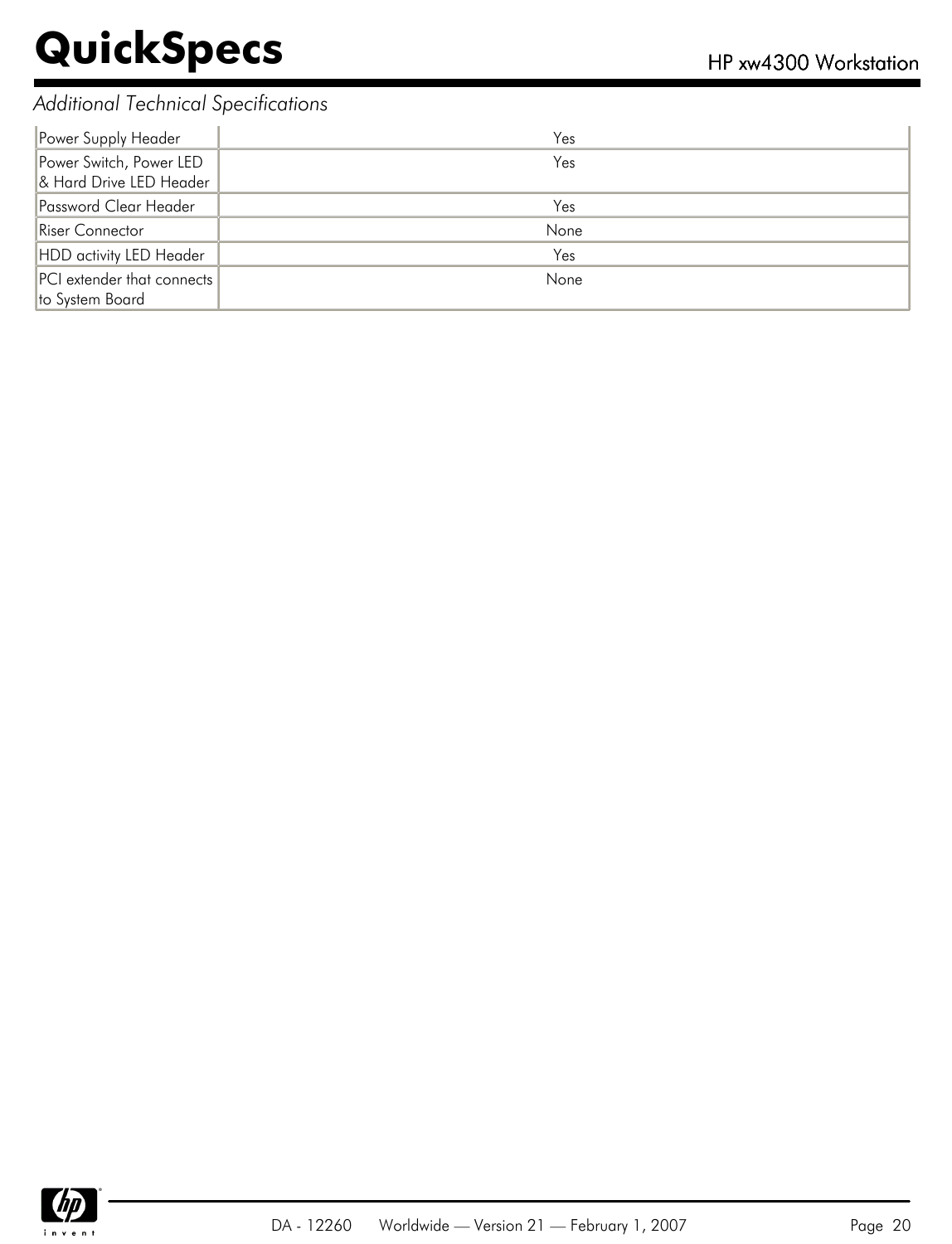| Cooling                |             |
|------------------------|-------------|
| Chassis Fan            | 92 mm       |
| Processor Heatsink Fan | 70 or 80 mm |
| Power Supply Fan       | 92 mm       |

| Power Supply                                                                                                                                                                                                                                                                                |                                         |                                                                                          |                     |
|---------------------------------------------------------------------------------------------------------------------------------------------------------------------------------------------------------------------------------------------------------------------------------------------|-----------------------------------------|------------------------------------------------------------------------------------------|---------------------|
| Full Ranging Input (Line<br>Select Switch)                                                                                                                                                                                                                                                  |                                         | Yes                                                                                      |                     |
| Active Power Factor<br>Correction (APFC) (Input                                                                                                                                                                                                                                             |                                         | Yes                                                                                      |                     |
| Current is nearly 1/2 a                                                                                                                                                                                                                                                                     |                                         |                                                                                          |                     |
| non-APFC PS)                                                                                                                                                                                                                                                                                |                                         |                                                                                          |                     |
| Passive Power Factor                                                                                                                                                                                                                                                                        |                                         | No                                                                                       |                     |
| Correction (PFC)                                                                                                                                                                                                                                                                            |                                         |                                                                                          |                     |
| <b>Operating Voltage Range</b>                                                                                                                                                                                                                                                              |                                         | 90 - 264 VAC/118 VAC                                                                     |                     |
| Rated Voltage Range                                                                                                                                                                                                                                                                         |                                         | 100 - 240 VAC                                                                            |                     |
| Rated Line Frequency                                                                                                                                                                                                                                                                        |                                         | 50-60 Hz/400Hz                                                                           |                     |
| <b>Operating Line Frequency</b><br>Range                                                                                                                                                                                                                                                    |                                         | $47 - 66$ Hz/393 - 407Hz                                                                 |                     |
| Rated Input Current                                                                                                                                                                                                                                                                         |                                         | 7.4A/7.4A                                                                                |                     |
| Maximum Rated Power                                                                                                                                                                                                                                                                         |                                         | 460 Watt Continuous                                                                      |                     |
| <b>Heat Dissipation</b>                                                                                                                                                                                                                                                                     |                                         | Typical 733.8 btu/hr                                                                     |                     |
|                                                                                                                                                                                                                                                                                             |                                         | Maximum 2415.4 btu/hr                                                                    |                     |
| Power Supply Fan                                                                                                                                                                                                                                                                            |                                         | 92mm variable speed                                                                      |                     |
| PS Size                                                                                                                                                                                                                                                                                     |                                         | 3.84 x 5.91 x 6.05 in (97.6 x 150 x 153.71 mm)                                           |                     |
| <b>Energy Star Compliant</b>                                                                                                                                                                                                                                                                |                                         | Yes                                                                                      |                     |
| <b>FEMP Standby Power</b><br>Compliant (<2W in S5 -<br>Power Off)                                                                                                                                                                                                                           |                                         | Yes if Wake-on-LAN disabled.<br>System board may draw more power if Wake-on-LAN enabled. |                     |
| Power Consumption in ES<br>Mode - Suspend to RAM<br>(S3) (Instantly Available PC)                                                                                                                                                                                                           |                                         | $\sim$ 2W (will depend on configuration)                                                 |                     |
| Surge Tolerant Full<br>Ranging Power Supply                                                                                                                                                                                                                                                 |                                         | Withstands power surges up to 2000V                                                      |                     |
| Typical configuration<br>One processor (1 x 3.60 GHz 2 MB L2 Cache, Pentium 4 Processor with HT Technology)<br>power consumption<br>One GB memory (2 x 512 MB)<br>Two hard drives (2 x SATA 40 GB)<br>CD-ROM drive<br>PCI Express Graphics Card (NVIDIA FX 1400)<br>One diskette<br>Monitor |                                         |                                                                                          |                     |
|                                                                                                                                                                                                                                                                                             | Input Power consumption                 |                                                                                          | @ 120Vac/60Hz       |
|                                                                                                                                                                                                                                                                                             | Typical operating mode<br>(system busy) | 215W                                                                                     | $= 733.8$ btu/hr    |
|                                                                                                                                                                                                                                                                                             | Windows XP Idle                         | 107 W                                                                                    | $= 365.2$ btu/hr    |
|                                                                                                                                                                                                                                                                                             | Standby mode (S3)                       | 2 W                                                                                      | $= 6.83$ btu/hr     |
|                                                                                                                                                                                                                                                                                             | Hibernate mode (S4)                     | $\sim$ 1 W                                                                               | $= 3.41$ btu/hr *   |
|                                                                                                                                                                                                                                                                                             | Power Off (S5)                          | $\sim$ 2 W                                                                               | $= 6.83$ btu/hr $*$ |
|                                                                                                                                                                                                                                                                                             |                                         | $\sim\!1\,$ W                                                                            | $= 3.41$ btu/hr *   |

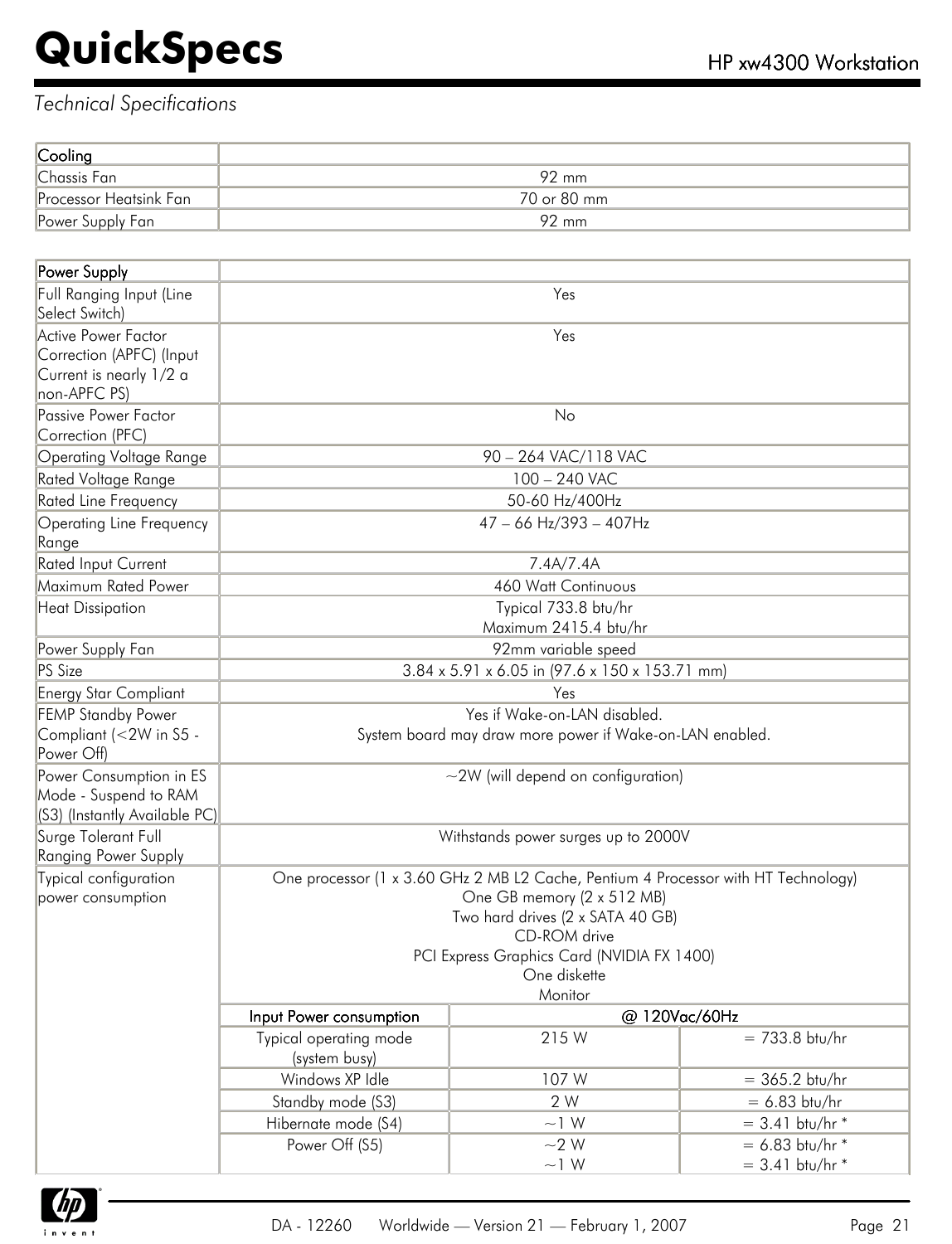### *Technical Specifications*

\* when Wake-on-LAN disabled

| <b>ROM Features</b>                                                         | Description                                                                                                                                                                                                                                                                                                                                                                                                                                       |
|-----------------------------------------------------------------------------|---------------------------------------------------------------------------------------------------------------------------------------------------------------------------------------------------------------------------------------------------------------------------------------------------------------------------------------------------------------------------------------------------------------------------------------------------|
| PCI 3.0 Support                                                             | Full BIOS support for PCI Express through industry standard interfaces.                                                                                                                                                                                                                                                                                                                                                                           |
| ASF 2.0 Compliant                                                           | Allows workstation status to be monitored on a remote console.                                                                                                                                                                                                                                                                                                                                                                                    |
| BIOS Boot Spec 1.01+                                                        | Provides more control over how and from what devices the workstation will boot.                                                                                                                                                                                                                                                                                                                                                                   |
| <b>BIOS</b> Power on                                                        | Users can define a specific date and time for the system to power on.                                                                                                                                                                                                                                                                                                                                                                             |
| Instantly Available PC<br>(Suspend to RAM - ACPI<br>sleep state S3)         | Allows for very low power consumption with quick resume time                                                                                                                                                                                                                                                                                                                                                                                      |
| <b>ROM Based Computer</b><br>Setup Utility (F10)                            | Review and customize system configuration settings controlled by the BIOS.                                                                                                                                                                                                                                                                                                                                                                        |
| via F12 (PXE) (Remote Boot system<br>from Server)                           | Remote System Installation Allows a new or existing system to boot over the network and download software, including the operating                                                                                                                                                                                                                                                                                                                |
| System/Emergency ROM<br>Flash Recovery with Video                           | Recovers corrupted system BIOS                                                                                                                                                                                                                                                                                                                                                                                                                    |
| Restore                                                                     | CMOS Archive and CMOS Holding down the power button restores the last known good BIOS settings.                                                                                                                                                                                                                                                                                                                                                   |
| Serial, Parallel, USB,<br>Audio, Network,<br>Enable/Disable Port<br>Control | Enable or disables serial, parallel, USB, audio, and network ports                                                                                                                                                                                                                                                                                                                                                                                |
| Removable Media Write<br>Control/<br><b>Boot Control</b>                    | User can prevent the workstation from writing to or booting from removable media                                                                                                                                                                                                                                                                                                                                                                  |
| Power-On Password                                                           | Prevents an unauthorized person from booting up the computer                                                                                                                                                                                                                                                                                                                                                                                      |
| Setup Password                                                              | Prevents an unauthorized person from changing the system configuration                                                                                                                                                                                                                                                                                                                                                                            |
| Replicated Setup                                                            | Saves BIOS settings to diskette or USB flash device in human readable file. Repset.exe utility can then<br>replicate these settings on machines being deployed without entering Computer Setup Utility (F10)                                                                                                                                                                                                                                      |
| Memory Change Alert<br><b>Requires HP Client</b><br>Manager Software)       | Alerts management console if memory is removed or changed                                                                                                                                                                                                                                                                                                                                                                                         |
| Client Manager Software)                                                    | Thermal Alert (Requires HP Monitors the temperature state within the chassis. Three modes:<br>• NORMAL - normal temperature ranges<br>• ALERTED - excessive temperatures are detected. Raises a flag so action can be taken to avoid<br>shutdown or provide for a smoother system shutdown<br>SHUTDOWN - excessive temperatures are encountered. Automatically shuts down the computer<br>without warning before hardware component damage occurs |
| Remote ROM Flash                                                            | Provides secure, fail-safe ROM image management from a central network console                                                                                                                                                                                                                                                                                                                                                                    |
| Remote Wakeup                                                               | • System administrators can power on, restart, and power off a client computer from a remote<br>location.                                                                                                                                                                                                                                                                                                                                         |
| ACPI (Advanced<br>Configuration and Power<br>Management Interface)          | Allows the system to enter and resume from low power modes (sleep states)<br>Controls system power consumption, making it possible to place individual cards and peripherals<br>in a low-power or powered-off state without affecting other elements of the system<br>• Supports ACPI 2.0 for full compatibility with 64-bit operating systems                                                                                                    |
| <b>SMBIOS</b>                                                               | System Management BIOS 2.3.5, previously known as DMI BIOS, for system management information                                                                                                                                                                                                                                                                                                                                                     |
| <b>ROM</b> revision levels                                                  | Identifies system ROM revision levels and reports in Computer Setup Utility (F10).<br>Version is stored in an industry standard memory location (SMBIOS) so that management SW<br>applications can use and report this information                                                                                                                                                                                                                |

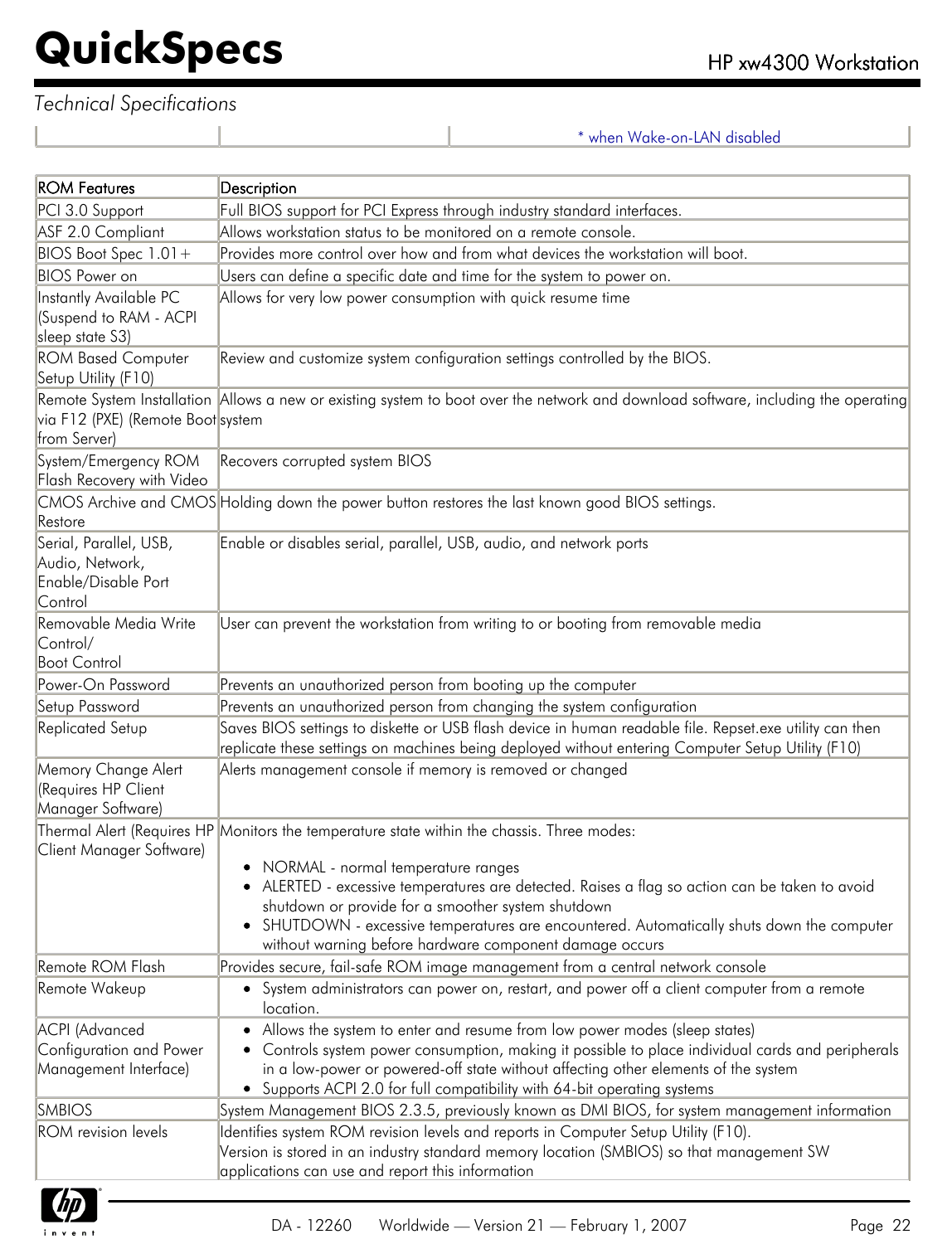|               | System board revision level • Allows management SW to read revision level of the system board<br>• Revision level is digitally encoded into the HW and cannot be modified |
|---------------|---------------------------------------------------------------------------------------------------------------------------------------------------------------------------|
| Ownership Tag | A user-defined string stored in non-volatile memory that is displayed in the BIOS splash screen                                                                           |

| Industry Standard           | Revision Supported by the BIOS                                            |
|-----------------------------|---------------------------------------------------------------------------|
| <b>ACPI</b>                 | Advanced Configuration and Power Management Interface, Version 2.0        |
| ASF                         | Alert Standard Format Specification, Version 2.0                          |
| ATA (IDE)                   | AT Attachment 6 with Packet Interface (ATA/ATAPI-6), Revision 3b          |
| <b>ATAPI</b>                | ATAPI Removable Media Device BIOS Specification Version 1.0               |
| <b>BBS</b>                  | <b>BIOS Boot Specification v1.01</b>                                      |
| <b>BIOS 32-bit Services</b> | Standard BIOS 32-bit Service Directory Proposal                           |
| CD Boot                     | 'El Torrito" Bootable CD-ROM Format Specification Version 1.0             |
| <b>EDD</b>                  | • Enhanced Disk Drive Specification Version 1.1                           |
|                             | • BIOS Enhanced Disk Drive Specification Version 3.0                      |
| <b>EHCI</b>                 | Enhanced Host Controller Interface for Universal Serial Bus, Revision 1.0 |
| PCI                         | • PCI Local Bus Specification, Revision 2.3                               |
|                             | • PCI Power Management Specification, Revision 1.1                        |
|                             | • PCI Firmware Specification, Revision 3.0, Draft .7                      |
| PCI Express                 | PCI Express Base Specification, Revision 1.0a                             |
| <b>PMM</b>                  | POST Memory Manager Specification, Version 1.01                           |
| <b>SATA</b>                 | • Serial ATA Specification, Revision 1.0a                                 |
|                             | • Serial ATA 3 Gb/s: Extensions to Serial ATA 1.5 Gb/s, Revision 1.0      |
| <b>SMBIOS</b>               | System Management BIOS Reference Specification, Version 2.4               |
| <b>SPD</b>                  | PC SDRAM Serial Presence Detect (SPD) Specification, Revision 1.2B        |
| <b>TPM</b>                  | Trusted Computing Group TPM Specification Version 1.2                     |
| UHCI                        | Universal Host Controller Interface Design Guide, Revision 1.1            |
| USB 1.1                     | Universal Serial Bus Revision 1.1 Specification                           |
| USB 2.0                     | Universal Serial Bus Revision 2.0 Specification                           |

| Other deployment &<br>management features |                                                                                                                                                                                                                                                                                                                              |
|-------------------------------------------|------------------------------------------------------------------------------------------------------------------------------------------------------------------------------------------------------------------------------------------------------------------------------------------------------------------------------|
| <b>HP Client Management</b><br>Solutions  | HP Client Management Solutions help simplify management of Workstations and significantly reduce<br>total ownership costs. These solutions share a common design and are highly integrated due to the<br>extensive work between HP and its partner Altiris.                                                                  |
|                                           | HP Client Manager Software is included free with all HP business PCs and Workstations. It enables<br>central tracking, monitoring, and management of the hardware aspects of HP client systems:                                                                                                                              |
|                                           | Get valuable hardware information such as CPU, memory, video, and security settings<br>Monitor system health to fix problems before they occur<br>Install drivers and BIOS updates without visiting each PC<br>Remotely configure BIOS and security settings<br>Automate processes to quickly resolve hardware problems<br>٠ |
|                                           | Additional Altiris solutions (fee-based) are available to address Workstation management challenges<br>through the entire IT lifecycle including:                                                                                                                                                                            |
|                                           | Inventory assessment<br>Software license compliance<br>Personality migration<br>Software image deployment<br>$\bullet$                                                                                                                                                                                                       |

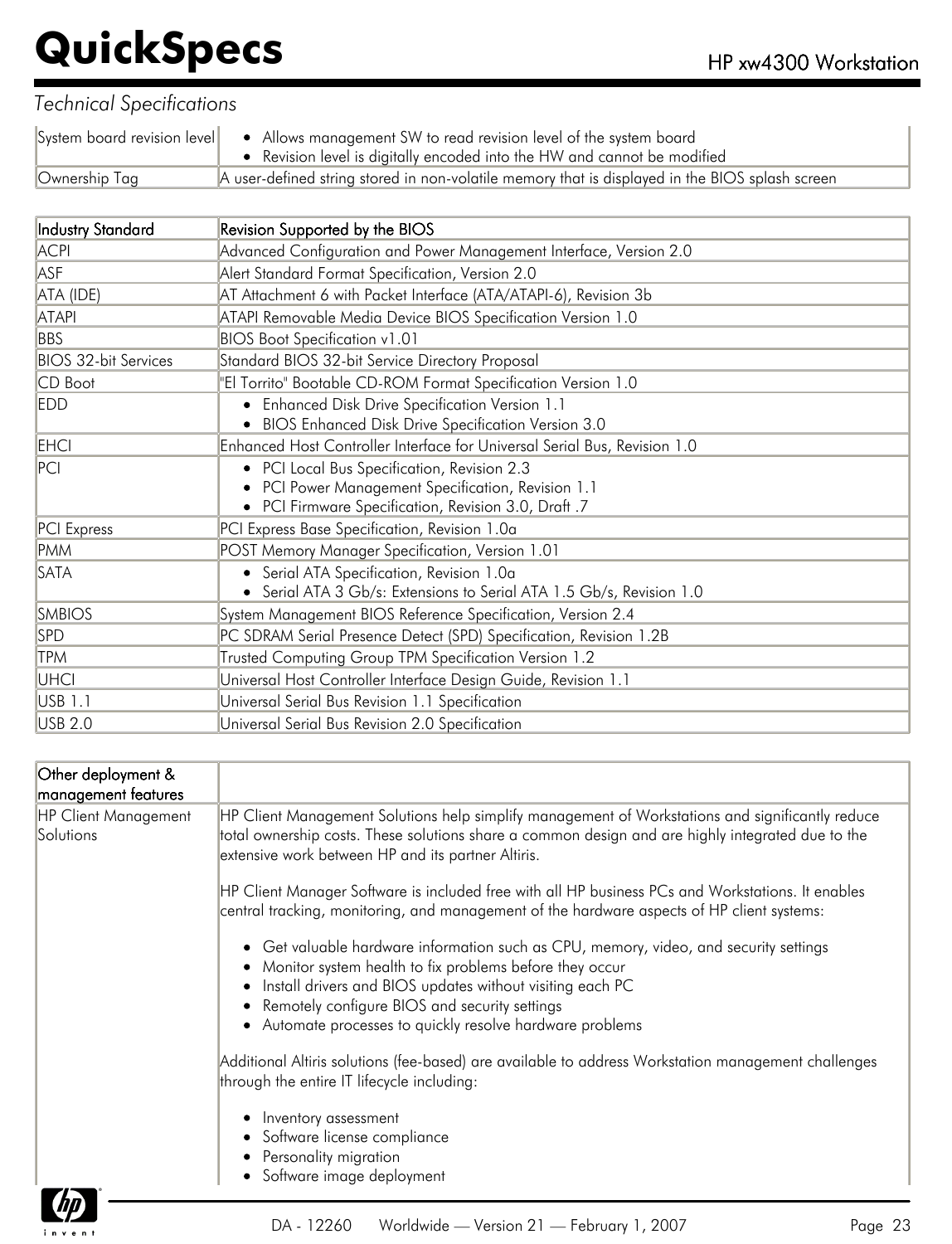|                                                                       | Software distribution<br>Asset management<br>Client backup and recovery                                                                                                                                                                |
|-----------------------------------------------------------------------|----------------------------------------------------------------------------------------------------------------------------------------------------------------------------------------------------------------------------------------|
|                                                                       | Problem resolution                                                                                                                                                                                                                     |
|                                                                       | Visit http://www.hp.com/go/easydeploy for more information, to download HP Client Manager Software,<br>and to evaluate the Altiris solutions.                                                                                          |
| System Software Manager<br>$ $ (free)                                 | A free utility that detects and updates BIOS, device drivers, and management agent versions on your<br>networked PCs and workstations                                                                                                  |
| <b>Replicated Setup</b>                                               | Saves BIOS settings to diskette or USB disk-on-key in human readable file. Repset.exe utility can then<br>replicate these settings on machines being deployed without entering ROM-based F10 setup                                     |
| Software Restore CD                                                   | Restores computer to its original factory shipping image                                                                                                                                                                               |
| Asset Tag                                                             | Repository for storing company-specific property asset numbers for easy tracking<br>Initially set equal to the system serial number<br>Stored in a protected section of non-volatile memory that can be accessed and modified with the |
|                                                                       | F10 Setup program                                                                                                                                                                                                                      |
| <b>DIMM Serial Presence</b><br>Detect                                 | Detects whether or not memory DIMMs are present and their type                                                                                                                                                                         |
| Hard drive serial number,<br>model, and manufacturer                  | Hard drive manufacturer, model, and serial number is stored in the hard drive firmware and reported in<br>ROM-based F10 setup                                                                                                          |
| System serial number,<br>model, & manufacturer                        | System serial number, model, & manufacturer stored in a non-volatile memory and can be retrieved with<br>management SW or viewed in ROM-based F10 setup                                                                                |
| <b>ROM</b> revision levels                                            | Identifies system ROM revision levels and reports in ROM-based F10 setup<br>Version is stored in an industry standard memory location (SMBIOS) so that management SW<br>applications can use and report this information               |
| System board revision level                                           | • Allows management SW to read revision level of the system board<br>• Revision level is digitally encoded into the HW and cannot be modified                                                                                          |
| Memory Change Alert<br><b>Requires HP Client</b><br>Manager Software) | Alerts management console if memory is removed or changed                                                                                                                                                                              |
| Ownership Tag                                                         | A user-defined string stored in non-volatile memory that is displayed in the BIOS splash screen                                                                                                                                        |
| Ultra ATA Integrity                                                   | A feature of SATA and SCSI, Cyclic Redundancy Checking provides data transfer verification and                                                                                                                                         |
| Monitoring                                                            | proactive notification of hard drive data transmission problems with recommendations for enhancing                                                                                                                                     |
| (CRC Checking)                                                        | system performance. It detects all the following errors' types:                                                                                                                                                                        |
|                                                                       | single-bit errors                                                                                                                                                                                                                      |
|                                                                       | double-bit errors                                                                                                                                                                                                                      |
|                                                                       | an odd number of errors                                                                                                                                                                                                                |
|                                                                       | • error bursts up to 32-bits long                                                                                                                                                                                                      |

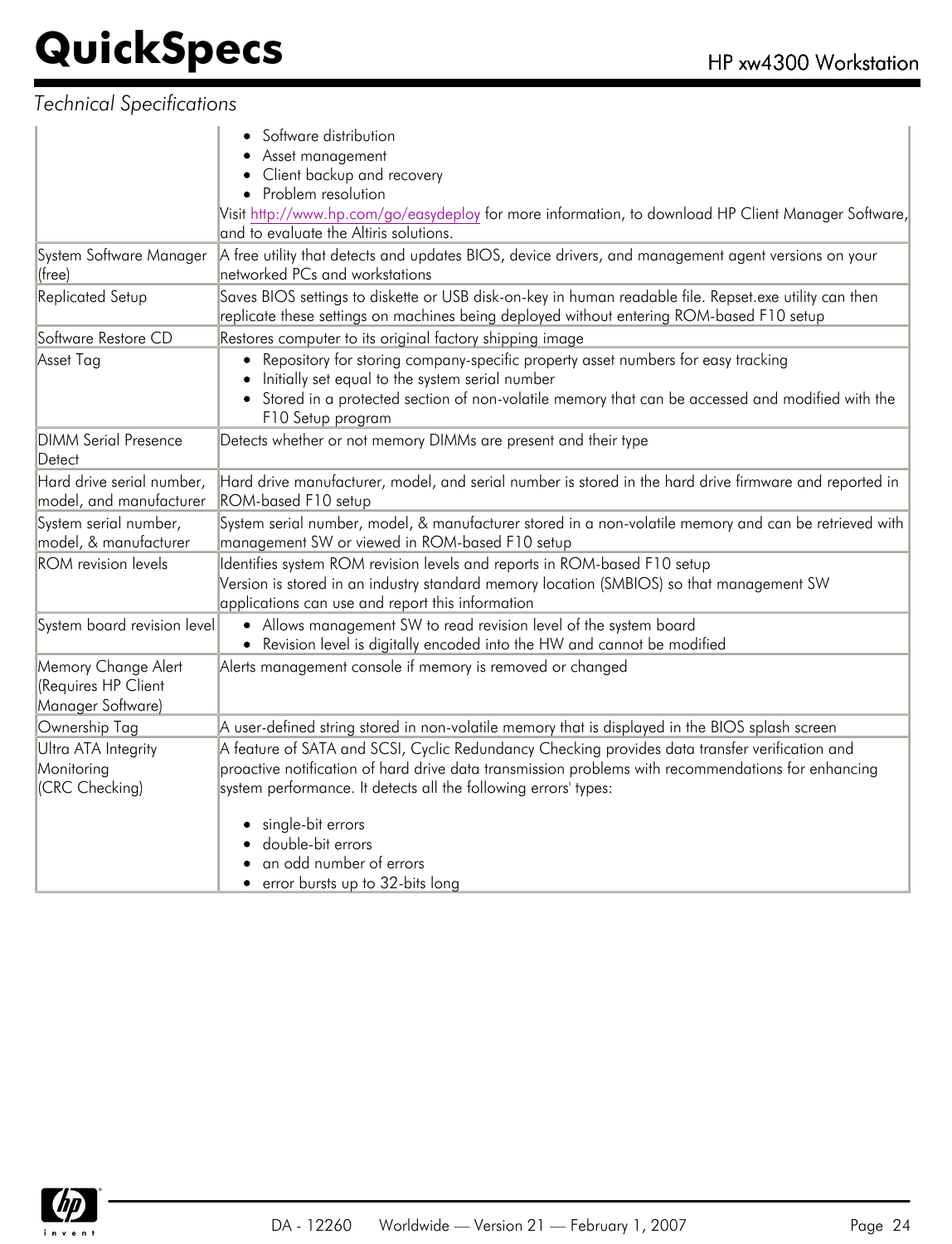| Drive Self Tests (DPS)     | • Drive Protection System (Adaptec and LSI SCSI controllers do not offer DPS)<br>• A diagnostic hard drive self test. It scans critical physical components and every sector of the hard<br>drive for physical faults and then reports any faults to the user.<br>• Running independently of the operating system, it can be accessed through the computer's setup<br>procedure. It produces an evaluation on whether the hard drive is the source of the problem and<br>needs to be replaced. |
|----------------------------|------------------------------------------------------------------------------------------------------------------------------------------------------------------------------------------------------------------------------------------------------------------------------------------------------------------------------------------------------------------------------------------------------------------------------------------------------------------------------------------------|
|                            | The system expands on the Self-Monitoring, Analysis, and Reporting Technology (SMART), a continuously<br>running systems diagnostic that alerts the user to certain types of failures                                                                                                                                                                                                                                                                                                          |
|                            | DPS Access through F10 Setup during Boot (F10 diagnostic access not available with SCSI drives)                                                                                                                                                                                                                                                                                                                                                                                                |
| SMART Technology           | Allows hard drives to monitor their own health and to raise flags if imminent failures were predicted                                                                                                                                                                                                                                                                                                                                                                                          |
| (Self-Monitoring, Analysis | Predicts failures before they occur. Tracks fault prediction and failure indication parameters such as re-                                                                                                                                                                                                                                                                                                                                                                                     |
|                            | and Reporting Technology) allocated sector count, spin retry count, calibration retry count.                                                                                                                                                                                                                                                                                                                                                                                                   |
|                            | By avoiding actual hard drive failures, SMART hard drives act as "insurance" against unplanned user                                                                                                                                                                                                                                                                                                                                                                                            |
|                            | downtime and potential data loss from hard drive failure.                                                                                                                                                                                                                                                                                                                                                                                                                                      |
|                            | SMART I - Drive Failure Prediction                                                                                                                                                                                                                                                                                                                                                                                                                                                             |
|                            | SMART II - Off-Line Data Collection                                                                                                                                                                                                                                                                                                                                                                                                                                                            |
|                            | SMART III - Off-Line Read Scanning with Defect Reallocation                                                                                                                                                                                                                                                                                                                                                                                                                                    |

| Security Features                        |                                                                                                                                                                                                  |
|------------------------------------------|--------------------------------------------------------------------------------------------------------------------------------------------------------------------------------------------------|
| Padlock support                          | Padlock loop in rear of chassis. Locks side cover and secures chassis from theft. (0.22" diameter)                                                                                               |
| Cable Lock Support                       | Kensington lock slot in rear of chassis. Locks side cover and secures chassis from theft. (3mm x 7mm<br>opening)                                                                                 |
| Universal chassis clamp<br>llock support | Threaded feature in rear of chassis. Locks side cover and locks cables to chassis. Secures chassis from<br>theft and allows multiple units to be chained together when used with optional cable. |
| Solenoid lock and hood<br>sensor         | Yes                                                                                                                                                                                              |
| Serial, Parallel, USB<br>Enable/Disable  | Enable or disable serial, parallel or USB ports and hide them form the operating system                                                                                                          |
| Removable Media Write/<br>Boot Control   | Prevents the computer from being booted from removable media on supported devices (and can disable<br>writes to media)                                                                           |
| Power-On Password                        | Prevents an unauthorized person from booting up the computer                                                                                                                                     |
| Setup Password                           | Prevents an unauthorized person from changing the system configuration                                                                                                                           |

| System Software Updating                                 |                                                                                                                                                                                                                                                                                                                                                                                                                                                |
|----------------------------------------------------------|------------------------------------------------------------------------------------------------------------------------------------------------------------------------------------------------------------------------------------------------------------------------------------------------------------------------------------------------------------------------------------------------------------------------------------------------|
| <b>Product Change</b><br>Notification                    | • Program to proactively communicate Product Change Notifications (PCNs) and Customer<br>Advisories by email to customers, based on a user-defined profile.<br>• PCNs provide advance notification of hardware and software changes to be implemented in the<br>factory providing time to plan for transition.<br>• Customer Advisories provide concise, effective problem resolution, greatly reducing the need to<br>call technical support. |
| Remote ROM Flash                                         | Provides secure, fail-safe ROM image management from a central network console                                                                                                                                                                                                                                                                                                                                                                 |
| Remote Wakeup/<br>Remote Shutdown                        | • System administrators can power on, restart, and power off a client computer from a remote<br>location.<br>Enables cost-effective power consumption when the administrator needs to distribute software,<br>perform security management, or update the ROM.                                                                                                                                                                                  |
| <b>ROM Based Setup (F10)</b><br>and Start-up Diagnostics | Yes                                                                                                                                                                                                                                                                                                                                                                                                                                            |
| Support Software CD &<br><b>WWW</b>                      | Yes                                                                                                                                                                                                                                                                                                                                                                                                                                            |

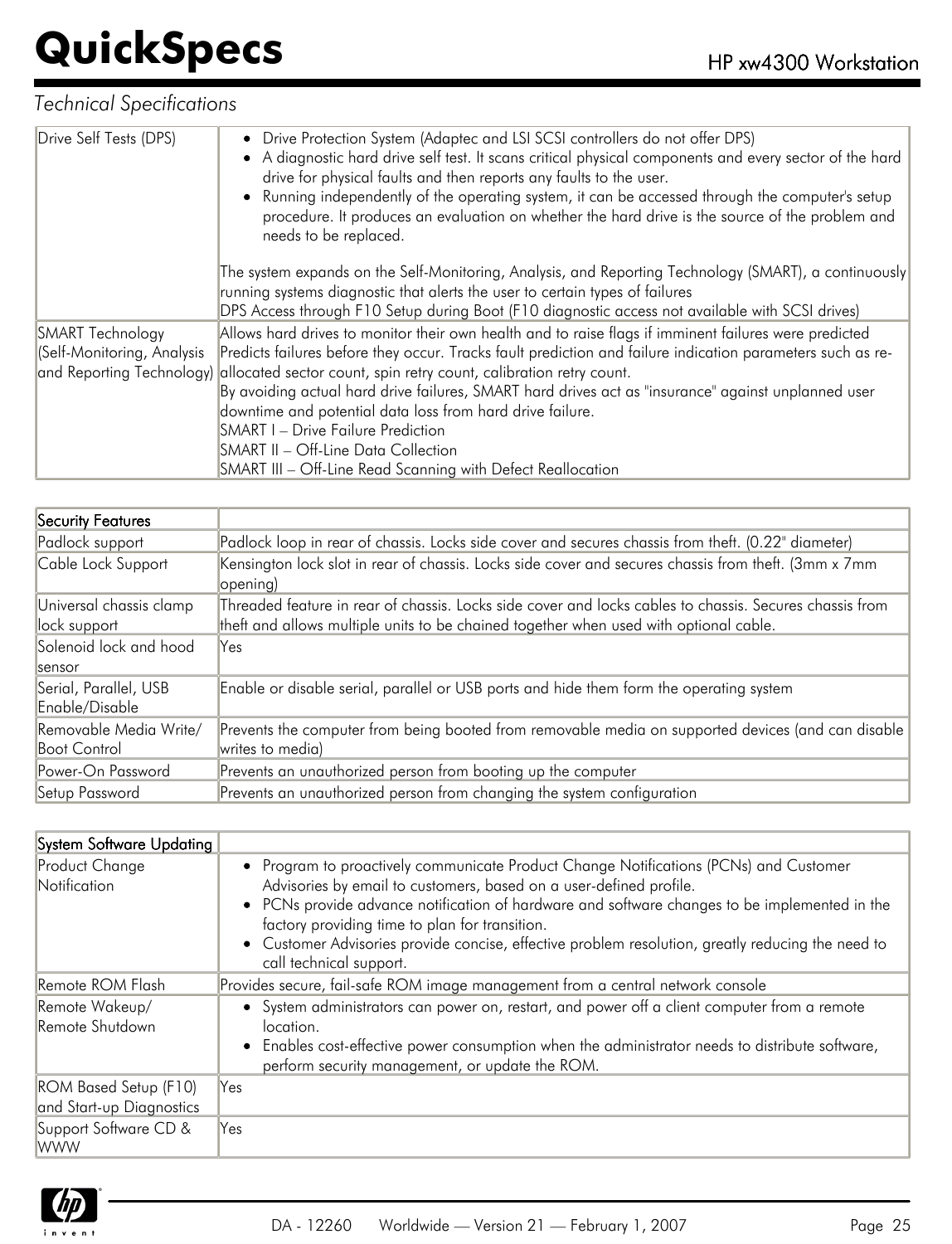| Other Features      |                                                                                                                                                                                                                                               |
|---------------------|-----------------------------------------------------------------------------------------------------------------------------------------------------------------------------------------------------------------------------------------------|
| ACPI-Ready Hardware | Advanced Configuration and Power Management Interface (ACPI).                                                                                                                                                                                 |
|                     | • Allows the system to wake from a low power mode.<br>• Controls system power consumption, making it possible to place individual cards and peripherals<br>in a low-power or powered-off state without affecting other elements of the system |

| Serviceability Features of                                                                                      |                                                                     |
|-----------------------------------------------------------------------------------------------------------------|---------------------------------------------------------------------|
| System                                                                                                          |                                                                     |
| Access panel                                                                                                    | Tool-less                                                           |
| Optical drives                                                                                                  | Tool-less                                                           |
| Floppy drive                                                                                                    | Tool-less                                                           |
| Hard drives                                                                                                     | Tool-less                                                           |
| <b>Expansion cards</b>                                                                                          | Tool-less                                                           |
| Green user touch points                                                                                         | Yes, on tool-free internal chassis mechanisms                       |
| Color-coordinated cables                                                                                        | Yes                                                                 |
| and connectors                                                                                                  |                                                                     |
| Memory                                                                                                          | Tool-less, can be upgraded without removing any internal components |
| System board                                                                                                    | Tool-less removal                                                   |
| Dual Color Power and HD<br>LED on Front of Computer<br>(Indicates Normal<br>Operations and Fault<br>Conditions) | green - normal<br>red – fault                                       |
| System/Emergency ROM<br><b>Flash Recovery</b><br>with Video                                                     | Recovers corrupted system BIOS.                                     |
| Configuration Record SW                                                                                         | Yes                                                                 |
| Over-Temp Warning on<br>Screen (Requires IM<br>Agents)                                                          | Yes                                                                 |
| Restore CD set                                                                                                  | Restores the computer to its original factory shipping image        |
| Flash ROM                                                                                                       | Yes                                                                 |
| 3.3V Aux Power LED on<br>System PCA                                                                             | Yes                                                                 |
| Dual Function 5V Aux<br>Power LED (ON)/PS ON<br>LED (OFF) on System PCA                                         | Yes                                                                 |
| Diagnostic Power Switch<br>LED on board                                                                         | Yes                                                                 |
| Clear Password Jumper                                                                                           | Yes                                                                 |
| Clear CMOS Button                                                                                               | Yes                                                                 |
| <b>CMOS Battery Holder for</b>                                                                                  | Yes                                                                 |
| easy Replacement                                                                                                |                                                                     |
| Processor ZIF Socket for                                                                                        | Yes                                                                 |
| easy Upgrade                                                                                                    |                                                                     |
| <b>DIMM</b> Connectors for easy<br>Upgrade                                                                      | Yes                                                                 |
| NIC LEDs (integrated)<br>(Green & Amber)                                                                        | Used to determine NIC status                                        |

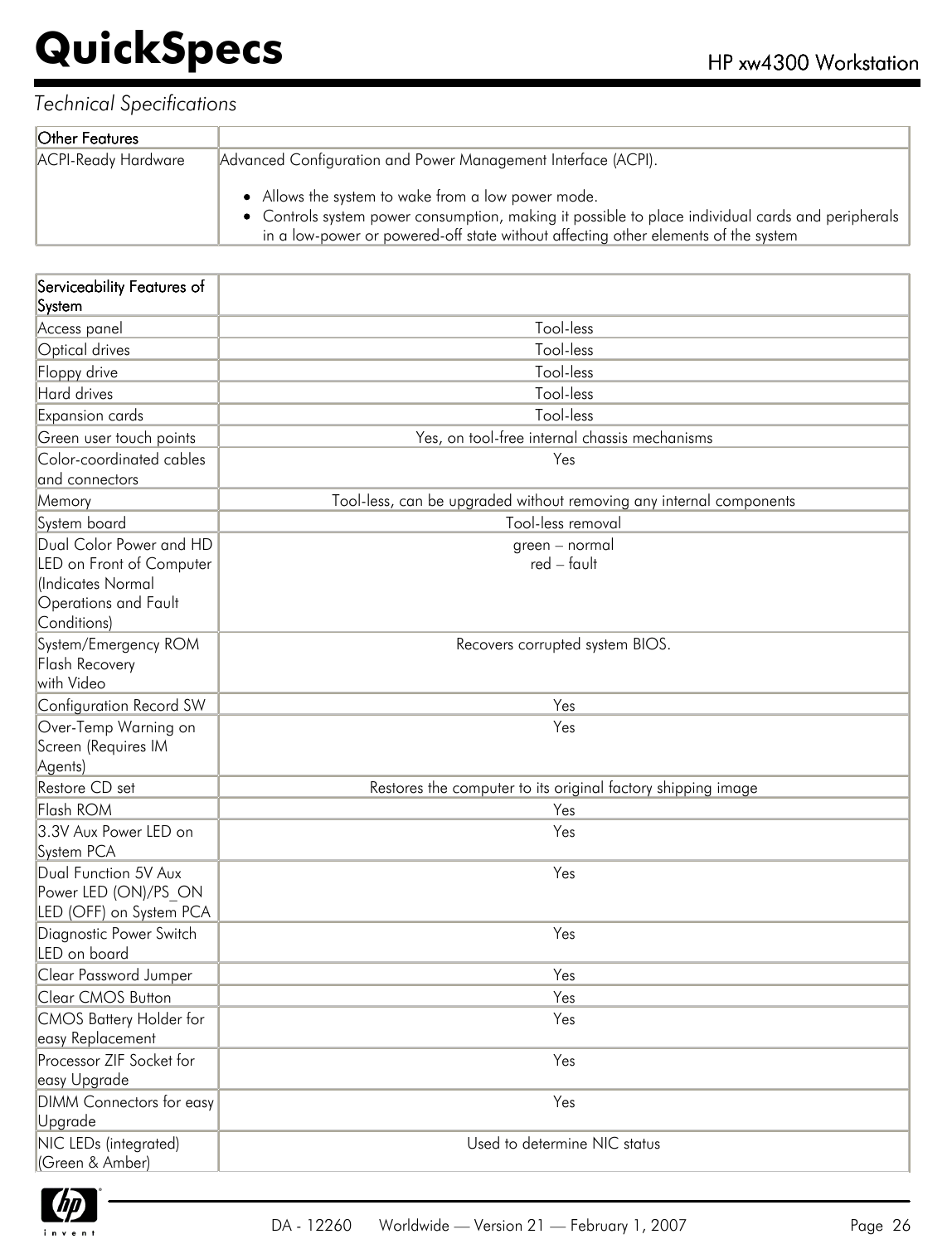| ASF 1.0 support (Alert<br>Standard Format) | Industry-standard specification for network alerting in operating system-absent environments |
|--------------------------------------------|----------------------------------------------------------------------------------------------|
| Dual function front power<br><b>Switch</b> | Also acts as a reset switch when held for 4 seconds                                          |

| Service and Support | On-site Warranty and Service (Note 1): This three-year, limited warranty and service offering delivers<br>three years of on-site, next business-day (Note 2) service for parts and labor and includes free telephone<br>support (Note 3) 24 x 7. Global coverage (Note 2) ensures that any product purchased in one country<br>and transferred to another, non-restricted country will remain fully covered under the original warranty<br>and service offering. |
|---------------------|------------------------------------------------------------------------------------------------------------------------------------------------------------------------------------------------------------------------------------------------------------------------------------------------------------------------------------------------------------------------------------------------------------------------------------------------------------------|
|                     | NOTE 1: Terms and conditions may vary by country. Certain restrictions and exclusions apply.                                                                                                                                                                                                                                                                                                                                                                     |
|                     |                                                                                                                                                                                                                                                                                                                                                                                                                                                                  |
|                     | NOTE 2: On-site service may be provided pursuant to a service contract between HP and an authorized                                                                                                                                                                                                                                                                                                                                                              |
|                     | HP third-party provider, and is not available in certain countries. Global service response times are                                                                                                                                                                                                                                                                                                                                                            |
|                     | based on commercially reasonable best effort and may vary by country.                                                                                                                                                                                                                                                                                                                                                                                            |
|                     | NOTE 3: Technical telephone support applies only to HP-configured, HP and HP-qualified, third-party                                                                                                                                                                                                                                                                                                                                                              |
|                     | hardware and software. Toll-free calling and 24 x 7 support may not be available in some countries.                                                                                                                                                                                                                                                                                                                                                              |

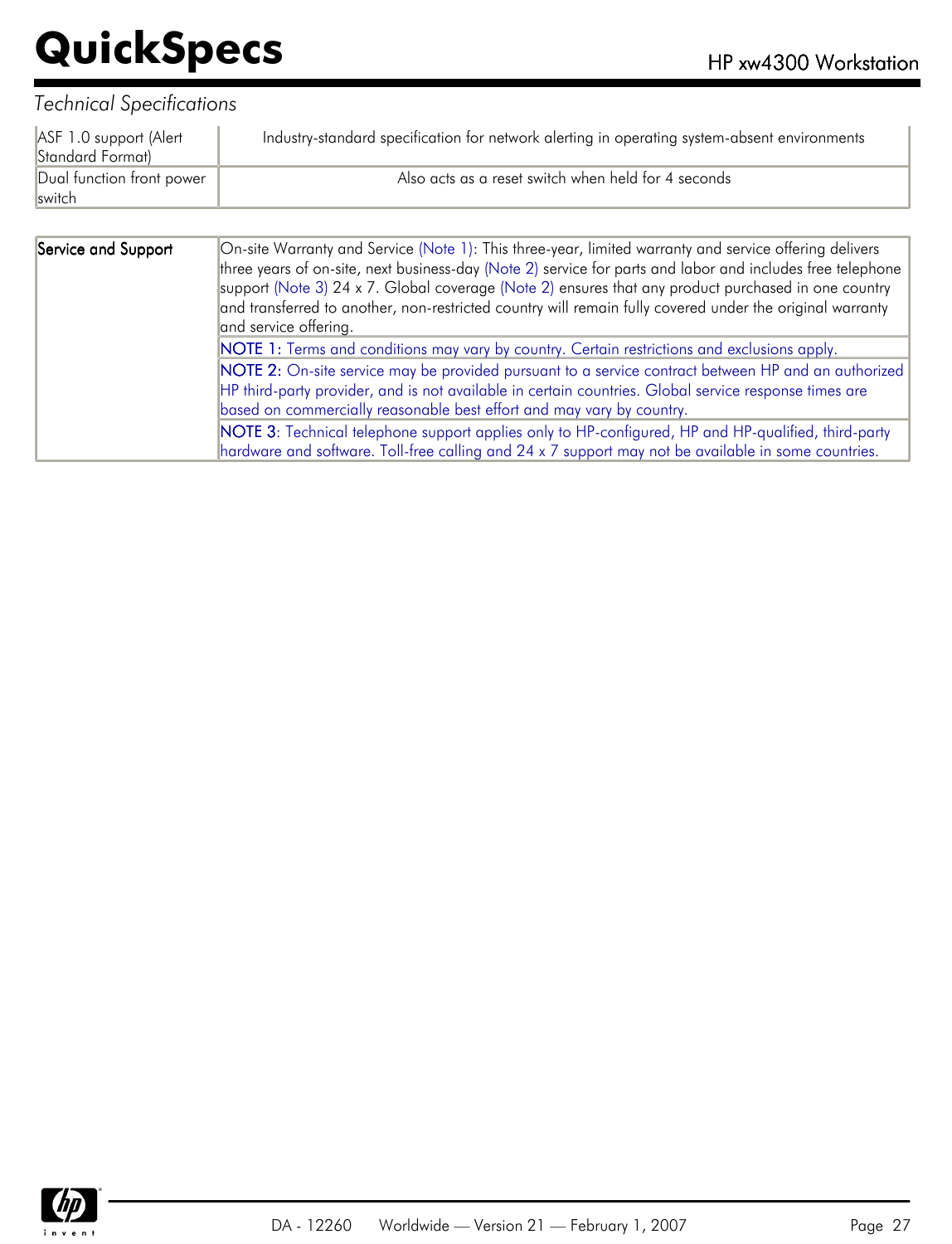### *Technical Specifications - Audio*

| High Definition Integrated Type              |                                                    | Integrated                                                                                                                                                                                                                                                          |
|----------------------------------------------|----------------------------------------------------|---------------------------------------------------------------------------------------------------------------------------------------------------------------------------------------------------------------------------------------------------------------------|
| Realtek ALC260 Audio                         | <b>High Definition Codec</b>                       | Yes                                                                                                                                                                                                                                                                 |
|                                              | <b>FM Synthesis Support</b>                        | Yes                                                                                                                                                                                                                                                                 |
|                                              | OPL3 FM Synthesis<br>Support                       | Yes                                                                                                                                                                                                                                                                 |
|                                              | <b>Sound Blaster</b><br>Compatibility              | Yes                                                                                                                                                                                                                                                                 |
|                                              | SPDIF 6-channel pass-<br>through                   | No                                                                                                                                                                                                                                                                  |
|                                              | Audio Jacks                                        | One Front fixed stereo analog Microphone-In (20-K ohm Input Impedance);                                                                                                                                                                                             |
|                                              |                                                    | One Front fixed stereo Headphone-Out (expects at least a 32ohm load)                                                                                                                                                                                                |
|                                              |                                                    | One Line-In* (12-K ohm Input Impedance)*                                                                                                                                                                                                                            |
|                                              |                                                    | One Line-Out * (less than 800 ohms Output Impedance, expects at least a<br>10-K ohm load)                                                                                                                                                                           |
|                                              |                                                    | One Stereo analog Microphone-In* (20-K ohm Input Impedance)                                                                                                                                                                                                         |
|                                              |                                                    | NOTE: *Rear audio port are re-taskable as Line-In, Line-Out, Microphone-<br>In, or Headphone-Out with Optional driver, available only through<br>download from HP support website and not supported by default. External<br>Speakers need to be powered externally. |
|                                              | Sampling                                           | 44.1 kHz/48 kHz/96 kHz/192 kHz (output only)                                                                                                                                                                                                                        |
|                                              | <b>Wavetable Syntheses</b><br>(software)           | Yes - GM and FM Midi Support, Direct Music and Down Loadable Soundset<br>(4 Meg DLS Level 1 and 2 Support)                                                                                                                                                          |
|                                              | <b>3D Positional Sound</b>                         | No                                                                                                                                                                                                                                                                  |
|                                              | Digital Audio                                      | Yes                                                                                                                                                                                                                                                                 |
|                                              | Analog Audio                                       | Yes                                                                                                                                                                                                                                                                 |
|                                              | <b>DVD</b> Audio                                   | Yes                                                                                                                                                                                                                                                                 |
|                                              | Number of Channels on<br>Line-Out<br>(mono/stereo) | Stereo (Left & Right channels)                                                                                                                                                                                                                                      |
|                                              | Internal Audio Speaker<br>Power Rating             | 1.5W                                                                                                                                                                                                                                                                |
|                                              | Internal Speaker                                   | Yes                                                                                                                                                                                                                                                                 |
|                                              | Hardware Equalizer for<br>Internal Speaker         | No                                                                                                                                                                                                                                                                  |
|                                              | External Speaker Jack<br>(Line-Out)                | Yes                                                                                                                                                                                                                                                                 |
| Sound Blaster X-Fi<br>XtremeMusic Audio Card | <b>Audio Quality</b>                               | Total Harmonic Distortion + Noise at 1kHz (20kHz Low-pass filter) =<br>0.004%                                                                                                                                                                                       |
|                                              | <b>Signal to Noise Ratio</b><br>(SNR)              | Signal-to-Noise Ratio (20kHz Low-pass filter, A-Weighted)                                                                                                                                                                                                           |
|                                              |                                                    | • Stereo Output: 109dB<br>Front and Rear Channels: 109dB                                                                                                                                                                                                            |

Center, Subwoofer and Side Channels: 109dB

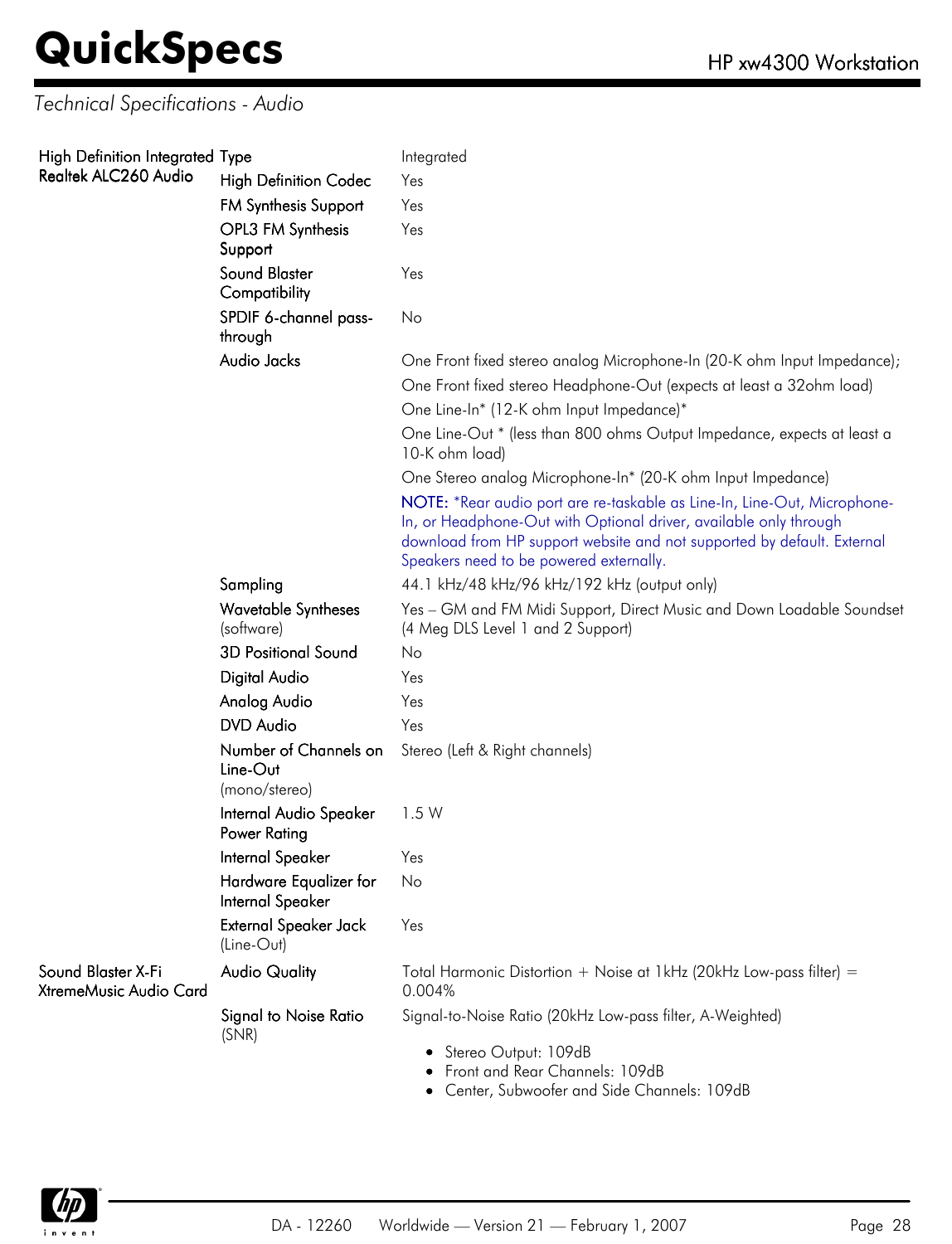### *Technical Specifications - Audio*

| Sound Conversion                               | 24-bit Analog-to-Digital conversion of analog inputs at 96kHz sample rate<br>24-bit Digital-to-Analog conversion of digital sources at 96kHz to analog<br>7.1 speaker output                     |                                                                                                                                                                                                                   |  |  |
|------------------------------------------------|--------------------------------------------------------------------------------------------------------------------------------------------------------------------------------------------------|-------------------------------------------------------------------------------------------------------------------------------------------------------------------------------------------------------------------|--|--|
|                                                | 24-bit Digital-to-Analog conversion of stereo digital sources at 192kHz to<br>stereo output                                                                                                      |                                                                                                                                                                                                                   |  |  |
| Recording/Sampling Rate 44.1, 48 and 96kHz     |                                                                                                                                                                                                  |                                                                                                                                                                                                                   |  |  |
| ASIO 2.0 support                               | 16-bit/44.1kHz, 16-bit/48kHz, 24-bit/44.1kHz 24-bit/48kHz and 24-<br>bit/96kHz with direct monitoring                                                                                            |                                                                                                                                                                                                                   |  |  |
| <b>Enhanced SoundFont</b>                      | up to 24-bit resolution                                                                                                                                                                          |                                                                                                                                                                                                                   |  |  |
| support                                        | 24-bit/96kHz                                                                                                                                                                                     |                                                                                                                                                                                                                   |  |  |
| <b>DACs</b>                                    | 24-bit/192kHz                                                                                                                                                                                    |                                                                                                                                                                                                                   |  |  |
| Voice Support                                  | 128 voices                                                                                                                                                                                       |                                                                                                                                                                                                                   |  |  |
| Max. Channels in 3D<br><b>Positional Audio</b> | 7.1                                                                                                                                                                                              |                                                                                                                                                                                                                   |  |  |
| <b>EAX® ADVANCED HD™</b><br>5.0 support        | Yes including EAX® MacroFX <sup>™</sup> , EAX® PurePath <sup>™</sup> and Environment<br>FlexiFX™                                                                                                 |                                                                                                                                                                                                                   |  |  |
| Connectors                                     | FlexiJack (Performing a 3-in-1 function, Digital In / Line In / Microphone) via<br>3.50 mm minijack<br>Line level out (Front / Rear / Center / Subwoofer / Rear Center) via 3.50 mm<br>minijacks |                                                                                                                                                                                                                   |  |  |
|                                                |                                                                                                                                                                                                  |                                                                                                                                                                                                                   |  |  |
|                                                | AUX IN line-level analog input via 4-pin Molex connector on card                                                                                                                                 |                                                                                                                                                                                                                   |  |  |
|                                                | One AD Link (26 pin) connector for linking to the X-Fi I/O Console<br>(upgrade option)                                                                                                           |                                                                                                                                                                                                                   |  |  |
| Dimensions                                     | $7.25^{\circ}$ x5" x .9" ( x x )                                                                                                                                                                 |                                                                                                                                                                                                                   |  |  |
| Additional product<br>features                 | Movies                                                                                                                                                                                           | <b>THX Certification</b><br>Dolby Digital EX 6.1 Playback<br>DTS-ES 6.1 Playback                                                                                                                                  |  |  |
|                                                | Music                                                                                                                                                                                            | X-Fi 24-bit Crystalizer<br>CMSS-3D<br>SuperRip                                                                                                                                                                    |  |  |
|                                                | <b>Audio Creation</b>                                                                                                                                                                            | Pristine audio playback quality with a near<br>transparent SRC engine<br>Up to eight 24 bit hardware effects<br>ASIO recording with latency as low as one<br>millisecond<br>24-bit SoundFont® sampling<br>3D MIDI |  |  |
|                                                | Gaming                                                                                                                                                                                           | EAX ADVANCED HD 5.0                                                                                                                                                                                               |  |  |

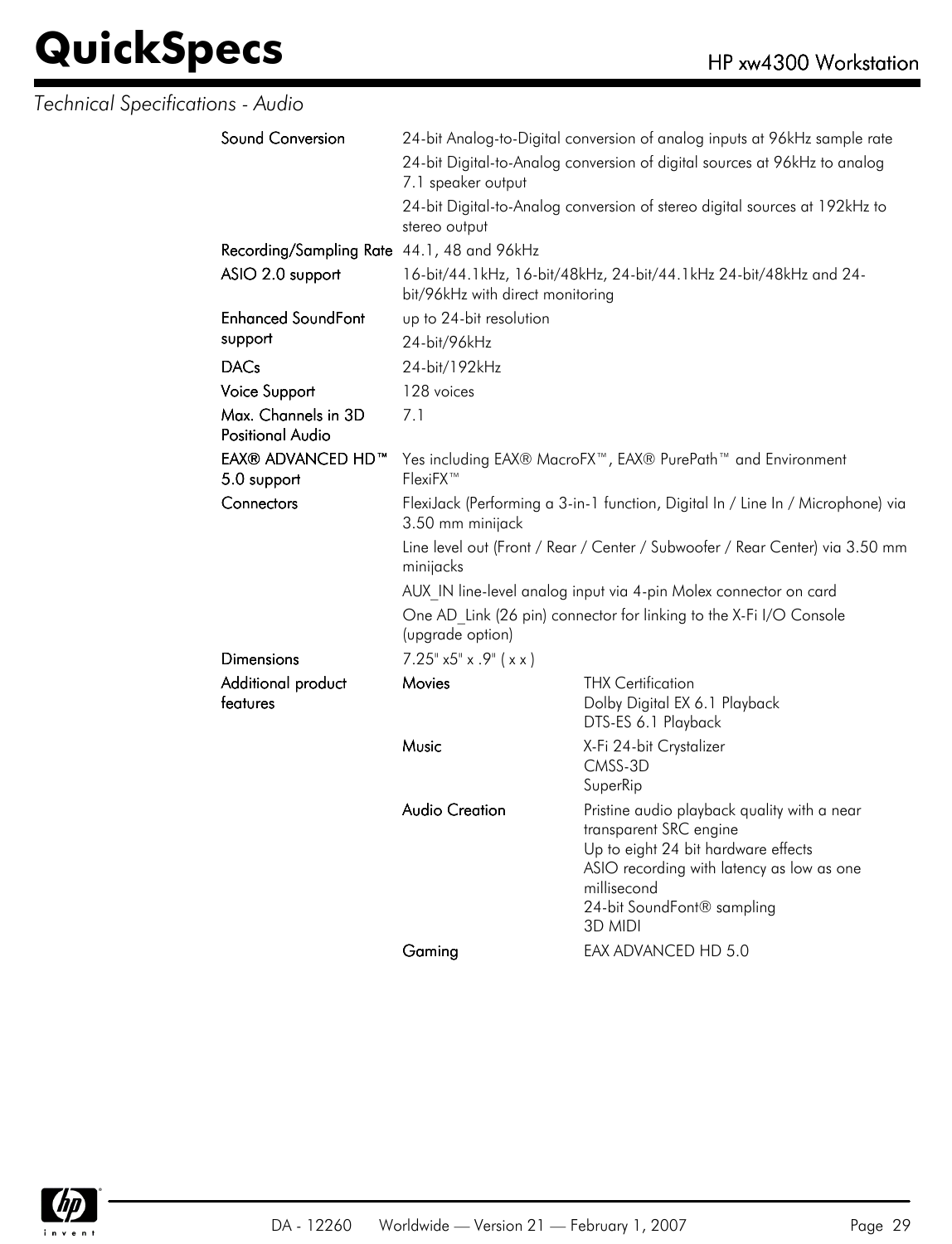| <b>Technical Specifications - Audio</b> |                         |                                                                                                                                                                                                                                                                                                                                                                                                                                                                                                                      |
|-----------------------------------------|-------------------------|----------------------------------------------------------------------------------------------------------------------------------------------------------------------------------------------------------------------------------------------------------------------------------------------------------------------------------------------------------------------------------------------------------------------------------------------------------------------------------------------------------------------|
|                                         | Software Bundle         | Doom 3 Sound Blaster EAX patch<br>Entertainment Mode<br>Audio Creation Mode<br>Game Mode<br>Mode Switcher<br>Audio Console<br>Creative MediaSource<br>Creative MediaSource DVD-Audio Player<br>DTS Neo:6 Settings<br>Karaoke Player<br><b>Entertainment Center</b><br>Smart Recorder<br>SoundFont Bank Manager<br>Speaker Connection Wizard<br><b>THX Setup Console</b><br>Vienna SoundFont Studio<br><b>Volume Panel</b><br>WaveStudio<br>Console Launcher<br>Creative Media Toolbox<br><b>Creative Diagnostics</b> |
| Minimum system                          | System RAM              | 256MB                                                                                                                                                                                                                                                                                                                                                                                                                                                                                                                |
| requirements                            | Hard disk               | 600MB free space<br>Available PCI 2.1 slot for the audio card<br>CD-ROM/CD-RW or CD/DVD-ROM required<br>for software installation                                                                                                                                                                                                                                                                                                                                                                                    |
|                                         | <b>Operating System</b> | Microsoft® Windows® XP Service Pack 2 (SP2)                                                                                                                                                                                                                                                                                                                                                                                                                                                                          |

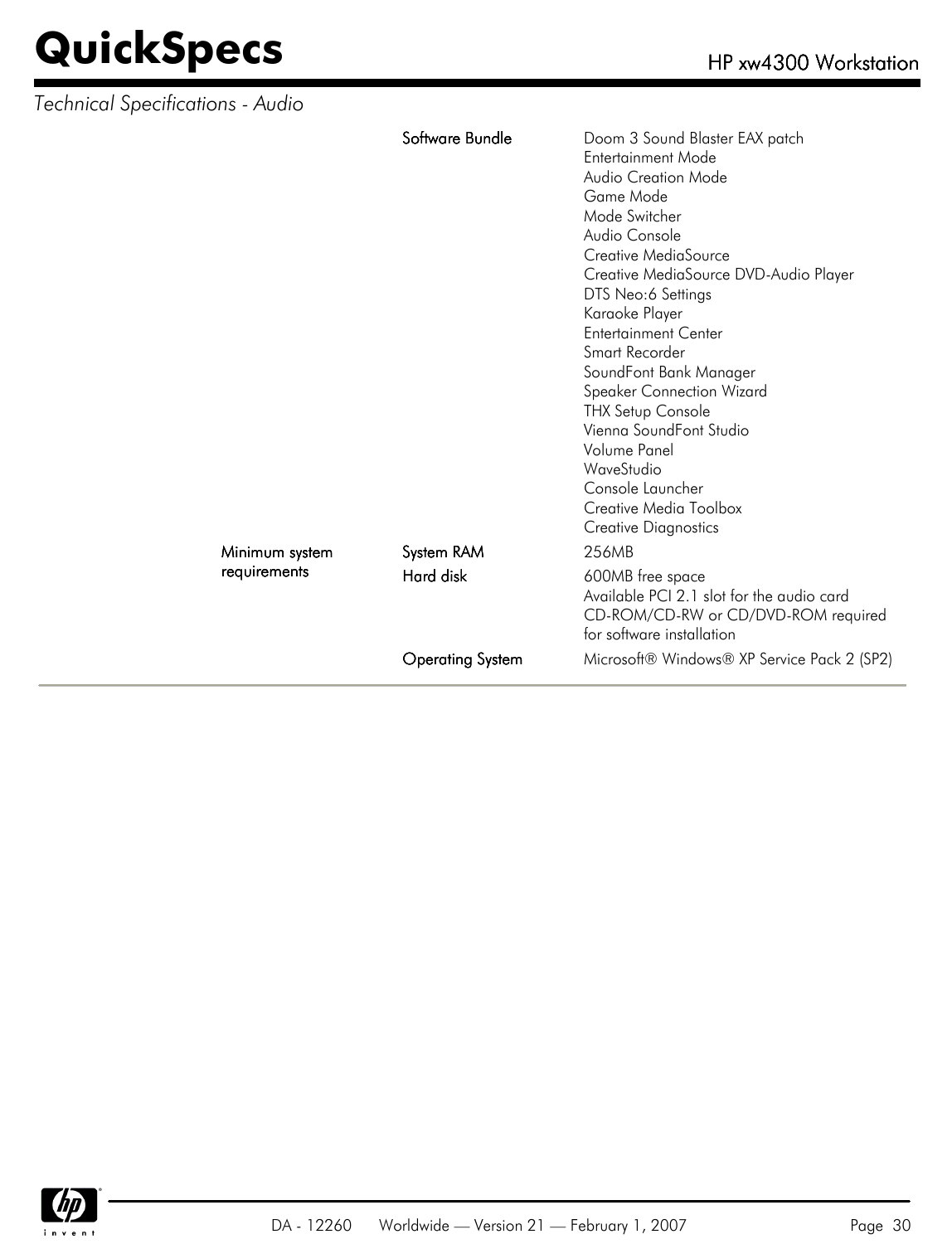*Technical Specifications - Communications*

| Broadcom BCM5752                         | Connector                                            | <b>RJ-45</b>                                                                                                    |                                                                                                                                           |  |  |
|------------------------------------------|------------------------------------------------------|-----------------------------------------------------------------------------------------------------------------|-------------------------------------------------------------------------------------------------------------------------------------------|--|--|
| NetXtreme Gigabit<br>Ethernet LOM (PCle) | Controller                                           | Broadcom 5752 PCI-E LAN Controller                                                                              |                                                                                                                                           |  |  |
|                                          | Memory                                               | Integrated 64KB receive buffer and 8KB transmit buffer                                                          |                                                                                                                                           |  |  |
|                                          | Data rates supported                                 | 10/100/1000 Mbps                                                                                                |                                                                                                                                           |  |  |
|                                          | Compliance                                           | IEEE 802.3, 802.3AB and 802.3u compliant, 802.3x flow control                                                   |                                                                                                                                           |  |  |
|                                          | <b>Bus architecture</b>                              | $PCle$ 1.0 $\alpha$                                                                                             |                                                                                                                                           |  |  |
|                                          | Data path width                                      | X <sub>1</sub>                                                                                                  |                                                                                                                                           |  |  |
|                                          | Data path speed                                      | 2.5Gbit per sec per direction transfer rate                                                                     |                                                                                                                                           |  |  |
|                                          | Data transfer mode                                   | <b>Bus-master DMA</b>                                                                                           |                                                                                                                                           |  |  |
|                                          | Hardware certifications                              |                                                                                                                 |                                                                                                                                           |  |  |
|                                          | Power requirement<br>1.5 watts $@ + 3.3V$ AUX supply |                                                                                                                 |                                                                                                                                           |  |  |
|                                          | Boot ROM support                                     | Yes                                                                                                             |                                                                                                                                           |  |  |
|                                          | Network transfer rate                                | 10BASE-T (half-duplex) 10 Mbps                                                                                  |                                                                                                                                           |  |  |
|                                          |                                                      | 10BASE-T (full-duplex) 20 Mbps                                                                                  |                                                                                                                                           |  |  |
|                                          |                                                      | 100BASE-TX (half-duplex) 100 Mbps                                                                               |                                                                                                                                           |  |  |
|                                          |                                                      | 100BASE-TX (full-duplex) 200 Mbps                                                                               |                                                                                                                                           |  |  |
|                                          |                                                      | 1000BASE-T, 1000 Mbps                                                                                           |                                                                                                                                           |  |  |
|                                          | Operating system driver<br>support                   | Microsoft Windows XP Professional, Microsoft Windows XP Professional x64<br>Edition, Red Hat Enterprise Linux 3 |                                                                                                                                           |  |  |
|                                          | Management capabilities WOL, PXE                     |                                                                                                                 |                                                                                                                                           |  |  |
|                                          | Alerting                                             | ASF 2.0                                                                                                         |                                                                                                                                           |  |  |
|                                          |                                                      |                                                                                                                 |                                                                                                                                           |  |  |
| Broadcom BCM5751<br>Connector            |                                                      | <b>RJ-45</b>                                                                                                    |                                                                                                                                           |  |  |
|                                          | Controller                                           | Broadcom 5751 PCI-E 1.0a LAN Controller                                                                         |                                                                                                                                           |  |  |
| NetXtreme Gigabit                        |                                                      | Integrated 96Kb frame buffer memory                                                                             |                                                                                                                                           |  |  |
| Ethernet Controller (PCle)               | Memory                                               |                                                                                                                 |                                                                                                                                           |  |  |
|                                          | Data rates supported                                 | 10/100/1000 Mbps                                                                                                |                                                                                                                                           |  |  |
|                                          | Compliance                                           |                                                                                                                 | IEEE 802.3, 802.3AB and 802.3u compliant, 802.3x flow control                                                                             |  |  |
|                                          | <b>Bus architecture</b>                              | PCI-E 1.0a                                                                                                      |                                                                                                                                           |  |  |
|                                          | Data path width                                      | X1                                                                                                              |                                                                                                                                           |  |  |
|                                          | Data path speed                                      | 2.5Gbit per sec per direction transter rate                                                                     |                                                                                                                                           |  |  |
|                                          | Data transfer mode                                   | <b>Bus-master DMA</b>                                                                                           |                                                                                                                                           |  |  |
|                                          | Hardware certifications                              |                                                                                                                 | FCC class B, NRTL Mark Canada and United States, C-Tick for Australia,<br>BSMI for Taiwan, VCCI for Japan, MIC for Korea, GOST for Russia |  |  |
|                                          | Power requirement                                    | 3.1 watts $@ + 3.3V$ AUX supply                                                                                 |                                                                                                                                           |  |  |
|                                          | Boot ROM support                                     | Yes                                                                                                             |                                                                                                                                           |  |  |
|                                          | Network transfer rate                                | 10BASE-T (half-duplex) 10 Mbps                                                                                  |                                                                                                                                           |  |  |
|                                          |                                                      | 10BASE-T (full-duplex) 20 Mbps                                                                                  |                                                                                                                                           |  |  |
|                                          |                                                      | 100BASE-TX (half-duplex) 100 Mbps                                                                               |                                                                                                                                           |  |  |
|                                          |                                                      | 100BASE-TX (full-duplex) 200 Mbps                                                                               |                                                                                                                                           |  |  |
|                                          |                                                      | 1000BASE-T, 1000 Mbps                                                                                           |                                                                                                                                           |  |  |
|                                          | Environmental                                        | <b>Operating temperature</b>                                                                                    | 32° to 131° F (0° to 55° C)                                                                                                               |  |  |

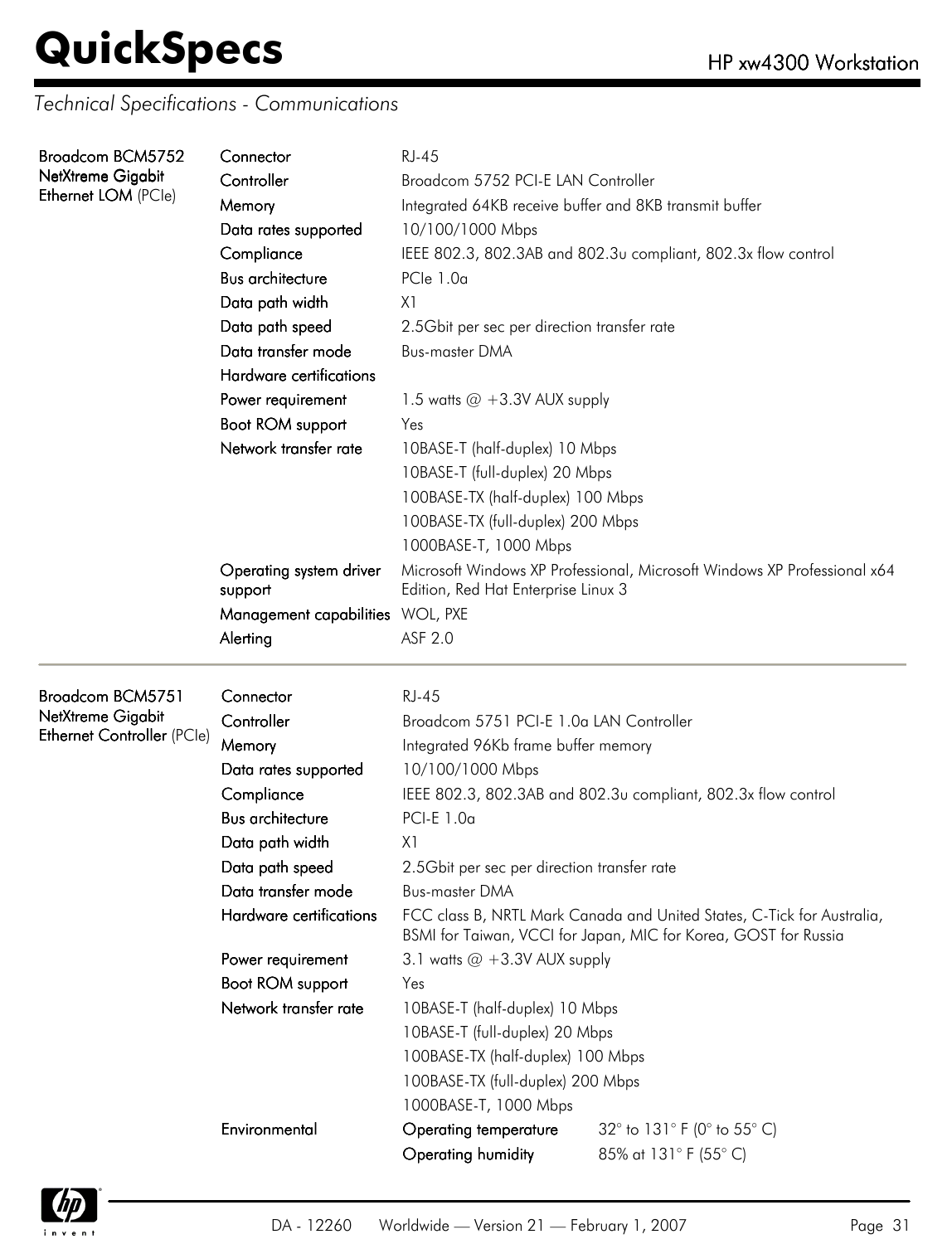### *Technical Specifications - Communications*

|                                              | <b>Dimensions</b><br>Operating system driver<br>support | $4.4 \times 2.2 \times 0.08$ in (11.2 x 5.5 x 0.2 cm)                                                                                                                                                                                                                                                        |  |  |
|----------------------------------------------|---------------------------------------------------------|--------------------------------------------------------------------------------------------------------------------------------------------------------------------------------------------------------------------------------------------------------------------------------------------------------------|--|--|
|                                              |                                                         | Microsoft Windows 2000 and XP, Red Hat Linux 7.2, 7.3 and Red Hat<br>Enterprise Linux 3                                                                                                                                                                                                                      |  |  |
|                                              |                                                         | Management capabilities WOL, PXE, Remote cable management                                                                                                                                                                                                                                                    |  |  |
|                                              | Alerting                                                | ASF 2.0                                                                                                                                                                                                                                                                                                      |  |  |
|                                              | Kit contents                                            | Broadcom 5751, CD, Broadcom 5751 Netxtreme Gigabit PCIe NIC,<br>drivers, quick install guide, product warranty statement                                                                                                                                                                                     |  |  |
| Agere Systems PCI<br>International Softmodem | <b>Data Transmission</b>                                | Technology speeds: 56,000 Kbps maximum downstream data, controllerless<br>NOTE: 56 Kbps technology refers to download speeds only and requires<br>compatible modems at server sites. Other conditions may limit modem<br>speed. FCC limitations allow a maximum of 53 Kbps during download<br>transmissions. |  |  |
|                                              | Data Speeds                                             | (Upload only)<br>33,600/31,200/28,800/26,400/21,600/19,200/16,800/14,400/12,000/<br>9,600/7,200/4,800/2,400/1,200/300                                                                                                                                                                                        |  |  |
|                                              | Data Standards                                          | ITU-T V.90, ITU-T, ITU-T V.34, V.44, V.42, V.42bis21, V.32bis, Bell 212A,<br>and Bell 103                                                                                                                                                                                                                    |  |  |
|                                              | <b>Fax Speeds</b>                                       | 14,400/12,000/9,600/7,200/4,800/2,400/1,200/300 b/s                                                                                                                                                                                                                                                          |  |  |
|                                              | <b>Fax Mode Capabilities</b>                            | ITU-T T.31 class 1 FAX, V. 17, V.29, V.27ter, and V.21 Channel 2                                                                                                                                                                                                                                             |  |  |
|                                              | <b>Error Correction and</b><br><b>Data Compression</b>  | V.44, 42bis, V.42 and MNP2-5                                                                                                                                                                                                                                                                                 |  |  |
|                                              | <b>Power Management</b>                                 | ACPI; PPMI 1.1 and wake support with PME and Vaux; meets PCI 2.3<br>requirements and PC 2001 requirements                                                                                                                                                                                                    |  |  |
|                                              | Upgradeability                                          | Driver upgradeable for future enhancements                                                                                                                                                                                                                                                                   |  |  |
|                                              | Video                                                   | ITU-T V.80 video ready interface                                                                                                                                                                                                                                                                             |  |  |
|                                              | Other                                                   | TIA/EIA 602 standard AT command set                                                                                                                                                                                                                                                                          |  |  |
|                                              |                                                         | Integrated DTE interface with speeds of up to 115.2 Kbps, parallel 16550a<br>UART-compatible interface                                                                                                                                                                                                       |  |  |
|                                              |                                                         | Optional ring wakeup signal                                                                                                                                                                                                                                                                                  |  |  |
|                                              | <b>Operating Temperature</b>                            | 32° to 158° F (0° to 70° C)                                                                                                                                                                                                                                                                                  |  |  |
|                                              | <b>Operating Humidity</b>                               | 20% to 90%, non-condensing                                                                                                                                                                                                                                                                                   |  |  |
|                                              | <b>Operating System</b><br>Support                      | Microsoft Windows XP Professional, Microsoft Windows XP Professional x64<br>Edition                                                                                                                                                                                                                          |  |  |
|                                              | OS Driver Support                                       | Microsoft Windows XP Professional, Microsoft Windows XP Professional x64<br>Edition                                                                                                                                                                                                                          |  |  |
|                                              | Power                                                   | Requires a 3.3-V auxiliary power rail on PCI bus                                                                                                                                                                                                                                                             |  |  |
|                                              |                                                         | Uses only one PCI load (i.e., one grant/request pair), one shared IRQ, one<br>electrical load                                                                                                                                                                                                                |  |  |
|                                              | Chipset                                                 | Agere Systems SV92PL - Integrated PCI interface with 5-V tolerant buffers and<br>CardBus support                                                                                                                                                                                                             |  |  |
|                                              | Dimensions $(L \times H)$                               | Complies with PCI low profile specifications-6.7 x 2.3 in (17.0 x 5.8 cm) and<br>supports high- and low-profile brackets                                                                                                                                                                                     |  |  |
|                                              | Connection                                              | Single RJ-11 connector                                                                                                                                                                                                                                                                                       |  |  |
|                                              | <b>Other Features</b>                                   | Digital line protection, call progress monitoring via on-board piezo device,<br>support for high profile and low profile brackets, PnP ID support                                                                                                                                                            |  |  |

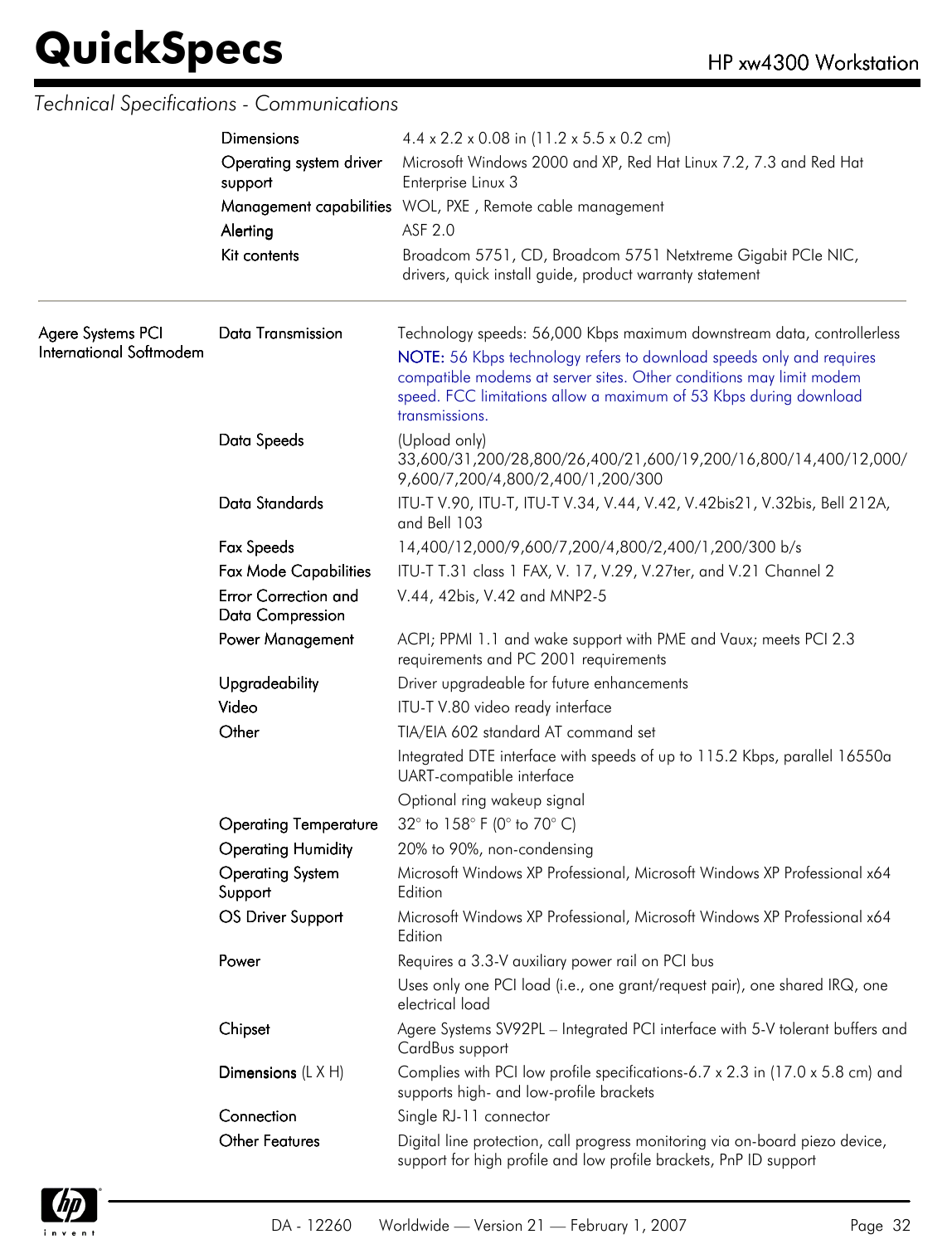### *Technical Specifications - Communications*

| Safety       | UL recognized to UL 1950, 3rd edition (U.S. and Canada); IEC 950 (TUV,<br>NEMKO, DEMKO, SEMKO); CE Mark, EC 950 (TUV, NEMKO, DEMKO,<br>SEMKO, CE mark                                                                                                                                                                                                                                                                              |  |  |
|--------------|------------------------------------------------------------------------------------------------------------------------------------------------------------------------------------------------------------------------------------------------------------------------------------------------------------------------------------------------------------------------------------------------------------------------------------|--|--|
| <b>EMC</b>   | FCC Part 15, IC ES003, EN 55022, 3rd edition, EN 55024, annex A, EN<br>61000-4-6, EN 61000-4-8                                                                                                                                                                                                                                                                                                                                     |  |  |
| Telecom      | FCC Part 68, IC-CS-03 (Canada); Worldwide PTT approvals<br>Not available in Korea or the Republic of South Africa.                                                                                                                                                                                                                                                                                                                 |  |  |
| Health       | Bare PCB material compliant to 94V-0 or better (marked as such)                                                                                                                                                                                                                                                                                                                                                                    |  |  |
| Other        | PC 2001 compliant, PCI version 2.3, WHQL approved; ACPI compliant                                                                                                                                                                                                                                                                                                                                                                  |  |  |
| Kit Contents | DC132D: Agere Systems PCI International Softmodem with full-height<br>bracket attached, additional low-profile bracket, RJ11 modem cable, driver<br>and documentation CD.                                                                                                                                                                                                                                                          |  |  |
|              | NOTE: RJ11 modem adapter is not included.                                                                                                                                                                                                                                                                                                                                                                                          |  |  |
|              | DC131C #xxx: RJ11 modem adapter kit for use with DC132D                                                                                                                                                                                                                                                                                                                                                                            |  |  |
|              | #ACP: Austria, #ABW: Belgium (Dutch/Flemish), #AKN: Bosnia,<br>Herzegovna, Croatia, Slovenia, Yugoslavia (Slovenian), #AKB: Czech<br>Republic (Czech) & Slovakia, #ABF: France, #ABD: Germany, #AB7:<br>Greece, #AKC: Hungary, #ABT: Israel, #ABZ: Italy, #ABH: Netherlands,<br>#UUW: Nordic Region, #ACB: Russia, #ACQ: South Africa, #ACD:<br>Switzerland, #AB8: Turkey, #ABU: UK, #ABG: Australia, New Zealand,<br>#ACJ: India. |  |  |

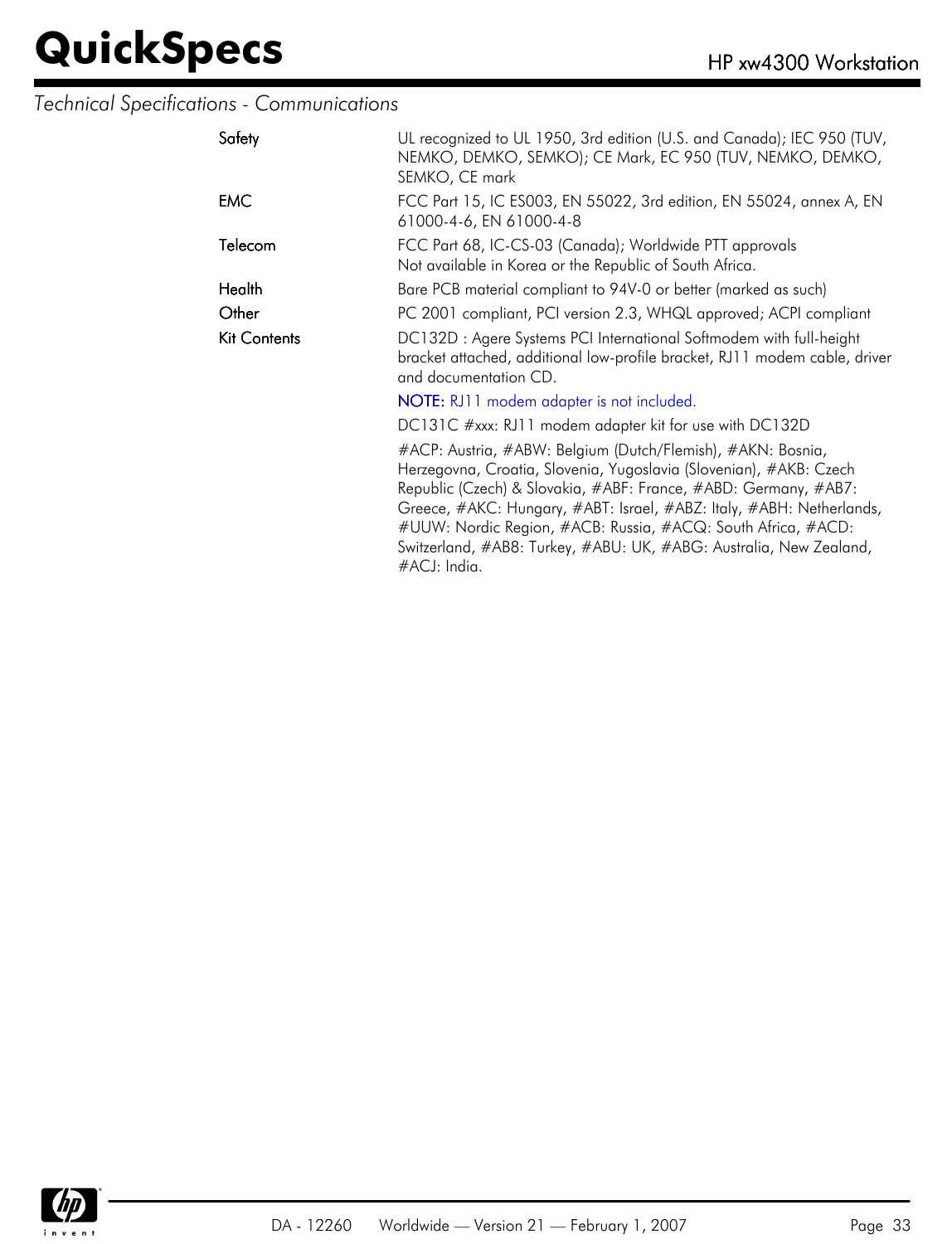*Technical Specifications - Controllers*

| U320 SCSI Controller -<br>LSI 20320AR RAID 0,1 | Bus architecture               | PCI-X (backward compatible with PCI)<br>Up to 15 SCSI devices                                      |  |  |  |
|------------------------------------------------|--------------------------------|----------------------------------------------------------------------------------------------------|--|--|--|
| including external<br>connector                | Number of supported<br>devices |                                                                                                    |  |  |  |
|                                                | Interface protocol             | 64 bit, 133MHz PCI-X                                                                               |  |  |  |
| (required with SCSI HDDs)                      | Host bus transfer rate         | Up to 1MB/s                                                                                        |  |  |  |
|                                                | SCSI data transfer rate        | Up to 320 MB/s per channel                                                                         |  |  |  |
|                                                | <b>SCSI Bus</b>                | Wide Ultra320, Low Voltage Differential, and Ultra Wide Single-Ended                               |  |  |  |
|                                                | Internal connector             | 68-pin HD                                                                                          |  |  |  |
|                                                | External connector             | 68 pin                                                                                             |  |  |  |
|                                                | Total connectors               | 2                                                                                                  |  |  |  |
|                                                | Plug and Play Support          | No                                                                                                 |  |  |  |
|                                                | Dimensions $(H \times L)$      | $6.6 \times 2.5$ in (16.9 x 6.4 cm)                                                                |  |  |  |
|                                                | Approvals                      | CE, VCCI, Canada, C-Tick, FCC class B, UL 94VO                                                     |  |  |  |
|                                                |                                | Operating system support Microsoft Windows XP Professional<br>Windows XP Professional x64 Edition  |  |  |  |
|                                                | Kit contents                   | Controller card, driver CD, LED cables, user documentation and warranty<br>card.                   |  |  |  |
| U320 SCSI Controller -                         | <b>Bus architecture</b>        | PCI-X (backward compatible with PCI)                                                               |  |  |  |
| LSI 20320AR RAID                               | RAID level supported           | single RAID volume RAID 0, 1, or 1E                                                                |  |  |  |
| 0,1 single-channel host<br>adapter             | Number of supported<br>devices | Up to 15 SCSI devices                                                                              |  |  |  |
|                                                | Interface protocol             | 64 bit, 133MHz PCI-X                                                                               |  |  |  |
|                                                | Host bus transfer rate         | Up to 1 MB/s                                                                                       |  |  |  |
|                                                | SCSI data transfer rate        | Up to 320 MB/s per channel                                                                         |  |  |  |
|                                                | <b>SCSI Bus</b>                | Wide Ultra320, Low Voltage Differential, and Ultra Wide Single-Ended                               |  |  |  |
|                                                | Internal connector             | 68-pin HD                                                                                          |  |  |  |
|                                                | External connector             | 68-pin VHDCI                                                                                       |  |  |  |
|                                                | Total connectors               | 2                                                                                                  |  |  |  |
|                                                | Plug and Play Support          | No                                                                                                 |  |  |  |
|                                                | Dimensions $(H \times L)$      | $6.6 \times 2.5$ in (16.9 x 6.4 cm)                                                                |  |  |  |
|                                                | Approvals                      | CE, VCCI, Canada, C-Tick, FCC class B, UL 94VO                                                     |  |  |  |
|                                                |                                | Operating system support Microsoft Windows XP Professional, Red Hat Enterprise Linux Workstation 3 |  |  |  |
|                                                | Kit contents                   | Controller card, driver CD, LED cables, user documentation and warranty<br>card.                   |  |  |  |

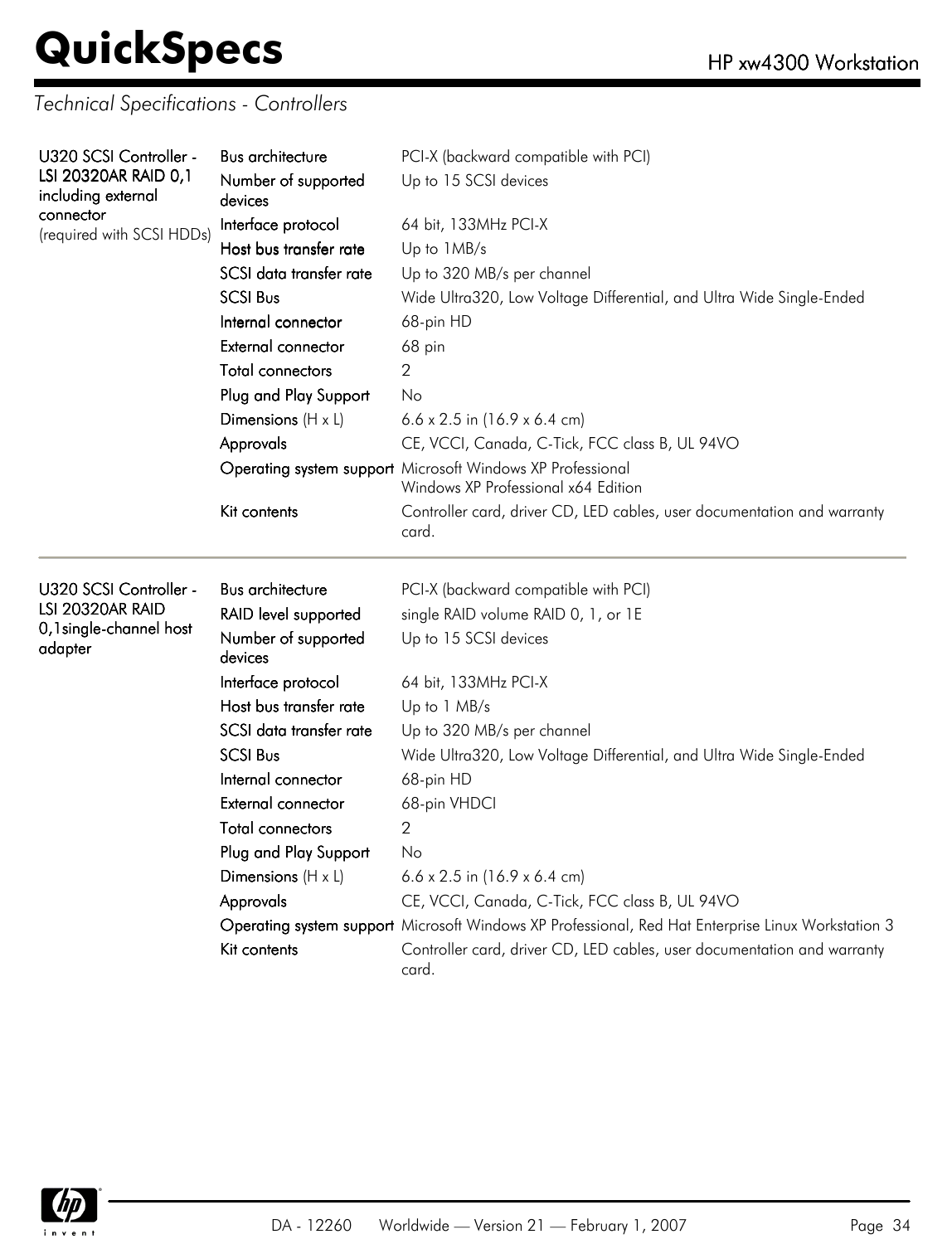*Technical Specifications - Hard Drives*

| Serial ATA 1.5-Gb/s Hard 250 GB<br>Drives (7200 rpm) | Capacity<br>Height<br>Width            | 250,059,350,016 bytes<br>1 in $(2.6 \text{ cm})$<br>Media diameter: 3.5 in (8.9 cm)<br>Physical size: 4 in (10.2 cm) |             |
|------------------------------------------------------|----------------------------------------|----------------------------------------------------------------------------------------------------------------------|-------------|
|                                                      | Interface                              | Serial ATA                                                                                                           |             |
|                                                      | Synchronous Transfer<br>Rate (Maximum) | 150 MB/s                                                                                                             |             |
|                                                      | <b>Buffer</b>                          | 8 MB                                                                                                                 |             |
|                                                      | Seek Time (typical reads,              | Single Track                                                                                                         | $0.8$ ms    |
|                                                      | includes controller                    | Average                                                                                                              | $< 9.0$ ms  |
|                                                      | overhead, including<br>settling)       | Full-Stroke                                                                                                          | $<$ 17 ms   |
|                                                      | <b>Rotational Speed</b>                | 7,200 rpm                                                                                                            |             |
|                                                      | <b>Logical Blocks</b>                  | 488,397,168                                                                                                          |             |
|                                                      | <b>Operating Temperature</b>           | 41° to 131°F (5° to 55°C)                                                                                            |             |
| 400 GB                                               | Capacity                               | 400,088,457,216 bytes                                                                                                |             |
|                                                      | Height                                 | 1 in $(2.6 \text{ cm})$                                                                                              |             |
|                                                      | Width                                  | Media diameter: 3.5 in (8.9.x cm)                                                                                    |             |
|                                                      |                                        | Physical size: 4 in (10.2 cm)                                                                                        |             |
|                                                      | Interface                              | Serial ATA                                                                                                           |             |
|                                                      | Synchronous Transfer<br>Rate (Maximum) | 150 MB/s                                                                                                             |             |
|                                                      | <b>Buffer</b>                          | 8 MB                                                                                                                 |             |
|                                                      | Seek Time (typical reads,              | Single Track                                                                                                         | $0.8$ ms    |
|                                                      | includes controller                    | Average                                                                                                              | $< 11.0$ ms |
|                                                      | overhead, including<br>settling)       | <b>Full-Stroke</b>                                                                                                   | $<$ 15 ms   |
|                                                      | <b>Rotational Speed</b>                | 7,200 rpm                                                                                                            |             |
|                                                      | <b>Logical Blocks</b>                  | 781,422,768                                                                                                          |             |
|                                                      | <b>Operating Temperature</b>           | 41° to 131°F (5° to 55°C)                                                                                            |             |

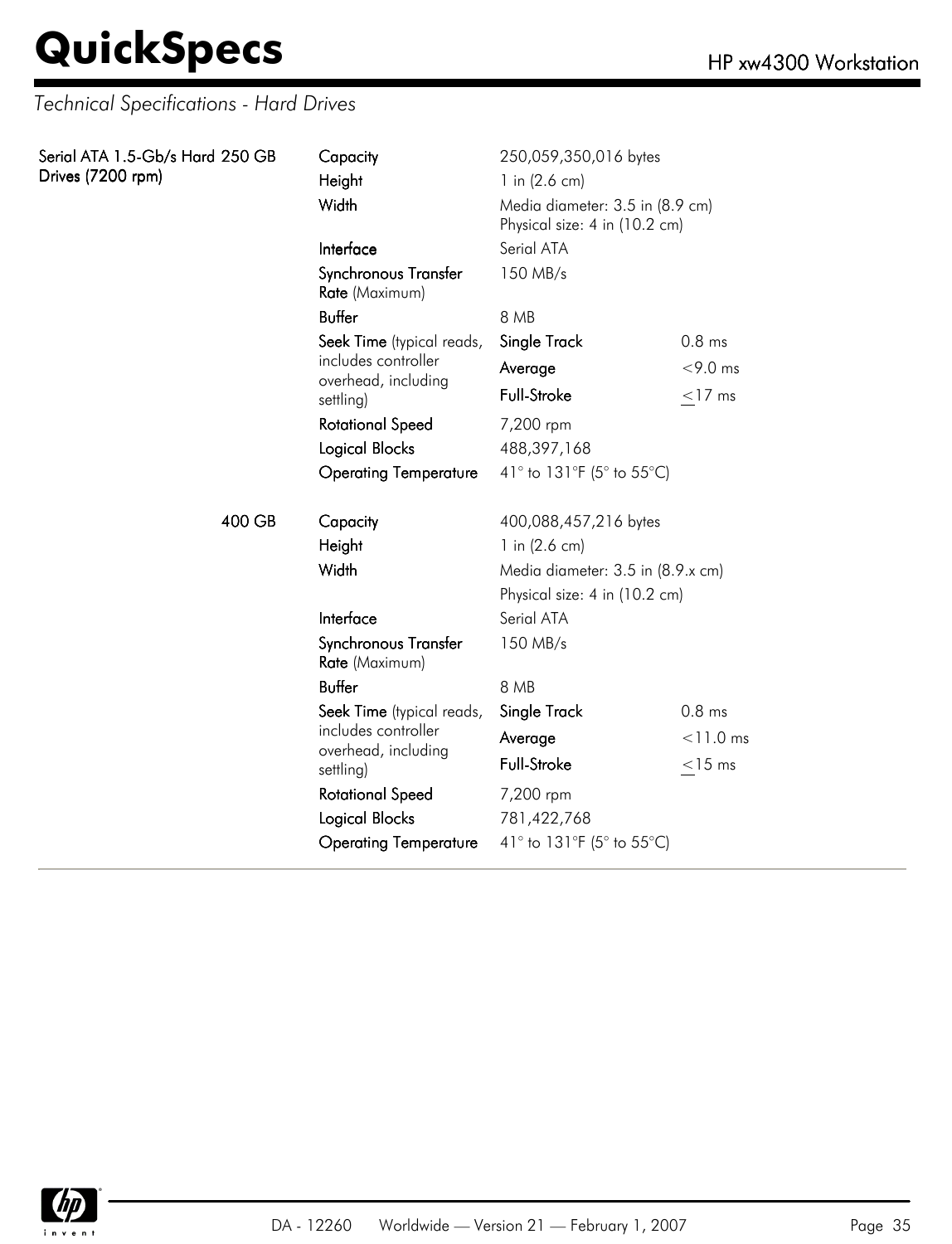*Technical Specifications - Hard Drives*

| Serial ATA 1.5-Gb/s Hard 74 GB  | Capacity                               | 74,355,769,344 bytes                                                                  |                   |  |
|---------------------------------|----------------------------------------|---------------------------------------------------------------------------------------|-------------------|--|
| Drives (10,000 rpm)             | Height                                 | 1.0 in $(2.54$ mm)<br>Media diameter: 3.3 in (84mm)<br>Physical size: 4 in (10.2 cm)  |                   |  |
|                                 | Width                                  |                                                                                       |                   |  |
|                                 | Interface                              | Serial ATA                                                                            |                   |  |
|                                 | Synchronous Transfer<br>Rate (Maximum) | 150 MB/s<br>8 MB                                                                      |                   |  |
|                                 | <b>Buffer</b>                          |                                                                                       |                   |  |
|                                 | Seek Time (typical reads,              | Single Track                                                                          | 0.3 <sub>ms</sub> |  |
|                                 | includes controller                    | Average                                                                               | $4.5$ ms          |  |
|                                 | overhead, including<br>settling)       | Full-Stroke                                                                           | 10.2 ms           |  |
|                                 | <b>Rotational Speed</b>                | 10,000 rpm<br>145,226,112<br>41 $^{\circ}$ to 140 $^{\circ}$ F (5 to 60 $^{\circ}$ C) |                   |  |
|                                 | <b>Logical Blocks</b>                  |                                                                                       |                   |  |
|                                 | <b>Operating Temperature</b>           |                                                                                       |                   |  |
| Serial ATA 3.0-Gb/s Hard 500 GB | Capacity                               | 500,107,862,016 bytes                                                                 |                   |  |
| <b>Drives</b>                   | Height                                 | 1.0 in (2.54 cm)                                                                      |                   |  |
|                                 | Width                                  | Media diameter: 3.5 in (8.89 cm)                                                      |                   |  |
|                                 |                                        | Physical size: 4 in (10.2 cm)                                                         |                   |  |
|                                 | Interface                              | Serial ATA (3.0 Gb/s), Native Command Queuing enabled                                 |                   |  |
|                                 | Synchronous Transfer<br>Rate (Maximum) | Up to 3 Gb/s                                                                          |                   |  |
|                                 | <b>Buffer</b>                          | 16 MB                                                                                 |                   |  |
|                                 | Seek Time (typical reads,              | Single Track                                                                          | $1.3 \text{ ms}$  |  |
|                                 | includes controller                    | Average                                                                               | 20.0 ms           |  |
|                                 | overhead, including<br>settling)       | Full-Stroke                                                                           | 30 ms             |  |
|                                 | <b>Rotational Speed</b>                | 7,200 rpm                                                                             |                   |  |
|                                 | <b>Logical Blocks</b>                  | 976,773,168                                                                           |                   |  |
|                                 | <b>Operating Temperature</b>           | 41° to 131° F (5° to 55° C)                                                           |                   |  |

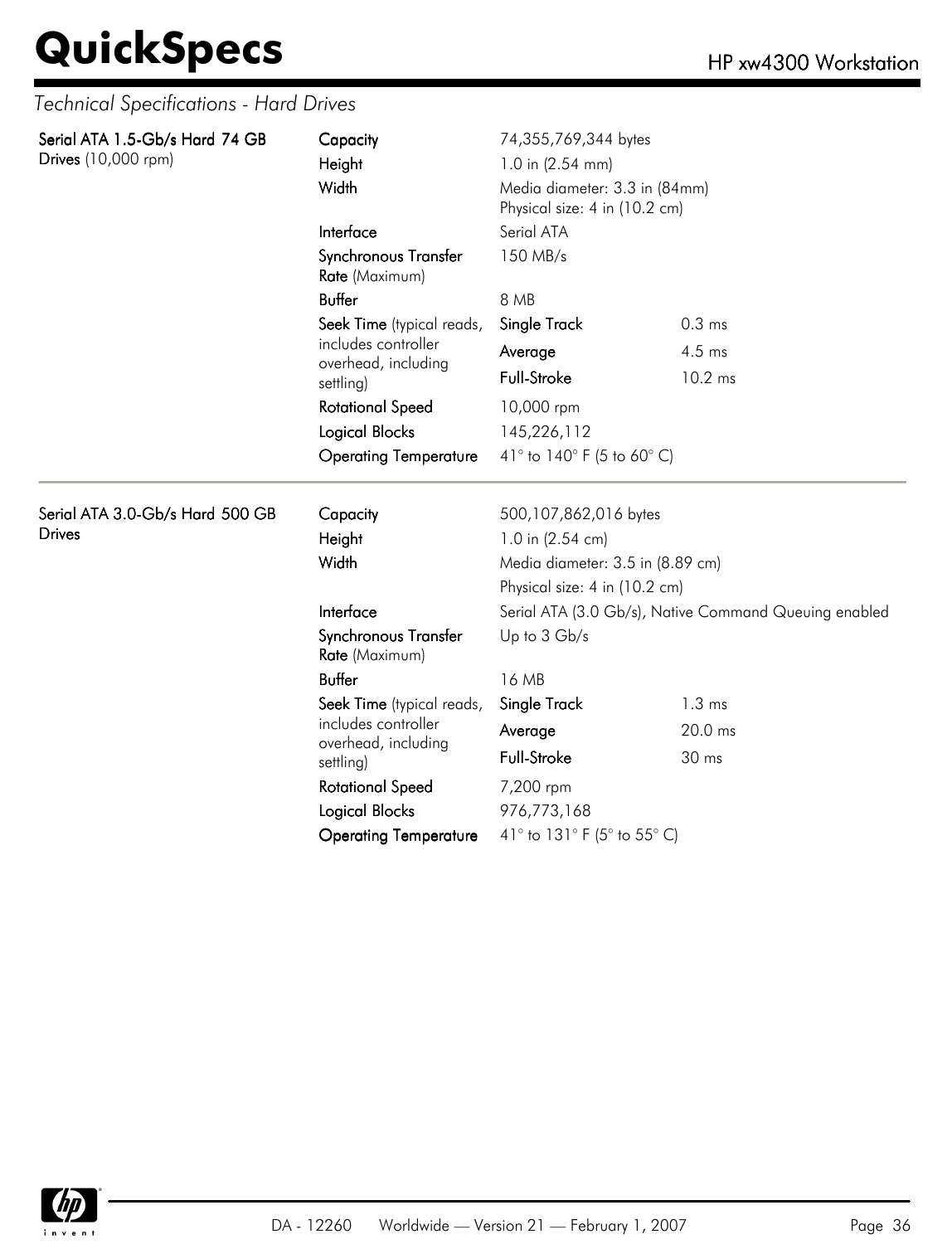| 250 GB | Capacity<br>Height<br>Width            | 250,059,350,016 bytes<br>1 in $(2.54 \text{ cm})$<br>Media diameter: 3.5 in (8.89 cm)<br>Physical size: 4 in (10.2 cm) |                   |
|--------|----------------------------------------|------------------------------------------------------------------------------------------------------------------------|-------------------|
|        | Interface                              | Serial ATA (3.0 Gb/s)                                                                                                  |                   |
|        | Synchronous Transfer<br>Rate (Maximum) | Up to 3 Gb/s                                                                                                           |                   |
|        | <b>Buffer</b>                          | 8 Mbytes                                                                                                               |                   |
|        | Seek Time (typical reads,              | Single Track                                                                                                           | 1.0 <sub>ms</sub> |
|        | includes controller                    | Average                                                                                                                | 8.5 ms            |
|        | overhead, including<br>settling)       | Full-Stroke                                                                                                            | 18 <sub>ms</sub>  |
|        | <b>Rotational Speed</b>                | 7,200 rpm                                                                                                              |                   |
|        | <b>Logical Blocks</b>                  | 488,397,168                                                                                                            |                   |
|        | <b>Operating Temperature</b>           | 41° to 131° F (5° to 55° C)                                                                                            |                   |
| 160 GB | Capacity                               | 163,928,604,672 bytes                                                                                                  |                   |
|        | Height                                 | 1.0 in (2.54 cm)                                                                                                       |                   |
|        | Width                                  | Media diameter: 3.5 in (8.89 cm)                                                                                       |                   |
|        |                                        | Physical size: 4 in (10.2 cm)                                                                                          |                   |
|        | Interface                              | Serial ATA (3.0 Gb/s)                                                                                                  |                   |
|        | Synchronous Transfer<br>Rate (Maximum) | Up to 3 Gb/s                                                                                                           |                   |
|        | <b>Buffer</b>                          | 8 Mbytes                                                                                                               |                   |
|        | Seek Time (typical reads,              | Single Track                                                                                                           | 0.9 <sub>ms</sub> |
|        | includes controller                    | Average                                                                                                                | 9.3 <sub>ms</sub> |
|        | overhead, including<br>settling)       | Full-Stroke                                                                                                            | 18 ms             |
|        | <b>Rotational Speed</b>                | 7,200 rpm                                                                                                              |                   |
|        | <b>Logical Blocks</b>                  | 320,173,056                                                                                                            |                   |
|        | <b>Operating Temperature</b>           | 41° to 131° F (5° to 55° C)                                                                                            |                   |
|        |                                        |                                                                                                                        |                   |

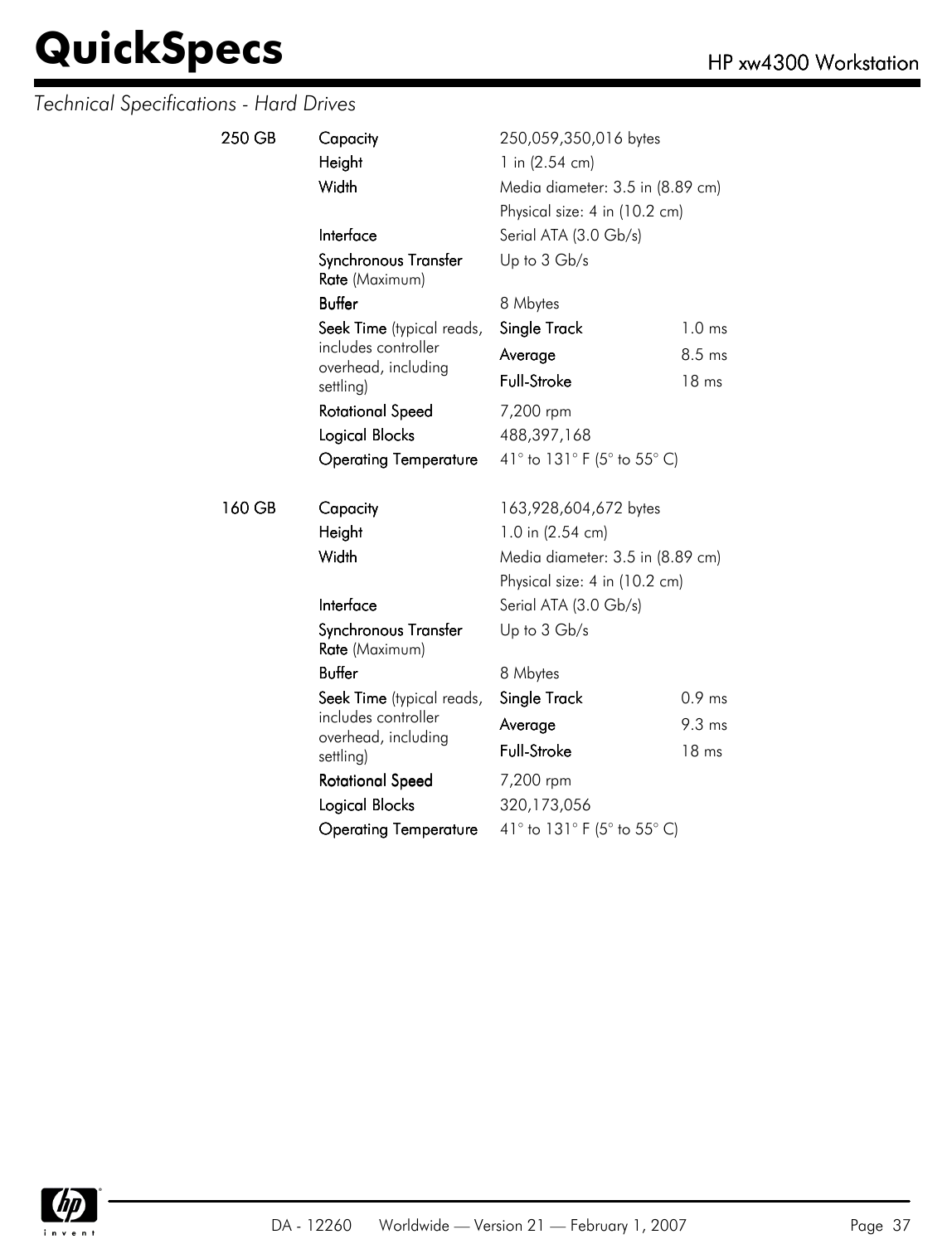|                     | 80 GB | Capacity                                                                                                                                                                                                                                                                                                                                                                                                                                                                                                                                                                                                     | 80,026,361,856 bytes        |               |  |
|---------------------|-------|--------------------------------------------------------------------------------------------------------------------------------------------------------------------------------------------------------------------------------------------------------------------------------------------------------------------------------------------------------------------------------------------------------------------------------------------------------------------------------------------------------------------------------------------------------------------------------------------------------------|-----------------------------|---------------|--|
|                     |       | Height<br>1.0 in (2.54 cm)<br>Width<br>Media diameter: 3.5 in (8.89 cm)<br>Physical size: 4 in (10.2 cm)<br>Interface<br>Serial ATA (3.0 Gb/s)<br>Up to 3 Gb/s<br>Synchronous Transfer<br>Rate (Maximum)<br><b>Buffer</b><br>8 MB<br>Seek Time (typical reads,<br>Single Track<br>2 <sub>ms</sub><br>includes controller<br>9.3 ms<br>Average<br>overhead, including<br><b>Full-Stroke</b><br>21 ms<br>settling)<br><b>Rotational Speed</b><br>7,200 rpm<br><b>Logical Blocks</b><br>156,301,488<br>41° to 131° F (5° to 55° C)<br><b>Operating Temperature</b><br>73 GB<br>Capacity<br>73,407,865,856 bytes |                             |               |  |
|                     |       |                                                                                                                                                                                                                                                                                                                                                                                                                                                                                                                                                                                                              |                             |               |  |
|                     |       |                                                                                                                                                                                                                                                                                                                                                                                                                                                                                                                                                                                                              |                             |               |  |
|                     |       |                                                                                                                                                                                                                                                                                                                                                                                                                                                                                                                                                                                                              |                             |               |  |
|                     |       |                                                                                                                                                                                                                                                                                                                                                                                                                                                                                                                                                                                                              |                             |               |  |
|                     |       |                                                                                                                                                                                                                                                                                                                                                                                                                                                                                                                                                                                                              |                             |               |  |
|                     |       |                                                                                                                                                                                                                                                                                                                                                                                                                                                                                                                                                                                                              |                             |               |  |
|                     |       |                                                                                                                                                                                                                                                                                                                                                                                                                                                                                                                                                                                                              |                             |               |  |
|                     |       |                                                                                                                                                                                                                                                                                                                                                                                                                                                                                                                                                                                                              |                             |               |  |
|                     |       |                                                                                                                                                                                                                                                                                                                                                                                                                                                                                                                                                                                                              |                             |               |  |
|                     |       |                                                                                                                                                                                                                                                                                                                                                                                                                                                                                                                                                                                                              |                             |               |  |
|                     |       |                                                                                                                                                                                                                                                                                                                                                                                                                                                                                                                                                                                                              |                             |               |  |
| Ultra320 SCSI Hard  |       |                                                                                                                                                                                                                                                                                                                                                                                                                                                                                                                                                                                                              |                             |               |  |
| Drives (10,000 rpm) |       | Height                                                                                                                                                                                                                                                                                                                                                                                                                                                                                                                                                                                                       | 1.0 in (2.54 cm)            |               |  |
|                     |       | Width                                                                                                                                                                                                                                                                                                                                                                                                                                                                                                                                                                                                        | 3.5 in (8.9 cm)             |               |  |
|                     |       | Interface                                                                                                                                                                                                                                                                                                                                                                                                                                                                                                                                                                                                    | 68 pin LVD SCSI             |               |  |
|                     |       | Synchronous Transfer<br>Rate (Maximum)                                                                                                                                                                                                                                                                                                                                                                                                                                                                                                                                                                       | 320 MB/s                    |               |  |
|                     |       | <b>Buffer</b>                                                                                                                                                                                                                                                                                                                                                                                                                                                                                                                                                                                                | 8 Mbytes                    |               |  |
|                     |       | Seek Time (typical reads,                                                                                                                                                                                                                                                                                                                                                                                                                                                                                                                                                                                    | Single Track                | $0.3$ msec    |  |
|                     |       | includes controller                                                                                                                                                                                                                                                                                                                                                                                                                                                                                                                                                                                          | Average                     | $<$ 4.5 msec  |  |
|                     |       | overhead, including<br>settling)                                                                                                                                                                                                                                                                                                                                                                                                                                                                                                                                                                             | Full-Stroke                 | $<$ 11.0 msec |  |
|                     |       | <b>Rotational Speed</b>                                                                                                                                                                                                                                                                                                                                                                                                                                                                                                                                                                                      | 10,000 rpm                  |               |  |
|                     |       | Logical Blocks                                                                                                                                                                                                                                                                                                                                                                                                                                                                                                                                                                                               | 143,374,738                 |               |  |
|                     |       | <b>Operating Temperature</b>                                                                                                                                                                                                                                                                                                                                                                                                                                                                                                                                                                                 | 40° to 130° F (5° to 55° C) |               |  |

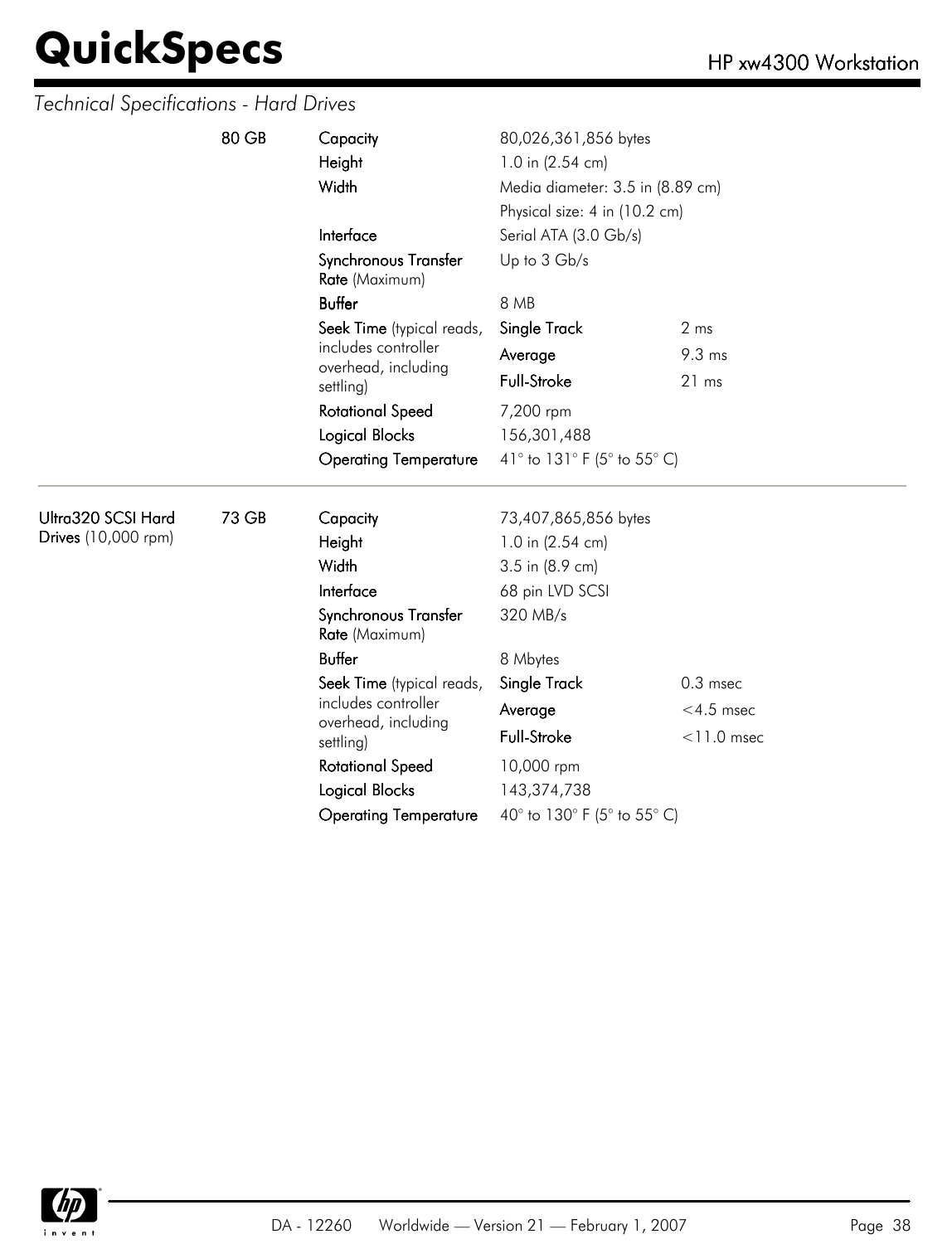| 146 GB                  | Capacity                               | 146,815,737,856 bytes       |               |  |
|-------------------------|----------------------------------------|-----------------------------|---------------|--|
|                         | Height                                 | 1.0 in (2.54 cm)            |               |  |
|                         | Width                                  | 3.5 in (8.9 cm)             |               |  |
|                         | Interface                              | 68 pin LVD SCSI             |               |  |
|                         | Synchronous Transfer<br>Rate (Maximum) | 320 MB/s                    |               |  |
|                         | <b>Buffer</b>                          | 8 Mbytes                    |               |  |
|                         | Seek Time (typical reads,              | Single Track                | $0.3$ msec    |  |
|                         | includes controller                    | Average                     | $<$ 4.5 msec  |  |
|                         | overhead, including<br>settling)       | <b>Full-Stroke</b>          | $<$ 11.0 msec |  |
| <b>Rotational Speed</b> |                                        | 10,000 rpm                  |               |  |
|                         | Logical Blocks                         | 286,749,488                 |               |  |
|                         | <b>Operating Temperature</b>           | 40° to 130° F (5° to 55° C) |               |  |
|                         |                                        |                             |               |  |
| 300 GB                  | Capacity                               | 300,000,000,000 bytes       |               |  |
|                         | Height                                 | 1.0 in (2.54 cm)            |               |  |
|                         | Width                                  | 3.5 in (8.9 cm)             |               |  |
|                         | Interface                              | 68 pin LVD SCSI             |               |  |
|                         | Synchronous Transfer<br>Rate (Maximum) | 320 MB/s                    |               |  |
|                         | <b>Buffer</b>                          | 8 Mbytes                    |               |  |
|                         | Seek Time (typical reads,              | Single Track                | $0.3$ msec    |  |
|                         | includes controller                    | Average                     | $<$ 4.5 msec  |  |
|                         | overhead, including<br>settling)       | Full-Stroke                 | $<$ 11.0 msec |  |
|                         | <b>Rotational Speed</b>                | 10,000 rpm                  |               |  |
|                         | Logical Blocks                         | 585,937,500                 |               |  |
|                         | <b>Operating Temperature</b>           | 40° to 130° F (5° to 55° C) |               |  |

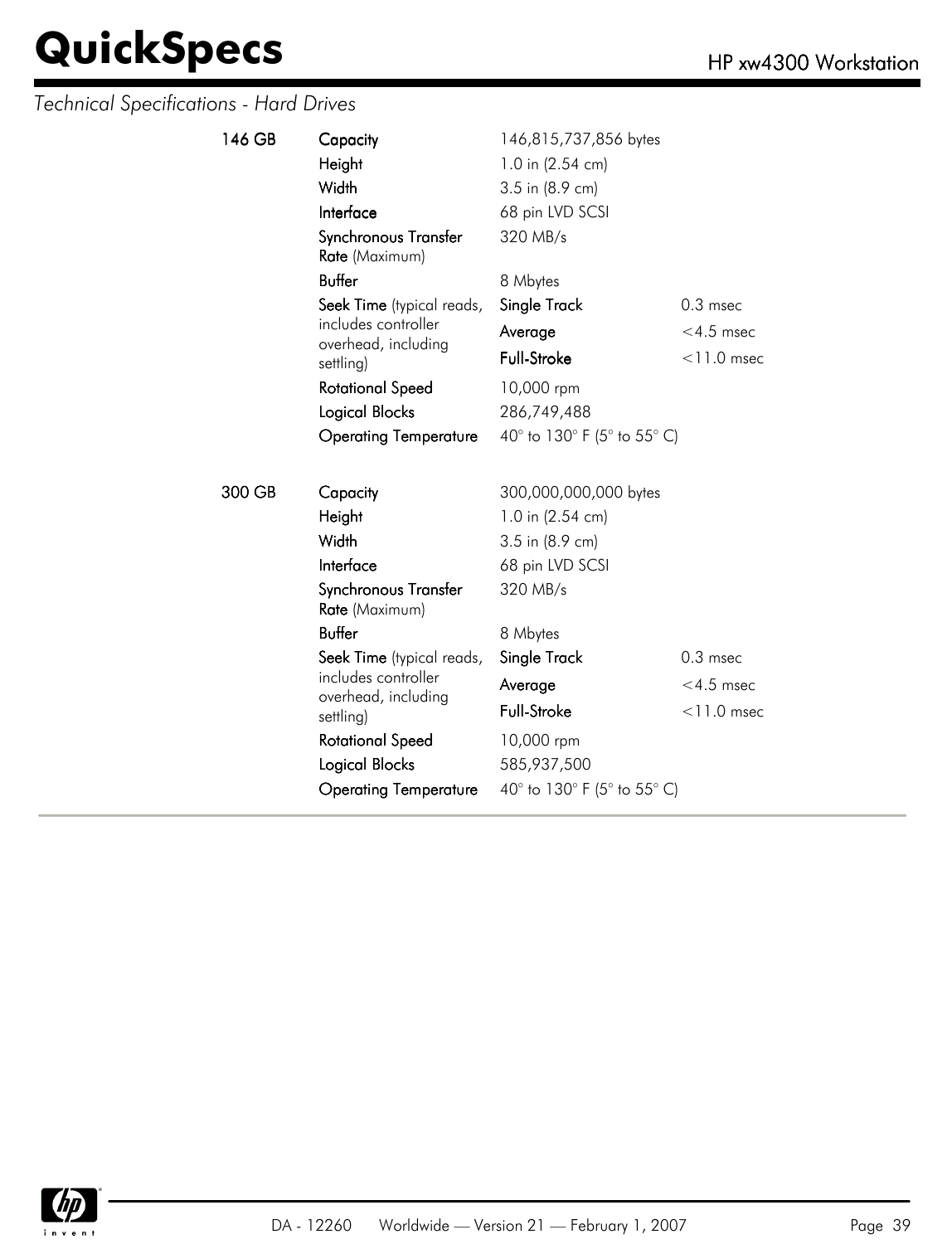| Ultra320 SCSI Hard<br>Drives (15,000 rpm) | 36 GB  | Capacity<br>Height<br>Width<br>Interface<br>Synchronous Transfer<br>Rate (Maximum) | 36,420,075,520 bytes<br>1.0 in (2.54 cm)<br>3.5 in (8.9 cm)<br>68 pin LVD SCSI<br>320 MB/s |               |
|-------------------------------------------|--------|------------------------------------------------------------------------------------|--------------------------------------------------------------------------------------------|---------------|
|                                           |        | <b>Buffer</b>                                                                      | 8 Mbytes                                                                                   |               |
|                                           |        | Seek Time (typical reads,                                                          | Single Track                                                                               | $0.3$ msec    |
|                                           |        | includes controller                                                                | Average                                                                                    | $<$ 4.5 msec  |
|                                           |        | overhead, including<br>settling)                                                   | Full-Stroke                                                                                | $<$ 11.0 msec |
|                                           |        | <b>Rotational Speed</b>                                                            | 15,000 rpm                                                                                 |               |
|                                           |        | Logical Blocks                                                                     | 71,132,960                                                                                 |               |
|                                           |        | <b>Operating Temperature</b>                                                       | 40° to 130°F (5° to 55°C)                                                                  |               |
|                                           | 73 GB  | Capacity                                                                           | 73,407,865,856 bytes                                                                       |               |
|                                           |        | Height                                                                             | 1.0 in (2.54 cm)                                                                           |               |
|                                           |        | Width                                                                              | 3.5 in (8.9 cm)                                                                            |               |
|                                           |        | Interface                                                                          | 68 pin LVD SCSI                                                                            |               |
|                                           |        | Synchronous Transfer<br>Rate (Maximum)                                             | 320 MB/s                                                                                   |               |
|                                           |        | <b>Buffer</b>                                                                      | 8 Mbytes                                                                                   |               |
|                                           |        | Seek Time (typical reads,                                                          | Single Track                                                                               | $0.3$ msec    |
|                                           |        | includes controller<br>overhead, including                                         | Average                                                                                    | $<$ 4.5 msec  |
|                                           |        | settling)                                                                          | Full-Stroke                                                                                | $<$ 11.0 msec |
|                                           |        | <b>Rotational Speed</b>                                                            | 15,000 rpm                                                                                 |               |
|                                           |        | <b>Logical Blocks</b>                                                              | 143,374,738                                                                                |               |
|                                           |        | <b>Operating Temperature</b>                                                       | 40° to 130°F (5° to 55° C)                                                                 |               |
|                                           | 146 GB | Capacity                                                                           | 146,815,737,856 bytes                                                                      |               |
|                                           |        | Height                                                                             | 1.0 in (2.5 cm)                                                                            |               |
|                                           |        | Width                                                                              | 3.5 in (8.9 cm)                                                                            |               |
|                                           |        | Interface                                                                          | 68 pin LVD SCSI                                                                            |               |
|                                           |        | Synchronous Transfer<br>Rate (Maximum)                                             | 320 MB/s                                                                                   |               |
|                                           |        | <b>Buffer</b>                                                                      | 8 Mbytes                                                                                   |               |
|                                           |        | Seek Time (typical reads,                                                          | Single Track                                                                               | $0.3$ msec    |
|                                           |        | includes controller<br>overhead, including                                         | Average                                                                                    | $<$ 4.5 msec  |
|                                           |        | settling)                                                                          | Full-Stroke                                                                                | $<$ 11.0 msec |
|                                           |        | <b>Rotational Speed</b>                                                            | 15,000 rpm                                                                                 |               |
|                                           |        | Logical Blocks                                                                     | 143,374,738                                                                                |               |
|                                           |        | <b>Operating Temperature</b>                                                       | 40° to 130°F (5° to 55°C)                                                                  |               |

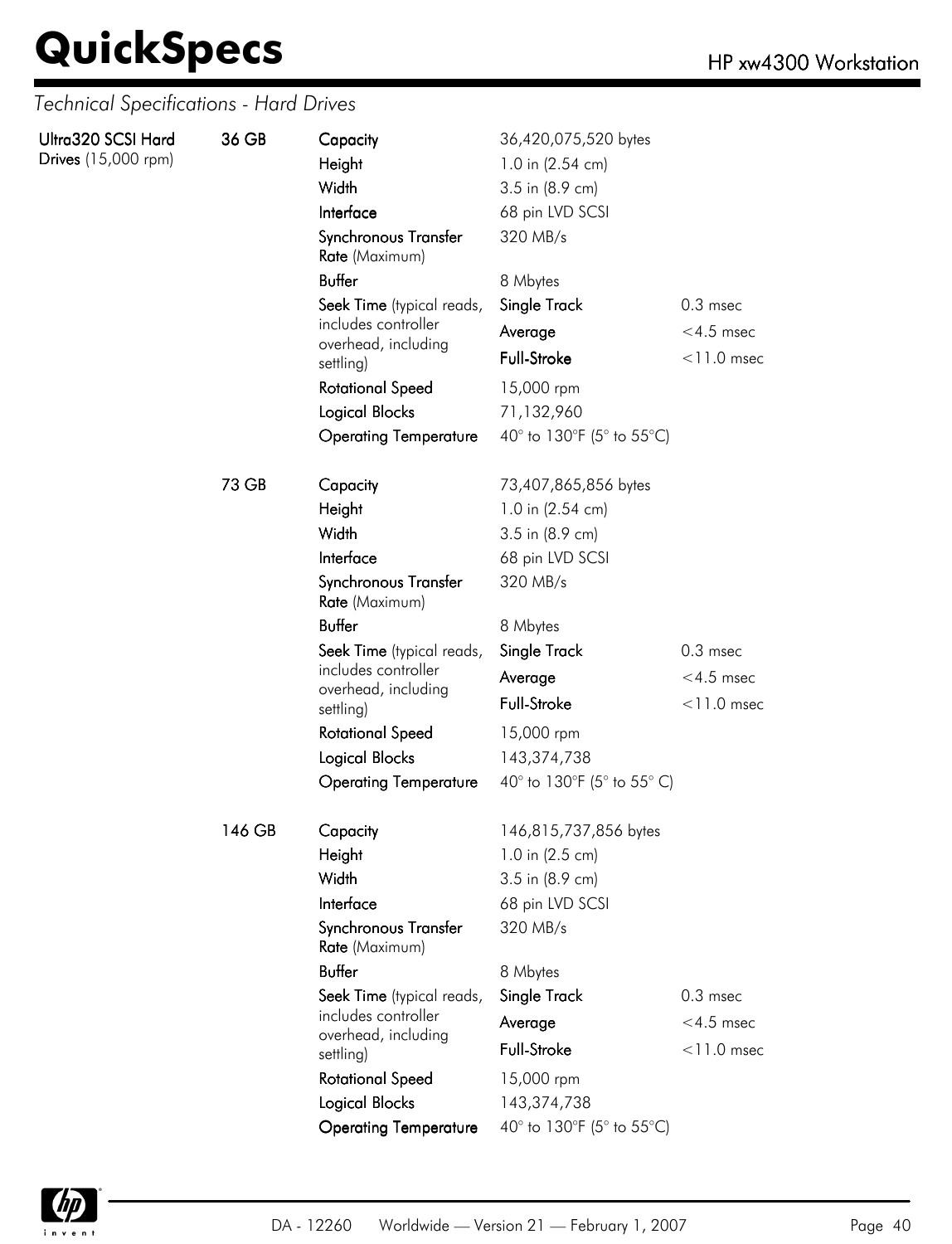### *Technical Specifications - Removable Storage*

|  | USB Disk on Key |  |  |
|--|-----------------|--|--|
|--|-----------------|--|--|

| USB Disk on Key | Dimensions (HxWxD)       | $0.9 \times 0.7 \times 3.9$ in $(2.3 \times 1.8 \times 9.8$ cm) |
|-----------------|--------------------------|-----------------------------------------------------------------|
|                 | Weight                   | $0.05$ lb $(0.02$ kg)                                           |
|                 | <b>USB Specification</b> | 2.0                                                             |
|                 | <b>Transfer Rate</b>     | Read-1023 KB/Sec; Write-850 KB/Sec                              |
|                 | Storage Media            | Solid state flash memory, no moving parts                       |
|                 | Power Supply             | USB Bus-powered, no external power required                     |
|                 | Capacity                 | 256 MB                                                          |
|                 |                          |                                                                 |

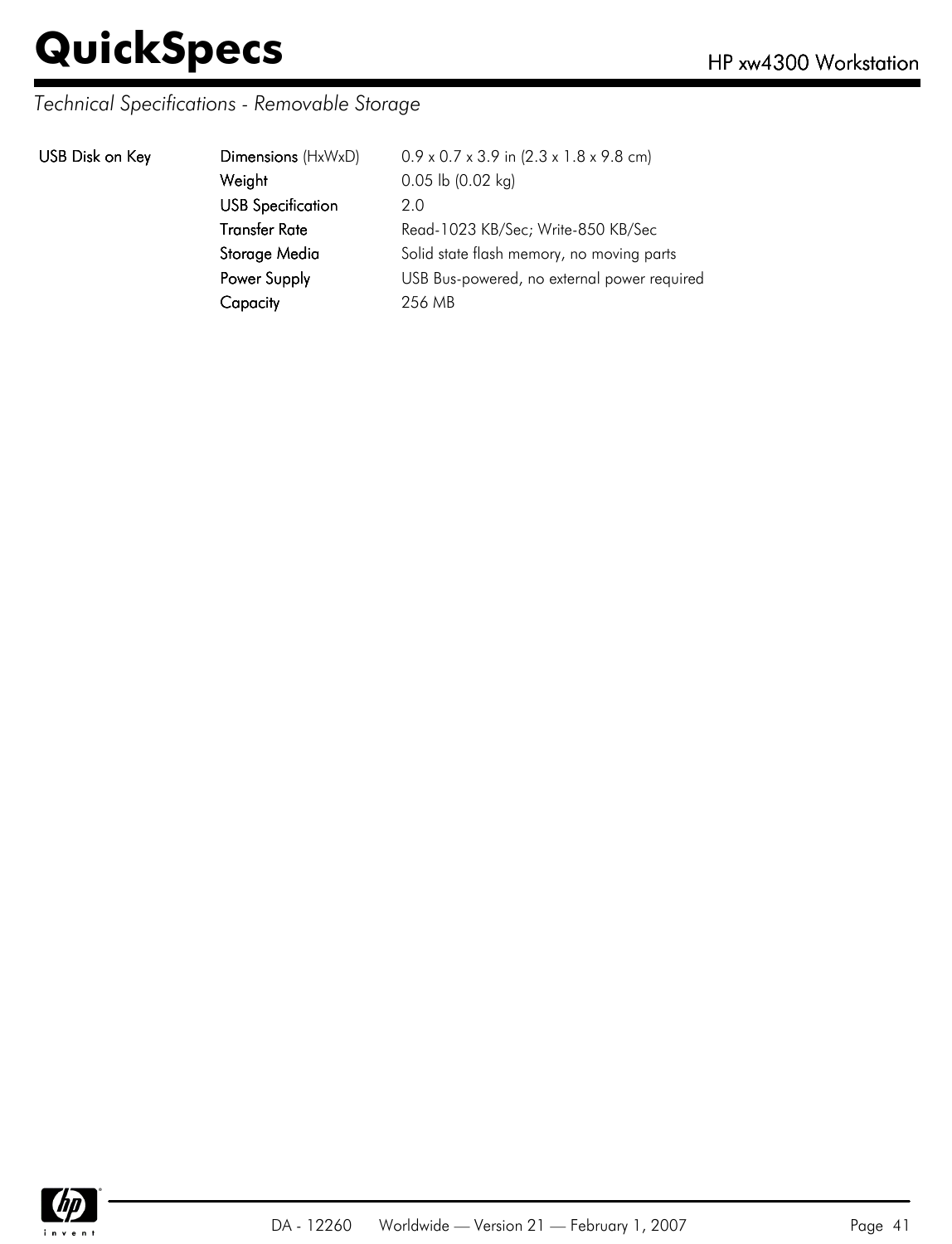| PS/2 OR USB Standard<br>Keyboard     |              | Physical<br>characteristics                                                                 | Keys                                                                                                                                                       | 104, 105, 106, 107, 109 layout (depending<br>upon country)             |
|--------------------------------------|--------------|---------------------------------------------------------------------------------------------|------------------------------------------------------------------------------------------------------------------------------------------------------------|------------------------------------------------------------------------|
|                                      |              |                                                                                             | Dimensions $(L \times W \times H)$                                                                                                                         | 18.0 x 6.4 x 0.98 in (45.8 x 16.3 x 2.5 cm)                            |
|                                      |              |                                                                                             | Weight                                                                                                                                                     | 2 lb (0.9 kg) minimum                                                  |
|                                      |              | Electrical                                                                                  | Operating voltage                                                                                                                                          | $+$ 5VDC $\pm$ 5%                                                      |
|                                      |              |                                                                                             | Power consumption                                                                                                                                          | 50-mA maximum (with three LEDs ON)                                     |
|                                      |              |                                                                                             | <b>ESD</b>                                                                                                                                                 | CE level 4, 15-kV air discharge                                        |
|                                      |              |                                                                                             | EMI - RFI                                                                                                                                                  | Conforms to FCC rules for a Class B computing<br>device                |
|                                      |              |                                                                                             | MicrosoftPC 99 - 2001                                                                                                                                      | Functionally compliant                                                 |
|                                      |              | Mechanical                                                                                  | Languages                                                                                                                                                  | 38 available                                                           |
|                                      |              |                                                                                             | Keycaps                                                                                                                                                    | Low-profile design                                                     |
|                                      |              |                                                                                             | Switch actuation                                                                                                                                           | 55-g nominal peak force with tactile feedback                          |
|                                      |              |                                                                                             | Switch life                                                                                                                                                | 20 million keystrokes (using Hasco modified<br>tester)                 |
|                                      |              |                                                                                             | Switch type                                                                                                                                                | Contamination-resistant switch membrane                                |
|                                      |              |                                                                                             |                                                                                                                                                            | Key-leveling mechanisms For all double-wide and greater-length keys    |
|                                      |              |                                                                                             | Cable length                                                                                                                                               | 6 ft $(1.8 \text{ m})$                                                 |
|                                      |              |                                                                                             | Microsoft PC 99 - 2001                                                                                                                                     | Mechanically compliant                                                 |
|                                      |              | Acoustics                                                                                   | 43-dBA maximum sound pressure level                                                                                                                        |                                                                        |
|                                      |              | Environmental                                                                               | <b>Operating temperature</b>                                                                                                                               | 50° to 122° F (10° to 50° C)                                           |
|                                      |              |                                                                                             | Non-operating<br>temperature                                                                                                                               | -22 $^{\circ}$ to 140 $^{\circ}$ F (-30 $^{\circ}$ to 60 $^{\circ}$ C) |
|                                      |              |                                                                                             | Operating humidity                                                                                                                                         | 10% to 90% (non-condensing at ambient)                                 |
|                                      |              |                                                                                             | Non-operating humidity                                                                                                                                     | 20% to 80% (non-condensing at ambient)                                 |
|                                      |              |                                                                                             | Operating shock                                                                                                                                            | 40 g, six surfaces                                                     |
|                                      |              |                                                                                             | Non-operating shock                                                                                                                                        | 80 g, six surfaces                                                     |
|                                      |              |                                                                                             | Operating vibration                                                                                                                                        | 2-g peak acceleration                                                  |
|                                      |              |                                                                                             | Non-operating vibration                                                                                                                                    | 4-g peak acceleration                                                  |
|                                      |              |                                                                                             | Drop (out of box)                                                                                                                                          | 26 in (66 cm) on carpet, six-drop sequence                             |
|                                      |              |                                                                                             | Drop (in box)                                                                                                                                              | 42 in (107 cm) on concrete, 16-drop sequence                           |
|                                      |              |                                                                                             | Operating system support Microsoft Windows XP Professional, Microsoft Windows XP Professional x64<br>Edition, Red Hat Enterprise Linux Workstation 3 and 4 |                                                                        |
|                                      |              | Approvals                                                                                   |                                                                                                                                                            | UL, CSA, FCC, CE Mark, TUV, TUV GS, VCCI, BSMI, C-Tick, MIC            |
|                                      |              | Ergonomic compliance                                                                        | ANSI HFS 100, ISO 9241-4, and TUVGS                                                                                                                        |                                                                        |
|                                      | Kit contents | Keyboard, keyboard software media, installation guide, warranty card, safety<br>and comfort |                                                                                                                                                            |                                                                        |
| <b>HP USB Smart Card</b><br>Keyboard |              | Physical<br>characteristics                                                                 | Keys                                                                                                                                                       | 104, 105, 106, 107, 109 layout (depending<br>upon country              |
| (ED707AA)                            |              |                                                                                             | Form factor                                                                                                                                                | <b>USB</b> basic Smart Card keyboard                                   |
|                                      |              |                                                                                             | Colors                                                                                                                                                     | Carbonite/Silver                                                       |
|                                      |              |                                                                                             | Dimensions $(L \times W \times H)$                                                                                                                         | $18.2 \times 6.3 \times 1.3$ in $(46.3 \times 16.1 \times 3.3$ cm)     |

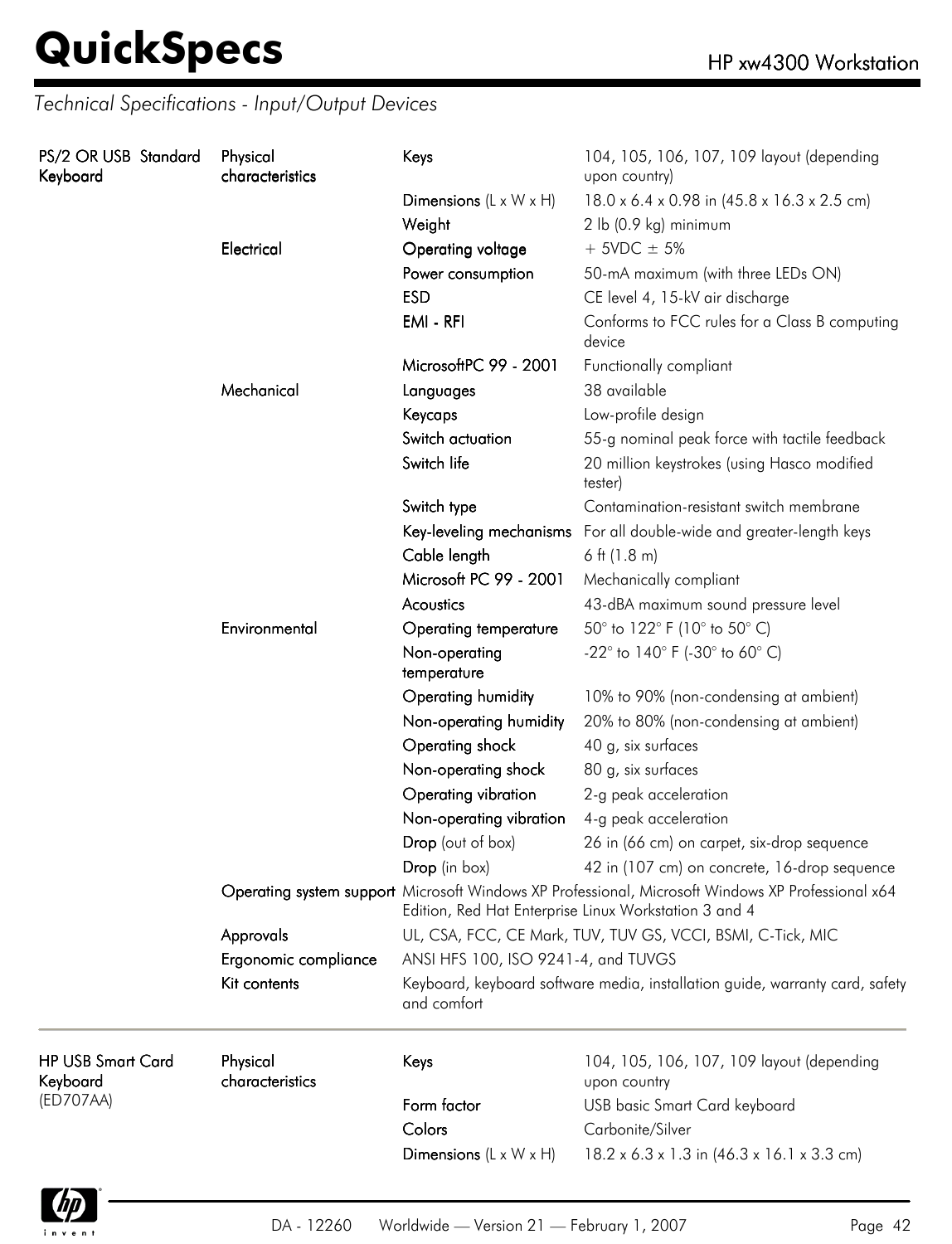|                    | Weight                       | 2 lb (0.9 kg) minimum                                                                                                                              |
|--------------------|------------------------------|----------------------------------------------------------------------------------------------------------------------------------------------------|
| Electrical         | Operating voltage            | $+$ 5VDC $\pm$ 5%                                                                                                                                  |
|                    | Power consumption            | 100-mA maximum (with four LEDs ON)                                                                                                                 |
|                    | System interface             | USB Type A plug connector                                                                                                                          |
|                    | <b>ESD</b>                   | CE level 4, 15-kV air discharge                                                                                                                    |
|                    | EMI - RFI                    | Conforms to FCC rules for a Class B computing<br>device                                                                                            |
|                    | MicrosoftPC 99 - 2001        | Functionally compliant                                                                                                                             |
| Mechanical         | Languages                    | $30+$ available                                                                                                                                    |
|                    | Keycaps                      | Low-profile design                                                                                                                                 |
|                    | Switch actuation             | 55-g nominal peak force with tactile feedback                                                                                                      |
|                    | Switch life                  | 20 million keystrokes (using Hasco modified<br>tester)                                                                                             |
|                    | Switch type                  | Contamination-resistant switch membrane                                                                                                            |
|                    |                              | Key-leveling mechanisms For all double-wide and greater-length keys                                                                                |
|                    | Cable length                 | 6 ft $(1.8 m)$                                                                                                                                     |
|                    | Microsoft PC 99 - 2001       | Mechanically compliant                                                                                                                             |
|                    | Acoustics                    | 43-dBA maximum sound pressure level                                                                                                                |
| Environmental      | Operating temperature        | 50° to 122° F (10° to 50° C)                                                                                                                       |
|                    | Non-operating<br>temperature | $-22^{\circ}$ to 140° F (-30° to 60° C)                                                                                                            |
|                    | Operating humidity           | 10% to 90% (non-condensing at ambient)                                                                                                             |
|                    | Non-operating humidity       | 20% to 80% (non-condensing at ambient)                                                                                                             |
|                    | Operating shock              | 40 g, six surfaces                                                                                                                                 |
|                    | Non-operating shock          | 80 g, six surfaces                                                                                                                                 |
|                    | Operating vibration          | 2-g peak acceleration                                                                                                                              |
|                    | Non-operating vibration      | 4-g peak acceleration                                                                                                                              |
|                    | Drop (out of box)            | 26 in (66 cm) on carpet, six-drop sequence                                                                                                         |
|                    | Drop (in box)                | 42 in (107 cm) on concrete, 16-drop sequence                                                                                                       |
| SMARTCARD function | Support                      | All ISO 7816 smart cards                                                                                                                           |
|                    | Interface                    | Reads from and writes to all ISO7816-1, 2, 3, 4<br>memory and microprocessor smart cards ( $T=0$ ,<br>$T=1)$                                       |
|                    | Chipset                      | <b>SCM STCII</b>                                                                                                                                   |
|                    | Standard APIs supported      | PC/SC, EMV2000, SET                                                                                                                                |
|                    | Power                        | USB Port                                                                                                                                           |
|                    |                              | Short circuit detection (protects smart card and<br>reader)                                                                                        |
|                    |                              | Power supply compliant with ISO7816 and EMV<br>$(5V, 60 \text{ mA})$                                                                               |
|                    |                              | Supports 3-V and 5-V cards                                                                                                                         |
|                    | Power consumption            | 250-mA maximum draw (50 mA for the<br>keyboard with three LEDs ON and 200-mA<br>maximum startup current using a high-current,<br>60-mA smart card) |

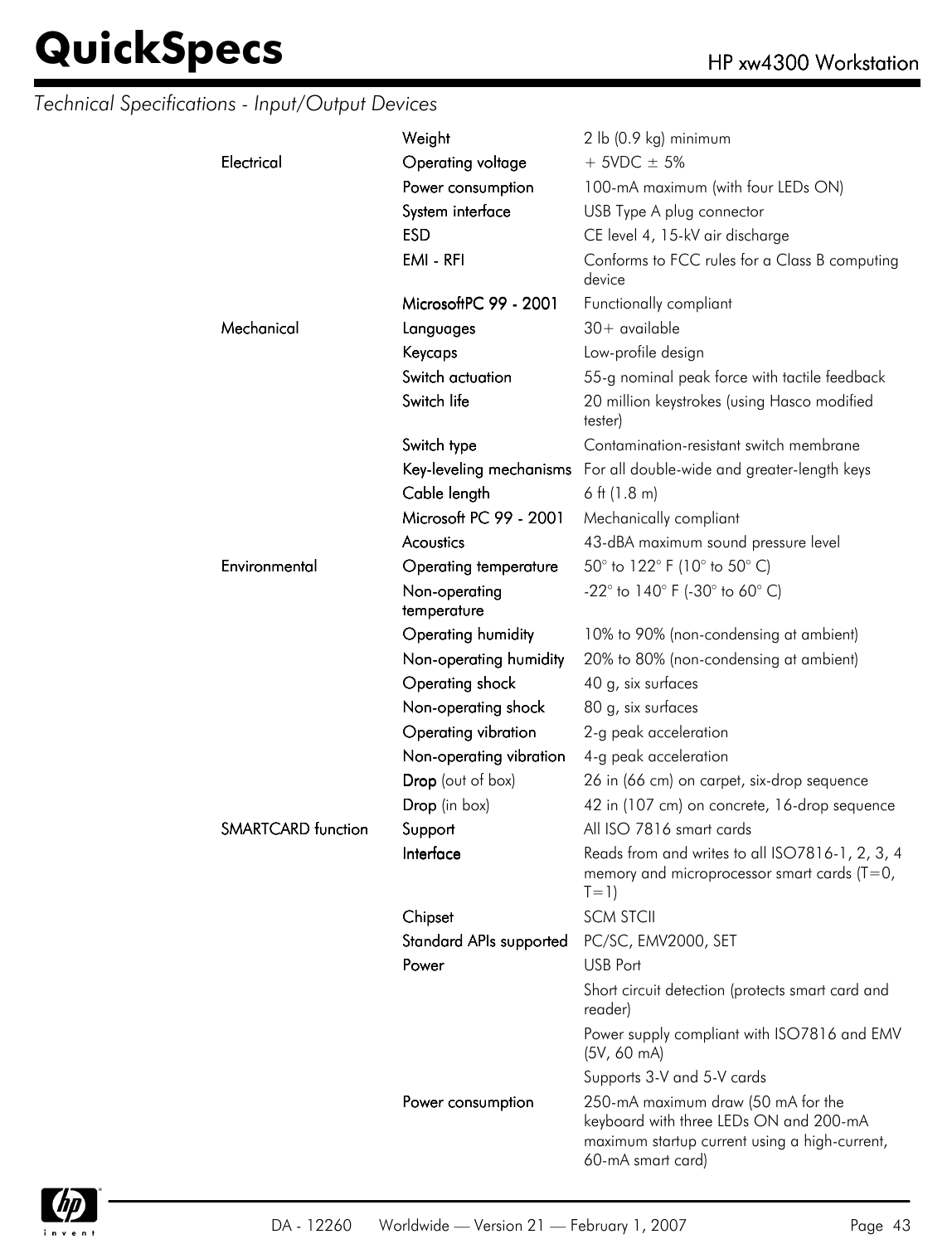|                          | Communication                                                                                                             | From card                                                                                                                                                                                                                                                                               | Programmable from<br>9,600 baud to<br>115,200 baud |  |
|--------------------------|---------------------------------------------------------------------------------------------------------------------------|-----------------------------------------------------------------------------------------------------------------------------------------------------------------------------------------------------------------------------------------------------------------------------------------|----------------------------------------------------|--|
|                          |                                                                                                                           | From computer                                                                                                                                                                                                                                                                           | Up to 38,400 baud                                  |  |
|                          | Landing mechanism                                                                                                         | Contact device                                                                                                                                                                                                                                                                          | Friction contact                                   |  |
|                          |                                                                                                                           | Card insertions rating                                                                                                                                                                                                                                                                  | Up to 100,000<br>insertion cycles                  |  |
|                          | Interface modes                                                                                                           | USB communications through USB port<br>SCM protocol                                                                                                                                                                                                                                     |                                                    |  |
|                          |                                                                                                                           |                                                                                                                                                                                                                                                                                         |                                                    |  |
|                          |                                                                                                                           | Automatic card insertion/removal detection                                                                                                                                                                                                                                              |                                                    |  |
|                          | Reader performance<br>interface                                                                                           | USB connection                                                                                                                                                                                                                                                                          |                                                    |  |
|                          | Electro-magnetic<br>standards                                                                                             | Europe                                                                                                                                                                                                                                                                                  | 89/336/CEE guideline                               |  |
|                          |                                                                                                                           | <b>USA</b>                                                                                                                                                                                                                                                                              | USAFCC part 15                                     |  |
|                          | Operating system support Microsoft® Windows® 2000, Windows XP Home, Windows XP Professional,<br>xpe, ce.net, Linux, XP-64 |                                                                                                                                                                                                                                                                                         |                                                    |  |
| Approvals                | CE-Mark, UL, CSA, FCC, CE Mark, TUV, TUV GS, VCCI, BSMI, C-Tick,<br>MIC, JITC, EMV2000, USB-IF                            |                                                                                                                                                                                                                                                                                         |                                                    |  |
| Ergonomic compliance     | ANSI HFS 100, ISO 9241-4, TUVGS                                                                                           |                                                                                                                                                                                                                                                                                         |                                                    |  |
| Kit contents             | Keyboard, I/O Security and Documentation CD, , warranty card                                                              |                                                                                                                                                                                                                                                                                         |                                                    |  |
| Smart card compatibility | <b>HP ProtectTools Smart Card</b><br>HP                                                                                   |                                                                                                                                                                                                                                                                                         |                                                    |  |
|                          | <b>American Express</b>                                                                                                   | Amex Blue                                                                                                                                                                                                                                                                               |                                                    |  |
|                          | Axalto (Schlumberger)                                                                                                     | Cryptoflex 8K<br>Cryptoflex 16K<br>Cryptoflex 32K<br>Cryptoflex 32K e-gate<br>Cyberflex Access 64K<br>Cyberflex Access 32K<br>Cyberflex 32K e-gate<br>Cyberflex 64K<br>Cyberflex Palmera<br>Payflex-S<br>Payflex 1K<br>Payflex 2K<br>Payflex 4K<br>Payflex 8K<br>Prismera<br>US DoD CAC |                                                    |  |
|                          | Cardlogix                                                                                                                 | CLXSU004KK4<br>CLXSU008KK5                                                                                                                                                                                                                                                              |                                                    |  |
|                          | Datakey                                                                                                                   | Model 300<br>Model 330                                                                                                                                                                                                                                                                  |                                                    |  |
|                          | De La Rue                                                                                                                 | VisaCash                                                                                                                                                                                                                                                                                |                                                    |  |

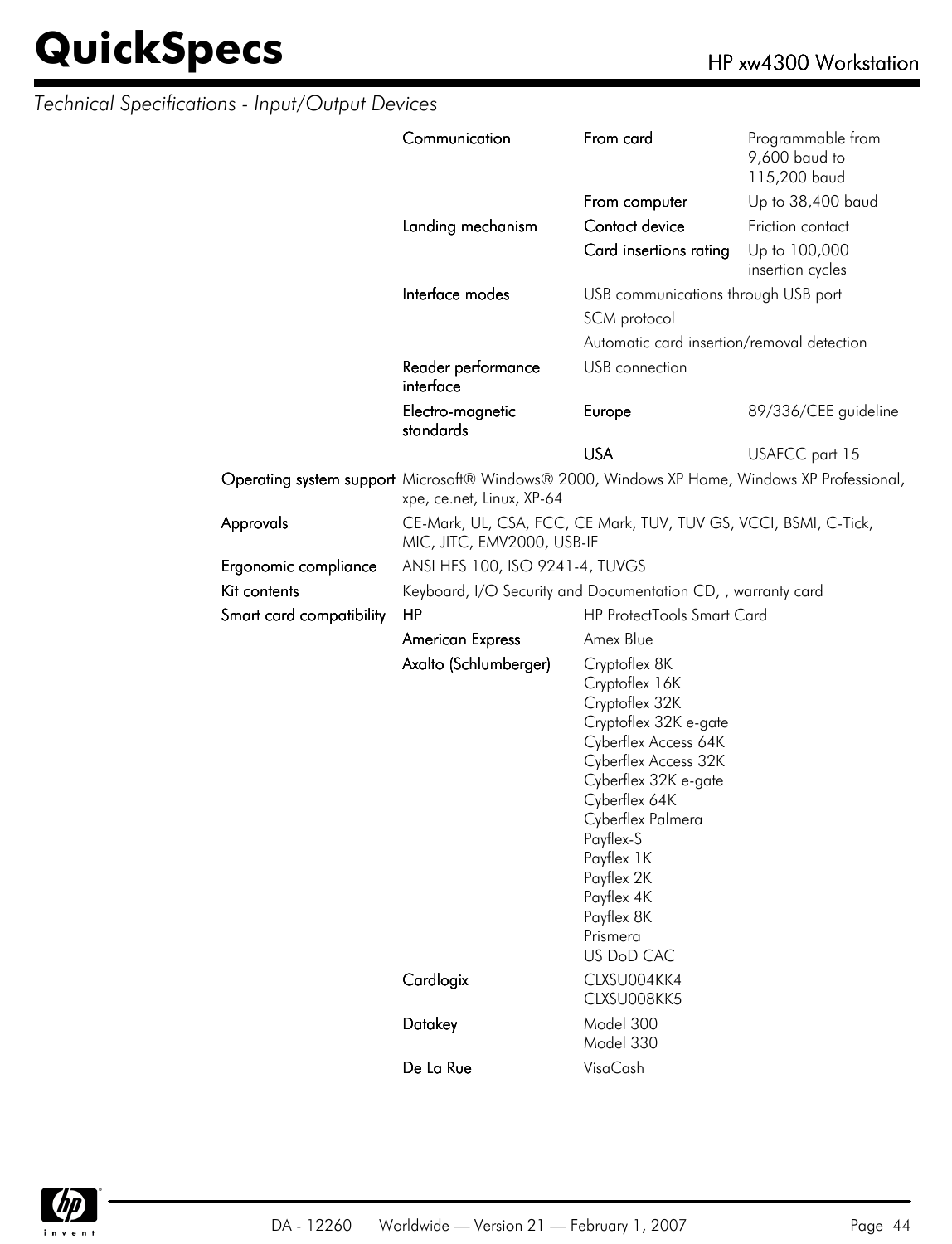| Gemplus               | Gem Expresso<br>GKK32K<br>Gemclub Memo<br>GemClub Micro<br>GemXplore<br>GemSafe                                                                               |
|-----------------------|---------------------------------------------------------------------------------------------------------------------------------------------------------------|
| Infineon              | SLE66C322P                                                                                                                                                    |
| SafLink (Litronic)    | Forte                                                                                                                                                         |
| Sharp                 | Java Card                                                                                                                                                     |
| Oberthur              | CosmopollIC v4<br>CosmopollIC v4.1<br>Cosmo ID-One<br>GalatlIC v2.1<br><b>US DoD CAC</b>                                                                      |
| Memory Cards          |                                                                                                                                                               |
| Atmel                 | AT24C01ASC<br>AT24C02SC<br>AT24C04SC<br>AT24C08SC<br>AT24C16SC<br>AT24C32SC<br>AT24C64SC<br>AT24C128SC<br>AT24C256SC<br>AT24C512SC<br>AT88SC153<br>AT88SC1608 |
| Axalto (Schlumberger) | PrimeFlex Store 8K<br>PrimeFlex Store 2K                                                                                                                      |
| nfineon               | SLE4406<br><b>SLE4406E</b><br><b>SLE4406E SE</b><br>SLE4418<br><b>SLE4428</b><br>SLE4432<br><b>SLE4436E</b><br>SLE4442<br>SLE5536                             |
| <b>ISSI</b>           | IS23SC4418<br>IS23SC4428                                                                                                                                      |
| <b>ST</b>             | 14C02                                                                                                                                                         |
| Telefonkarte          | SLE4406<br>SLE4436<br>SLE5536                                                                                                                                 |
| <b>XICOR</b>          | X24026                                                                                                                                                        |

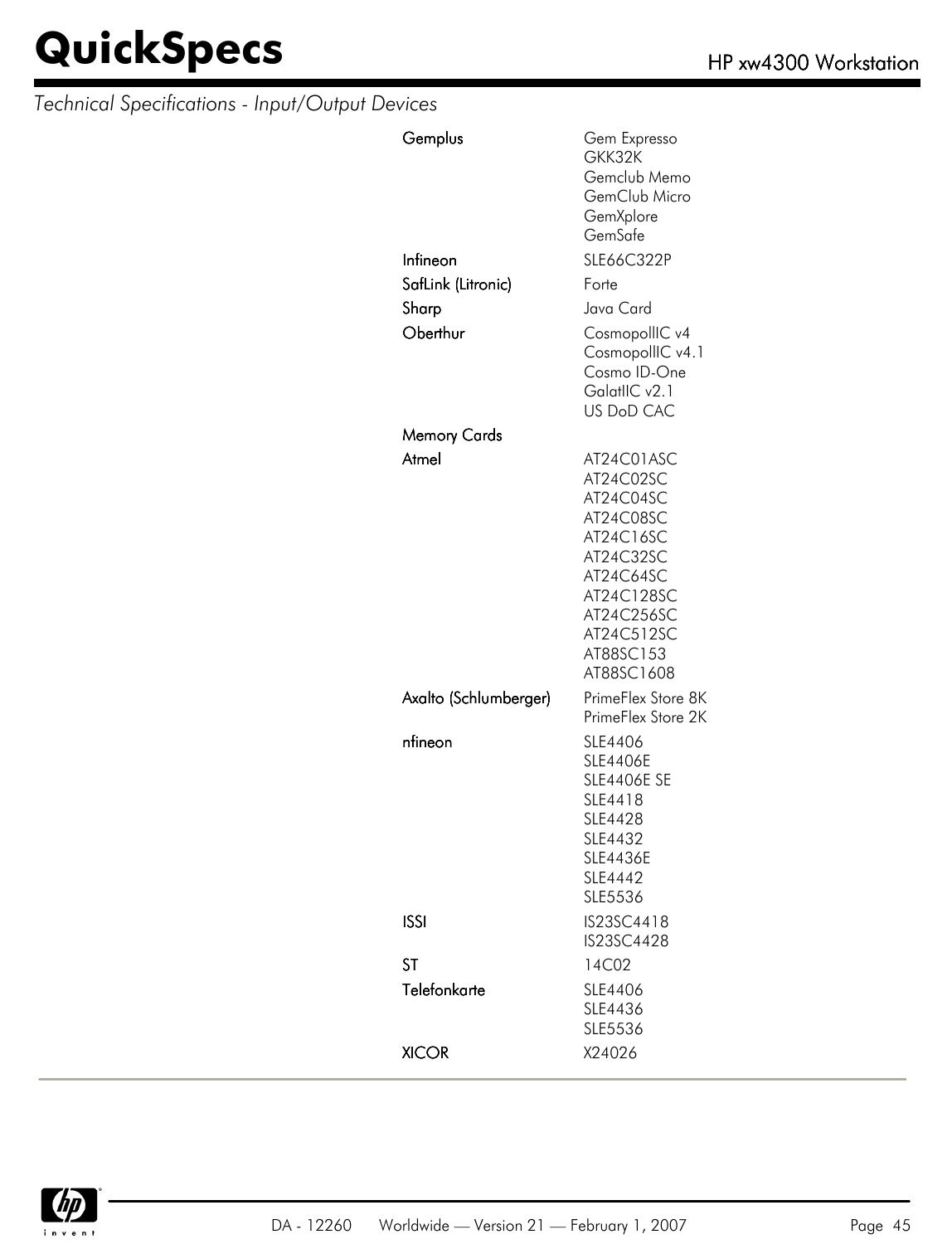| HP PS/2 Scroll Mouse | <b>Dimensions</b><br>Weight | $3.8 \times 6.3 \times 11.6$ cm (1.5 x 2.5 x 4.6 in)<br>4.44 oz $(126 g)$ |                                                                                                                                                               |
|----------------------|-----------------------------|---------------------------------------------------------------------------|---------------------------------------------------------------------------------------------------------------------------------------------------------------|
|                      | Environmental               | Operating temperature                                                     | 50 $^{\circ}$ to 122 $^{\circ}$ F (10 $^{\circ}$ to 50 $^{\circ}$ C)                                                                                          |
|                      |                             | Non-operating<br>temperature                                              | -22 $^{\circ}$ to 140 $^{\circ}$ F (-30 $^{\circ}$ to 60 $^{\circ}$ C)                                                                                        |
|                      |                             | Operating humidity                                                        | 10% to 90% (non-condensing at ambient)                                                                                                                        |
|                      |                             | Non-operating humidity                                                    | 20% to 80% (non-condensing at ambient)                                                                                                                        |
|                      |                             | Operating shock                                                           | 40 g, 6 surfaces                                                                                                                                              |
|                      |                             | Non-operating shock                                                       | 80 g, 6 surfaces                                                                                                                                              |
|                      |                             | Operating vibration                                                       | 2 g peak acceleration                                                                                                                                         |
|                      |                             | Non-operating vibration                                                   | 4 g peak acceleration                                                                                                                                         |
|                      |                             | Drop (out-of-box)                                                         | 26 in (66 cm) on carpet, 6-drop sequence                                                                                                                      |
|                      |                             | Drop (out-of-box)                                                         | 1 m on asphalt tile over concrete, 6-drop<br>sequence                                                                                                         |
|                      | Electrical                  | Operating voltage                                                         | 5 VDC ± 10%                                                                                                                                                   |
|                      |                             | Power consumption                                                         | $15 \text{ mA}$                                                                                                                                               |
|                      |                             | System consumption                                                        | PS/2 mini-din connector                                                                                                                                       |
|                      |                             | <b>ESD</b>                                                                | CE level 4, 15 kV air discharge                                                                                                                               |
|                      |                             | <b>EMI-RFI</b>                                                            | Conforms to FCC rules for a Class B computing<br>device                                                                                                       |
|                      |                             | Microsoft<br>PC99 - 2001                                                  | Functionally compliant                                                                                                                                        |
|                      | Mechanical                  | Resolution                                                                | $400 \pm 20\%$ DPI                                                                                                                                            |
|                      |                             | <b>Tracking speed</b>                                                     | 10 in/s maximum                                                                                                                                               |
|                      |                             | Acceleration                                                              | $100$ in/s                                                                                                                                                    |
|                      |                             | Switch actuation                                                          | 65 g nominal peak force                                                                                                                                       |
|                      |                             | Switch life                                                               | 1,000,000 operations (using Hasco modified<br>tester)                                                                                                         |
|                      |                             | Switch type                                                               | Low force micro-switches                                                                                                                                      |
|                      |                             | Tracking mechanism life                                                   | 155 mi (250 km) at average speed of 10 in/s                                                                                                                   |
|                      |                             | Cable length                                                              | 6 ft $(1.8 \text{ m})$                                                                                                                                        |
|                      |                             | Microsoft PC99 - 2001                                                     | Mechanically compliant                                                                                                                                        |
|                      | Scroll wheel                | Width                                                                     | $8 \, \text{mm}$                                                                                                                                              |
|                      |                             | <b>Diameter</b>                                                           | 0.99 in (25.2 mm)                                                                                                                                             |
|                      |                             | Maximum rotation speed                                                    | $30 \text{ mm/s}$                                                                                                                                             |
|                      |                             | Switch type                                                               | Light force micro-switch                                                                                                                                      |
|                      |                             | Switch life                                                               | 1 million operations                                                                                                                                          |
|                      |                             | Mechanical life                                                           | Minimum 200,000 revolutions                                                                                                                                   |
|                      | Regulatory approvals        | Compliant                                                                 | UL, CSA, FCC, CE Mark, TUV, TUV GS, VCCI,<br>BSMI, C-Tick, MIC                                                                                                |
|                      | Compatibility               |                                                                           | Operating system support Microsoft Windows XP Professional, Microsoft<br>Windows XP Professional x64 Edition, Red Hat<br>Enterprise Linux Workstation 3 and 4 |

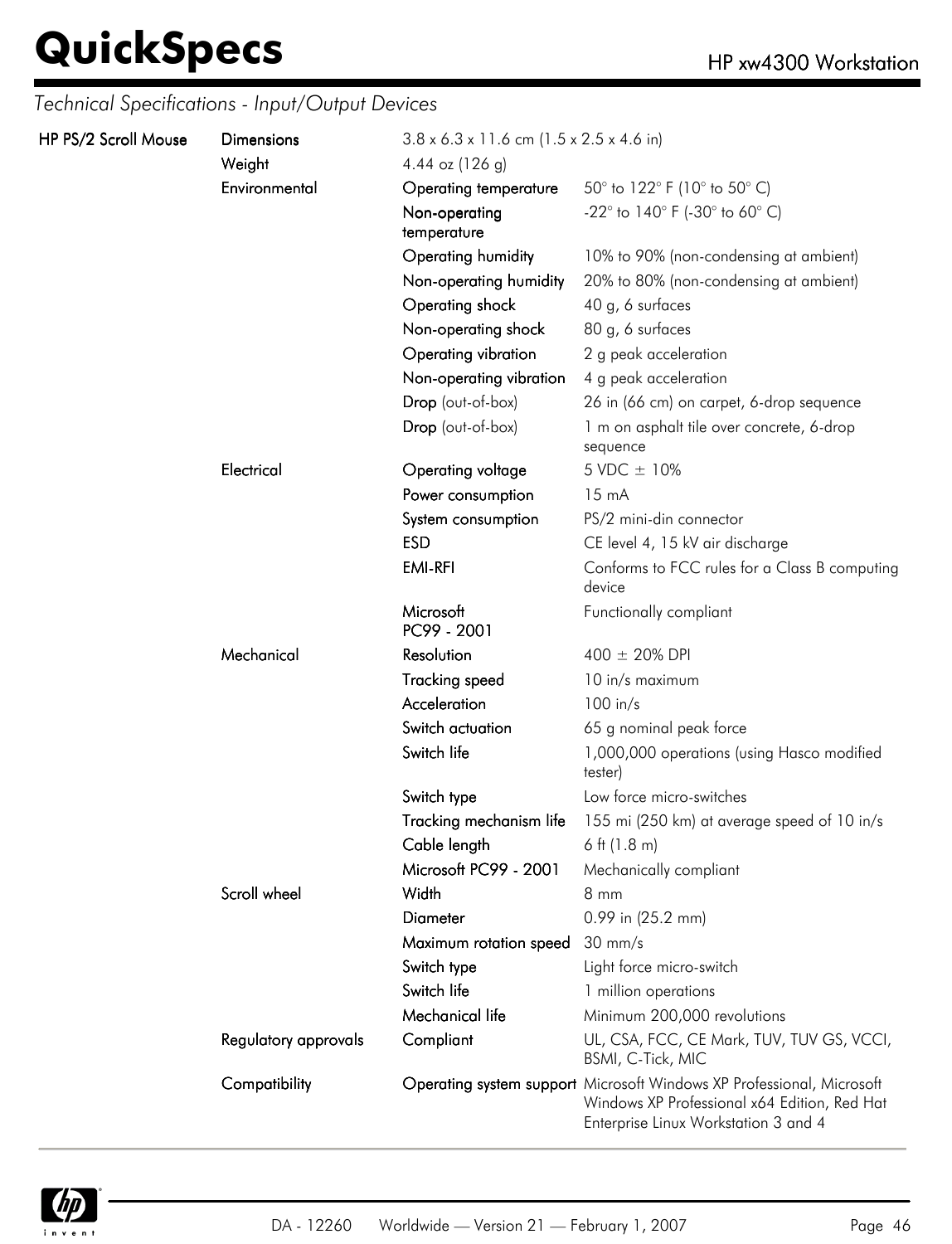| HP 2-button Optical        | Dimensions $(H \times L \times W)$   | $1.5 \times 4.5 \times 2.5$ in $(3.8 \times 11.6 \times 6.3$ cm)<br>0.27 lb (0.12 kg)                                             |                                                                                      |  |
|----------------------------|--------------------------------------|-----------------------------------------------------------------------------------------------------------------------------------|--------------------------------------------------------------------------------------|--|
| Scroll Mouse (USB)         | Weight                               |                                                                                                                                   |                                                                                      |  |
|                            | Cable length                         | 72.8 in (185 cm)                                                                                                                  |                                                                                      |  |
|                            | System requirements                  | Microsoft Windows XP Professional, Microsoft Windows XP Professional x64<br>Edition, Red Hat Enterprise Linux Workstation 3 and 4 |                                                                                      |  |
| <b>HP Optical 3-Button</b> | Dimensions/Weight                    | Height                                                                                                                            | 1.5 in (3.76 cm)                                                                     |  |
| Mouse (USB)                |                                      | Length                                                                                                                            | 4.5 in (11.56 cm)                                                                    |  |
|                            |                                      | Width                                                                                                                             | 2.4 in (6.19 cm)                                                                     |  |
|                            |                                      | Weight                                                                                                                            | 3.80 oz (108 g)                                                                      |  |
|                            | Environmental                        | <b>Operating temperature</b>                                                                                                      | 32° to 104° F (0° to 40° C)                                                          |  |
|                            |                                      | Non-operating<br>temperature                                                                                                      | $-4^{\circ}$ to $140^{\circ}$ F (-20° to 60° C)                                      |  |
|                            |                                      | Operating humidity                                                                                                                | 10% to 90% (non condensing at ambient)                                               |  |
|                            | Mechanical                           | <b>Tracking speed</b>                                                                                                             | 6 in/s Maximum                                                                       |  |
|                            |                                      | Switch life                                                                                                                       | 3,000,000 operations                                                                 |  |
|                            |                                      | Switch type                                                                                                                       | Micro-switches                                                                       |  |
|                            |                                      | Tracking mechanism life                                                                                                           | 155 miles (250 km) at average speed of 10 in/s                                       |  |
|                            |                                      | Cable length                                                                                                                      | $9.5$ ft (2.9 m)                                                                     |  |
| HP SpacePilot 3D USB       | <b>Physical Characteristics</b>      | Dimensions $(L \times W \times H)$                                                                                                | 9.3 x 5.6 x 2.0 in (236 x 143 x 53 mm)                                               |  |
| Intelligent Controller     |                                      | Weight                                                                                                                            | 1.875 lb (0.85 kg)                                                                   |  |
| (model EF390AA)            |                                      | Palmrest                                                                                                                          | Sculpted                                                                             |  |
|                            | Mechanical                           | <b>Buttons</b>                                                                                                                    | $21 +$ programmable speed keys                                                       |  |
|                            |                                      |                                                                                                                                   | 15 reprogrammable                                                                    |  |
|                            |                                      | LCD Viewing Area                                                                                                                  | (W x H) 4.1 x 1.2 in (102 x 30 mm)                                                   |  |
|                            |                                      | <b>Active Area</b>                                                                                                                | (W x H) 3.9 x 1.0 in (98 x 26 mm)                                                    |  |
|                            |                                      | <b>Display Format</b>                                                                                                             | $240 \times 64$                                                                      |  |
|                            |                                      | <b>Motion Controller</b>                                                                                                          | Six degrees of freedom motion control through<br>the X, Y, Z axis (pitch, roll, yaw) |  |
|                            |                                      | <b>Device Sensitivity</b>                                                                                                         | Adjustable to preference                                                             |  |
|                            | <b>System Requirements</b>           |                                                                                                                                   | Intel Pentium 4 or AMD Athlon processor based system                                 |  |
|                            |                                      | device required)                                                                                                                  | 20 megabytes free disk space for driver and plug-in installation (CD-ROM             |  |
|                            |                                      | USB 1.1 or 2.0                                                                                                                    |                                                                                      |  |
|                            | <b>Operating System</b><br>Supported | Microsoft Windows 2000 and XP                                                                                                     |                                                                                      |  |
|                            | <b>Regulatory Approvals</b>          | FCC, CE                                                                                                                           |                                                                                      |  |

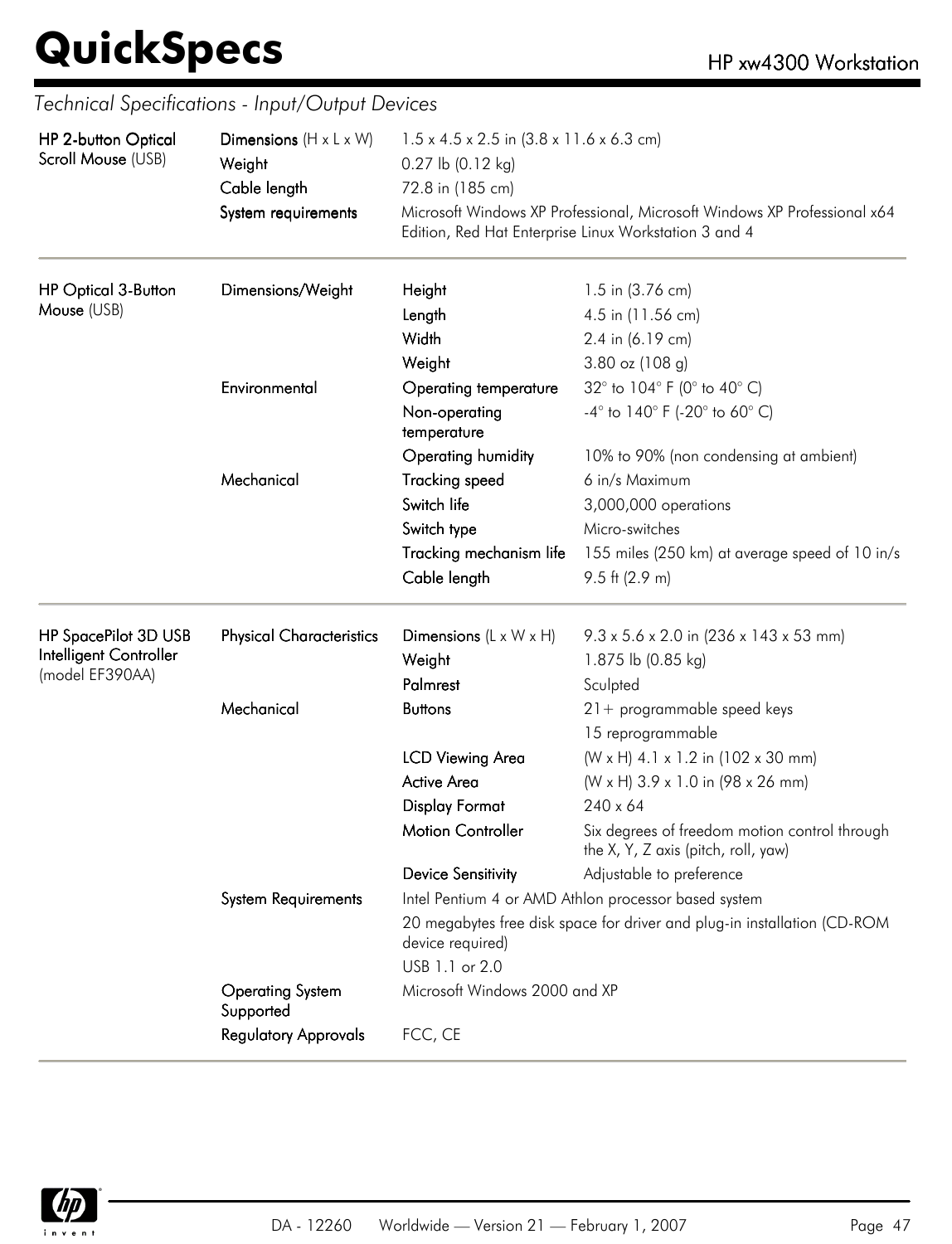| Spaceball 5000 USB                                                   | Physical characteristics                                     | Dimensions $(H \times W \times D)$ | $3.0 \times 6.0 \times 8.4$ in $(7.6 \times 15.2 \times 21.3$ cm)                                                                      |  |  |
|----------------------------------------------------------------------|--------------------------------------------------------------|------------------------------------|----------------------------------------------------------------------------------------------------------------------------------------|--|--|
| (Windows XP only)                                                    |                                                              | <b>Ball Diameter</b>               | 2.2 in (5.6 cm)                                                                                                                        |  |  |
|                                                                      |                                                              | Weight                             | 2.1 lb (9.94 kg)                                                                                                                       |  |  |
|                                                                      |                                                              | Features                           | Six degrees of freedom motion control through<br>the X, Y, Z axis (pitch, roll, yaw)<br>Certified for leading CAD and DCC applications |  |  |
|                                                                      | Environmental                                                | Operating temperature              | 50° to 104° F (10° to 40° C)                                                                                                           |  |  |
|                                                                      |                                                              | Non-operating<br>temperature       | 43° to 140° F (6° to 60° C)                                                                                                            |  |  |
|                                                                      |                                                              | Operating humidity                 | 8% to 80% (non-condensing at ambient)                                                                                                  |  |  |
|                                                                      |                                                              | Non-operating humidity             | 5% to 80% (non-condensing at ambient)                                                                                                  |  |  |
|                                                                      | Mechanical                                                   | <b>Buttons</b>                     | 12 programmable (unshifted)                                                                                                            |  |  |
|                                                                      |                                                              | <b>Ball Force Range</b>            | $0.5 - 8.2N/1.8 - 29.5$ oz                                                                                                             |  |  |
|                                                                      |                                                              | <b>Ball Torque Range</b>           | $0.085 - 0.33$ oz-in. (6.91 Nmm)                                                                                                       |  |  |
|                                                                      |                                                              | Resolution                         | 10 bits                                                                                                                                |  |  |
|                                                                      | <b>Serial Specifications</b>                                 | Connector                          | USB 1.1 or greater                                                                                                                     |  |  |
|                                                                      |                                                              | Cable Length                       | 12.8 ft. (3.9 m)                                                                                                                       |  |  |
|                                                                      |                                                              | Data Rate                          | USB model - 16 msec                                                                                                                    |  |  |
|                                                                      |                                                              | <b>Flow Control</b>                | Xon/Xoff (on PS/2 model only)                                                                                                          |  |  |
|                                                                      | Software Drivers Available USB model                         |                                    | Microsoft Windows XP Professional                                                                                                      |  |  |
|                                                                      | <b>System Requirements</b>                                   | Disk Space                         | 10 MB free disk space                                                                                                                  |  |  |
|                                                                      | <b>Regulatory Approvals</b>                                  |                                    | UL, cUL, EN 950, EN 60950, CSA, FCC, CE Mark, TUV, CISPR 22, EN<br>50082, IEC 1000 4-2, IEC 1000-4-3, AS/NZS, VCCI, BSMI, C-Tick       |  |  |
| HP SpaceMouse Plus USB Physical characteristics<br>(Windows XP only) |                                                              | Dimensions $(H \times W \times D)$ | 7.4 x 4.72 x 1.73 in (18.8 x 12.0 x 4.4 cm)                                                                                            |  |  |
|                                                                      |                                                              | <b>Cap Diameter</b>                | $2 \times 6.5 \times 6.6$ mm                                                                                                           |  |  |
|                                                                      |                                                              | Weight                             | 1.5 lb $(0.68 \text{ kg})$                                                                                                             |  |  |
|                                                                      |                                                              | Features                           | Six degrees of freedom motion control through<br>the X, Y, Z axis (pitch, roll, yaw)<br>Certified for leading CAD and DCC applications |  |  |
|                                                                      | Environmental                                                | <b>Operating temperature</b>       | 41° to 140° F (5° to 60° C)                                                                                                            |  |  |
|                                                                      |                                                              | Non-operating<br>temperature       | $-13^{\circ}$ to $158^{\circ}$ F (-25 $^{\circ}$ to 70 $^{\circ}$ C)                                                                   |  |  |
|                                                                      |                                                              | Operating humidity                 | 10 to 98 % RH (non-condensing)                                                                                                         |  |  |
|                                                                      |                                                              | Non-operating humidity             | 10 to 98 % RH (non-condensing)                                                                                                         |  |  |
|                                                                      | Mechanical                                                   | <b>Buttons</b>                     | 11 programmable (unshifted)                                                                                                            |  |  |
|                                                                      |                                                              | Cap Force Range                    | $0.2 N - 4.5 N$                                                                                                                        |  |  |
|                                                                      |                                                              | Cap Torque Range                   | 4 Nmm to 100 Nmm                                                                                                                       |  |  |
|                                                                      |                                                              | Resolution                         | 8 bit                                                                                                                                  |  |  |
|                                                                      | <b>USB Specifications</b>                                    | Connector                          | USB 1.1 or greater                                                                                                                     |  |  |
|                                                                      |                                                              | Cable Length                       | 6.56 ft $(2 \, \text{m})$                                                                                                              |  |  |
|                                                                      |                                                              | Data Rate                          | 16 msec                                                                                                                                |  |  |
|                                                                      | Software Drivers Available Microsoft Windows XP Professional |                                    |                                                                                                                                        |  |  |
|                                                                      | <b>System Requirements</b>                                   | Disk Space                         | 10 MB free disk space                                                                                                                  |  |  |



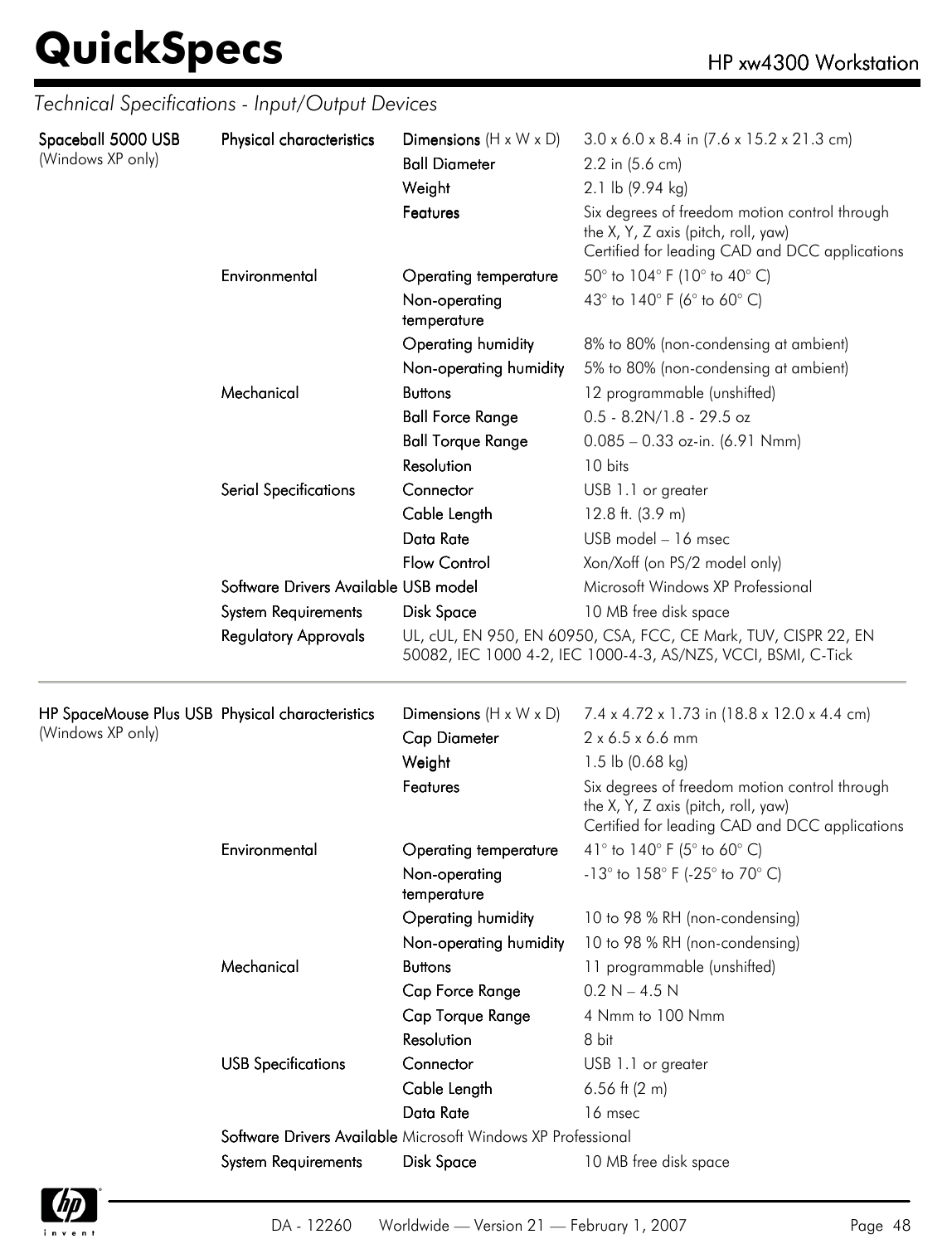| Regulatory Approvals | UL, cUL, EN 950, EN 60950, CSA, FCC, CE Mark, TUV, CISPR 22, EN |
|----------------------|-----------------------------------------------------------------|
|                      | 50082, IEC 1000 4-2, IEC 1000-4-3, AS/NZS, VCCI, BSMI, C-Tick   |

| 1394a FireWire PCI<br>card | Device Interface Protocol IEEE-1394a |                                                 |                                                                     |  |
|----------------------------|--------------------------------------|-------------------------------------------------|---------------------------------------------------------------------|--|
|                            | Data Rate                            | 400 Mbps                                        |                                                                     |  |
|                            | Devices Supported                    |                                                 | IEEE-1394 compliant devices                                         |  |
|                            | <b>Bus Interface</b>                 | PCI                                             |                                                                     |  |
|                            | Physical                             | Low profile PCI card with a full height bracket |                                                                     |  |
|                            | Environmental                        |                                                 | <b>Operating temperature</b> $41^{\circ}$ to 95° F (5° to 35° C)    |  |
|                            |                                      | Non-operating<br>temperature                    | $158^{\circ}$ F (70 $^{\circ}$ C) and above                         |  |
|                            |                                      | <b>Relative humidity</b>                        | 10% to 90%                                                          |  |
|                            |                                      | Ports                                           | 2 rear and 2 front (depends on model of PC)                         |  |
|                            | Minimum System<br>Requirements       | support with the HP Installer Kit for Linux     | Windows XP Professional, Windows XP Professional x64 Edition, Linux |  |
|                            |                                      | Pentium II 266 or faster                        |                                                                     |  |
|                            |                                      | 32-MB RAM                                       |                                                                     |  |
|                            |                                      | 1-GB Hard Drive                                 |                                                                     |  |
|                            |                                      | CD-ROM drive                                    |                                                                     |  |
|                            |                                      | Built in sound system                           |                                                                     |  |
|                            |                                      |                                                 |                                                                     |  |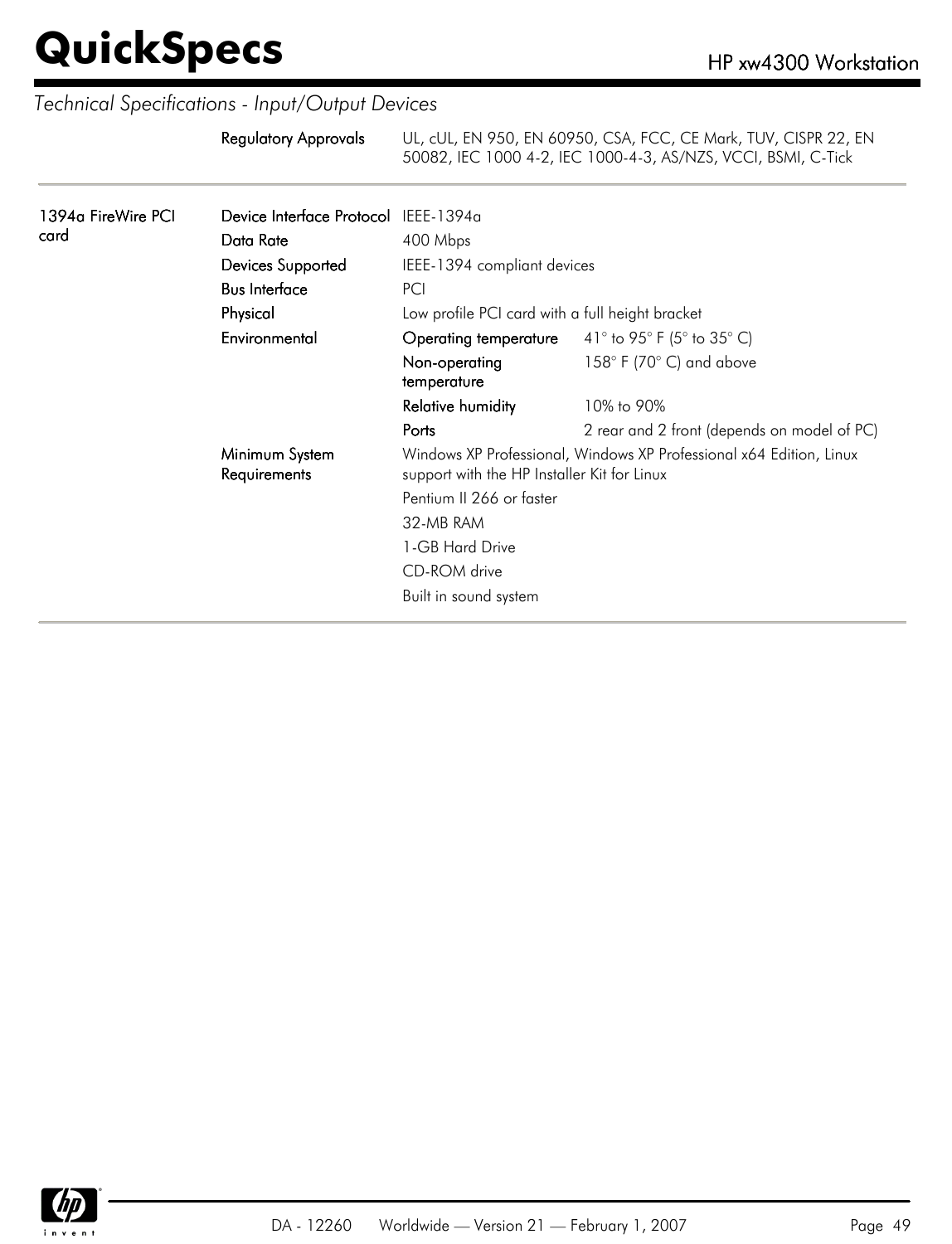| 48X CD-ROM Drive | Form Factor                                 | 5.25-in, half-height, tray load                                                                                                                                                                                                                                                                                                                          |                                                                                                                                                                                                                               |  |
|------------------|---------------------------------------------|----------------------------------------------------------------------------------------------------------------------------------------------------------------------------------------------------------------------------------------------------------------------------------------------------------------------------------------------------------|-------------------------------------------------------------------------------------------------------------------------------------------------------------------------------------------------------------------------------|--|
|                  | <b>Mounting Orientation</b>                 | Horizontal or vertical                                                                                                                                                                                                                                                                                                                                   |                                                                                                                                                                                                                               |  |
|                  | Interface                                   | ATAPI/EIDE                                                                                                                                                                                                                                                                                                                                               |                                                                                                                                                                                                                               |  |
|                  | Dimensions (HxWxD)                          | $1.63 \times 5.83 \times 7.27$ in $(4.13 \times 14.6 \times 18.5$ cm)                                                                                                                                                                                                                                                                                    |                                                                                                                                                                                                                               |  |
|                  | Weight                                      | 1.76 lb (0.8 kg)                                                                                                                                                                                                                                                                                                                                         |                                                                                                                                                                                                                               |  |
|                  | Data Transfer Rates -<br>Read               | Digital audio extraction (minimum) - 1,200 KB/s (8X)<br>CD read - up to 7,200 KB/s (48X)                                                                                                                                                                                                                                                                 |                                                                                                                                                                                                                               |  |
|                  | <b>Media and Formats -</b>                  | CD Media                                                                                                                                                                                                                                                                                                                                                 | stamped, CD-R, CD-RW (LS, HS, US)                                                                                                                                                                                             |  |
|                  | Read                                        | <b>CD Capacities</b>                                                                                                                                                                                                                                                                                                                                     | 180 MB (mode 2, 8 cm); 540 MB (mode 1, 12<br>cm); 650 MB (mode 2, 12 cm); 700 MB (Mode<br>2, 12 cm, 80-minute)                                                                                                                |  |
|                  |                                             | <b>CD</b> Formats                                                                                                                                                                                                                                                                                                                                        | CD-DA, CD-ROM (Mode 1 and 2), CD-XA<br>(Mode 2, Form 1 and 2), Photo CD (Single and<br>Multi-session), Mixed Mode (Audio and Data<br>combined), CD-I (Mode 2, Form 1 and 2, and<br>CD-I Ready), CD-Extra, CD-Bridge, Video CD |  |
|                  | <b>Access Times</b>                         | CD-ROM Mode 1                                                                                                                                                                                                                                                                                                                                            | $<$ 125 ms                                                                                                                                                                                                                    |  |
|                  | (typical reads, including                   | Full Stroke CD                                                                                                                                                                                                                                                                                                                                           | $< 210$ ms                                                                                                                                                                                                                    |  |
|                  | settling)                                   | Start-up Time (typical)                                                                                                                                                                                                                                                                                                                                  | $<$ 7 s (single session), $<$ 30 s (multi-session)                                                                                                                                                                            |  |
|                  |                                             | Stop Time (typical)                                                                                                                                                                                                                                                                                                                                      | < 4s                                                                                                                                                                                                                          |  |
|                  |                                             | Write Buffer Size                                                                                                                                                                                                                                                                                                                                        | 128 KB (minimum)                                                                                                                                                                                                              |  |
|                  |                                             | <b>Data Transfer Modes</b>                                                                                                                                                                                                                                                                                                                               | PIO Mode 4 (16.6 MB/s); Multi-word DMA<br>mode 2 (16.6 MB/s); UltraDMA Mode 0 (16.7<br>MB/s); UltraDMA Mode 2 (33.3 MB/s)                                                                                                     |  |
|                  | Power                                       | Source                                                                                                                                                                                                                                                                                                                                                   | Four-pin, DC power receptacle                                                                                                                                                                                                 |  |
|                  |                                             | DC Power Requirement                                                                                                                                                                                                                                                                                                                                     | 5 VDC $\pm$ 5% - 100 mV ripple p-p                                                                                                                                                                                            |  |
|                  |                                             |                                                                                                                                                                                                                                                                                                                                                          | 12 VDC $\pm$ 5% - 200 mV ripple p-p                                                                                                                                                                                           |  |
|                  |                                             | <b>DC Current</b>                                                                                                                                                                                                                                                                                                                                        | $5$ VDC - <1000 mA typical,<br>$<$ 1600 mA maximum                                                                                                                                                                            |  |
|                  |                                             |                                                                                                                                                                                                                                                                                                                                                          | 12 VDC - $<$ 600 mA typical,<br>$<$ 1400 mA maximum                                                                                                                                                                           |  |
|                  |                                             | <b>Total Drive Power</b><br>(standby mode)                                                                                                                                                                                                                                                                                                               | $< 2.5$ Watt                                                                                                                                                                                                                  |  |
|                  | <b>Audio Output</b>                         | Line-Out                                                                                                                                                                                                                                                                                                                                                 | 0.7 VRMS                                                                                                                                                                                                                      |  |
|                  |                                             | Signal-to-Noise Ratio                                                                                                                                                                                                                                                                                                                                    | 74 dB                                                                                                                                                                                                                         |  |
|                  |                                             | <b>Channel Separation</b>                                                                                                                                                                                                                                                                                                                                | 65dB                                                                                                                                                                                                                          |  |
|                  | <b>Configuration Jumper</b><br><b>Block</b> | Master, slave, and cable select modes                                                                                                                                                                                                                                                                                                                    |                                                                                                                                                                                                                               |  |
|                  | <b>Operating Conditions</b>                 | Temperature                                                                                                                                                                                                                                                                                                                                              | 41° to 122° F (5° to 50° C)                                                                                                                                                                                                   |  |
|                  | (all conditions non-<br>condensing)         | Humidity                                                                                                                                                                                                                                                                                                                                                 | 10% to 80%                                                                                                                                                                                                                    |  |
|                  | <b>Certifications, Approvals</b>            | MMC-3 support, multi-read compliant, Microsoft WHQL certification, ACA<br>AS/NZS 3548 class B, BSMI CNS 13438, CE Mark, C.I.S.P.R. Pub 22, TUV<br>or VDE EN60950, EN 55022, EN55024, EMKO EN60950, EN 60825-1,<br>UL 60950, CSA C22.2 60950-2000, CFR 21 part 1040 class 1, CFR 47<br>C.I.S.P.R. Pub 22 Class B, DHHS/FDA, ANSI C63.4-1992 (FCC Class B) |                                                                                                                                                                                                                               |  |

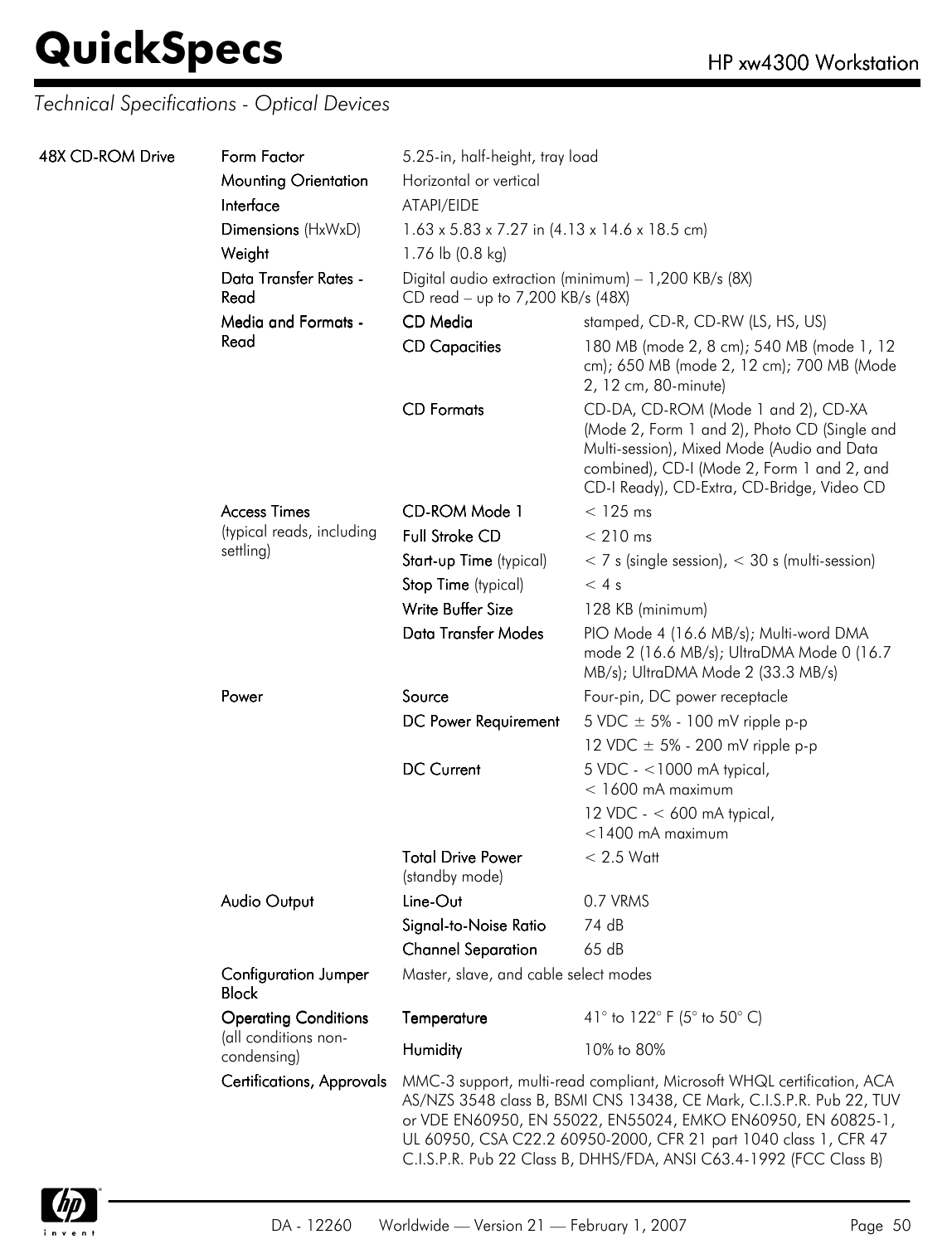$\overline{\phantom{a}}$ 

| <b>Supplied Software</b><br>16X/48X DVD-ROM Drive Height<br>5.25-in, half-height, tray load<br>with +R Read Support<br>Interface Type<br>ATAPI/EIDE<br>Dimensions $(W \times H \times D)$<br>5.88 x 1.71 x 7.87 [max] in (149.5 x 43.25 x 200.0 [max] mm) (external,<br>excluding bezel)<br><b>Disc Formats</b><br>DVD-ROM (single and dual layer); DVD-video; DVD-R version 1.0 and 2.0;<br>DVD-RW version 1.0 and 1.1; DVD-R multi-border; DVD+RW; DVD+R;<br>CD-ROM Mode 1 and 2; CD-DA; CD-ROM XA Mode 2, Form 1 and 2;<br>CD-extra; CD-text; CD-I Mode 2, Form 1 and 2; CD-I ready; video CD,<br>CD-bridge; PhotoCD (single and multi-session); CD-R; CD-RW<br><b>DVD-ROM</b><br>4.7 GB (DVD-5), 8.54 GB (DVD-9), 9.4 GB<br><b>Disc Capacity</b><br>(DVD-10), 3.95 GB (DVD-R version 1.0), 4.7 GB<br>(DVD-R version 2.0), 4.7 GB (DVD-RW version<br>1.0 and 1.1), 4.7 GB (DVD+RW), 4.7G<br>$(DVD + R)$<br><b>CD-ROM</b><br>540 MB (Mode 1, 12 cm), 640 MB (Mode 2, 12<br>cm), 700 MB (80 minimum CD-R and CD-RW),<br>180 MB (8 cm)<br>120 ms<br><b>Access Times</b><br><b>DVD-ROM Single Layer</b><br>(typical reads, including<br>CD-ROM Mode 1<br>90 ms<br>settling)<br>Full Stroke DVD<br>240 ms (seek)<br><b>Full Stroke CD</b><br>160 ms (seek)<br><b>Startup Time</b><br>$<$ 10 seconds (typical)<br><b>Stop Time</b><br>$<$ 4 seconds<br><b>Data Transfer Modes</b><br>PIO Mode 4 (16.6 MB/s); Multi-word DMA<br>mode 2 (16.6 MB/s); UltraDMA Mode 3 (44.4<br>MB/s)<br>Maximum Data Transfer<br><b>CD-ROM Read</b><br>6000 KB/s (40X) Max<br>Rates<br><b>DVD-ROM Read</b><br>21,600 KB/s (16X) Max<br><b>Digital Audio Extraction</b><br>6000 KB/s (40X) Max<br>Source<br>Power<br>Four-pin, DC power receptacle |  |  |  |
|-----------------------------------------------------------------------------------------------------------------------------------------------------------------------------------------------------------------------------------------------------------------------------------------------------------------------------------------------------------------------------------------------------------------------------------------------------------------------------------------------------------------------------------------------------------------------------------------------------------------------------------------------------------------------------------------------------------------------------------------------------------------------------------------------------------------------------------------------------------------------------------------------------------------------------------------------------------------------------------------------------------------------------------------------------------------------------------------------------------------------------------------------------------------------------------------------------------------------------------------------------------------------------------------------------------------------------------------------------------------------------------------------------------------------------------------------------------------------------------------------------------------------------------------------------------------------------------------------------------------------------------------------------------------------------------------------------------------------------|--|--|--|
|                                                                                                                                                                                                                                                                                                                                                                                                                                                                                                                                                                                                                                                                                                                                                                                                                                                                                                                                                                                                                                                                                                                                                                                                                                                                                                                                                                                                                                                                                                                                                                                                                                                                                                                             |  |  |  |
|                                                                                                                                                                                                                                                                                                                                                                                                                                                                                                                                                                                                                                                                                                                                                                                                                                                                                                                                                                                                                                                                                                                                                                                                                                                                                                                                                                                                                                                                                                                                                                                                                                                                                                                             |  |  |  |
|                                                                                                                                                                                                                                                                                                                                                                                                                                                                                                                                                                                                                                                                                                                                                                                                                                                                                                                                                                                                                                                                                                                                                                                                                                                                                                                                                                                                                                                                                                                                                                                                                                                                                                                             |  |  |  |
|                                                                                                                                                                                                                                                                                                                                                                                                                                                                                                                                                                                                                                                                                                                                                                                                                                                                                                                                                                                                                                                                                                                                                                                                                                                                                                                                                                                                                                                                                                                                                                                                                                                                                                                             |  |  |  |
|                                                                                                                                                                                                                                                                                                                                                                                                                                                                                                                                                                                                                                                                                                                                                                                                                                                                                                                                                                                                                                                                                                                                                                                                                                                                                                                                                                                                                                                                                                                                                                                                                                                                                                                             |  |  |  |
|                                                                                                                                                                                                                                                                                                                                                                                                                                                                                                                                                                                                                                                                                                                                                                                                                                                                                                                                                                                                                                                                                                                                                                                                                                                                                                                                                                                                                                                                                                                                                                                                                                                                                                                             |  |  |  |
|                                                                                                                                                                                                                                                                                                                                                                                                                                                                                                                                                                                                                                                                                                                                                                                                                                                                                                                                                                                                                                                                                                                                                                                                                                                                                                                                                                                                                                                                                                                                                                                                                                                                                                                             |  |  |  |
|                                                                                                                                                                                                                                                                                                                                                                                                                                                                                                                                                                                                                                                                                                                                                                                                                                                                                                                                                                                                                                                                                                                                                                                                                                                                                                                                                                                                                                                                                                                                                                                                                                                                                                                             |  |  |  |
|                                                                                                                                                                                                                                                                                                                                                                                                                                                                                                                                                                                                                                                                                                                                                                                                                                                                                                                                                                                                                                                                                                                                                                                                                                                                                                                                                                                                                                                                                                                                                                                                                                                                                                                             |  |  |  |
|                                                                                                                                                                                                                                                                                                                                                                                                                                                                                                                                                                                                                                                                                                                                                                                                                                                                                                                                                                                                                                                                                                                                                                                                                                                                                                                                                                                                                                                                                                                                                                                                                                                                                                                             |  |  |  |
|                                                                                                                                                                                                                                                                                                                                                                                                                                                                                                                                                                                                                                                                                                                                                                                                                                                                                                                                                                                                                                                                                                                                                                                                                                                                                                                                                                                                                                                                                                                                                                                                                                                                                                                             |  |  |  |
|                                                                                                                                                                                                                                                                                                                                                                                                                                                                                                                                                                                                                                                                                                                                                                                                                                                                                                                                                                                                                                                                                                                                                                                                                                                                                                                                                                                                                                                                                                                                                                                                                                                                                                                             |  |  |  |
|                                                                                                                                                                                                                                                                                                                                                                                                                                                                                                                                                                                                                                                                                                                                                                                                                                                                                                                                                                                                                                                                                                                                                                                                                                                                                                                                                                                                                                                                                                                                                                                                                                                                                                                             |  |  |  |
|                                                                                                                                                                                                                                                                                                                                                                                                                                                                                                                                                                                                                                                                                                                                                                                                                                                                                                                                                                                                                                                                                                                                                                                                                                                                                                                                                                                                                                                                                                                                                                                                                                                                                                                             |  |  |  |
|                                                                                                                                                                                                                                                                                                                                                                                                                                                                                                                                                                                                                                                                                                                                                                                                                                                                                                                                                                                                                                                                                                                                                                                                                                                                                                                                                                                                                                                                                                                                                                                                                                                                                                                             |  |  |  |
|                                                                                                                                                                                                                                                                                                                                                                                                                                                                                                                                                                                                                                                                                                                                                                                                                                                                                                                                                                                                                                                                                                                                                                                                                                                                                                                                                                                                                                                                                                                                                                                                                                                                                                                             |  |  |  |
|                                                                                                                                                                                                                                                                                                                                                                                                                                                                                                                                                                                                                                                                                                                                                                                                                                                                                                                                                                                                                                                                                                                                                                                                                                                                                                                                                                                                                                                                                                                                                                                                                                                                                                                             |  |  |  |
|                                                                                                                                                                                                                                                                                                                                                                                                                                                                                                                                                                                                                                                                                                                                                                                                                                                                                                                                                                                                                                                                                                                                                                                                                                                                                                                                                                                                                                                                                                                                                                                                                                                                                                                             |  |  |  |
| DC Power Requirement<br>5 VDC $\pm$ 5% – 100 mV ripple p-p                                                                                                                                                                                                                                                                                                                                                                                                                                                                                                                                                                                                                                                                                                                                                                                                                                                                                                                                                                                                                                                                                                                                                                                                                                                                                                                                                                                                                                                                                                                                                                                                                                                                  |  |  |  |
| 12 VDC $\pm$ 5% – 200 mV ripple p-p                                                                                                                                                                                                                                                                                                                                                                                                                                                                                                                                                                                                                                                                                                                                                                                                                                                                                                                                                                                                                                                                                                                                                                                                                                                                                                                                                                                                                                                                                                                                                                                                                                                                                         |  |  |  |
| <b>DC Current</b><br>$5$ VDC $-$ <800 mA typical,<br>$<$ 1000 mA maximum                                                                                                                                                                                                                                                                                                                                                                                                                                                                                                                                                                                                                                                                                                                                                                                                                                                                                                                                                                                                                                                                                                                                                                                                                                                                                                                                                                                                                                                                                                                                                                                                                                                    |  |  |  |
| 12 VDC $- < 870$ mA typical,<br>$<$ 1800 mA maximum                                                                                                                                                                                                                                                                                                                                                                                                                                                                                                                                                                                                                                                                                                                                                                                                                                                                                                                                                                                                                                                                                                                                                                                                                                                                                                                                                                                                                                                                                                                                                                                                                                                                         |  |  |  |
| 0.7 VRMS<br><b>Audio Output</b><br>Line-Out                                                                                                                                                                                                                                                                                                                                                                                                                                                                                                                                                                                                                                                                                                                                                                                                                                                                                                                                                                                                                                                                                                                                                                                                                                                                                                                                                                                                                                                                                                                                                                                                                                                                                 |  |  |  |
| 85 dB<br>Signal-to-Noise Ratio                                                                                                                                                                                                                                                                                                                                                                                                                                                                                                                                                                                                                                                                                                                                                                                                                                                                                                                                                                                                                                                                                                                                                                                                                                                                                                                                                                                                                                                                                                                                                                                                                                                                                              |  |  |  |
| 65 dB<br><b>Channel Separation</b>                                                                                                                                                                                                                                                                                                                                                                                                                                                                                                                                                                                                                                                                                                                                                                                                                                                                                                                                                                                                                                                                                                                                                                                                                                                                                                                                                                                                                                                                                                                                                                                                                                                                                          |  |  |  |
| Master, slave, and cable select modes<br><b>Configuration Jumper</b><br><b>Block</b>                                                                                                                                                                                                                                                                                                                                                                                                                                                                                                                                                                                                                                                                                                                                                                                                                                                                                                                                                                                                                                                                                                                                                                                                                                                                                                                                                                                                                                                                                                                                                                                                                                        |  |  |  |
| Data Interface Connector 40-pin, shrouded and keyed, flat ribbon                                                                                                                                                                                                                                                                                                                                                                                                                                                                                                                                                                                                                                                                                                                                                                                                                                                                                                                                                                                                                                                                                                                                                                                                                                                                                                                                                                                                                                                                                                                                                                                                                                                            |  |  |  |

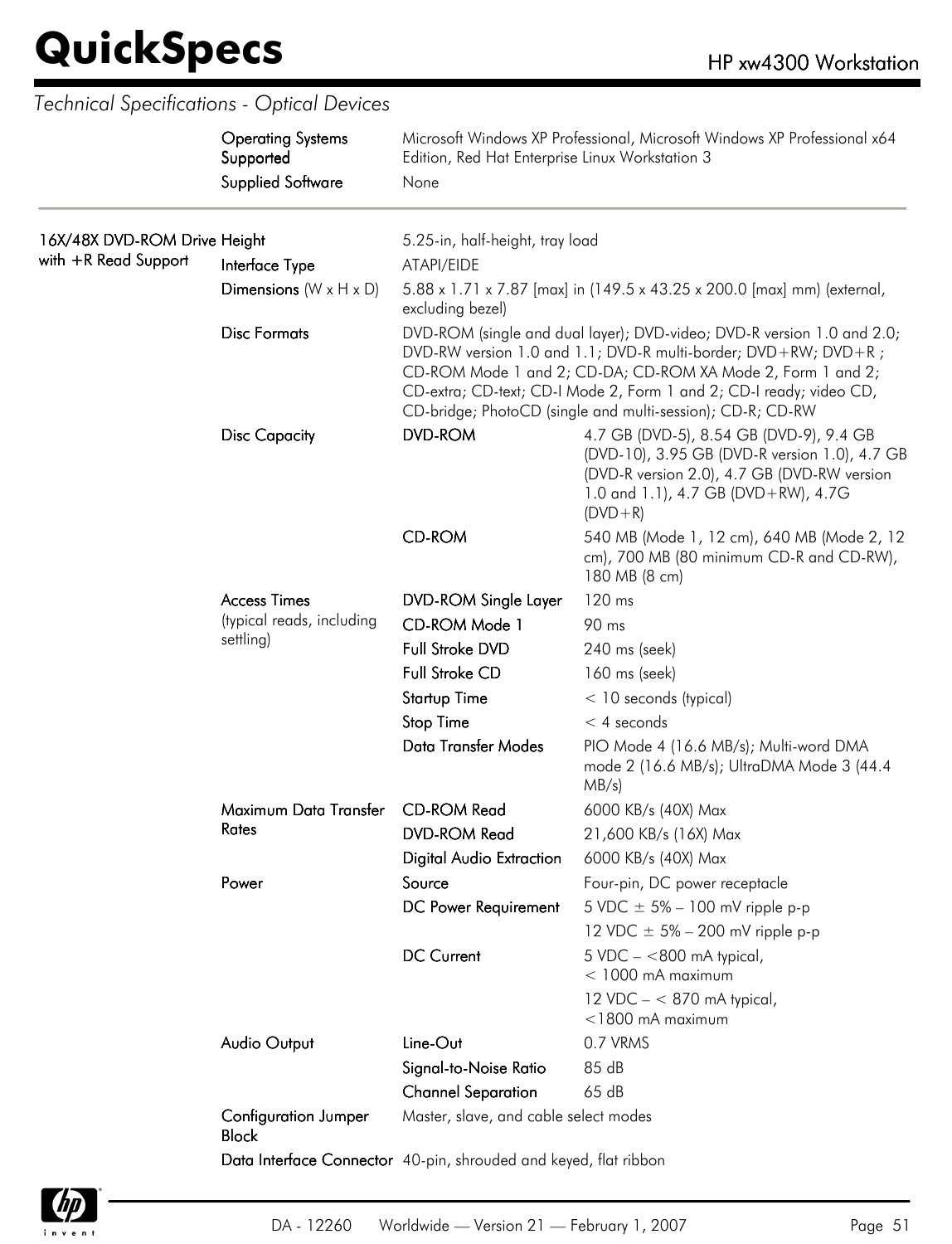HP 48X CD-RW

|  | Operating Environmental Temperature (operating) |                                                                                                                | 41 $\degree$ to 122 $\degree$ F (5 $\degree$ to 50 $\degree$ C)                                                                                                                                                                                                                                                                   |  |
|--|-------------------------------------------------|----------------------------------------------------------------------------------------------------------------|-----------------------------------------------------------------------------------------------------------------------------------------------------------------------------------------------------------------------------------------------------------------------------------------------------------------------------------|--|
|  | (all conditions non-<br>condensing)             | <b>Relative Humidity</b><br>(operating)                                                                        | 10% to 85%                                                                                                                                                                                                                                                                                                                        |  |
|  |                                                 | Maximum Wet Bulb<br>Temperature (operating)                                                                    | 86°F (30°C)                                                                                                                                                                                                                                                                                                                       |  |
|  | <b>Certifications, Approvals</b>                |                                                                                                                | MMC II support, multi-read certification, Microsoft WHQL certification, ACA<br>AS/NZS 3548 class B, CNS 13438, C.I.S.P.R. Pub 22, TUV or VDE<br>EN60950, EN 55022, EN55024, EMKO EN60950, EN 60825-1, UL<br>60950, CSA C22.2 60950-2000, CFR 21 part 1040 class 1, CFR 47<br>C.I.S.P.R. Pub 22 Class B, DHHS/FDA, ANSI C63.4-1992 |  |
|  | <b>Operating Systems</b><br>Supported           | Red Hat Linux 7.2, 7.3 WS3 and WS4 Versions                                                                    | Windows 2000, XP Professional, and XP Professional x64 Edition                                                                                                                                                                                                                                                                    |  |
|  | <b>Kit Contents</b>                             | 16X/40X DVD-ROM Drive, InterVideo WinDVD MPEG Movie Playback<br>software, audio cable, and installation guide. |                                                                                                                                                                                                                                                                                                                                   |  |
|  | Form Factor                                     | 5.25-inch, half-height, tray-load                                                                              |                                                                                                                                                                                                                                                                                                                                   |  |
|  | <b>Mounting Orientation</b>                     | Horizontal or vertical                                                                                         |                                                                                                                                                                                                                                                                                                                                   |  |
|  | Interface                                       | ATAPI/EIDE                                                                                                     |                                                                                                                                                                                                                                                                                                                                   |  |
|  | Dimensions (HxWxD)                              | excluding bezel)                                                                                               | 1.63 x 5.75 x 7.27 [max] in (4.13 x 14.6 x 18.5 [max] cm) (external,                                                                                                                                                                                                                                                              |  |
|  | Weight (max)                                    | $2.0$ lb $(0.9$ kg)                                                                                            |                                                                                                                                                                                                                                                                                                                                   |  |
|  | <b>Read Only Disc</b><br><b>Parameters</b>      | Data Transfer Rates -<br>Read                                                                                  | Digital audio extraction (minimum) - 1,800 KB/s<br>(12X)                                                                                                                                                                                                                                                                          |  |
|  |                                                 |                                                                                                                | CD read - up to 7,200 KB/s (48X)                                                                                                                                                                                                                                                                                                  |  |
|  |                                                 | <b>Media and Formats -</b>                                                                                     | CD Media: stamped; CD-R; CD-RW (LS, HS, US)                                                                                                                                                                                                                                                                                       |  |
|  |                                                 | Read                                                                                                           | CD Capacities: 180 MB (mode 2, 8 cm); 540<br>MB (mode 1, 12 cm); 650 MB (mode 2, 12 cm);<br>700 MB (Mode 2, 12 cm, 80-minute)                                                                                                                                                                                                     |  |
|  |                                                 |                                                                                                                | CD Formats: CD-DA, CD-ROM (Mode 1 and<br>2), CD-XA (Mode 2, Form 1 and 2), Photo CD<br>(Single and Multi-session), Mixed Mode (Audio<br>and Data combined), CD-I (Mode 2, Form 1 and<br>2, and CD-I Ready), CD-Extra, CD-Bridge, Video<br><b>CD</b>                                                                               |  |

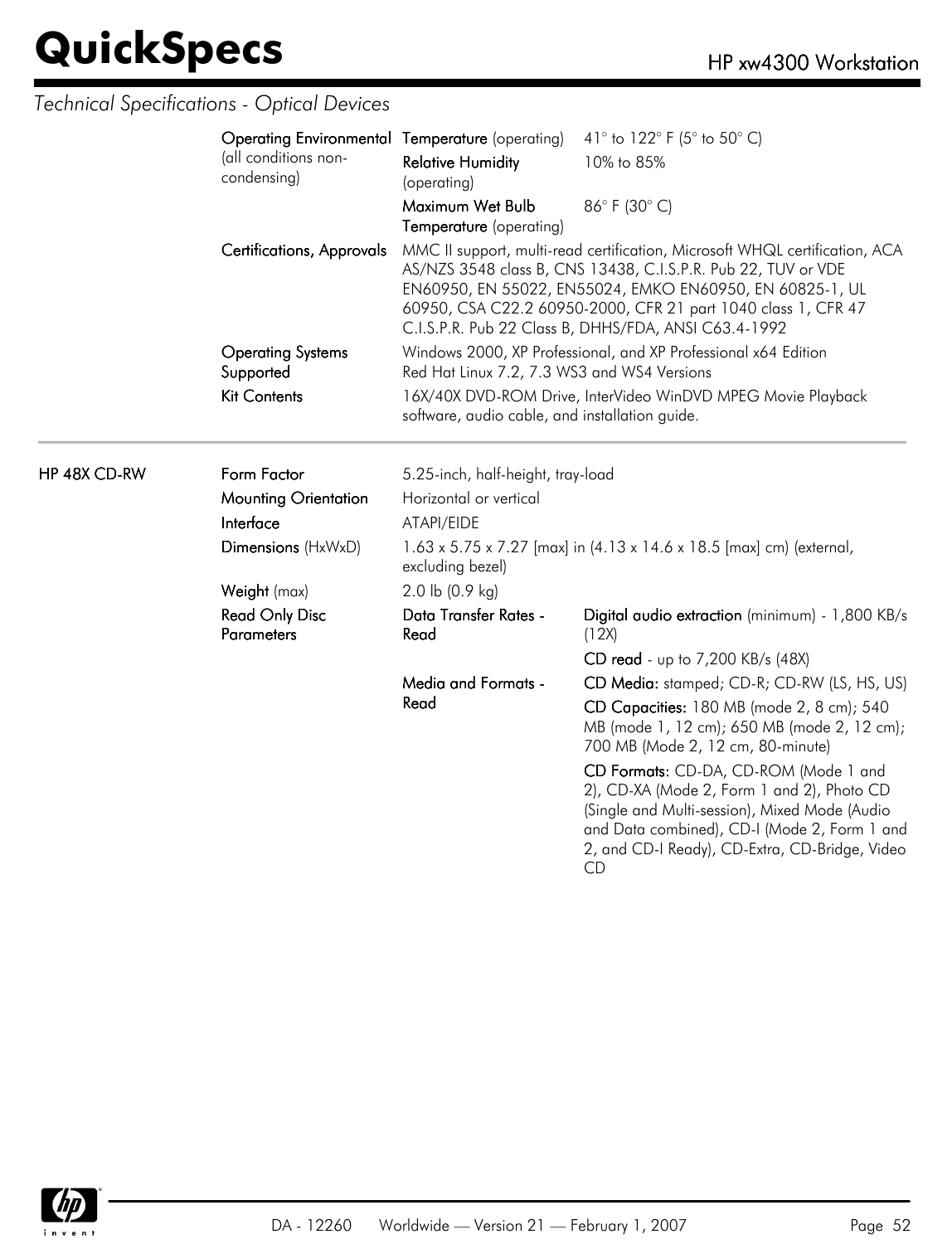|                                  | Technical Specifications - Optical Devices  |                                            |                                                                                                                                                                                                                                              |
|----------------------------------|---------------------------------------------|--------------------------------------------|----------------------------------------------------------------------------------------------------------------------------------------------------------------------------------------------------------------------------------------------|
|                                  | <b>Writeable Disc</b><br><b>Parameters</b>  | Data Transfer Rates -<br>Write             | CD-R write - 2100 KB/s (14X) to 7200 KB/s<br>(48X)                                                                                                                                                                                           |
|                                  |                                             |                                            | $CD-RW$ write - 600 KB/s (4X)                                                                                                                                                                                                                |
|                                  |                                             |                                            | CD-RW write (high speed) - 1500 KB/s (10X) to<br>1800 KB/s (12X)                                                                                                                                                                             |
|                                  |                                             |                                            | CD-RW write (ultra high speed) - 2400 KB/s<br>(16X) to 4800 KB/s (32X)                                                                                                                                                                       |
|                                  |                                             | Media and Formats -                        | CD Media: CD-R; CD-RW (LS, HS, US)                                                                                                                                                                                                           |
|                                  |                                             | Write                                      | CD Capacities: 180 MB (mode 2, 8 cm); 540<br>MB (mode 1, 12 cm); 650 MB (mode 2, 12 cm);<br>700 MB (Mode 2, 12 cm, 80-minute)                                                                                                                |
|                                  |                                             |                                            | CD Formats: CD-DA, CD-ROM (Mode 1 and<br>2), CD-XA (Mode 2, Form 1 and 2), Photo CD<br>(Single and Multi-session), Mixed Mode (Audio<br>and Data combined), CD-I (Mode 2, Form 1 and<br>2, and CD-I Ready), CD-Extra, CD-Bridge, Video<br>CD |
|                                  |                                             | Write Methods                              | Disc-at-once, session-at-once, track-at-once,<br>incremental fixed and variable packet, multi-<br>session                                                                                                                                    |
| <b>Access Times</b><br>settling) |                                             | CD-ROM Mode 1                              | $<$ 125 ms                                                                                                                                                                                                                                   |
|                                  | (typical reads, including                   | <b>Full Stroke CD</b>                      | $< 210$ ms                                                                                                                                                                                                                                   |
|                                  |                                             | Start-up Time (typical)                    | $<$ 7 s (single session), $<$ 30 s (multi-session)                                                                                                                                                                                           |
|                                  |                                             | Stop Time (typical)                        | < 4s                                                                                                                                                                                                                                         |
|                                  |                                             | Write Buffer Size                          | 2 MB                                                                                                                                                                                                                                         |
|                                  |                                             | <b>Data Transfer Modes</b>                 | PIO Mode 4 (16.6 MB/s); Multi-word DMA<br>mode 2 (16.6 MB/s); UltraDMA Mode 2 (33.3<br>MB/s)                                                                                                                                                 |
|                                  | Power                                       | Source                                     | Four-pin, DC power receptacle                                                                                                                                                                                                                |
|                                  |                                             | DC Power Requirement                       | 5 VDC $\pm$ 5%-100 mV ripple p-p                                                                                                                                                                                                             |
|                                  |                                             |                                            | 12 VDC $\pm$ 5%-200 mV ripple p-p                                                                                                                                                                                                            |
|                                  |                                             | DC Current                                 | 5 VDC (< 1000 mA typical, < 1600 mA<br>maximum)                                                                                                                                                                                              |
|                                  |                                             |                                            | 12 VDC (< 600 mA typical, < 1400 mA<br>maximum)                                                                                                                                                                                              |
|                                  |                                             | <b>Total Drive Power</b><br>(standby mode) | $< 2.5$ Watt                                                                                                                                                                                                                                 |
|                                  | <b>Audio Output</b>                         | Line-Out                                   | 0.7 VRMS                                                                                                                                                                                                                                     |
|                                  | Signal-to-Noise Ratio                       | 74 dB                                      |                                                                                                                                                                                                                                              |
|                                  |                                             | <b>Channel Separation</b>                  | 65 dB                                                                                                                                                                                                                                        |
|                                  | <b>Configuration Jumper</b><br><b>Block</b> | Master, slave, and cable select modes      |                                                                                                                                                                                                                                              |
|                                  | <b>Operating Conditions</b>                 | Temperature                                | 41° to 122° F (5° to 50° C)                                                                                                                                                                                                                  |
|                                  |                                             | Humidity                                   | 10% to 90%10% to 90%                                                                                                                                                                                                                         |

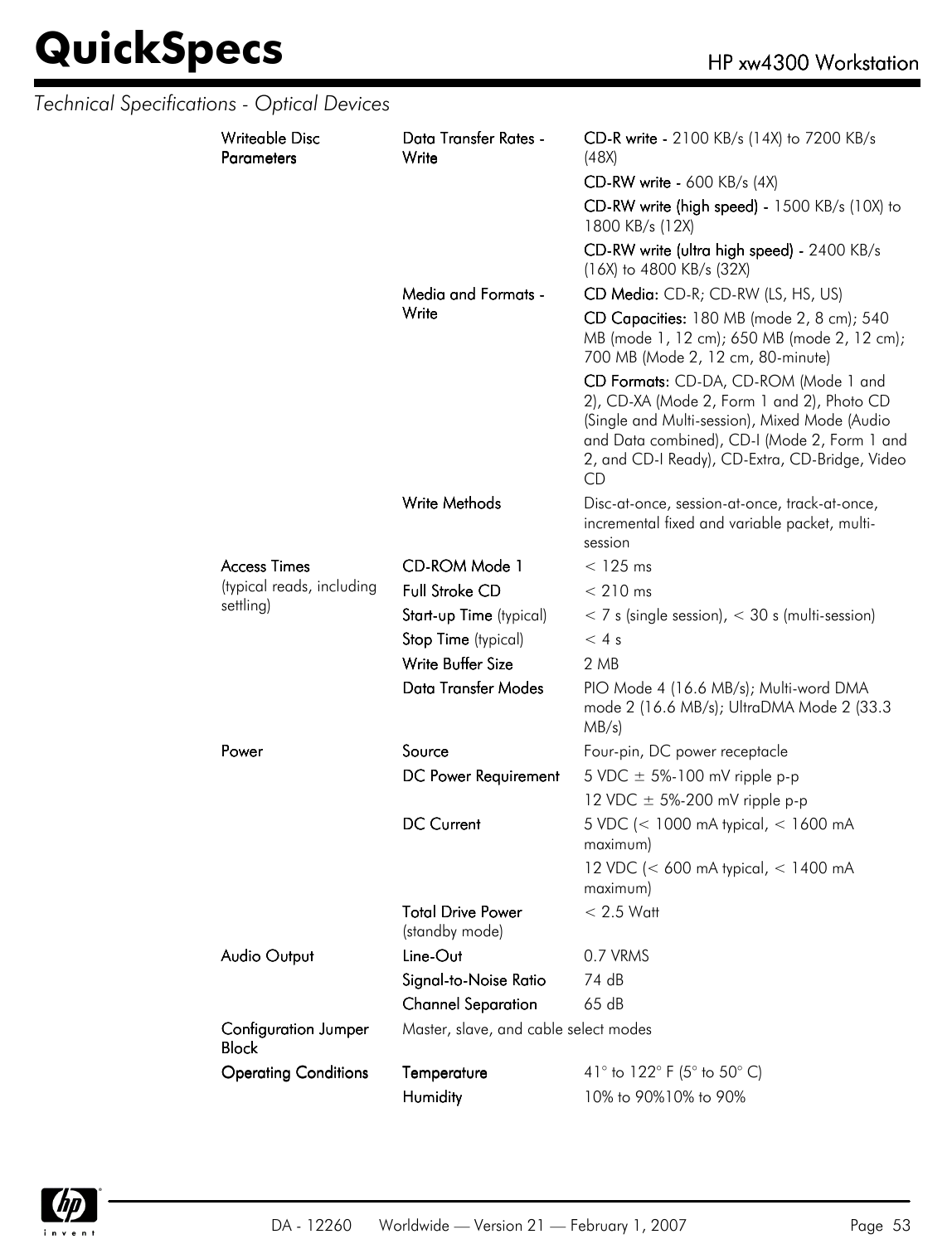|                                             | Technical Specifications - Optical Devices                                    |                                                                                                                                                                        |                                                                                                                                                                                                                                                                                                                                                          |
|---------------------------------------------|-------------------------------------------------------------------------------|------------------------------------------------------------------------------------------------------------------------------------------------------------------------|----------------------------------------------------------------------------------------------------------------------------------------------------------------------------------------------------------------------------------------------------------------------------------------------------------------------------------------------------------|
|                                             | <b>Certifications, Approvals</b>                                              |                                                                                                                                                                        | MMC-3 support, multi-read compliant, Microsoft WHQL certification, ACA<br>AS/NZS 3548 class B, BSMI CNS 13438, CE Mark, C.I.S.P.R. Pub 22, TUV<br>or VDE EN60950, EN 55022, EN55024, EMKO EN60950, EN 60825-1,<br>UL 60950, CSA C22.2 60950-2000, CFR 21 part 1040 class 1, CFR 47<br>C.I.S.P.R. Pub 22 Class B, DHHS/FDA, ANSI C63.4-1992 (FCC Class B) |
|                                             | <b>Operating Systems</b><br>Supported                                         | Edition, Red Hat Enterprise Linux Workstation 3                                                                                                                        | Microsoft Windows XP Professional, Microsoft Windows XP Professional x64                                                                                                                                                                                                                                                                                 |
|                                             | Supplied Software (for<br>Windows XP)                                         | and data CDs, and data DVDs                                                                                                                                            | Roxio Digital Media Plus: Create or copy CDs and DVDs, including music                                                                                                                                                                                                                                                                                   |
| HP 48X CD-RW/DVD-<br><b>ROM Combo Drive</b> | Form Factor<br><b>Mounting Orientation</b><br>Interface<br>Dimensions (HxWxD) | 5.25-inch, half-height, tray-load<br>Horizontal or vertical<br>ATAPI/EIDE<br>5.77 x 1.71 x 7.87 [max] in (14.66 x 4.34 x 20.0 [max] cm) (external,<br>excluding bezel) |                                                                                                                                                                                                                                                                                                                                                          |
|                                             | Weight (max)                                                                  | 2.6 lb $(1.2 \text{ kg})$                                                                                                                                              |                                                                                                                                                                                                                                                                                                                                                          |
|                                             | <b>Read Only Disc</b><br><b>Parameters</b>                                    | Data Transfer Rates -<br>Read                                                                                                                                          | CD read - 7200 KB/s (48X) Max<br>Digital audio extraction (minimum) - 1,800 KB/s                                                                                                                                                                                                                                                                         |
|                                             |                                                                               |                                                                                                                                                                        | (12X)                                                                                                                                                                                                                                                                                                                                                    |
|                                             |                                                                               |                                                                                                                                                                        | <b>DVD ROM read - 21,632 KB/s (16X) Max</b>                                                                                                                                                                                                                                                                                                              |
|                                             |                                                                               | Media and Formats -<br>Read                                                                                                                                            | CD Media: stamped; CD-R; CD-RW (LS, HS, US)<br>CD Capacities: 180 MB (mode 2, 8 cm); 540<br>MB (mode 1, 12 cm); 650 MB (mode 2, 12 cm);                                                                                                                                                                                                                  |
|                                             |                                                                               |                                                                                                                                                                        | 700 MB (Mode 2, 12 cm, 80-minute)<br>CD Formats: CD-DA, CD-ROM (Mode 1 and<br>2), CD-XA (Mode 2, Form 1 and 2), Photo CD<br>(Single and Multi-session), Mixed Mode (Audio<br>and Data combined), CD-I (Mode 2, Form 1 and<br>2, and CD-I Ready), CD-Extra, CD-Bridge, Video<br>CD                                                                        |
|                                             |                                                                               |                                                                                                                                                                        | DVD Media: stamped (single and double layer);<br>DVD+R; DVD+RW; DVD+R DL; DVD-R; DVD-<br><b>RW</b>                                                                                                                                                                                                                                                       |
|                                             |                                                                               |                                                                                                                                                                        | DVD Capacities: 4.7 GB (DVD-5), 8.54 GB<br>(DVD-9), 9.4 GB (DVD-10), 3.95 GB (DVD-R<br>version 1.0), 4.7 GB (DVD-R version 2.0), 4.7<br>GB (DVD-RW version 1.0 and 1.1), 4.7 GB<br>$(DVD+RW)$ , 4.7G $(DVD+R)$                                                                                                                                           |
|                                             |                                                                               |                                                                                                                                                                        | DVD Formats: DVD-ROM (single and dual<br>layer); DVD-video; DVD-R version 1.0 and 2.0;<br>DVD-RW version 1.0 and 1.1; DVD-R multi-<br>border ; DVD+R version 1.2 (including multi-<br>session); DVD+R DL version 1.0; DVD+RW<br>version 1.2                                                                                                              |

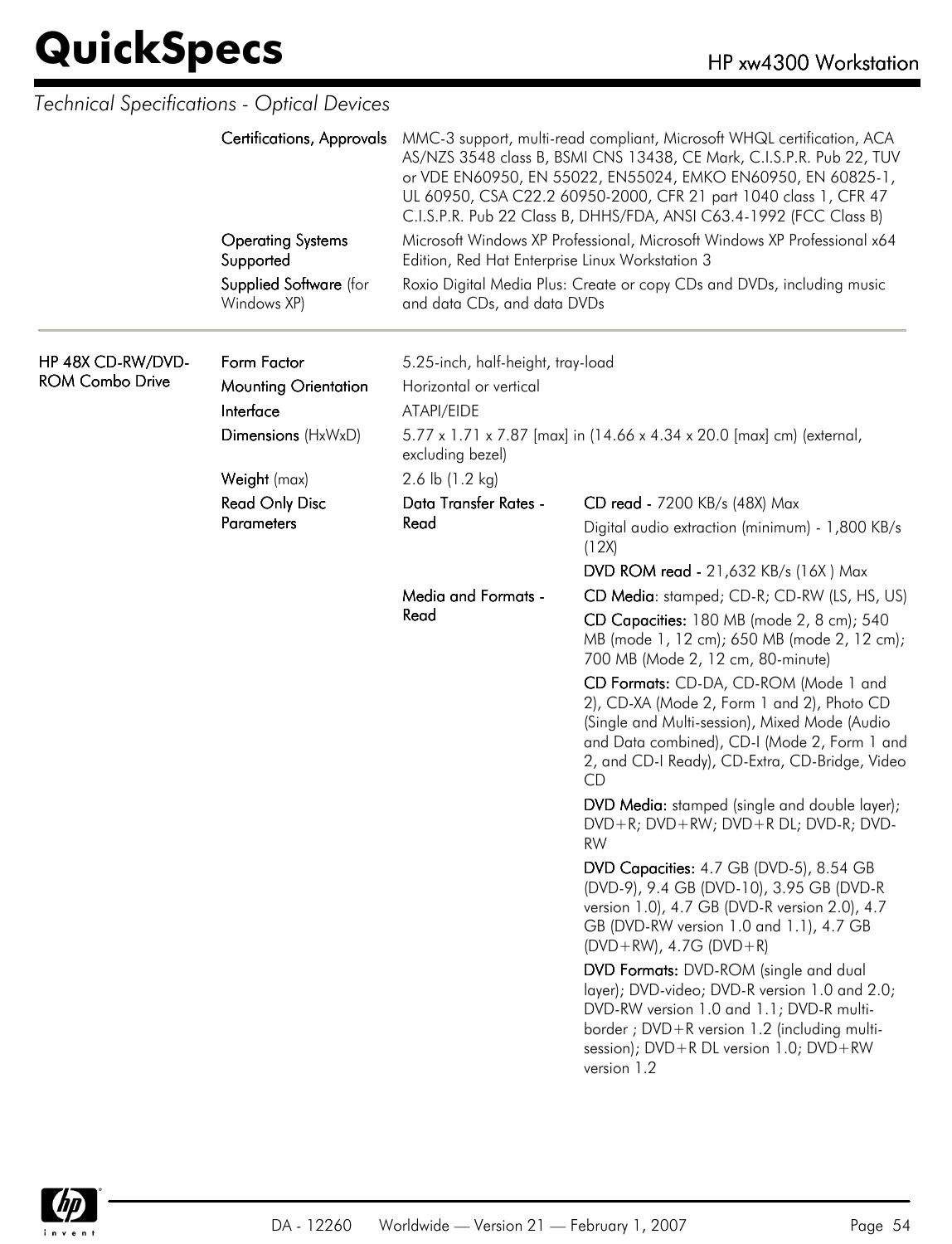|  | Technical Specifications - Optical Devices  |                                                                  |                                                                                                                                                                                                                                              |
|--|---------------------------------------------|------------------------------------------------------------------|----------------------------------------------------------------------------------------------------------------------------------------------------------------------------------------------------------------------------------------------|
|  | <b>Writeable Disc</b><br><b>Parameters</b>  | Data Transfer Rates -<br>Write                                   | CD-R write - 2100 KB/s (14X) to 7200 KB/s<br>(48X)                                                                                                                                                                                           |
|  |                                             |                                                                  | <b>CD-RW write - 600 KB/s (4X)</b>                                                                                                                                                                                                           |
|  |                                             |                                                                  | CD-RW write (high speed) - 1500 KB/s (10X) to<br>1800 KB/s (12X)                                                                                                                                                                             |
|  |                                             |                                                                  | CD-RW write (ultra high speed) - 2400 KB/s<br>$(16X)$ to 4800 KB/s $(32X)$                                                                                                                                                                   |
|  |                                             | Media and Formats -                                              | CD Media: CD-R; CD-RW (LS, HS, US)                                                                                                                                                                                                           |
|  |                                             | Write                                                            | CD Capacities: 180 MB (mode 2, 8 cm); 540<br>MB (mode 1, 12 cm); 650 MB (mode 2, 12 cm);<br>700 MB (Mode 2, 12 cm, 80-minute)                                                                                                                |
|  |                                             |                                                                  | CD Formats: CD-DA, CD-ROM (Mode 1 and<br>2), CD-XA (Mode 2, Form 1 and 2), Photo CD<br>(Single and Multi-session), Mixed Mode (Audio<br>and Data combined), CD-I (Mode 2, Form 1 and<br>2, and CD-I Ready), CD-Extra, CD-Bridge, Video<br>CD |
|  |                                             | Write Methods                                                    | Disc-at-once, session-at-once, track-at-once,<br>incremental fixed and variable packet, multi-<br>session                                                                                                                                    |
|  | <b>Access Times</b>                         | <b>Random DVD</b>                                                | $< 140$ ms                                                                                                                                                                                                                                   |
|  | (typical reads, including                   | Random CD                                                        | $<$ 125 ms, (typical)                                                                                                                                                                                                                        |
|  | settling)                                   | Full Stroke DVD                                                  | $< 250$ ms                                                                                                                                                                                                                                   |
|  |                                             | Full Stroke CD                                                   | $< 210$ ms                                                                                                                                                                                                                                   |
|  |                                             | Startup Time (single)                                            | $<$ 7 seconds (typical)                                                                                                                                                                                                                      |
|  | Startup Time (multi-<br>session)            | < 30 seconds (typical)                                           |                                                                                                                                                                                                                                              |
|  |                                             | Stop Time (typical)                                              | < 4s                                                                                                                                                                                                                                         |
|  |                                             | <b>Cache Buffer</b>                                              | 2 MB (minimum)                                                                                                                                                                                                                               |
|  |                                             | <b>Data Transfer Modes</b>                                       | ATA PIO mode 4 (16.7 MB/s); ATA Multi-word<br>DMA mode 2 (16.7 MB/s); ATA UltraDMA Mode<br>$3(44$ Mbytes/s)                                                                                                                                  |
|  | Power                                       | Source                                                           | Four-pin, DC power receptacle                                                                                                                                                                                                                |
|  |                                             | DC Power Requirement                                             | 5 VDC $\pm$ 5%-100 mV ripple p-p                                                                                                                                                                                                             |
|  |                                             |                                                                  | 12 VDC $\pm$ 5%-200 mV ripple p-p                                                                                                                                                                                                            |
|  |                                             | <b>DC Current</b>                                                | 5 VDC (< 1000 mA typical, < 1600 mA<br>maximum)                                                                                                                                                                                              |
|  |                                             |                                                                  | 12 VDC (< 600 mA typical, < 1400 mA<br>maximum)                                                                                                                                                                                              |
|  |                                             | <b>Total Drive Power</b><br>(standby mode)                       | $< 2.5$ Watt                                                                                                                                                                                                                                 |
|  | <b>Audio Output</b>                         | Line-Out                                                         | 0.7 VRMS                                                                                                                                                                                                                                     |
|  |                                             | Signal-to-Noise Ratio                                            | 74 dB                                                                                                                                                                                                                                        |
|  |                                             | <b>Channel Separation</b>                                        | 65 dB                                                                                                                                                                                                                                        |
|  | <b>Configuration Jumper</b><br><b>Block</b> | Master, slave, and cable select modes                            |                                                                                                                                                                                                                                              |
|  |                                             | Data Interface Connector 40-pin, shrouded and keyed, flat ribbon |                                                                                                                                                                                                                                              |

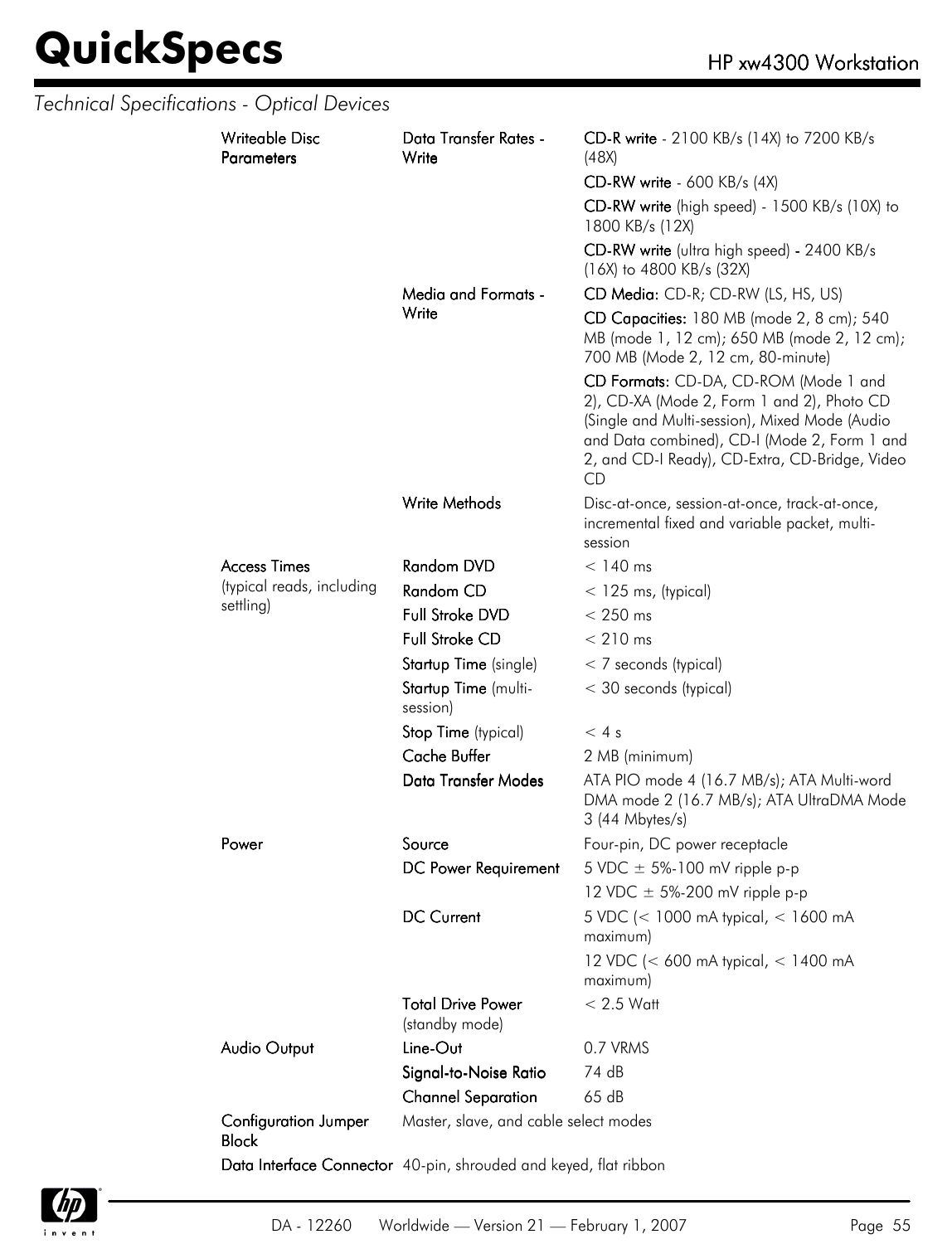|                                                                               | <b>Operating Conditions</b><br>(all conditions non-<br>condensing)<br><b>Certifications, Approvals</b> | Temperature<br><b>Relative humidity</b><br>Maximum wet bulb<br>temperature                                                                                                                                                                                    | 41° to 122° F (5° to 50° C)<br>10% to 90%<br>86°F (30°C)<br>MMC-3 support, multi-read compliant, Microsoft WHQL certification, ACA<br>AS/NZS 3548 class B, BSMI CNS 13438, CE Mark, C.I.S.P.R. Pub 22, TUV<br>or VDE EN60950, EN 55022, EN55024, EMKO EN60950, EN 60825-1,<br>UL 60950, CSA C22.2 60950-2000, CFR 21 part 1040 class 1, CFR 47<br>C.I.S.P.R. Pub 22 Class B, DHHS/FDA, ANSI C63.4-1992 (FCC Class B)                                                                                                                                                      |
|-------------------------------------------------------------------------------|--------------------------------------------------------------------------------------------------------|---------------------------------------------------------------------------------------------------------------------------------------------------------------------------------------------------------------------------------------------------------------|---------------------------------------------------------------------------------------------------------------------------------------------------------------------------------------------------------------------------------------------------------------------------------------------------------------------------------------------------------------------------------------------------------------------------------------------------------------------------------------------------------------------------------------------------------------------------|
|                                                                               | <b>Operating Systems</b><br>Supported<br>Supplied Software (for<br>Windows XP)                         | Microsoft Windows XP Professional, Microsoft Windows XP Professional x64<br>Edition, Red Hat WS3 and WS4 Versions<br>Roxio Cineplayer Movie Playback<br>Roxio Digital Media Plus: Create or copy CDs and DVDs, including music<br>and data CDs, and data DVDs |                                                                                                                                                                                                                                                                                                                                                                                                                                                                                                                                                                           |
| 16X DVD+/-RW, Dual-<br>Layer, with LightScribe<br><b>Direct Disc Labeling</b> | Form Factor<br>Orientation<br>Interface<br>Dimensions (HxWxD)<br>Weight (maximum)                      | 5.25-inch, half-height, tray-load<br>Horizontal or vertical<br>ATAPI/EIDE<br>$5.9 \times 1.7 \times 7.9$ in (15.0 x 4.4 x 20.0 cm)<br>2.6 lb (1.2 kg)                                                                                                         |                                                                                                                                                                                                                                                                                                                                                                                                                                                                                                                                                                           |
|                                                                               | <b>Read Only Disc</b><br><b>Parameters</b>                                                             | Data Transfer Rates -<br>Read                                                                                                                                                                                                                                 | DVD-ROM, DVD-video read - 5-16X (6750 -<br>21,600 KB/s CAV)<br>DVD-video playback, DVD+R, DVD+RW,<br>DVD-R, DVD-RW - 4-8X (5400 - 10,800 KB/s<br>CAV)<br>CD-audio playback - 8x (1200 KB/s CLV)<br>Digital audio extraction (minimum) - 12X (1,800<br>KB/s CAV)<br>CD-ROM, CD-R, CD-RW, CD-Audio read - 16-<br>40X (2400 to 6000 KB/s CAV)                                                                                                                                                                                                                                |
|                                                                               |                                                                                                        | Media and Formats -<br>Read                                                                                                                                                                                                                                   | CD Media: stamped; CD-R; CD-RW (supports<br>AM2) (LS, HS, US)<br>CD Capacities: 180 MB (mode 2, 8 cm); 540<br>MB (mode 1, 12 cm); 650 MB (mode 2, 12 cm);<br>700 MB (Mode 2, 12 cm, 80-minute)<br>CD Formats: CD-DA, CD-ROM (Mode 1 and<br>2), CD-XA (Mode 2, Form 1 and 2), Photo CD<br>(Single and Multi-session), Mixed Mode (Audio<br>and Data combined), CD-I (Mode 2, Form 1 and<br>2, and CD-I Ready), CD-Extra, CD-Bridge, Video<br>CD, UDF (1.02 and 1.50)<br>DVD Media: stamped (single and double layer);<br>DVD+R; DVD+RW; DVD+R DL; DVD-R; DVD-<br><b>RW</b> |

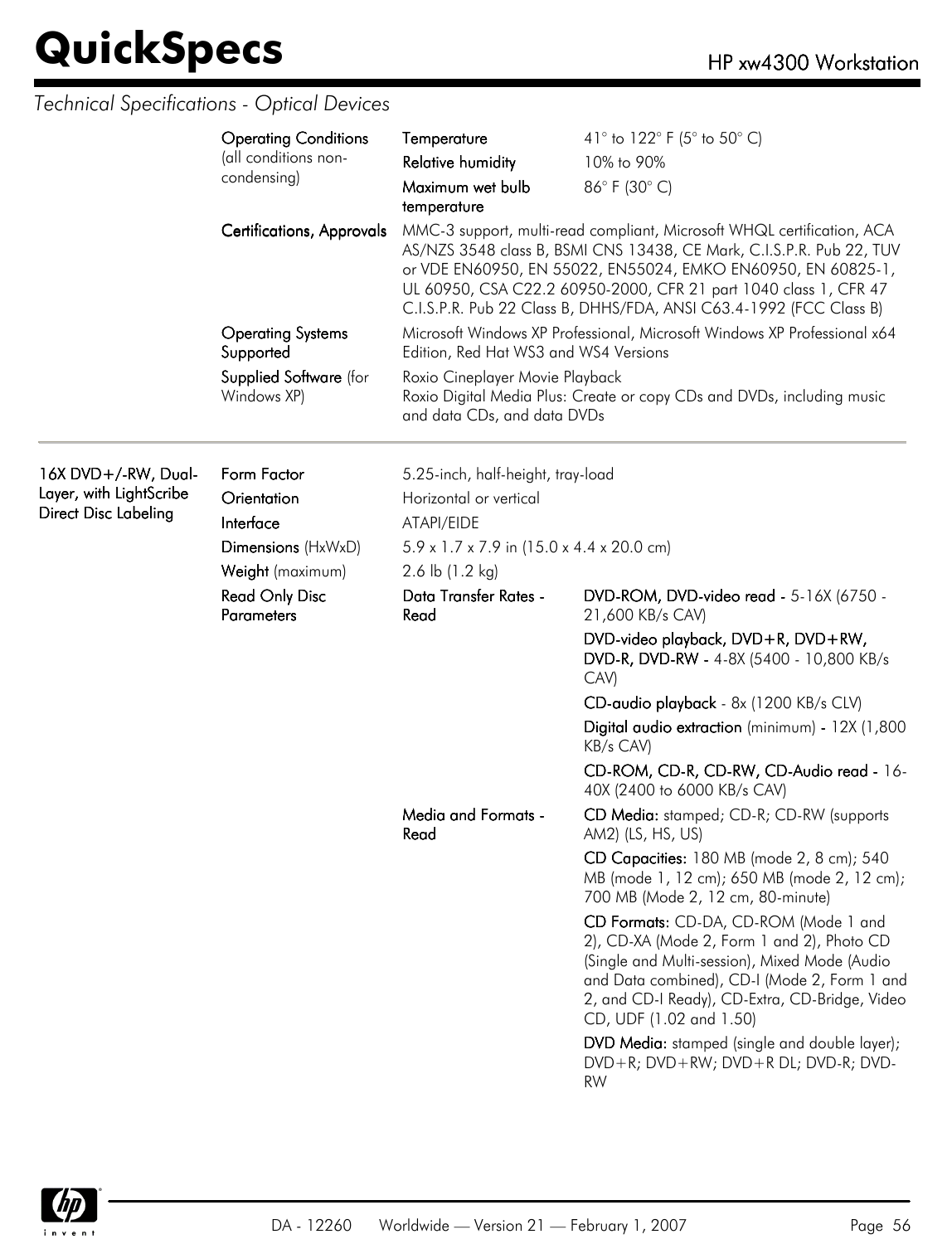| Technical Specifications - Optical Devices |                                     |                                                                                                                                                                                                                                                                                                    |
|--------------------------------------------|-------------------------------------|----------------------------------------------------------------------------------------------------------------------------------------------------------------------------------------------------------------------------------------------------------------------------------------------------|
|                                            |                                     | DVD Capacities: 4.7 GB (DVD-5), 8.54 GB<br>(DVD-9), 9.4 GB (DVD-10), 14.1 GB (DVD-14),<br>17.0 GB (DVD-18), 3.95 GB (DVD-R version<br>1.0), 4.7 GB (DVD-R version 2.0), 4.7 GB (DVD-<br>RW version 1.0 and 1.1), 4.7 GB (DVD+RW),<br>4.7G (DVD+R), 1.46 GB (DVD+R, 8cm), 1.46<br>$GB(DVD+RW, 8cm)$ |
|                                            |                                     | DVD Formats: DVD-ROM (single and dual<br>layer); DVD-video; DVD-R version 1.0 and 2.0<br>(including multi-border); DVD-RW version 1.0<br>and 1.1; DVD+R version 1.3 (including multi-<br>session); $DVD + R DL$ version 1.0; $DVD + RW$<br>version 1.2                                             |
| Writeable Disc                             | Data Transfer Rates -               | CD-R write - 16-40X (2400-6000 KB/s CAV)                                                                                                                                                                                                                                                           |
| <b>Parameters</b>                          | Write                               | CD-RW write - 4X (600 KB/s CLV)                                                                                                                                                                                                                                                                    |
|                                            |                                     | CD-RW write (high speed) - 10X (1500 KB/s<br>CLV)                                                                                                                                                                                                                                                  |
|                                            |                                     | CD-RW write (ultra high speed) - 16-24X (2400-<br>3600 KB/s ZCLV)                                                                                                                                                                                                                                  |
|                                            |                                     | DVD+R - 6-16X (8100-21,600 KB/s CAV), 8x<br>(10,800 KB/s ZCLV), 2.4-4x (3250-5400 KB/s<br>CLV)                                                                                                                                                                                                     |
|                                            |                                     | DVD+R DL - 2.4 (3250 KB/s CLV)                                                                                                                                                                                                                                                                     |
|                                            |                                     | DVD+RW - 2.4-4X (3250-5400 KB/s CLV)                                                                                                                                                                                                                                                               |
|                                            |                                     | DVD-R - 2-4X (2700-5400 KB/s CLV), 8X<br>(10,800 KB/s ZCLV)                                                                                                                                                                                                                                        |
|                                            |                                     | DVD-RW - 2-4X (2700-5400 KB/s CLV)                                                                                                                                                                                                                                                                 |
|                                            | <b>Media and Formats -</b><br>Write | CD Media: CD-R (OBII Vol2.0 Rev 1.2), CD-RW<br>(LS, HS, US)                                                                                                                                                                                                                                        |
|                                            |                                     | CD Capacities: 180 MB (mode 1, 8 cm); 540<br>MB (mode 1, 12 cm); 650 MB (mode 2, 12 cm);<br>700 MB (Mode 2, 12 cm, 80-minute)                                                                                                                                                                      |
|                                            |                                     | CD Formats: CD-DA, CD-ROM (Mode 1 and<br>2), CD-XA (Mode 2, Form 1 and 2), Photo CD<br>(Single and Multi-session), Mixed Mode (Audio<br>and Data combined), CD-I (Mode 2, Form 1 and<br>2, and CD-I Ready), CD-Extra, CD-Bridge, Video<br>CD, UDF (1.02 and 1.50)                                  |
|                                            |                                     | DVD Media: $DVD + R$ , $DVD + R DL$ , $DVD + RW$ ,<br>DVD-R, DVD-RW                                                                                                                                                                                                                                |
|                                            |                                     | DVD Capacities: 4.7 GB (DVD-5), 8.54 GB<br>(DVD-9), 4.7 GB (DVD-R version 2.0), 4.7 GB<br>(DVD-RW version 1.1), 4.7 GB (DVD+RW<br>version 1.3), 4.7G (DVD+R version 1.2) ), 1.46<br>GB (DVD+R, 8cm), 1.46 GB (DVD+RW, 8cm)                                                                         |
|                                            |                                     | DVD Formats: DVD-R version 1.0 and 2.0<br>(including multi-border); DVD-RW version 1.0<br>and 1.1; DVD+R version 1.3 (including multi-<br>session); DVD+R DL version 1.0; DVD+RW<br>version 1.2                                                                                                    |

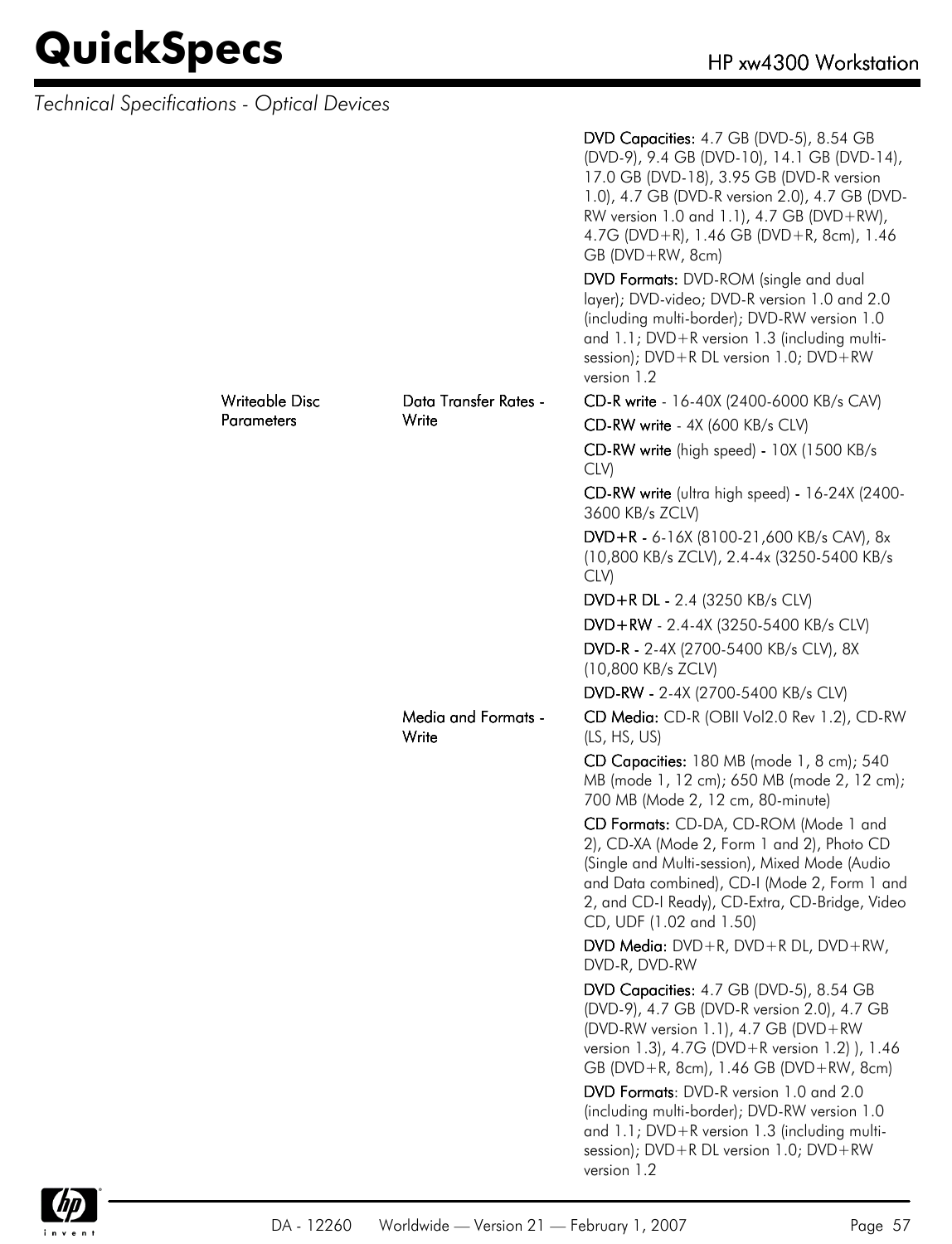|                             | <b>Write Methods</b>                                                                                                                                                                                                                                                                                                                                                                          | Disc-at-once, session-at-once, track-at-once,<br>incremental fixed and variable packet, multi-<br>session                                               |
|-----------------------------|-----------------------------------------------------------------------------------------------------------------------------------------------------------------------------------------------------------------------------------------------------------------------------------------------------------------------------------------------------------------------------------------------|---------------------------------------------------------------------------------------------------------------------------------------------------------|
| LightScribe Direct Disc     | Media Supported                                                                                                                                                                                                                                                                                                                                                                               | CD-R: LightScribe Version 1.0                                                                                                                           |
| <b>Labeling Parameters</b>  |                                                                                                                                                                                                                                                                                                                                                                                               | DVD+R: LightScribe Version 1.0                                                                                                                          |
|                             | Resolution                                                                                                                                                                                                                                                                                                                                                                                    | Dots per inch: 600                                                                                                                                      |
|                             |                                                                                                                                                                                                                                                                                                                                                                                               | Tracks per inch: 500-1600 (mode dependent)                                                                                                              |
|                             | <b>Labeling Times</b>                                                                                                                                                                                                                                                                                                                                                                         | Draft quality: $<$ 20 min                                                                                                                               |
|                             |                                                                                                                                                                                                                                                                                                                                                                                               | Normal quality: $<$ 28 min                                                                                                                              |
|                             |                                                                                                                                                                                                                                                                                                                                                                                               | Best quality: $<$ 36 min                                                                                                                                |
| <b>Access Times</b>         | <b>Random DVD</b>                                                                                                                                                                                                                                                                                                                                                                             | $<$ 130 ms (typical)                                                                                                                                    |
| (typical reads, including   | Random CD                                                                                                                                                                                                                                                                                                                                                                                     | $<$ 120 ms (typical)                                                                                                                                    |
| settling)                   | Full Stroke DVD                                                                                                                                                                                                                                                                                                                                                                               | $< 240$ ms                                                                                                                                              |
|                             | <b>Full Stroke CD</b>                                                                                                                                                                                                                                                                                                                                                                         | $< 200$ ms                                                                                                                                              |
|                             | Startup Time (single)                                                                                                                                                                                                                                                                                                                                                                         | $<$ 7 seconds (typical)                                                                                                                                 |
|                             | Startup Time (multi-                                                                                                                                                                                                                                                                                                                                                                          | < 30 seconds (typical)                                                                                                                                  |
|                             | session)                                                                                                                                                                                                                                                                                                                                                                                      |                                                                                                                                                         |
|                             | Stop Time (typical)                                                                                                                                                                                                                                                                                                                                                                           | < 4s                                                                                                                                                    |
|                             | <b>Cache Buffer</b>                                                                                                                                                                                                                                                                                                                                                                           | 2 MB                                                                                                                                                    |
|                             | <b>Data Transfer Modes</b>                                                                                                                                                                                                                                                                                                                                                                    | ATA PIO mode 4 (16.7 MB/s); ATA Multi-word<br>DMA mode 2 (16.7 MB/s); ATA UltraDMA Mode<br>3 (44.4 MB/s) (default on most HP xw series<br>workstations) |
| Power                       | Source                                                                                                                                                                                                                                                                                                                                                                                        | Four-pin, DC power receptacle                                                                                                                           |
|                             | DC Power Requirement                                                                                                                                                                                                                                                                                                                                                                          | 5 VDC $\pm$ 5%-100 mV ripple p-p                                                                                                                        |
|                             |                                                                                                                                                                                                                                                                                                                                                                                               | 12 VDC $\pm$ 5%-200 mV ripple p-p                                                                                                                       |
|                             | <b>DC Current</b>                                                                                                                                                                                                                                                                                                                                                                             | 5 VDC (< 1000 mA typical, < 1600 mA<br>maximum)                                                                                                         |
|                             |                                                                                                                                                                                                                                                                                                                                                                                               | 12 VDC (< 600 mA typical, < 1400 mA<br>maximum)                                                                                                         |
|                             | <b>Total Drive Power</b><br>(standby mode)                                                                                                                                                                                                                                                                                                                                                    | $< 2.5$ Watt                                                                                                                                            |
| <b>Audio Output</b>         | Line-Out                                                                                                                                                                                                                                                                                                                                                                                      | 0.7 VRMS                                                                                                                                                |
|                             | Signal-to-Noise Ratio                                                                                                                                                                                                                                                                                                                                                                         | 74 dB                                                                                                                                                   |
|                             | <b>Channel Separation</b>                                                                                                                                                                                                                                                                                                                                                                     | 65dB                                                                                                                                                    |
| <b>Operating Conditions</b> | Temperature                                                                                                                                                                                                                                                                                                                                                                                   | 41° to 122° F (5° to 50° C)                                                                                                                             |
| (all conditions non-        | <b>Relative humidity</b>                                                                                                                                                                                                                                                                                                                                                                      | 10% to 90%                                                                                                                                              |
| condensing)                 | Maximum wet bulb<br>temperature                                                                                                                                                                                                                                                                                                                                                               | 86°F (30°C)                                                                                                                                             |
| Certifications, Approvals   | MMC-4 compliant, multi-read compliant, Microsoft WHQL certification,<br>ACA AS/NZS 3548 class B, BSMI CNS 13438, CE Mark, C.I.S.P.R. Pub 22,<br>TUV or VDE EN60950, EN 55022, EN55024, EMKO EN60950, EN<br>60825-1, UL 60950, CSA C22.2 60950-2000, CFR 21 part 1040 class 1,<br>CFR 47 C.I.S.P.R. Pub 22 Class B, DHHS/FDA, ANSI C63.4-1992 (FCC<br>Class B), relevant parts of IEC 61000-4. |                                                                                                                                                         |

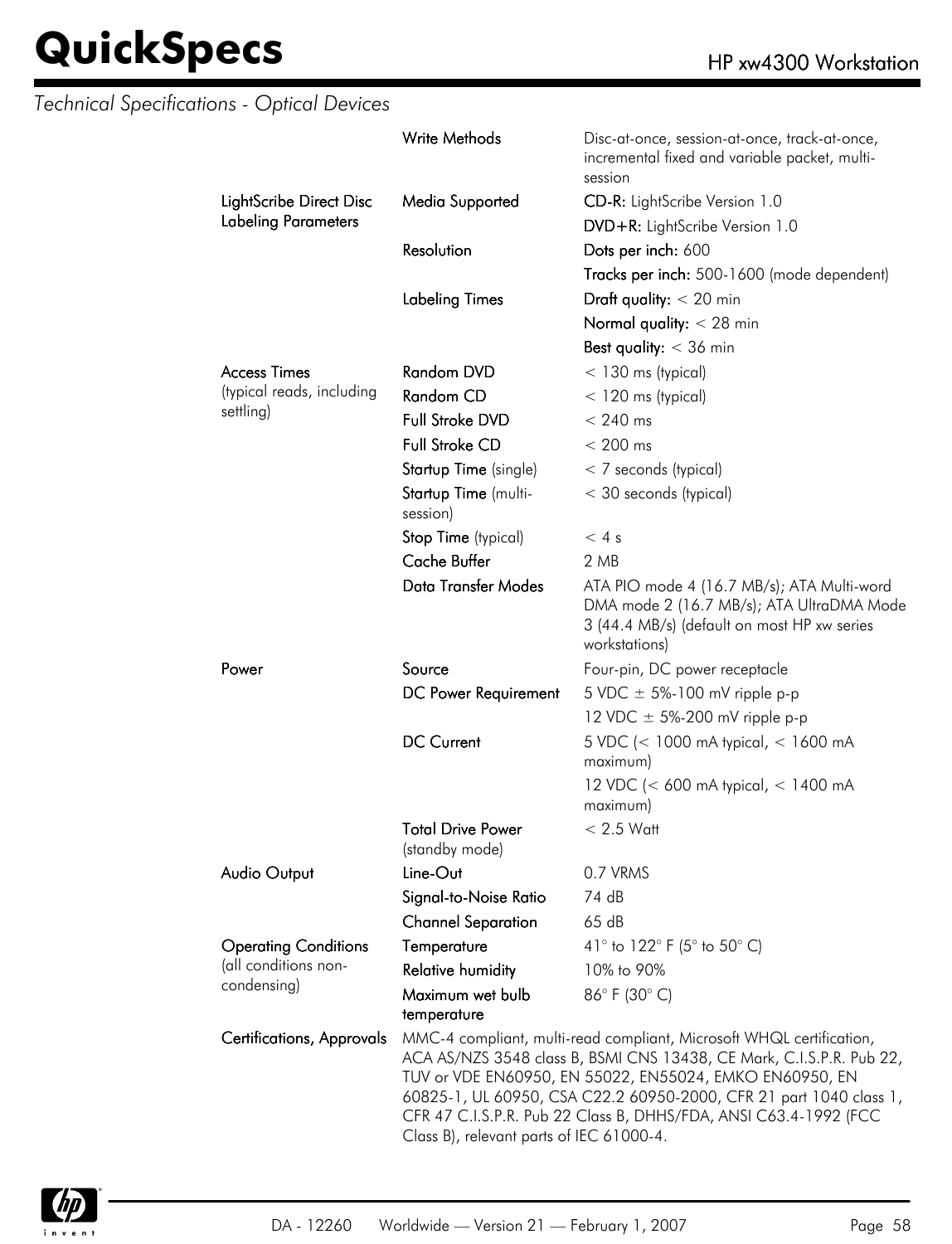#### *Technical Specifications - Optical Devices*

| <b>Operating Systems</b><br>Supported        | Microsoft Windows XP Professional,<br>Microsoft Windows XP Professional x64 Edition<br>Red Hat Linux 7.3 WS3 and WS4 Versions (LightScribe labeling functionality<br>not supported on Linux)                                                                                                                                                                                                                                                                                                                                                                                                                                                                                            |
|----------------------------------------------|-----------------------------------------------------------------------------------------------------------------------------------------------------------------------------------------------------------------------------------------------------------------------------------------------------------------------------------------------------------------------------------------------------------------------------------------------------------------------------------------------------------------------------------------------------------------------------------------------------------------------------------------------------------------------------------------|
| <b>Supplied Software</b> (for<br>Windows XP) | Roxio Cineplayer Movie Playback<br>Roxio Digital Media Plus: Create or copy CDs and DVDs, including music<br>and data CDs, and data DVDs<br>Roxio MyDVD for DVD authoring<br>NOTE: LightScribe Direct Disc Labeling is supported only on 32-bit Windows<br>XP in the launch timeframe for the xw4300. Support for Windows XP<br>Professional x64 Edition is anticipated to be available some time after the<br>launch, and will require software updates. There is no support for LightScribe<br>labeling under Linux. The drive will operate as a DVD writer under these<br>other operating systems, but will not be available in software applications as<br>a LightScribe "printer". |
|                                              |                                                                                                                                                                                                                                                                                                                                                                                                                                                                                                                                                                                                                                                                                         |

NOTE: This DVD writer kit does not include any software for burning DVDs on Linux. DVD burning is supported with the 'growisofs' command. CD burning is supported with the 'cdrecord' command. Red Hat Enterprise Linux WS 3 distribution includes both 'cdrecord' and 'growisofs'. Red Hat Linux 8, 9.0 distributions only include 'cdrecord'. Therefore DVD burning is only supported on WS 3.

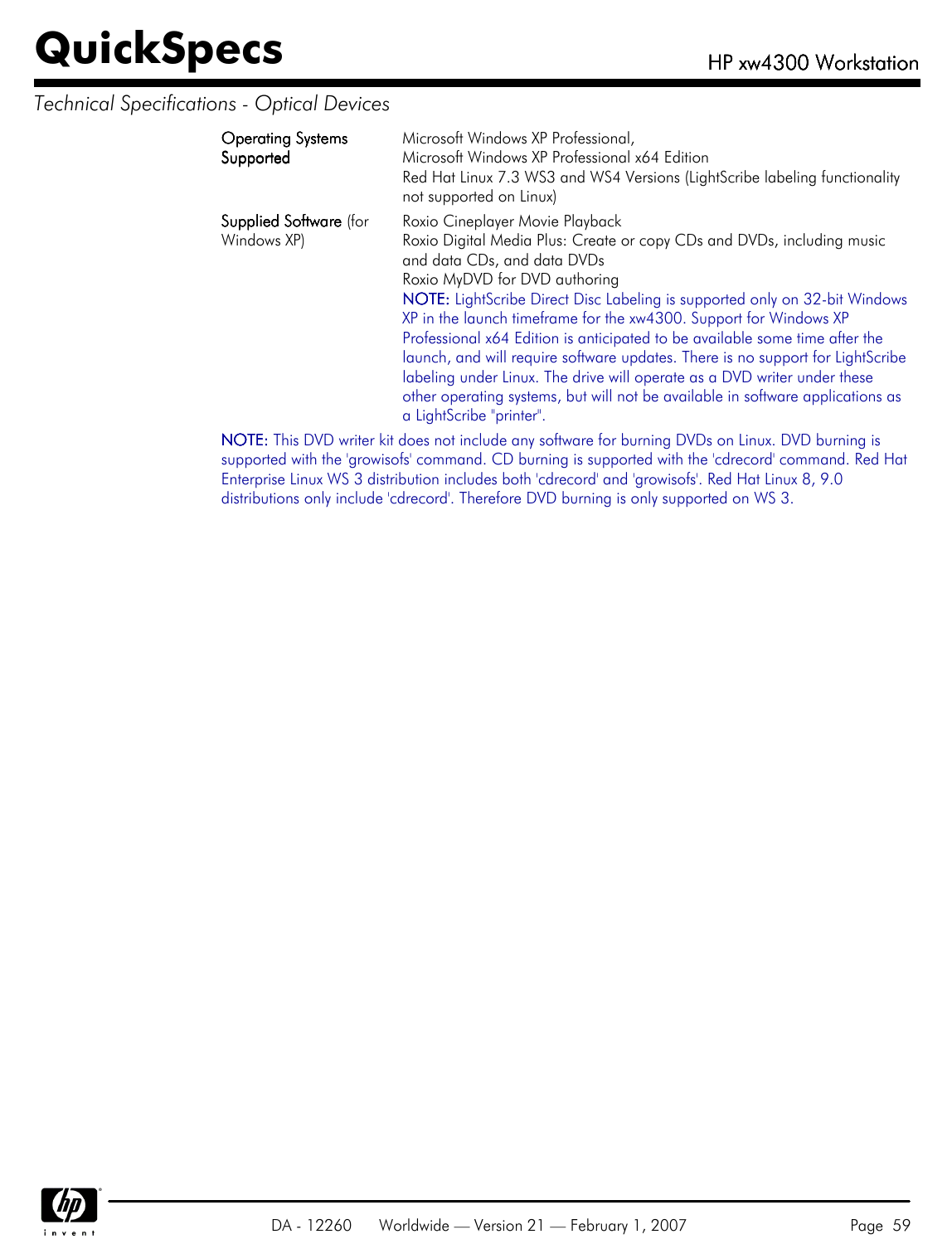*Technical Specifications - Graphics*

| NVIDIA Quadro NVS 285 Form Factor<br>with TurboCache<br><b>Technology PCle</b><br>Graphics | <b>Graphics Controller</b><br><b>Bus Type</b><br>Memory | NVIDIA Quadro NVS 285 with TurboCache Technology 128MB PCIe Dual<br>Head<br>Low profile, both ATX and low profile brackets included<br>Integrated Quadro 285 2D graphics processor unit (GPU)<br>PCI-Express<br>128 MB DDR (64 MB local frame buffer plus 64 MB of shared system<br>memory via TurboCache technology)<br>NOTE: The graphics card uses part of the total system memory (RAM) for<br>graphics performance. System memory dedicated to graphics performance is<br>not available for other use by other programs. |
|--------------------------------------------------------------------------------------------|---------------------------------------------------------|-------------------------------------------------------------------------------------------------------------------------------------------------------------------------------------------------------------------------------------------------------------------------------------------------------------------------------------------------------------------------------------------------------------------------------------------------------------------------------------------------------------------------------|
|                                                                                            | Connectors                                              | DMS-59 to dual-DVI Y-cable or dual-VGA Y-cable                                                                                                                                                                                                                                                                                                                                                                                                                                                                                |
|                                                                                            | Dimensions                                              | Low-profile, 2.586 x 6.6 in (6.57 x 16.76 cm)                                                                                                                                                                                                                                                                                                                                                                                                                                                                                 |
|                                                                                            | Overlay planes                                          | One 16-bit Video overlay plane                                                                                                                                                                                                                                                                                                                                                                                                                                                                                                |
|                                                                                            | Multi-monitor support                                   | Dual analog or digital monitors                                                                                                                                                                                                                                                                                                                                                                                                                                                                                               |
|                                                                                            | Maximum pixel clock                                     | 350 MHz                                                                                                                                                                                                                                                                                                                                                                                                                                                                                                                       |
|                                                                                            | <b>RAMDAC</b>                                           | Dual 350 MHz (integrated)                                                                                                                                                                                                                                                                                                                                                                                                                                                                                                     |
|                                                                                            | High-definition Video<br>Processor (HDVP)               | Full screen, full frame video playback of HDTV and DVD content<br>DVD-ready motion compensation for MPEG-2<br>Independent hardware color controls for video overlay<br>Hardware color-space conversion (YUV 4:2:2 and 4:2:0)<br><b>IDCT</b> motion compensation<br>5-tap horizontal by 3-tap vertical filtering<br>8:1 up/down scaling                                                                                                                                                                                        |
|                                                                                            |                                                         | Available graphics drivers Microsoft Windows 2000 and Microsoft Windows XP (Provides full native<br>Dual View mode, Span or Big Desktop mode, and Clone mode)<br>HP qualified drivers may be preloaded or available from the HP support<br>Web site:<br>http://www.hp.com/country/us/en/support.html?pageDisplay=drivers                                                                                                                                                                                                      |
| NVIDIA Quadro FX 540<br><b>PCI-Express Graphics</b>                                        | Form Factor                                             | ATX, 4.376" x 7.0"<br>Single slot                                                                                                                                                                                                                                                                                                                                                                                                                                                                                             |
| Card                                                                                       | <b>Graphics Controller</b>                              | NVIDIA NV43GL                                                                                                                                                                                                                                                                                                                                                                                                                                                                                                                 |
|                                                                                            | <b>Bus Type</b>                                         | PCI-Express x16, <75W power consumption                                                                                                                                                                                                                                                                                                                                                                                                                                                                                       |
|                                                                                            | <b>RAMDAC</b>                                           | Dual 400 MHz integrated                                                                                                                                                                                                                                                                                                                                                                                                                                                                                                       |
|                                                                                            | Memory                                                  | 128 MB 275 MHz DDR SDRAM unified frame buffer, Z-buffer and Texture<br>storage<br>8.8 GB/sec graphics memory bandwidth                                                                                                                                                                                                                                                                                                                                                                                                        |
|                                                                                            | Connectors                                              | $DVI-I + VGA + 10$ -pin HDTV Out (HD cable purchased separately)                                                                                                                                                                                                                                                                                                                                                                                                                                                              |
|                                                                                            | Multi-monitor support                                   | Integrated analog display controller supporting a single analog display at<br>2048x1536 @ 75Hz, one digital display at 1600x1200 @ 60Hz.                                                                                                                                                                                                                                                                                                                                                                                      |

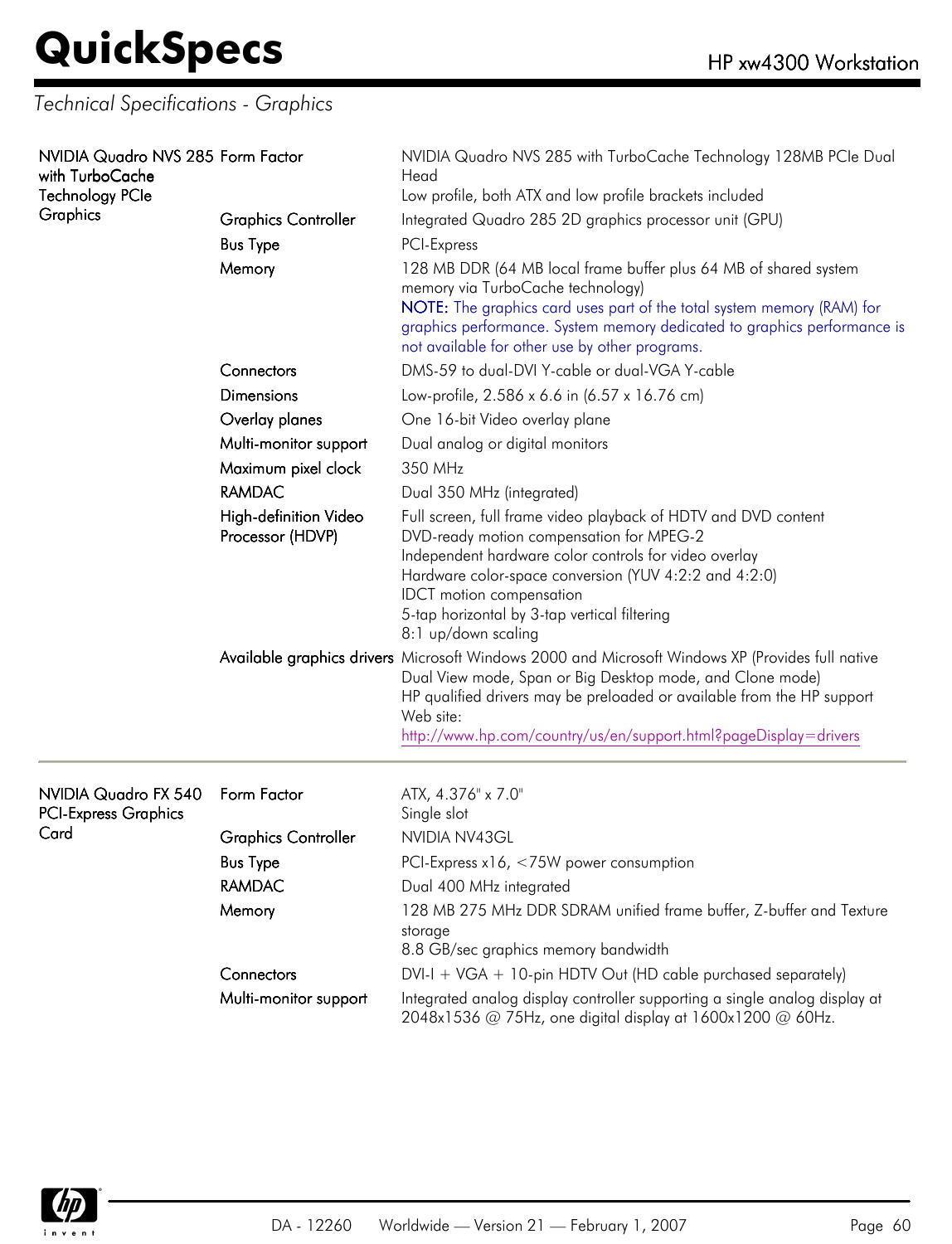### *Technical Specifications - Graphics*

| Additional product<br>features | 128 KB BIOS 3.3V Flash ROM reprogrammable by SW<br>Hardware accelerated Overlay Planes<br>Hardware accelerated two-sided lighting<br>Hardware accelerated antialiased points and lines<br>3D Volumetric Texture support<br>Hardware accelerated Occlusion Culling<br>Compliant with Microsoft/Intel PC2001 Workstation requirements<br>Video Timings compliant with VESA DMT 1.0 and VESA GTF 1.0<br>specifications<br>DDC2B+ Monitor support on all OS platforms<br>ACPI Version 1.0b Power Management support (all modes) |
|--------------------------------|-----------------------------------------------------------------------------------------------------------------------------------------------------------------------------------------------------------------------------------------------------------------------------------------------------------------------------------------------------------------------------------------------------------------------------------------------------------------------------------------------------------------------------|
| Shading architecture           | Fully programmable GPU (OpenGL1.5/DirectX 9.0c class)<br>Long fragment programs (up to 65,536 instructions)<br>Long vertex programs (up to 65,536 instructions)<br>Looping and subroutines (up to 256 loops per vertex program)<br>Dynamic flow control<br>Conditional execution<br>Optimized compilers for Cg, OpenGL shading language, and Microsoft<br><b>HLSL</b>                                                                                                                                                       |
| Supported graphics APIs        | OpenGL 1.5 ICD with immediate mode support for all OGL primitive types<br>DirectX 9.0c                                                                                                                                                                                                                                                                                                                                                                                                                                      |
|                                | Available graphics drivers HP-tested: Microsoft Windows XP, Windows 2000, and Linux<br>HP qualified drivers may be preloaded or available from the HP support<br>Web site:<br>http://welcome.hp.com/country/us/eng/software drivers.html.                                                                                                                                                                                                                                                                                   |
| Maximum Resolution             | DVI-I output - drives digital display at resolutions up to $1600x1200 \omega 60Hz$<br>Internal 400MHz RAMDACs - drives dual analog display up to 2048x1536<br>$@75Hz$ each                                                                                                                                                                                                                                                                                                                                                  |

| NVIDIA Quadro FX 1400 Form Factor<br><b>PCI-Express Graphics</b> |                            | ATX, 4.376" x 8.5"<br>Single slot                                                                                        |
|------------------------------------------------------------------|----------------------------|--------------------------------------------------------------------------------------------------------------------------|
| Controller                                                       | <b>Graphics Controller</b> | NVIDIA NV41 GL                                                                                                           |
|                                                                  | <b>Bus Type</b>            | PCI-Express $x16, < 75W$ power consumption                                                                               |
|                                                                  | RAMDAC                     | Dual 400 MHz integrated                                                                                                  |
|                                                                  | Memory                     | 128 MB 300 MHz DDR SDRAM unified frame buffer, Z-buffer and Texture<br>storage<br>19.2 GB/s graphics memory bandwidth    |
|                                                                  | Connectors                 | 2 DVI-I analog/digital monitor outputs, 1 3-pin Mini DIN stereo output                                                   |
|                                                                  | Multi-monitor support      | Dual integrated analog display controllers supporting up to two analog<br>displays at 2048x1536 @ 85Hz on both displays. |

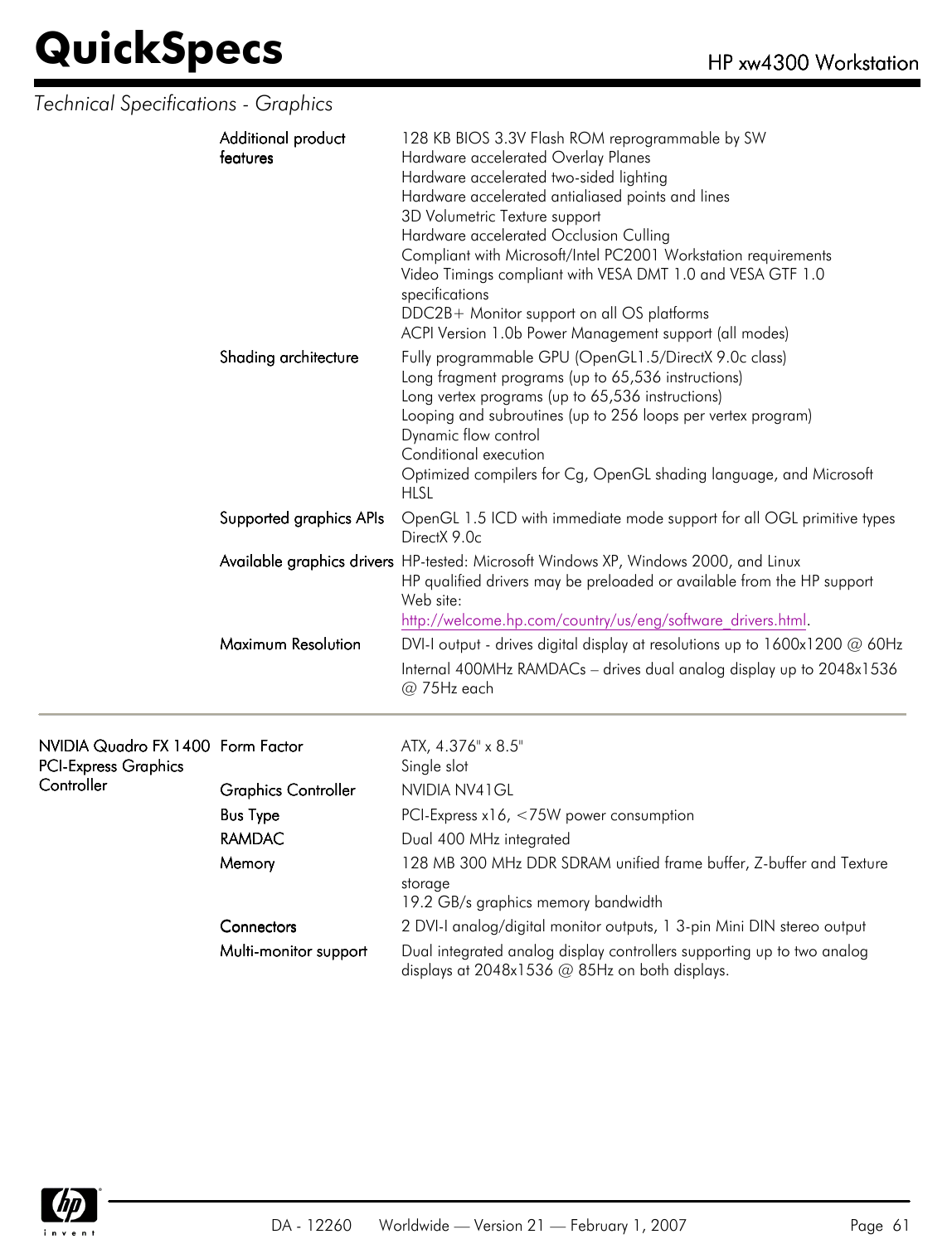*Technical Specifications - Graphics*

| Additional product<br>features | 128 KB BIOS 3.3V Flash ROM reprogrammable by SW<br>Hardware accelerated Overlay Planes<br>Hardware accelerated two-sided lighting<br>Hardware accelerated antialiased points and lines<br>Quad-buffered Stereo<br>3D Volumetric Texture support<br>Hardware accelerated Occlusion Culling<br>Scalable Link Interface (SLI) technology<br>Compliant with Microsoft/Intel PC2001 Workstation requirements<br>Video Timings compliant with VESA DMT 1.0 and VESA GTF 1.0<br>specifications<br>DDC2B+ Monitor support on all OS platforms<br>ACPI Version 1.0b Power Management support (all modes) |
|--------------------------------|-------------------------------------------------------------------------------------------------------------------------------------------------------------------------------------------------------------------------------------------------------------------------------------------------------------------------------------------------------------------------------------------------------------------------------------------------------------------------------------------------------------------------------------------------------------------------------------------------|
| Shading architecture           | Fully programmable GPU (OpenGL1.5/DirectX 9.0c class)<br>Long fragment programs (up to 65,536 instructions)<br>Long vertex programs (up to 65,536 instructions)<br>Looping and subroutines (up to 256 loops per vertex program)<br>Dynamic flow control<br>Conditional execution<br>Optimized compilers for Cg, OpenGL shading language, and Microsoft<br><b>HLSL</b>                                                                                                                                                                                                                           |
| Supported graphics APIs        | OpenGL 1.5 ICD with immediate mode support for all OGL primitive types<br>DirectX 9.0c                                                                                                                                                                                                                                                                                                                                                                                                                                                                                                          |
|                                | Available graphics drivers HP-tested: Microsoft Windows XP, Windows 2000 and Linux<br>HP qualified drivers may be preloaded or available from the HP support<br>Web site:<br>http://welcome.hp.com/country/us/eng/software_drivers.html.                                                                                                                                                                                                                                                                                                                                                        |
| Maximum Resolution             | Dual DVI-I output - drives dual digital displays at resolutions up to<br>1900x1200 @ 60Hz<br>Internal 400MHz RAMDACs - drives dual analog displays up to 2048x1536<br>@ 85Hz each                                                                                                                                                                                                                                                                                                                                                                                                               |

#### NVIDIA Quadro NVS 440 Form Factor ATX 256 MB

| 256 MB Graphics<br>Controller | <b>Graphics Controller</b> | 2 nv43 2D graphics processor units (GPUs)                   |
|-------------------------------|----------------------------|-------------------------------------------------------------|
|                               | <b>VGA</b> controller      | Integrated into the Quadro GPU                              |
|                               | <b>Bus Type</b>            | $PCI-E x16$                                                 |
|                               | <b>RAMDAC</b>              | Dual 350 MHz                                                |
|                               | Memory                     | 256 MB DDR frame buffer and Texture storage (128MB per GPU) |
|                               | Connector                  | Two DMS-59                                                  |
|                               | Controller clock speed     | 250 MHz                                                     |
|                               | Color planes               | 32-bit color buffer                                         |
|                               | Overlay planes             | 1 16-bit Video overlay plane                                |
|                               | Maximum pixel clock        | 350 MHz                                                     |
|                               | Multi-Monitor Support      | Up to 4 analog or digital monitors                          |
|                               | Single DVI Support         | Yes                                                         |
|                               | Dual DVI Support           | Yes                                                         |

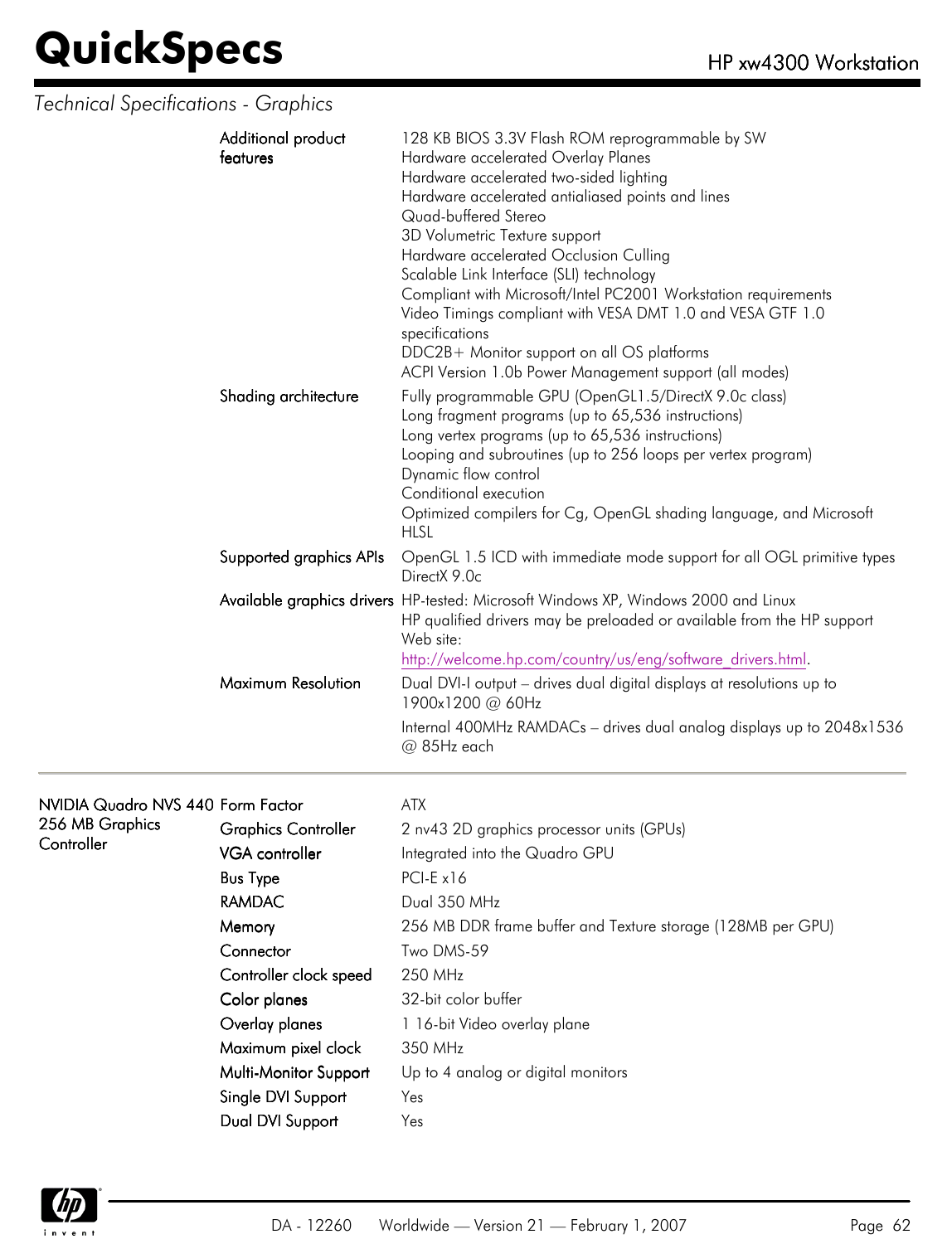| <b>Technical Specifications - Graphics</b> |                                           |                                                                                                                                                                                                                                                                                                                                                                                                                                                                                                                                                                                                                                      |
|--------------------------------------------|-------------------------------------------|--------------------------------------------------------------------------------------------------------------------------------------------------------------------------------------------------------------------------------------------------------------------------------------------------------------------------------------------------------------------------------------------------------------------------------------------------------------------------------------------------------------------------------------------------------------------------------------------------------------------------------------|
|                                            | High-definition Video<br>Processor (HDVP) | Full-screen, full-frame video playback of HDTV and DVD content<br>DVD-ready motion compensation for MPEG-2<br>Independent hardware color controls for video overlay<br>Hardware color-space conversion (YUV 4:2:2 and 4:2:0)<br><b>IDCT</b> motion compensation<br>5-tap horizontal by 3-tap vertical filtering<br>8:1 up/down scaling                                                                                                                                                                                                                                                                                               |
|                                            |                                           | Available graphics drivers Microsoft Windows XP (Provides full native Dual View mode, Span or Big<br>Desktop mode, and Clone mode)<br>HP qualified drivers may be preloaded or available from the HP support<br>Web site:<br>http://welcome.hp.com/country/us/eng/software drivers.html.                                                                                                                                                                                                                                                                                                                                             |
| NVIDIA Quadro FX 3450 Form Factor          |                                           | <b>ATX</b>                                                                                                                                                                                                                                                                                                                                                                                                                                                                                                                                                                                                                           |
| <b>Graphics Controller</b>                 | <b>Graphics Controller</b>                | NVIDIA Quadro FX 3450 Workstation GPU                                                                                                                                                                                                                                                                                                                                                                                                                                                                                                                                                                                                |
|                                            | <b>Bus Type</b>                           | PCI-Express x16                                                                                                                                                                                                                                                                                                                                                                                                                                                                                                                                                                                                                      |
|                                            | Memory                                    | 256 MB 450 MHz GDDR3 SDRAM unified graphics memory                                                                                                                                                                                                                                                                                                                                                                                                                                                                                                                                                                                   |
|                                            | Connectors                                | 2 DVI-I (one dual-link/one single-link) analog/digital monitor outputs, 1 3-<br>pin Mini DIN stereo output, DVI-I to VGA adapters included                                                                                                                                                                                                                                                                                                                                                                                                                                                                                           |
|                                            | Multi-Monitor Support                     | Dual integrated display controllers supporting up to two analog displays at<br>2048 x 1536 $@$ 75 Hz on both displays or dual digital displays at 1920 x<br>1200 (single-link) and 3840 x 2400 (dual-link).<br>NVIEW advanced multi-display desktop and application management<br>seamlessly integrated into Microsoft Windows                                                                                                                                                                                                                                                                                                       |
|                                            | <b>Architecture Features</b>              | 256-bit memory interface<br>128-bit IEEE floating-point color precision<br>12-bit sub-pixel precision<br>65,536 fragment instruction<br>65,536 vertex instruction<br>3D volumetric textures<br>Single-system powerwall<br>12 pixels per clock rendering engine<br>Hardware accelerated antialiased points and lines<br>Hardware OpenGL overlay planes<br>Hardware accelerated two-sided lighting<br>Hardware accelerated clipping planes<br>3rd generation occlusion culling<br>16 textures per pixel in fragment programs<br>Window ID clipping functionality<br>Hardware accelerated line stippling<br>OpenGL Quad-buffered stereo |
|                                            | <b>Shading Architecture</b>               | Fully programmable GPU (OpenGL 2.0/DirectX<br>9.0c class)<br>Long fragment programs (up to 65,536 instructions)<br>Long vertex programs (up to 65,536 instructions)<br>Looping and subroutines (up to 256 loops per vertex program)<br>Dynamic flow control<br>Conditional execution                                                                                                                                                                                                                                                                                                                                                 |
|                                            | High Level Shader<br>Languages            | Optimized compiler for Cg and Microsoft® HLSL<br>OpenGL 2.0 and DirectX 9.0c support<br>Open source compiler                                                                                                                                                                                                                                                                                                                                                                                                                                                                                                                         |

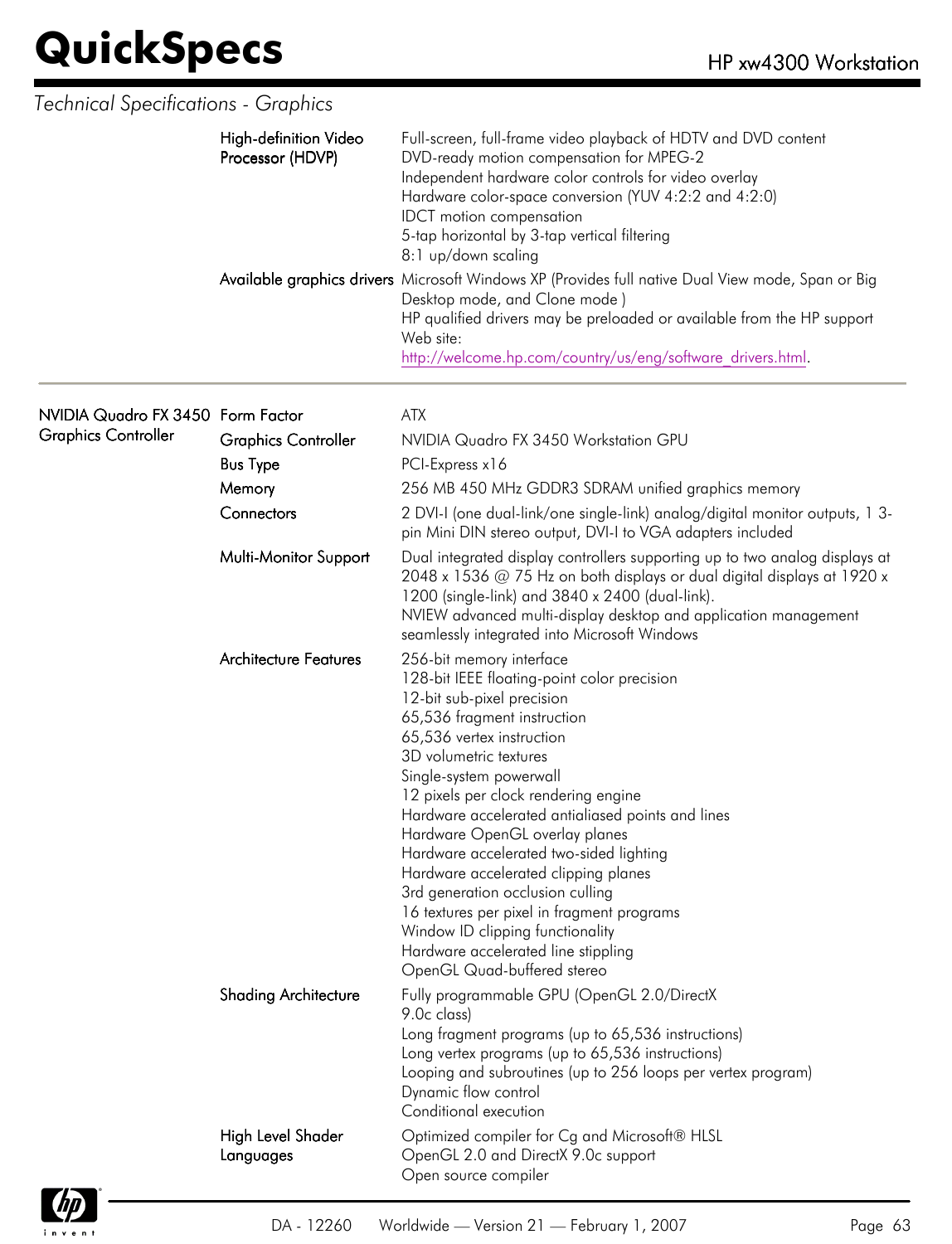*Technical Specifications - Graphics*

|                                                                         | <b>High-Resolution</b><br>Antialiasing                         | 12-bit subpixel sampling precision enhances AA quality<br>Rotated-grid full-scene antialiasing (RG FSAA)<br>8x FSAA dramatically reduces visual aliasing artifacts or "jaggies" at<br>resolution up to 1920x1200                                                                                                                                                                                                                                                                                                                                                                     |
|-------------------------------------------------------------------------|----------------------------------------------------------------|--------------------------------------------------------------------------------------------------------------------------------------------------------------------------------------------------------------------------------------------------------------------------------------------------------------------------------------------------------------------------------------------------------------------------------------------------------------------------------------------------------------------------------------------------------------------------------------|
|                                                                         | <b>Display Resolution</b><br>Support<br>nView Architecture     | Dual Link DVI- I output-drives digital displays at resolutions up to 3840 x<br>2400 @ 24 Hz<br>Single Link DVI-I output drives digital displays at resolutions up to 1920 x<br>1200 @ 75 Hz<br>Internal 400 MHz DACs - Two analog displays up to 2048 x 1536 @ 75 Hz<br>each                                                                                                                                                                                                                                                                                                         |
|                                                                         |                                                                | Advanced multi-display desktop & application management seamlessly<br>integrated into Microsoft Windows.                                                                                                                                                                                                                                                                                                                                                                                                                                                                             |
|                                                                         | <b>Supported Graphics APIs</b>                                 | OpenGL 2.0 ICD with immediate mode support for all OGL primitive types<br>DirectX 9.0c                                                                                                                                                                                                                                                                                                                                                                                                                                                                                               |
|                                                                         | <b>Available Graphics</b><br><b>Drivers</b>                    | Microsoft Windows XP, Linux - Full Open GL implementation, complete with<br>NVIDIA and ARB extensions.<br>HP qualified drivers may be preloaded or available from the HP support web<br>site:<br>http://welcome.hp.com/country/us/eng/software drivers.html.                                                                                                                                                                                                                                                                                                                         |
| NVIDIA Quadro FX 4500 Graphics Controller<br><b>Graphics Controller</b> | <b>Bus Type</b>                                                | NVIDIA Quadro FX 4500 Workstation GPU<br>PCI Express x16                                                                                                                                                                                                                                                                                                                                                                                                                                                                                                                             |
|                                                                         | <b>RAMDAC</b>                                                  | Dual 400 MHz integrated                                                                                                                                                                                                                                                                                                                                                                                                                                                                                                                                                              |
|                                                                         | Memory                                                         | 512 MB GDDR3 SDRAM unified graphics memory                                                                                                                                                                                                                                                                                                                                                                                                                                                                                                                                           |
|                                                                         | Form Factor                                                    | ATX                                                                                                                                                                                                                                                                                                                                                                                                                                                                                                                                                                                  |
|                                                                         | Connectors                                                     | 2 DVI-I analog/digital monitor outputs, 1 3-pin Mini DIN stereo output, DVI-I<br>to VGA adapters included                                                                                                                                                                                                                                                                                                                                                                                                                                                                            |
|                                                                         | Multi-Monitor Support                                          | Dual integrated display controllers supporting up to 2048 x 1536 $@$ 75 Hz<br>(analog) or $3840 \times 2400$ @ 41 Hz (digital) on both displays                                                                                                                                                                                                                                                                                                                                                                                                                                      |
|                                                                         | NVIDIA Quadro FX 4500 256-bit memory interface<br>Architecture | 35.2GB/sec. memory bandwidth<br>Full 128-bit floating point color precision<br>12-bit subpixel precision<br>65,536 fragment instruction<br>65,536 vertex instruction<br>3D volumetric textures<br>Single-system powerwall<br>12 pixels per clock rendering engine<br>Hardware accelerated antialiased points & lines<br>Hardware OpenGL® overlay planes<br>Hardware accelerated two-sided lighting<br>Hardware accelerated clipping planes<br>Hardware two-sided lighting<br>3rd-generation occlusion culling<br>OpenGL quad-buffered stereo<br>Hardware-Accelerated Pixel Read-Back |

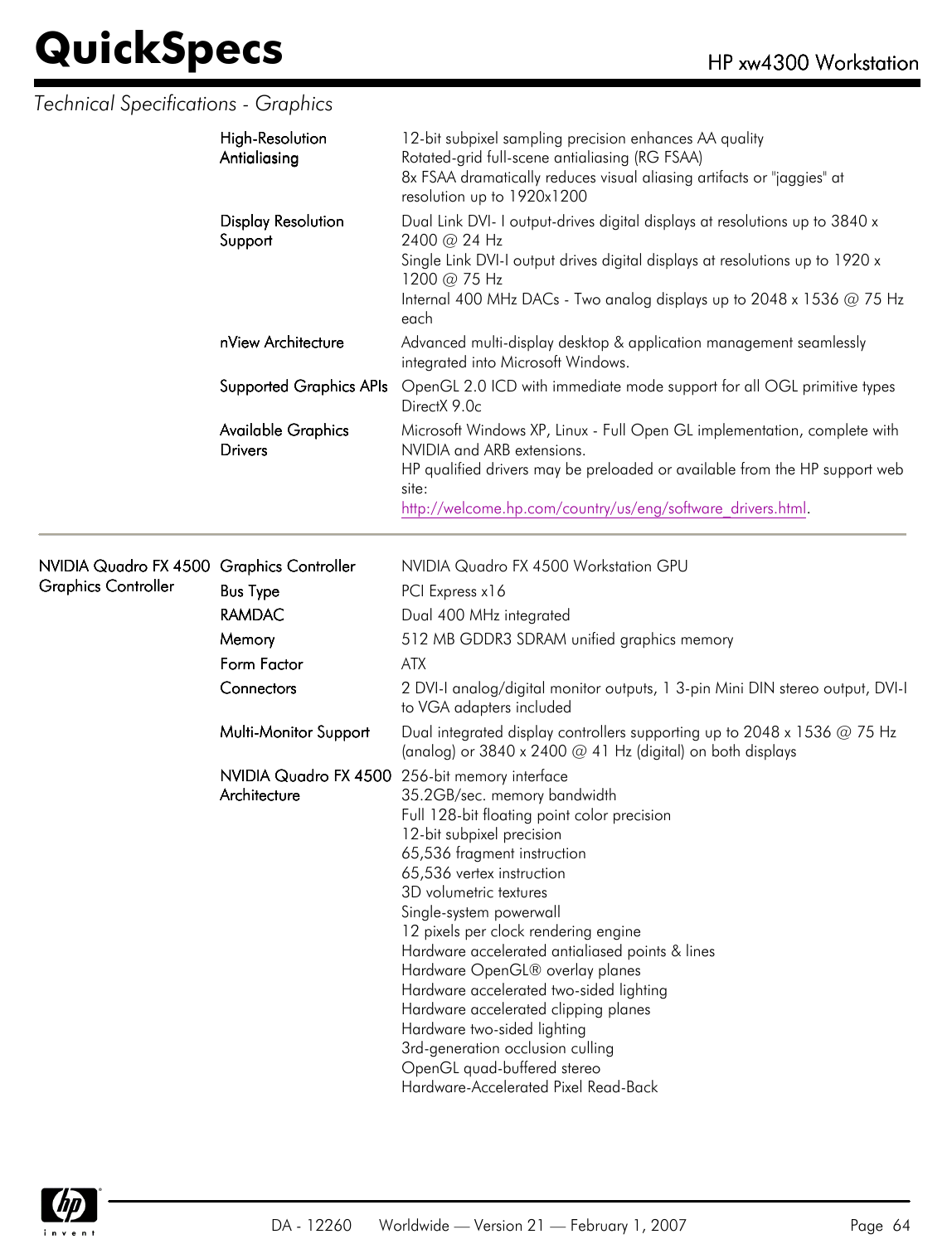*Technical Specifications - Graphics*

| <b>Shading Architecture</b>          | 16 textures per pixel in fragment programs<br>Window ID clipping functionality<br>Hardware accelerated line stippling<br>Fully programmable GPU (OpenGL2.0/DirectX 9.0c class)<br>Long fragment programs (up to 65,536 instructions)<br>Long vertex programs (up to 65,536 instructions)<br>Looping and subroutines (up to 256 loops per<br>vertex program)<br>Dynamic flow control<br>Conditional execution |
|--------------------------------------|--------------------------------------------------------------------------------------------------------------------------------------------------------------------------------------------------------------------------------------------------------------------------------------------------------------------------------------------------------------------------------------------------------------|
| High Level Shader<br>Languages       | Optimized compiler for Cg and Microsoft HLSL<br>OpenGL 2.0 and DirectX 9.0c support<br>Open source compiler                                                                                                                                                                                                                                                                                                  |
| High-Resolution<br>Antialiasing      | 12-bit subpixel sampling precision enhances AA quality<br>Rotated-grid full-scene antialiasing (RG FSAA)<br>16x FSAA dramatically reduces visual aliasing artifacts or "jaggies" at<br>resolution up to 1920 x 1200                                                                                                                                                                                          |
| <b>Display Resolution</b><br>Support | Dual Dual Link DVI- I output-drives digital displays at resolutions up to 3840<br>x 2400 @ 41 Hz<br>Internal 400 MHz DACs - Two analog displays up to 2048 x 1536 @ 75 Hz<br>each                                                                                                                                                                                                                            |
| nView Architecture                   | Advanced multi-display desktop & application management seamlessly<br>integrated into Microsoft Windows.                                                                                                                                                                                                                                                                                                     |
| <b>Supported Graphics APIs</b>       | OpenGL 2.0 ICD with immediate mode support for all OGL primitive types<br>DirectX 9.0c                                                                                                                                                                                                                                                                                                                       |
| <b>Available Graphics</b><br>drivers | Microsoft Windows XP, Linux - Full Open GL implementation, complete with<br>NVIDIA and ARB extensions.<br>HP qualified drivers may be preloaded or available from the HP support web<br>site:<br>http://welcome.hp.com/country/us/eng/software drivers.html                                                                                                                                                  |
| Form factor                          | <b>ATX</b>                                                                                                                                                                                                                                                                                                                                                                                                   |
| Graphics controller                  | <b>RV370</b>                                                                                                                                                                                                                                                                                                                                                                                                 |
| <b>Bus type</b>                      | PCI-Express x16                                                                                                                                                                                                                                                                                                                                                                                              |
| Memory                               | 128 MB 200MHz DDR unified frame buffer, Z-buffer and Texture storage                                                                                                                                                                                                                                                                                                                                         |
| Connectors                           | 1 DVI-I analog/digital and 1 VGA analog monitor output                                                                                                                                                                                                                                                                                                                                                       |
| Multi-monitor support                | Dual integrated display controllers supporting up to 2048x1536 @ 85Hz on<br>both displays                                                                                                                                                                                                                                                                                                                    |
| <b>RAMDAC</b>                        | Dual 400 MHz integrated                                                                                                                                                                                                                                                                                                                                                                                      |



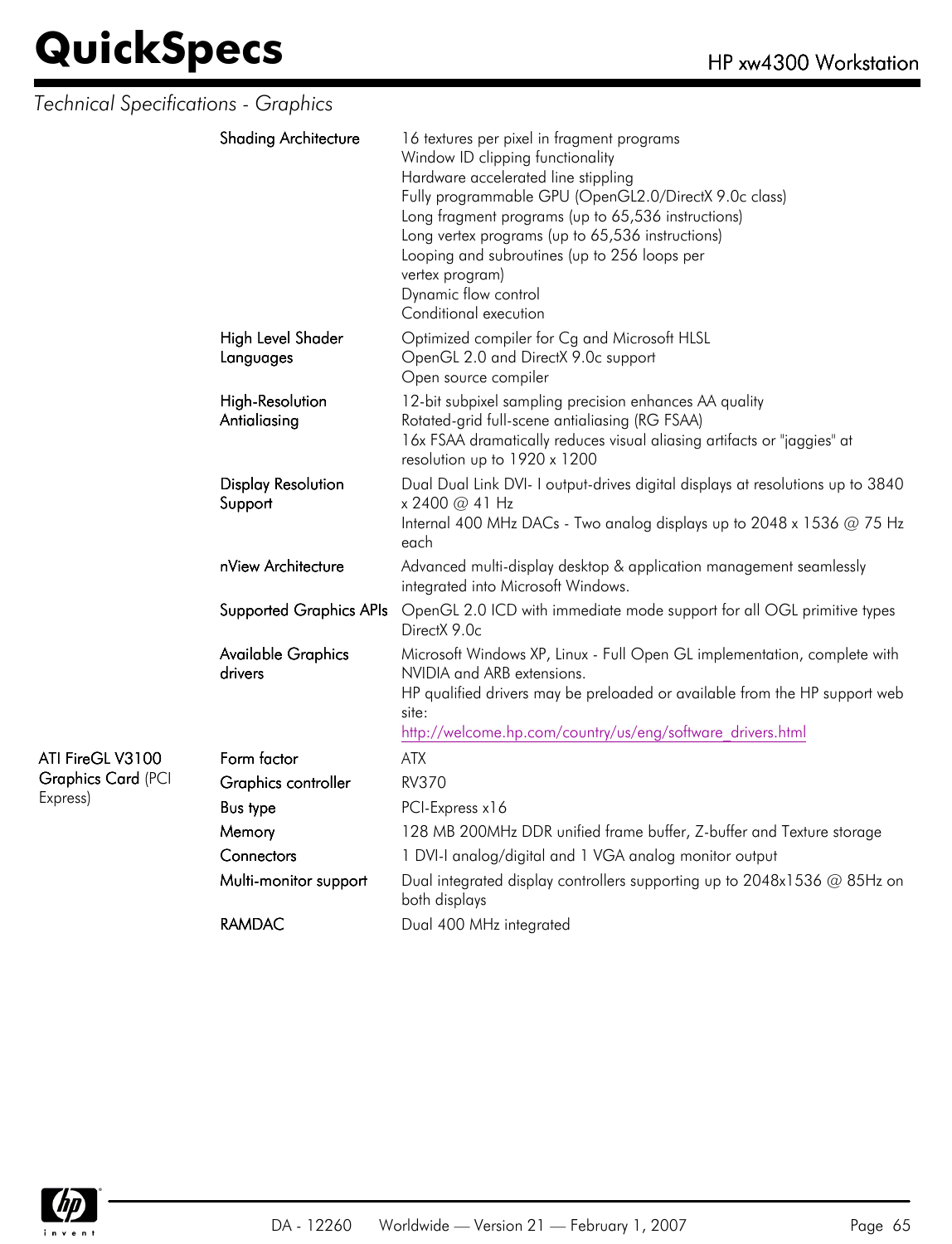| Technical Specifications - Graphics |                                                                                                                                                                                                                                                                                                                                                                                                                                                                            |
|-------------------------------------|----------------------------------------------------------------------------------------------------------------------------------------------------------------------------------------------------------------------------------------------------------------------------------------------------------------------------------------------------------------------------------------------------------------------------------------------------------------------------|
| Architecture features               | 128-bit memory interface<br>128-bit IEEE floating-point precision<br>24-bits per RGBA color precision<br>4-bit sub-pixel precision<br>2 parallel geometry engines<br>4 parallel pixel pipelines<br>$2x/4x/6x$ FSAA<br>Hardware accelerated antialiased points and lines<br>Hardware OpenGL overlay planes<br>Hardware accelerated two-sided lighting<br>Hardware accelerated clipping planes<br>Hardware accelerated occlusion culling<br>Hardware accelerated clip planes |
| Shading architecture                | Smartshader <sup>™</sup> technology<br>Programmable pixel and vertex shaders<br>16 textures per pass<br>Pixel shaders up to 160 instructinos with 32-bit floating point precision for<br>each RGBA component<br>Multiple render target support<br>Shadow volume rendering acceleration<br>High precision 10-bit per channel frame buffer support                                                                                                                           |
| Supported graphics APIs             | OpenGL 1.5<br>DirectX 9.0                                                                                                                                                                                                                                                                                                                                                                                                                                                  |
|                                     | Available graphics drivers Windows XP Professional, Windows XP Professional x64 Edition, Linux<br>Xfree86HP qualified drivers may be preloaded or available from the HP<br>support Web site:<br>http://welcome.hp.com/country/us/eng/software_drivers.html.                                                                                                                                                                                                                |
| Maximum resolution                  | DVI-I output – drives digital display at resolutions up to 1600x1200<br>Internal 400MHz RAMDACs - drives dual analog displays up to 2048x1536<br>@ 85Hz each                                                                                                                                                                                                                                                                                                               |

#### NVIDIA Quadro NVS 440 Form Factor ATX

| <b>PCIe Graphics</b> | <b>Graphics Controller</b> | 2 nv43 2D graphics processor units (GPUs)                   |
|----------------------|----------------------------|-------------------------------------------------------------|
|                      | VGA controller             | Integrated into the Quadro GPU                              |
|                      | <b>Bus Type</b>            | $PCI-E x16$                                                 |
|                      | RAMDAC                     | Dual 350 MHz                                                |
|                      | Memory                     | 256 MB DDR frame buffer and Texture storage (128MB per GPU) |
|                      | Connector                  | Two DMS-59                                                  |
|                      | Controller clock speed     | 250 MHz                                                     |
|                      | Color planes               | 32-bit color buffer                                         |
|                      | Overlay planes             | 1 16-bit Video overlay plane                                |
|                      | Maximum pixel clock        | 350 MHz                                                     |
|                      | Multi-Monitor Support      | Up to 4 analog or digital monitors                          |
|                      | Single DVI Support         | Yes                                                         |
|                      | Dual DVI Support           | Yes                                                         |

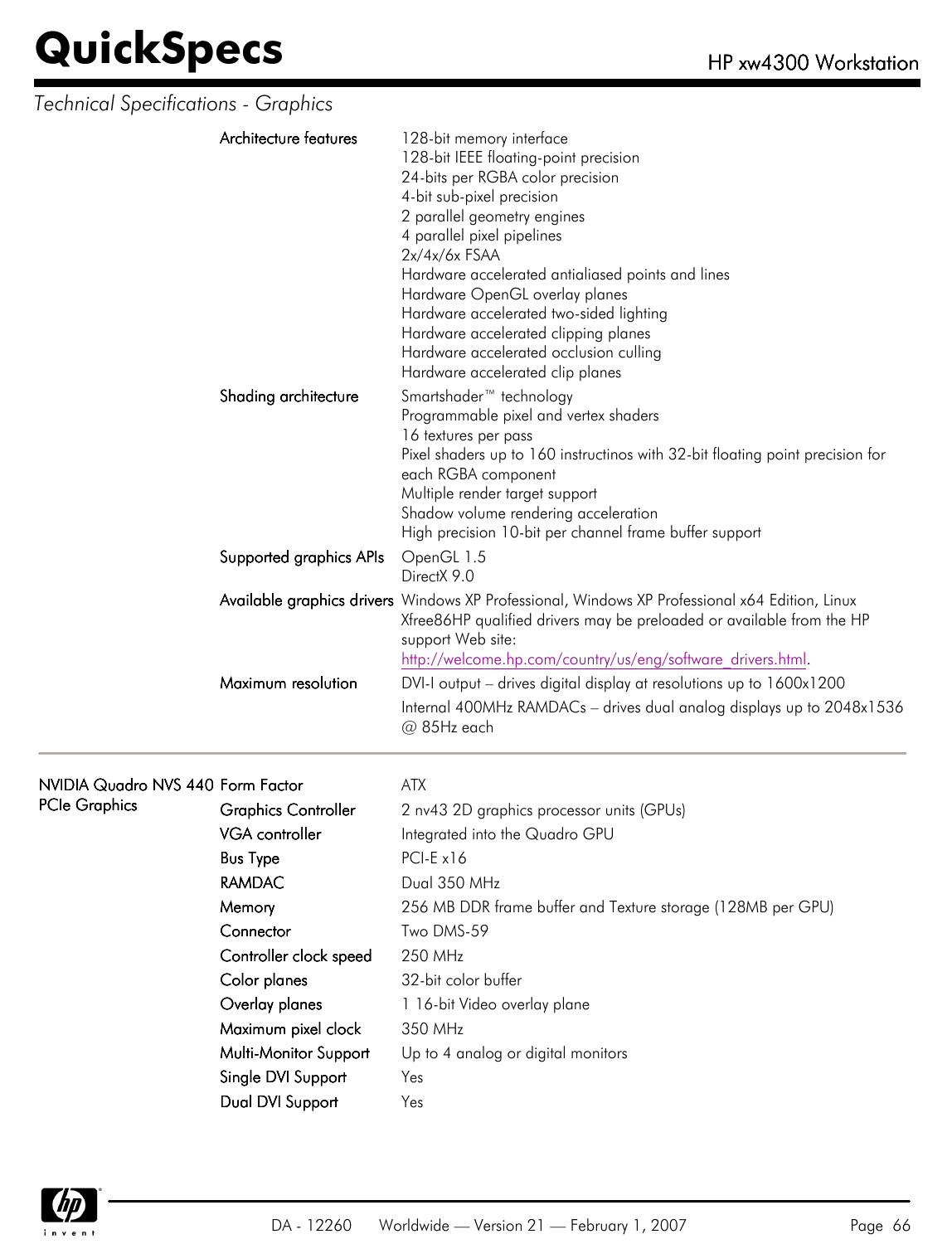| <b>Technical Specifications - Graphics</b>                    |                                           |                                                                                                                                                                                                                                                                                                                                                                                                                                                                                                                                                                     |
|---------------------------------------------------------------|-------------------------------------------|---------------------------------------------------------------------------------------------------------------------------------------------------------------------------------------------------------------------------------------------------------------------------------------------------------------------------------------------------------------------------------------------------------------------------------------------------------------------------------------------------------------------------------------------------------------------|
|                                                               | High-definition Video<br>Processor (HDVP) | Full-screen, full-frame video playback of HDTV and DVD content<br>DVD-ready motion compensation for MPEG-2<br>Independent hardware color controls for video overlay<br>Hardware color-space conversion (YUV 4:2:2 and 4:2:0)<br><b>IDCT</b> motion compensation<br>5-tap horizontal by 3-tap vertical filtering<br>8:1 up/down scaling<br>Available graphics drivers Microsoft Windows XP (Provides full native Dual View mode, Span or Big<br>Desktop mode, and Clone mode)<br>HP qualified drivers may be preloaded or available from the HP support<br>Web site: |
|                                                               |                                           | http://welcome.hp.com/country/us/eng/software drivers.html.                                                                                                                                                                                                                                                                                                                                                                                                                                                                                                         |
| ATI FireGL V5100<br><b>PCI-Express Graphics</b><br>Controller | Form Factor<br><b>Graphics Controller</b> | <b>ATX</b><br><b>RV423</b>                                                                                                                                                                                                                                                                                                                                                                                                                                                                                                                                          |
|                                                               | <b>Bus Type</b><br>Memory                 | PCI-Express x16<br>128 MB 350MHz DDR unified frame buffer, Z-buffer and Texture storage                                                                                                                                                                                                                                                                                                                                                                                                                                                                             |
|                                                               | Connectors<br>Multi-monitor support       | 2 DVI-I analog/digital monitor outputs, 1 3-pin Mini DIN stereo output<br>Dual integrated display controllers supporting up to two analog displays at<br>2048x1536 $@$ 85Hz on both displays.                                                                                                                                                                                                                                                                                                                                                                       |
|                                                               | <b>RAMDAC</b>                             | Dual 400 MHz integrated                                                                                                                                                                                                                                                                                                                                                                                                                                                                                                                                             |
|                                                               | Architecture features                     | 256-bit memory interface<br>128-bit IEEE floating-point precision<br>24-bits per RGBA color precision<br>8-bit sub-pixel precision<br>6 parallel geometry engines<br>12 parallel pixel pipelines<br>$2x/4x/6x$ FSAA<br>Hardware accelerated antialiased points and lines<br>Hardware OpenGL overlay planes<br>Hardware accelerated two-sided lighting<br>Hardware accelerated clipping planes<br>Hardware accelerated occlusion culling<br>Hardware accelerated clip planes<br>Quad-buffered stereo                                                                 |
|                                                               | Shading architecture                      | Smartshader <sup>™</sup> technology<br>Programmable pixel and vertex shaders<br>16 textures per pass<br>Pixel shaders up to 160 instructions with 32-bit floating point precision for<br>each RGBA component<br>Multiple render target support<br>Shadow volume rendering acceleration<br>High precision 10-bit per channel frame buffer support                                                                                                                                                                                                                    |
|                                                               | Supported graphics APIs                   | OpenGL 1.5<br>DirectX 9.0                                                                                                                                                                                                                                                                                                                                                                                                                                                                                                                                           |
|                                                               |                                           | Available graphics drivers HP-tested: Microsoft Windows XP, Windows 2000, and Linux<br>HP qualified drivers may be preloaded or available from the HP support<br>Web site: http://welcome.hp.com/country/us/eng/software drivers.html.                                                                                                                                                                                                                                                                                                                              |

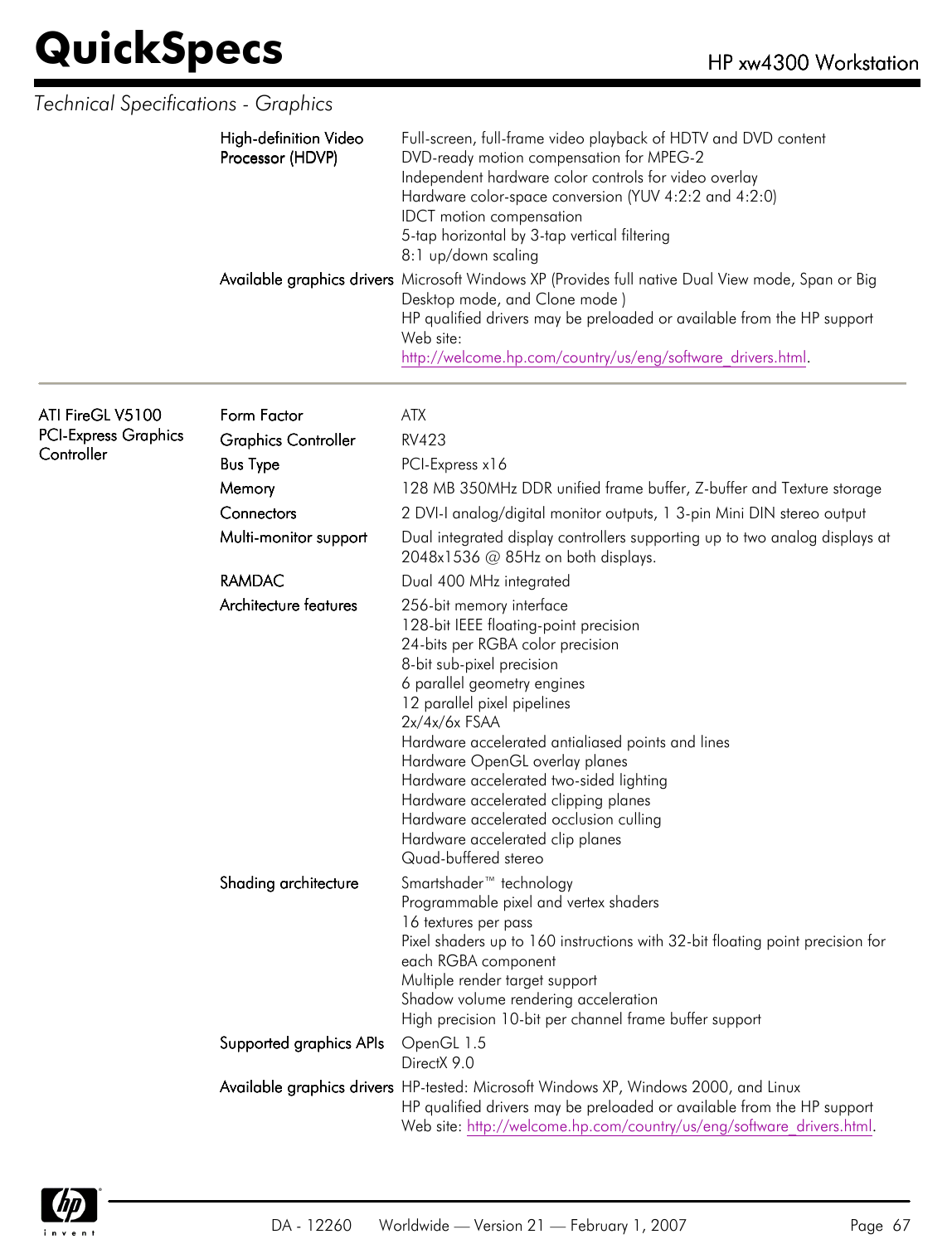#### *Technical Specifications - Graphics*

Maximum Resolution DVI-I output – drives digital displays at resolutions up to 1600x1200 Internal 400MHz RAMDAC – drives dual analog displays up to 2048x1536 @ 85Hz each

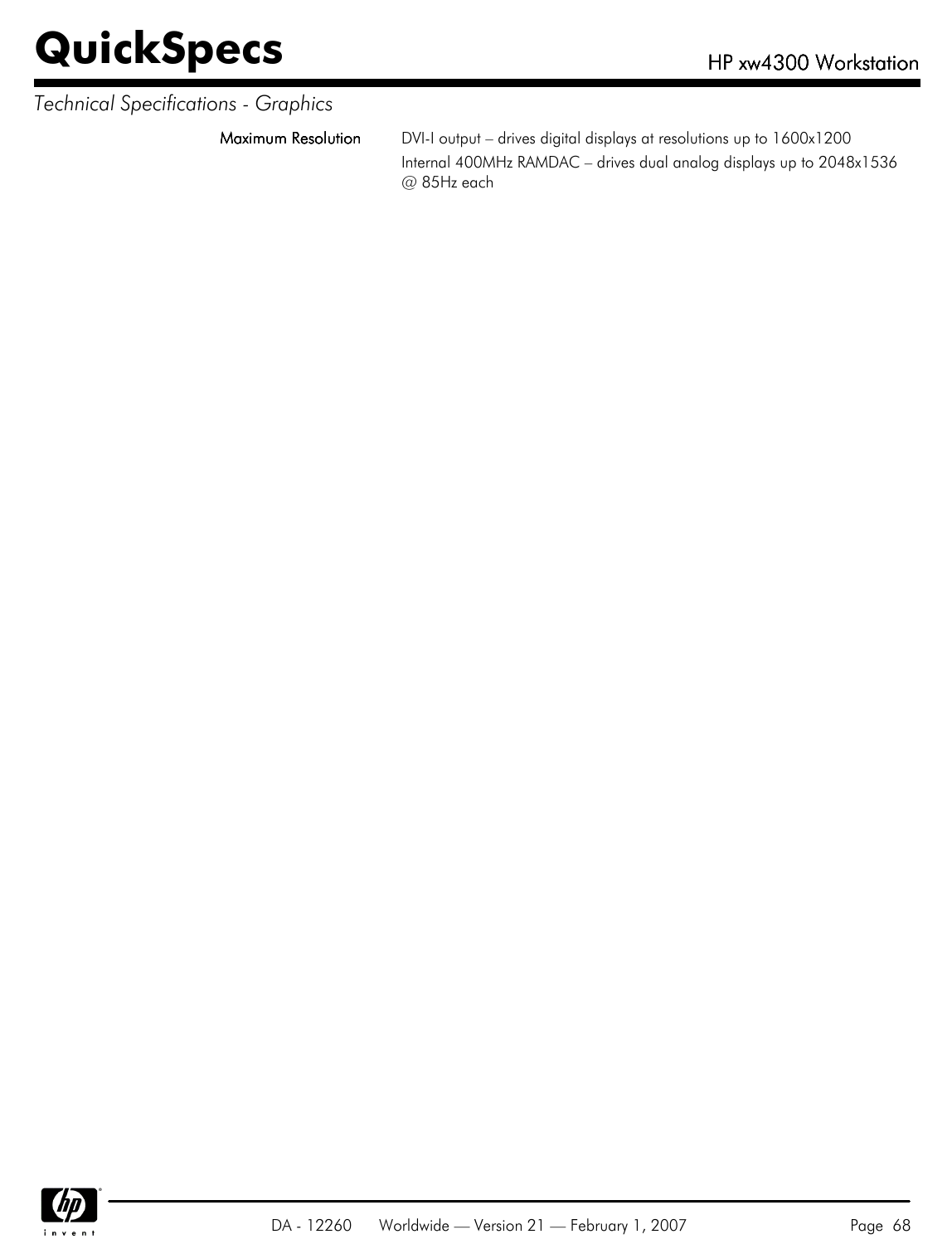*Technical Specifications - Monitors*

| HP L1755 Flat Panel<br>Monitor | Panel                            | <b>Type</b>                                   | Active matrix, thin film transistor (TFT)                                                              |
|--------------------------------|----------------------------------|-----------------------------------------------|--------------------------------------------------------------------------------------------------------|
|                                |                                  | Viewable Image Area<br>(diagonal)             | 17 in (43.2 cm) maximum viewable                                                                       |
|                                |                                  | Screen Opening (WxH)                          | 13.4 x 10.7 in (33.9 x 27.2 cm)                                                                        |
|                                |                                  | Viewing Angle (typical)                       | 176 degrees horizontal/176 degrees vertical<br>(10:1 minimum contrast ratio)                           |
|                                |                                  | <b>Brightness</b> (typical)                   | Up to 250 nits (cd/m <sup>2</sup> )                                                                    |
|                                |                                  | <b>Contrast Ratio (typical)</b>               | Up to 1000:1 (typical)                                                                                 |
|                                |                                  | Response Rate (typical)                       | 25 ms (typical rise $+$ fall)                                                                          |
|                                |                                  | <b>Pixel Pitch</b>                            | 0.264 mm                                                                                               |
|                                |                                  | Color Depth Support                           | 16.7 million colors                                                                                    |
|                                | Video/Other Inputs               | Plug and Play                                 | Yes (supports VESA DDC2B; PC2001 compliant)                                                            |
|                                |                                  | Self Powered USB 2.0<br>Hub                   | One upstream, four downstream ports (cable<br>included)                                                |
|                                |                                  | Input Signal                                  | Two connectors: one 15-pin mini D-sub analog<br>VGA; and one DVI-I (VGA analog or digital)             |
|                                |                                  | Input Impedance                               | 75 ohms $\pm$ 2%                                                                                       |
|                                |                                  | Sync Input                                    | Separate sync (HSYNC/VSYNC); composite sync,<br>Sync on Green (activated through on-screen<br>display) |
|                                |                                  | Video Cable                                   | VGA to VGA, DVI-D to DVI-D, and DVI-I to VGA                                                           |
|                                |                                  | Video Cable Length                            | 78 in (2.0 m)                                                                                          |
|                                | Signal Interface/<br>Performance | <b>Horizontal Frequency</b>                   | 30 to 82 kHz                                                                                           |
|                                |                                  | <b>Vertical Frequency</b>                     | 56 to 75 Hz                                                                                            |
|                                |                                  | <b>Native Resolution</b>                      | 1280 x 1024 @ 60 Hz analog                                                                             |
|                                |                                  |                                               | 1280 x 1024 @ 60 Hz digital                                                                            |
|                                |                                  | Maximum Resolution<br>(Analog)                | 1280 x 1024 @ 75 Hz analog                                                                             |
|                                |                                  | Maximum Resolution<br>(Digital)               | 1280 x 1024 @ 75 Hz digital                                                                            |
|                                |                                  | Preset VESA Graphic<br>Modes (non-interlaced) | 640 x 480 @ 60 Hz, 72 Hz, 75 Hz<br>720 x 400 @ 70 Hz                                                   |
|                                |                                  |                                               | 800 x 600 @ 60 Hz, 72 Hz, 75 Hz                                                                        |
|                                |                                  |                                               | 1024 x 768 @ 60 Hz, 70 Hz, 75 Hz                                                                       |
|                                |                                  |                                               | 1280 x 1024 @ 60 Hz, 75 Hz                                                                             |
|                                |                                  | Preset MAC Mode                               | 832 x 624 @ 75 Hz                                                                                      |
|                                |                                  |                                               | 1152 x 870 @75 Hz                                                                                      |
|                                |                                  | Preset VGA Mode                               | 640 x 480 @ 60 Hz, 72 Hz                                                                               |
|                                |                                  | Preset SUN Mode                               | 1152 x 900 @ 76 Hz                                                                                     |
|                                |                                  | Fail Safe Mode                                | Yes (limits out of range signal messages)                                                              |
|                                |                                  | Maximum Pixel Clock<br>Speed                  | 140 MHz                                                                                                |
|                                |                                  | User Programmable<br>Modes                    | Yes, 15                                                                                                |
|                                |                                  | Anti-Glare                                    | Yes                                                                                                    |

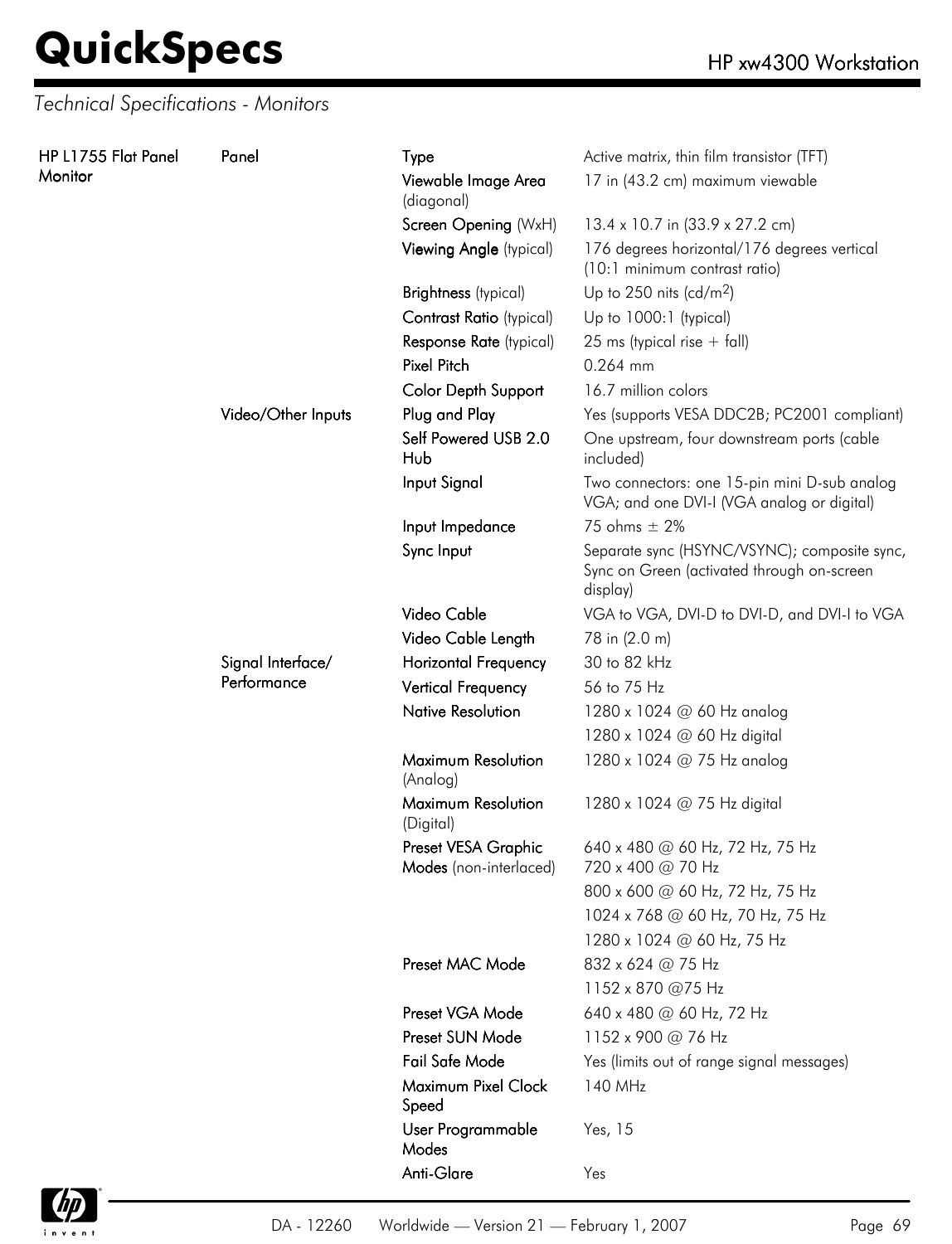| <b>Technical Specifications - Monitors</b> |                                                         |                                                                                                                                                                                                                                         |                                                                                        |                                                                                                                                |
|--------------------------------------------|---------------------------------------------------------|-----------------------------------------------------------------------------------------------------------------------------------------------------------------------------------------------------------------------------------------|----------------------------------------------------------------------------------------|--------------------------------------------------------------------------------------------------------------------------------|
|                                            |                                                         | <b>Anti-Static</b>                                                                                                                                                                                                                      | Yes                                                                                    |                                                                                                                                |
|                                            |                                                         | <b>AssetControl</b>                                                                                                                                                                                                                     | Yes (accessible on HP Compaq Business<br>Desktops featuring Intelligent Manageability) |                                                                                                                                |
|                                            |                                                         | Default Color<br>Temperature                                                                                                                                                                                                            | Yes (6500k, 9300k, SRGB, Custom User)                                                  |                                                                                                                                |
|                                            | On Screen Display (OSD) Buttons or Switches<br>Controls |                                                                                                                                                                                                                                         | adjust switch                                                                          | Power on/off; 3-button OSD; second level OSD<br>buttons include dual-input switch, dedicated auto                              |
|                                            |                                                         | Languages                                                                                                                                                                                                                               | English, Spanish, French, German, Italian,<br>Japanese, Simplified Chinese             |                                                                                                                                |
|                                            | <b>User Controls</b>                                    | Size and positioning, contrast, brightness, clock,<br>clock phase, selectable color temperature, serial<br>number, mode displayed, sleep timer, input<br>selection, factory reset, individual color contrast,<br>full-screen resolution |                                                                                        |                                                                                                                                |
|                                            | Power                                                   | Power Supply                                                                                                                                                                                                                            | Auto-ranging, 90 to 265 VAC; internal power<br>supply                                  |                                                                                                                                |
|                                            |                                                         | Input Power                                                                                                                                                                                                                             | $100 \sim 240$ VAC                                                                     |                                                                                                                                |
|                                            |                                                         | <b>Nominal Current</b>                                                                                                                                                                                                                  | 1.5 A maximum                                                                          |                                                                                                                                |
|                                            |                                                         | Frequency                                                                                                                                                                                                                               | $50 \sim 60$ Hz                                                                        |                                                                                                                                |
|                                            |                                                         | Average                                                                                                                                                                                                                                 | 33 watts when displaying standard office<br>software                                   |                                                                                                                                |
|                                            |                                                         | <b>Typical Power</b><br>Consumption                                                                                                                                                                                                     | $< 40$ watts                                                                           |                                                                                                                                |
|                                            |                                                         | Maximum                                                                                                                                                                                                                                 | $< 60$ watts                                                                           |                                                                                                                                |
|                                            |                                                         | <b>Power Saving</b>                                                                                                                                                                                                                     | < 2 W                                                                                  |                                                                                                                                |
|                                            |                                                         | Off Mode                                                                                                                                                                                                                                | 0 watts (when master power switch is in the off<br>position)                           |                                                                                                                                |
|                                            |                                                         | Power Cable Length                                                                                                                                                                                                                      | 70 in (1.8 m); non-captive                                                             |                                                                                                                                |
|                                            | Mechanical                                              | <b>Dimensions</b><br>$(H \times W \times D)$                                                                                                                                                                                            | Unpacked with stand                                                                    | 16.1 (minimum) to 21.2<br>(maximum) $x$ 14.4 $x$ 8.3<br>in $(40.9 \text{ (minimum)}$ to<br>42.2 (maximum) x 36.5<br>x 21.1 cm) |
|                                            |                                                         |                                                                                                                                                                                                                                         | <b>Base Area</b>                                                                       | 8.3 x 12.2 in                                                                                                                  |
|                                            |                                                         |                                                                                                                                                                                                                                         | (Footprint D x W)                                                                      | $(21.1 \times 30.9 \text{ cm})$                                                                                                |
|                                            |                                                         | Panel only (without<br>stand) $(H \times W \times D)$                                                                                                                                                                                   | 11.8 x 14.4 x 2.9 in<br>$(30.1 \times 40.9 \times 7.3 \text{ cm})$                     |                                                                                                                                |
|                                            |                                                         | Weight                                                                                                                                                                                                                                  | Unpacked with stand                                                                    | 14.7 lb (6.7 kg)                                                                                                               |
|                                            |                                                         | Unpacked without<br>stand                                                                                                                                                                                                               | 8.1 lb (3.7 kg)                                                                        |                                                                                                                                |
|                                            |                                                         |                                                                                                                                                                                                                                         | Packaged                                                                               | 20.2 lb (9.2 kg)                                                                                                               |
|                                            |                                                         | <b>Bezel Width</b>                                                                                                                                                                                                                      | 13 mm left and right, 14 mm top, and 15 mm<br>bottom                                   |                                                                                                                                |
|                                            |                                                         | <b>Tilt Range</b>                                                                                                                                                                                                                       | $-5^{\circ}$ to $+35^{\circ}$                                                          |                                                                                                                                |
|                                            |                                                         | Swivel Range                                                                                                                                                                                                                            | $\pm$ 50° horizontal swivel                                                            |                                                                                                                                |
|                                            |                                                         | Height Adjustable                                                                                                                                                                                                                       | Yes (5.1 in/13 cm adjustment range)                                                    |                                                                                                                                |

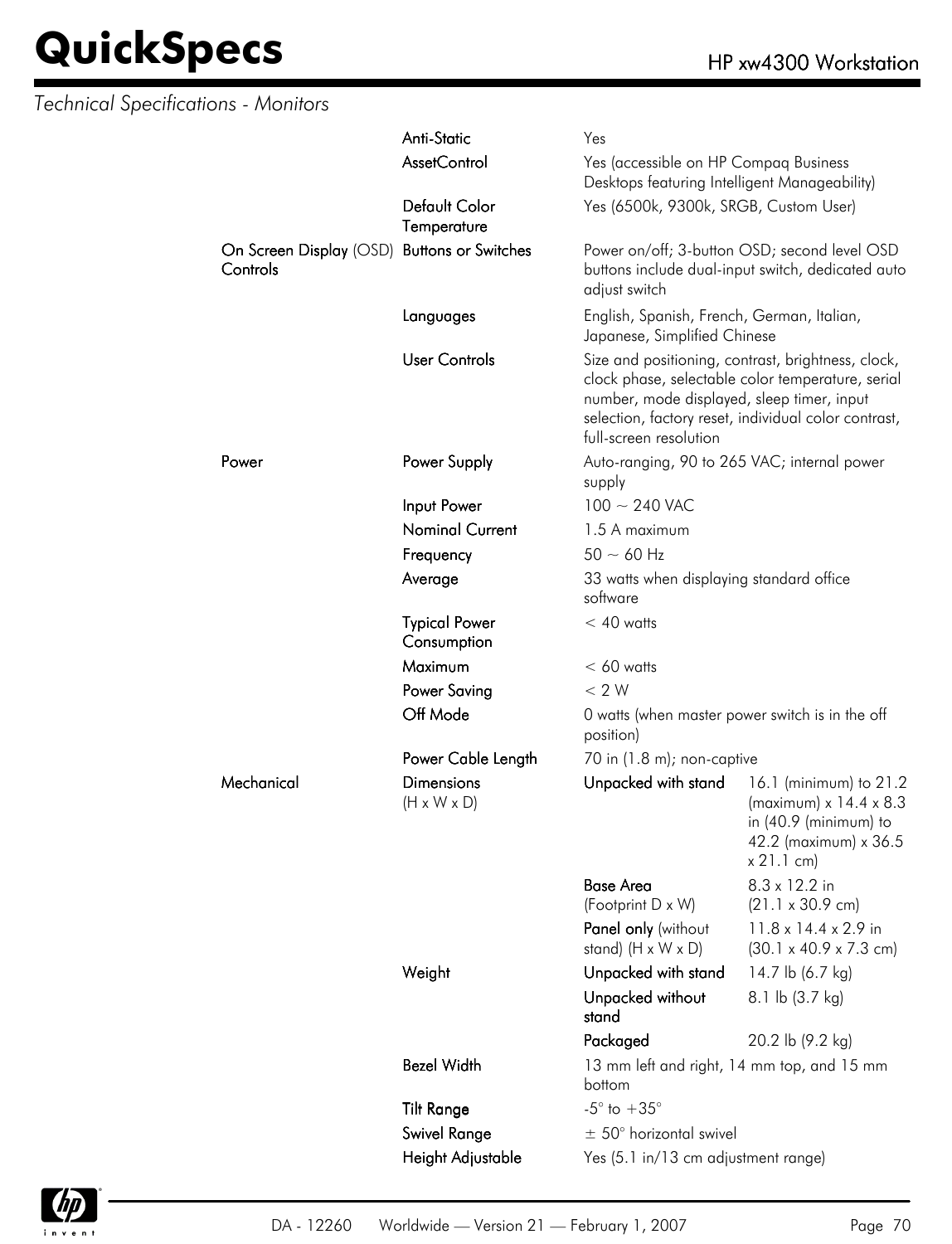### *Technical Specifications - Monitors*

|               | <b>Pivot Rotation</b>                                                                                                 | Yes, 90°                                                                                                                                                                                                                                                                                                                                                                                                |  |
|---------------|-----------------------------------------------------------------------------------------------------------------------|---------------------------------------------------------------------------------------------------------------------------------------------------------------------------------------------------------------------------------------------------------------------------------------------------------------------------------------------------------------------------------------------------------|--|
|               | <b>Base</b>                                                                                                           | Ships detached and is removable after<br>installation                                                                                                                                                                                                                                                                                                                                                   |  |
| Environmental | <b>Temperature – Operating</b> 41° to 95° F (5° to 35° C)                                                             |                                                                                                                                                                                                                                                                                                                                                                                                         |  |
|               | Temperature - Non-<br>operating                                                                                       | $-4^{\circ}$ to 140° F (-20° to 60° C)                                                                                                                                                                                                                                                                                                                                                                  |  |
|               | Humidity - Operating                                                                                                  | 20% to 80%                                                                                                                                                                                                                                                                                                                                                                                              |  |
|               | Humidity - Non-<br>operating                                                                                          | 5% to 95%                                                                                                                                                                                                                                                                                                                                                                                               |  |
|               | Altitude - Operating                                                                                                  | 0 to 13,000 ft (0 to 4,000 m)                                                                                                                                                                                                                                                                                                                                                                           |  |
|               | Altitude - Non-operating                                                                                              | 0 to 40,000 ft (0 to 12,192 m)                                                                                                                                                                                                                                                                                                                                                                          |  |
| Options       | <b>HP Desktop Access</b><br>Center - Part number:<br><b>DK985A</b>                                                    | Features integrated microphone/headset jacks,<br>dual function headset for phone/PC support, a<br>MultiBay slot for adding an optical drive (sold<br>separately), and four USB ports for easy<br>integration of third-party digital solutions. Sold<br>separately. For more information, refer to the HP<br>Desktop Access Center QuickSpec document.                                                   |  |
|               | <b>HP Flat Panel Speaker</b><br>Bar – Part number:<br>PF804AA                                                         | Powered directly by the monitor, seamlessly<br>attaches to the monitor's bezel to bring full<br>multimedia support to select HP flat panel<br>monitors. Features dual speakers with full sound<br>range and external jack for headphones. Sold<br>separately. For more information, refer to the HP<br>Flat Panel Speaker Bar QuickSpec document.                                                       |  |
|               | HP Compaq 7000 Series<br>Ultra-slim Desktop<br><b>Integrated Work Center</b><br>Stand - Part number:<br><b>DL641B</b> | Allows mounting of a 15-, 17- or 19-inch HP flat<br>panel monitor and an HP Compaq dc7100<br>Ultra-slim Desktop PC on a single stand for the<br>convenience of an "all-in-one" form factor. Sold<br>separately. For more information, refer to this<br>product's QuickSpec document                                                                                                                     |  |
| Other         | Accessories Included                                                                                                  | VGA to VGA cable, DVI-D to DVI-D cable, DVI-I<br>to VGA cable, USB cable, user CD-ROM with<br>Pivot Pro software                                                                                                                                                                                                                                                                                        |  |
|               | Software                                                                                                              | Pivot Pro software from Portrait Displays, Inc.<br>interacts with your PC's native graphics driver to<br>enable seamless portrait screen redraws with a<br>simple mouse-click or keyboard command. Pivot<br>Pro supports 90-degree portrait and landscape<br>views. Language support is available in English,<br>Japanese, French, German, Spanish, Italian, and<br>Traditional and Simplified Chinese. |  |
|               | Software                                                                                                              | HP Display LiteSaver feature lets you schedule<br>Sleep mode at preset times to help protect the<br>display against image retention, drastically lower<br>power consumption and energy costs, and<br>extend the lifespan of the monitor.                                                                                                                                                                |  |

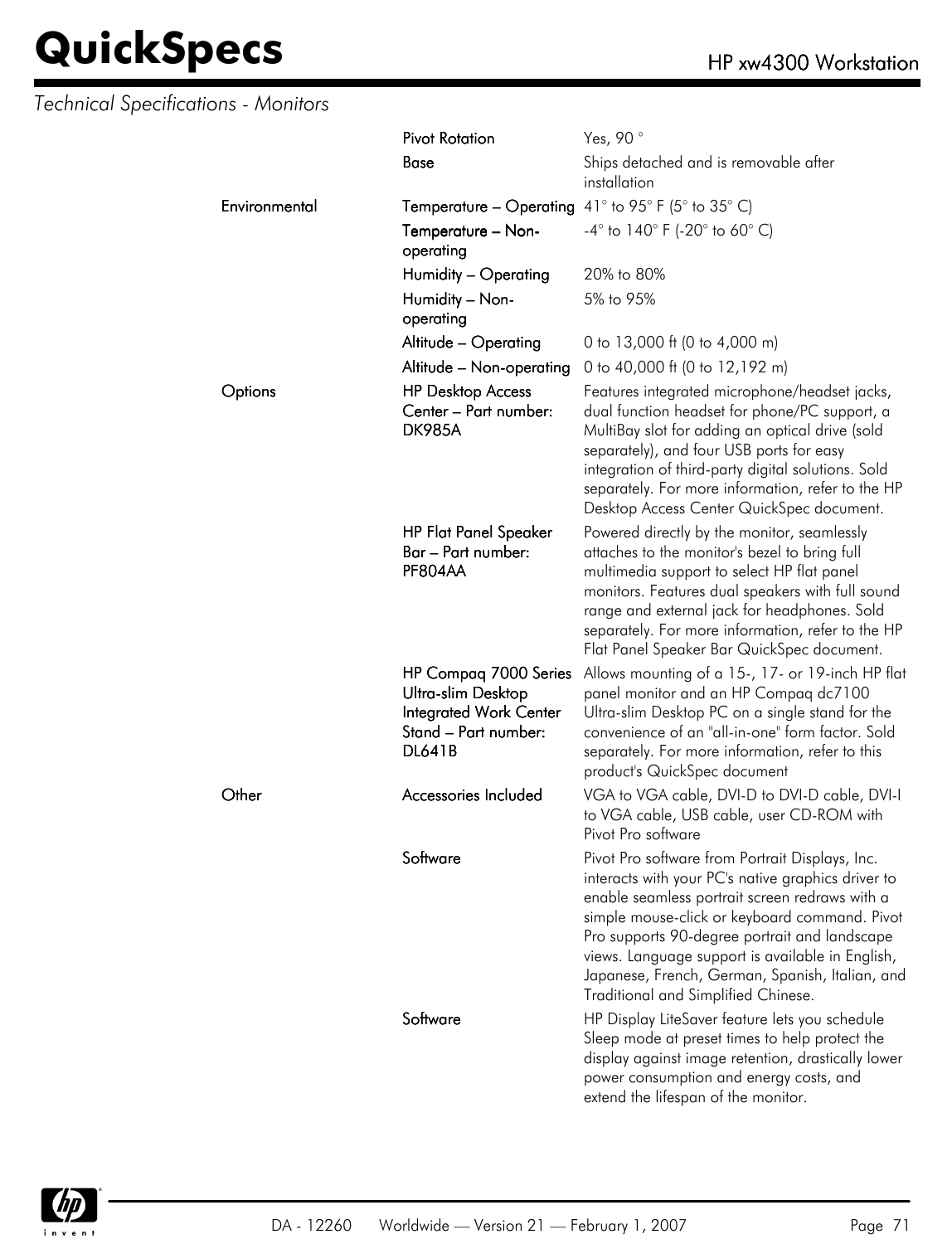| Technical Specifications - Monitors |                                 |                                                                                                                                                                                                                                                                                                                                                                                                                                                                                                                                                        |                                                                                                                                                                                                                                                     |  |
|-------------------------------------|---------------------------------|--------------------------------------------------------------------------------------------------------------------------------------------------------------------------------------------------------------------------------------------------------------------------------------------------------------------------------------------------------------------------------------------------------------------------------------------------------------------------------------------------------------------------------------------------------|-----------------------------------------------------------------------------------------------------------------------------------------------------------------------------------------------------------------------------------------------------|--|
|                                     |                                 | User Guide Languages                                                                                                                                                                                                                                                                                                                                                                                                                                                                                                                                   | English, Latin America Spanish, Brazilian<br>Portuguese, Danish, Dutch, Finnish, French,<br>German, Italian, Norwegian, Swedish, Greek,<br>Polish, Russian, Slovenian, Turkish, Simplified<br>Chinese, Traditional Chinese, Korean, and<br>Japanese |  |
|                                     |                                 | <b>Warranty Languages</b>                                                                                                                                                                                                                                                                                                                                                                                                                                                                                                                              | English, Canadian French, Latin America<br>Spanish, Brazilian Portuguese, Danish, Dutch,<br>Finnish, French, German, Italian, Norwegian,<br>Spanish, Swedish, Bahasa Indonesian, Simplified<br>Chinese, Traditional Chinese, and Korean             |  |
|                                     |                                 | Color                                                                                                                                                                                                                                                                                                                                                                                                                                                                                                                                                  | Carbonite, two-tone carbonite and silver (EMEA<br>only)                                                                                                                                                                                             |  |
|                                     |                                 | <b>VESA Mounting</b>                                                                                                                                                                                                                                                                                                                                                                                                                                                                                                                                   | Yes (swing arm/wall mount not included); base<br>must be removed for mounting options)                                                                                                                                                              |  |
|                                     |                                 | <b>VESA External Mounting</b>                                                                                                                                                                                                                                                                                                                                                                                                                                                                                                                          | Yes (standard 4 hole pattern, 100 mm)                                                                                                                                                                                                               |  |
|                                     |                                 | Kensington Lock-ready                                                                                                                                                                                                                                                                                                                                                                                                                                                                                                                                  | Yes                                                                                                                                                                                                                                                 |  |
|                                     | Certification and<br>Compliance | Australian ACA Approval, Canadian Requirements/CSA, CE Marking, China<br>CCC Approval, CISPR Requirements, Eastern European Approvals, Energy<br>Star Compliant, FCC Approval, German Ergonomic (TUV and GS Mark),<br>ISO 13406-2 Compliant (Pixel Defect Guidelines), Mexican NOM Approval,<br>MPR-II Compliant, PC2001 Compliant, PC99 Certified, S. Korean MIC<br>Approval, Taiwan BSMI Approval, TCO 99 or 03 depending on region<br>(emissions, ergonomics, environment), TUV-Ergo, UL Listed, VCCI Approvals,<br>Microsoft Windows Certification |                                                                                                                                                                                                                                                     |  |
|                                     | Compatibility                   | Recommended for use with HP products.                                                                                                                                                                                                                                                                                                                                                                                                                                                                                                                  | VESA Video Signal Standard (VSIS) Compliant video cards have been tested<br>and proven compatible for use with the HP L1755 Flat Panel Monitor.                                                                                                     |  |
|                                     | Service and Warranty            | Limited three-year parts and repair labor, service provider labor, and on-site<br>service. Next business day advanced exchange direct replacement service<br>available during warranty period. Certain restrictions and exclusions apply.<br>For details, contact HP Customer Support.                                                                                                                                                                                                                                                                 |                                                                                                                                                                                                                                                     |  |
| HP L1955 Flat Panel                 | Panel                           | Type                                                                                                                                                                                                                                                                                                                                                                                                                                                                                                                                                   | Active matrix, thin film transistor (TFT)                                                                                                                                                                                                           |  |
| <b>Monitor</b>                      |                                 | Viewable Image Area<br>(diagonal)                                                                                                                                                                                                                                                                                                                                                                                                                                                                                                                      | 19 in (48.25 cm) maximum viewable                                                                                                                                                                                                                   |  |
|                                     |                                 | Screen Opening (WxH)                                                                                                                                                                                                                                                                                                                                                                                                                                                                                                                                   | 14.9 x 12.0 in (38.0 x 30.5 cm)                                                                                                                                                                                                                     |  |
|                                     |                                 | Viewing Angle (typical)                                                                                                                                                                                                                                                                                                                                                                                                                                                                                                                                | 176 degrees horizontal/176 degrees vertical<br>(10:1 minimum contrast ratio)                                                                                                                                                                        |  |
|                                     |                                 | <b>Brightness</b> (typical)                                                                                                                                                                                                                                                                                                                                                                                                                                                                                                                            | Up to 250 nits (cd/m <sup>2</sup> )                                                                                                                                                                                                                 |  |
|                                     |                                 | Contrast Ratio (typical)                                                                                                                                                                                                                                                                                                                                                                                                                                                                                                                               | Up to 1000:1 (typical)                                                                                                                                                                                                                              |  |
|                                     |                                 | Response Rate (typical)                                                                                                                                                                                                                                                                                                                                                                                                                                                                                                                                | $<$ 16 ms (typical rise + fall)                                                                                                                                                                                                                     |  |
|                                     |                                 | Pixel Pitch                                                                                                                                                                                                                                                                                                                                                                                                                                                                                                                                            | 0.294 mm                                                                                                                                                                                                                                            |  |
|                                     |                                 | Color Depth Support                                                                                                                                                                                                                                                                                                                                                                                                                                                                                                                                    | 16.7 million colors                                                                                                                                                                                                                                 |  |

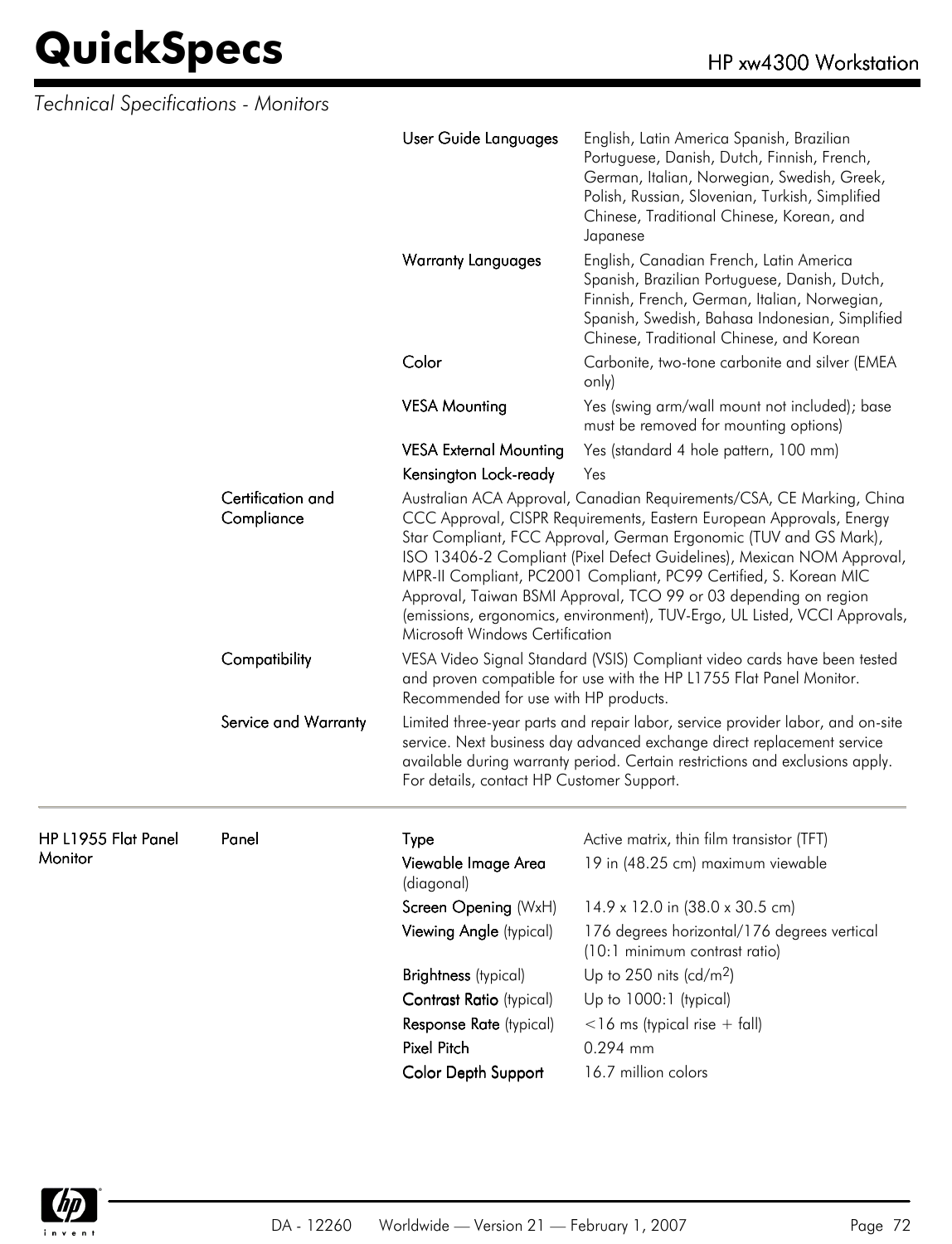| Technical Specifications - Monitors |                                                         |                                               |                                                                                                                    |
|-------------------------------------|---------------------------------------------------------|-----------------------------------------------|--------------------------------------------------------------------------------------------------------------------|
|                                     | Video/Other Inputs                                      | Plug and Play                                 | Yes (supports VESA DDC2B; PC2001 compliant)                                                                        |
|                                     |                                                         | Self Powered USB 2.0<br>Hub                   | One upstream, four downstream ports (cable<br>included)                                                            |
|                                     |                                                         | Input Signal                                  | Two connectors: one 15-pin mini D-sub analog<br>VGA; and one DVI-I (VGA analog or digital)                         |
|                                     |                                                         | Input Impedance                               | 75 ohms $\pm$ 2%                                                                                                   |
|                                     |                                                         | Sync Input                                    | Separate sync (HSYNC/VSYNC); composite sync,<br>Sync on Green (activated through on-screen<br>display)             |
|                                     |                                                         | Video Cable                                   | VGA to VGA, DVI-D to DVI-D, and DVI-I to VGA                                                                       |
|                                     |                                                         | Video Cable Length                            | 78 in (2.0 m)                                                                                                      |
|                                     | Signal Interface/                                       | <b>Horizontal Frequency</b>                   | 30 to 82 kHz                                                                                                       |
|                                     | Performance                                             | <b>Vertical Frequency</b>                     | 56 to 75 Hz                                                                                                        |
|                                     |                                                         | <b>Native Resolution</b>                      | 1280 x 1024 @ 75 Hz analog                                                                                         |
|                                     |                                                         |                                               | 1280 x 1024 @ 60 Hz digital                                                                                        |
|                                     |                                                         | Maximum Resolution<br>(Analog)                | 1280 x 1024 @ 75 Hz analog                                                                                         |
|                                     |                                                         | Maximum Resolution<br>(Digital)               | 1280 x 1024 $@$ 75 Hz digital                                                                                      |
|                                     |                                                         | Preset VESA Graphic<br>Modes (non-interlaced) | 640 x 480 @ 60 Hz, 72 Hz, 75 Hz<br>720 x 400 @ 70 Hz                                                               |
|                                     |                                                         |                                               | 800 x 600 @ 60 Hz, 72 Hz, 75 Hz                                                                                    |
|                                     |                                                         |                                               | 1024 x 768 @ 60 Hz, 70 Hz, 75 Hz                                                                                   |
|                                     |                                                         |                                               | 1280 x 1024 @ 60 Hz, 75 Hz                                                                                         |
|                                     |                                                         | Preset MAC Mode                               | 832 x 624 @ 75 Hz                                                                                                  |
|                                     |                                                         |                                               | 1152 x 870 @75 Hz                                                                                                  |
|                                     |                                                         | Preset VGA Mode                               | 640 x 480 @ 60 Hz, 72 Hz                                                                                           |
|                                     |                                                         | Preset SUN Mode                               | 1152 x 900 @ 76 Hz                                                                                                 |
|                                     |                                                         | Fail Safe Mode                                | Yes (limits out of range signal messages)                                                                          |
|                                     |                                                         | Maximum Pixel Clock<br>Speed                  | 140 MHz                                                                                                            |
|                                     |                                                         | User Programmable<br>Modes                    | Yes, 15                                                                                                            |
|                                     |                                                         | Anti-Glare                                    | Yes                                                                                                                |
|                                     |                                                         | <b>Anti-Static</b>                            | Yes                                                                                                                |
|                                     |                                                         | AssetControl                                  | Yes (accessible on HP Compaq Business<br>Desktops featuring Intelligent Manageability)                             |
|                                     |                                                         | <b>Default Color</b><br>Temperature           | Yes (6500k, 9300k, SRGB, Custom User)                                                                              |
|                                     | On Screen Display (OSD) Buttons or Switches<br>Controls |                                               | Power on/off; 3-button OSD; second level OSD<br>buttons include dual-input switch, dedicated auto<br>adjust switch |
|                                     |                                                         | Languages                                     | English, Spanish, French, German, Italian,<br>Japanese, Simplified Chinese                                         |
|                                     |                                                         | <b>User Controls</b>                          | Size and Positioning                                                                                               |
|                                     |                                                         |                                               | Contrast                                                                                                           |

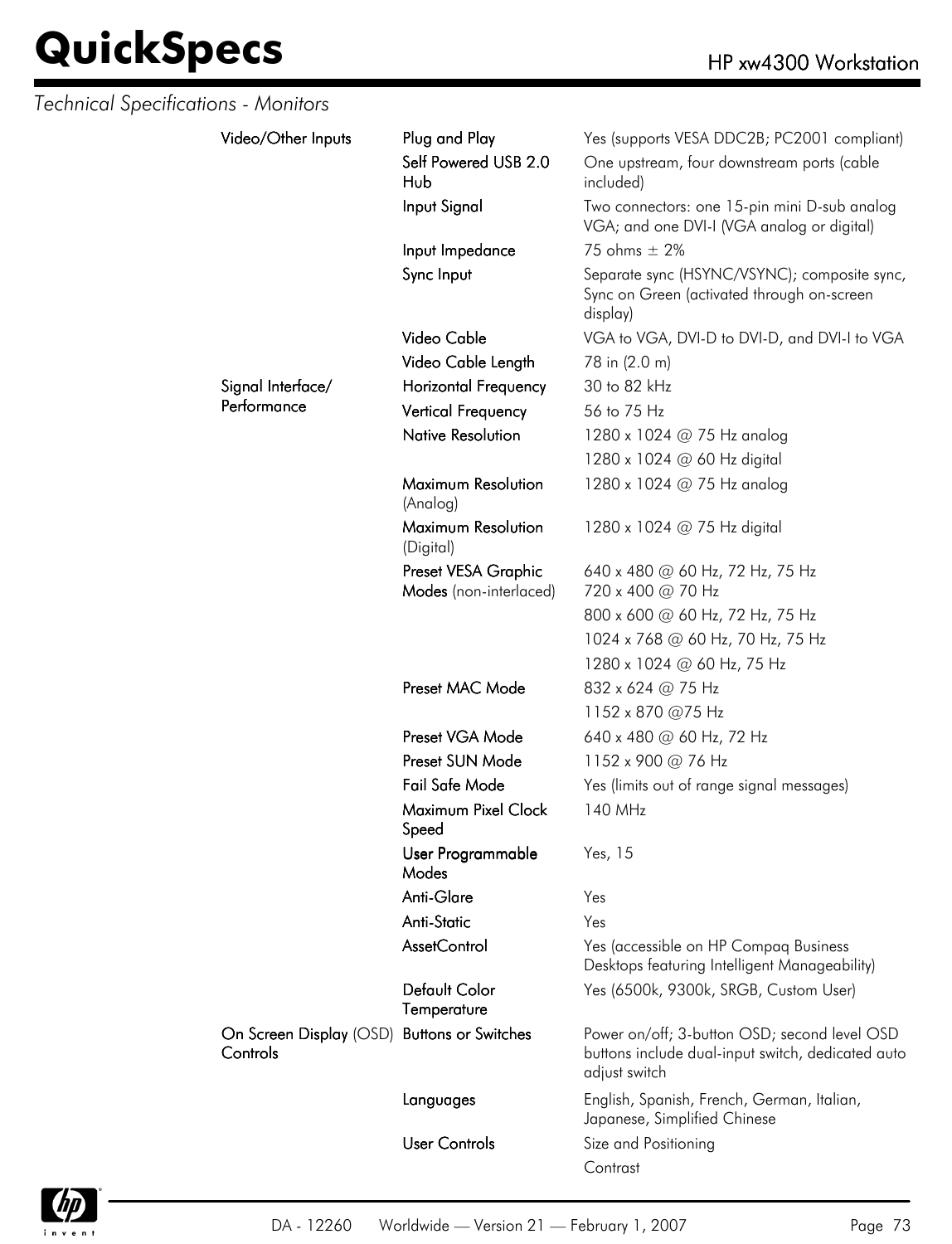*Technical Specifications - Monitors*

Mechanical

|            |                                              | <b>Brightness</b>                                     |                                                                                                                            |  |
|------------|----------------------------------------------|-------------------------------------------------------|----------------------------------------------------------------------------------------------------------------------------|--|
|            |                                              | Clock, Clock Phase                                    |                                                                                                                            |  |
|            |                                              | Selectable Color Temperature                          |                                                                                                                            |  |
|            |                                              | Serial Number                                         |                                                                                                                            |  |
|            |                                              | Mode Displayed                                        |                                                                                                                            |  |
|            |                                              | Sleep Timer                                           |                                                                                                                            |  |
|            |                                              | Input Selection                                       |                                                                                                                            |  |
|            |                                              | <b>Factory Reset</b>                                  |                                                                                                                            |  |
|            |                                              | <b>Individual Color Contrast</b>                      |                                                                                                                            |  |
|            |                                              | <b>Full-screen Resolution</b>                         |                                                                                                                            |  |
| Power      | Power Supply                                 | Auto-ranging, 90 to 265 VAC; internal power           |                                                                                                                            |  |
|            |                                              | supply                                                |                                                                                                                            |  |
|            | Input Power                                  | $100 \sim 240$ VAC                                    |                                                                                                                            |  |
|            | <b>Nominal Current</b>                       | 1.5 A maximum                                         |                                                                                                                            |  |
|            | Frequency                                    | $50 \sim 60$ Hz                                       |                                                                                                                            |  |
|            | Average                                      | 33 watts when displaying standard office<br>software  |                                                                                                                            |  |
|            | <b>Typical Power</b>                         | $< 40$ watts                                          |                                                                                                                            |  |
|            | Consumption                                  |                                                       |                                                                                                                            |  |
|            | Maximum                                      | $< 60$ watts                                          |                                                                                                                            |  |
|            | <b>Power Saving</b>                          | $< 2$ watts                                           |                                                                                                                            |  |
|            | Off Mode                                     | position)                                             | 0 watts (when master power switch is in the off                                                                            |  |
|            | Power Cable Length                           | 70 in (1.8 m); non-captive                            |                                                                                                                            |  |
| Mechanical | <b>Dimensions</b><br>$(H \times W \times D)$ | Unpacked with stand                                   | 16.8 (minimum) to 22.3<br>(maximum) x 15.9 x 8.3<br>in $(42.7 \text{ (minimum)}$ to<br>56.6 (maximum) x 40.4<br>x 21.1 cm) |  |
|            |                                              | <b>Base Area</b>                                      | 8.3 x 12.2 in                                                                                                              |  |
|            |                                              | (Footprint D x W)                                     | $(21.1 \times 30.9 \text{ cm})$                                                                                            |  |
|            |                                              | Panel only (without<br>stand) $(H \times W \times D)$ | 13.2 x 15.9 x 3.1 in<br>$(33.5 \times 40.4 \times 7.9 \text{ cm})$                                                         |  |
|            | Weight                                       | Unpacked with stand                                   | 16.5 lb (7.5 kg)                                                                                                           |  |
|            |                                              | Unpacked without<br>stand                             | 10.5 lb (4.75 kg)                                                                                                          |  |
|            |                                              | Packaged                                              | 23.5 lb (10.7 kg)                                                                                                          |  |
|            | <b>Bezel Width</b>                           | bottom                                                | 13 mm left and right, 14 mm top, and 15 mm                                                                                 |  |
|            | <b>Tilt Range</b>                            | $-5^{\circ}$ to $+35^{\circ}$                         |                                                                                                                            |  |
|            | Swivel Range                                 | $\pm$ 50° horizontal swivel                           |                                                                                                                            |  |
|            | Height Adjustable                            | Yes (5.1 in/13 cm adjustment range)                   |                                                                                                                            |  |
|            | <b>Pivot Rotation</b>                        | Yes, 90°                                              |                                                                                                                            |  |
|            | Base                                         | Ships detached and is removable after<br>installation |                                                                                                                            |  |

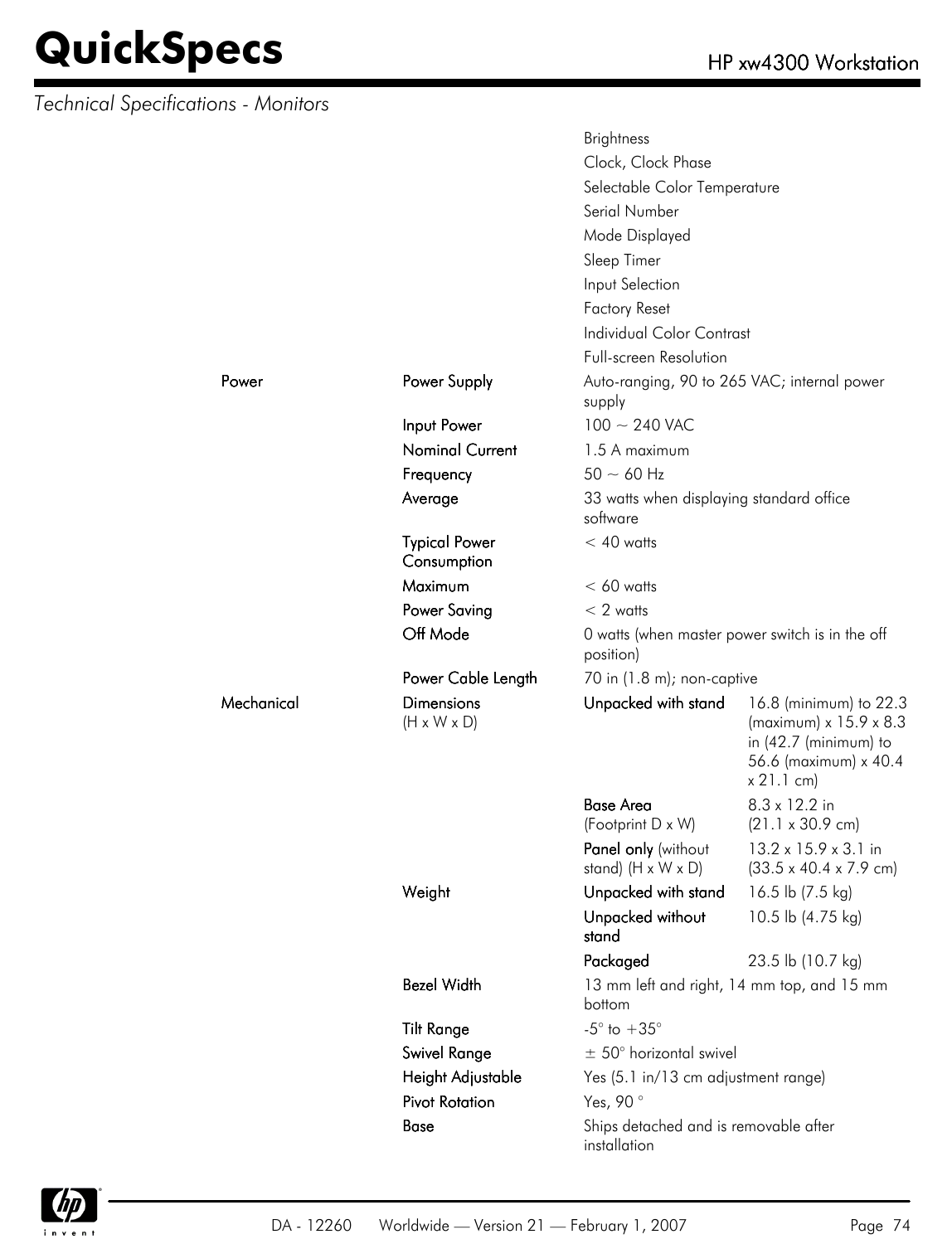| Technical Specifications - Monitors |                                                           |                                                                                                                                                                                                                                                                                                                                                                                                         |
|-------------------------------------|-----------------------------------------------------------|---------------------------------------------------------------------------------------------------------------------------------------------------------------------------------------------------------------------------------------------------------------------------------------------------------------------------------------------------------------------------------------------------------|
| Environmental                       | <b>Temperature – Operating</b> 41° to 95° F (5° to 35° C) |                                                                                                                                                                                                                                                                                                                                                                                                         |
|                                     | Temperature - Non-<br>operating                           | $-4^{\circ}$ to 140° F (-20° to 60° C)                                                                                                                                                                                                                                                                                                                                                                  |
|                                     | Humidity - Operating                                      | 20% to 80%                                                                                                                                                                                                                                                                                                                                                                                              |
|                                     | Humidity - Non-<br>operating                              | 5% to 95%                                                                                                                                                                                                                                                                                                                                                                                               |
|                                     | Altitude - Operating                                      | 0 to 13,000 ft (0 to 4,000 m)                                                                                                                                                                                                                                                                                                                                                                           |
|                                     | Altitude - Non-operating                                  | 0 to 40,000 ft (0 to 12,192 m)                                                                                                                                                                                                                                                                                                                                                                          |
| Options                             | <b>Desktop Access Center</b>                              | Features integrated microphone/headset jacks,<br>dual function headset for phone/PC support, a<br>MultiBay slot for adding an optical drive (sold<br>separately), and four USB ports for easy<br>integration of third-party digital solutions. Sold<br>separately; part number DK985A. For more<br>information, refer to the HP Desktop Access<br>Center QuickSpecs.                                    |
|                                     | <b>HP Flat Panel Speaker</b><br>Bar                       | Powered directly by the monitor, seamlessly<br>attaches to the monitor's bezel to bring full<br>multimedia support to select HP flat panel<br>monitors. Features dual speakers with full sound<br>range and external jack for headphones. Sold<br>separately, part number PF804AA. For more<br>information, refer to the HP Flat Panel Speaker<br>Bar QuickSpecs.                                       |
| Other                               | Accessories Included                                      | VGA to VGA cable, DVI-D to DVI-D cable, DVI-I<br>to VGA cable, USB cable, user CD-ROM with<br>Pivot Pro software                                                                                                                                                                                                                                                                                        |
|                                     | Software                                                  | Pivot Pro software from Portrait Displays, Inc.<br>interacts with your PC's native graphics driver to<br>enable seamless portrait screen redraws with a<br>simple mouse-click or keyboard command. Pivot<br>Pro supports 90-degree portrait and landscape<br>views. Language support is available in English,<br>Japanese, French, German, Spanish, Italian, and<br>Traditional and Simplified Chinese. |
|                                     | Software                                                  | HP Display LiteSaver feature lets you schedule<br>Sleep mode at preset times to help protect the<br>display against image retention, drastically lower<br>power consumption and energy costs, and<br>extend the lifespan of the monitor.                                                                                                                                                                |
|                                     | User Guide Languages                                      | English                                                                                                                                                                                                                                                                                                                                                                                                 |
|                                     | <b>Warranty Languages</b>                                 | English                                                                                                                                                                                                                                                                                                                                                                                                 |
|                                     | Color                                                     | Carbonite, two-tone carbonite and silver (EMEA<br>only)                                                                                                                                                                                                                                                                                                                                                 |
|                                     | <b>VESA Mounting</b>                                      | Yes (swing arm/wall mount not included); base<br>must be removed for mounting options)                                                                                                                                                                                                                                                                                                                  |
|                                     | <b>VESA External Mounting</b>                             | Yes (standard 4 hole pattern, 100 mm)                                                                                                                                                                                                                                                                                                                                                                   |
|                                     | Kensington Lock-ready                                     | Yes                                                                                                                                                                                                                                                                                                                                                                                                     |

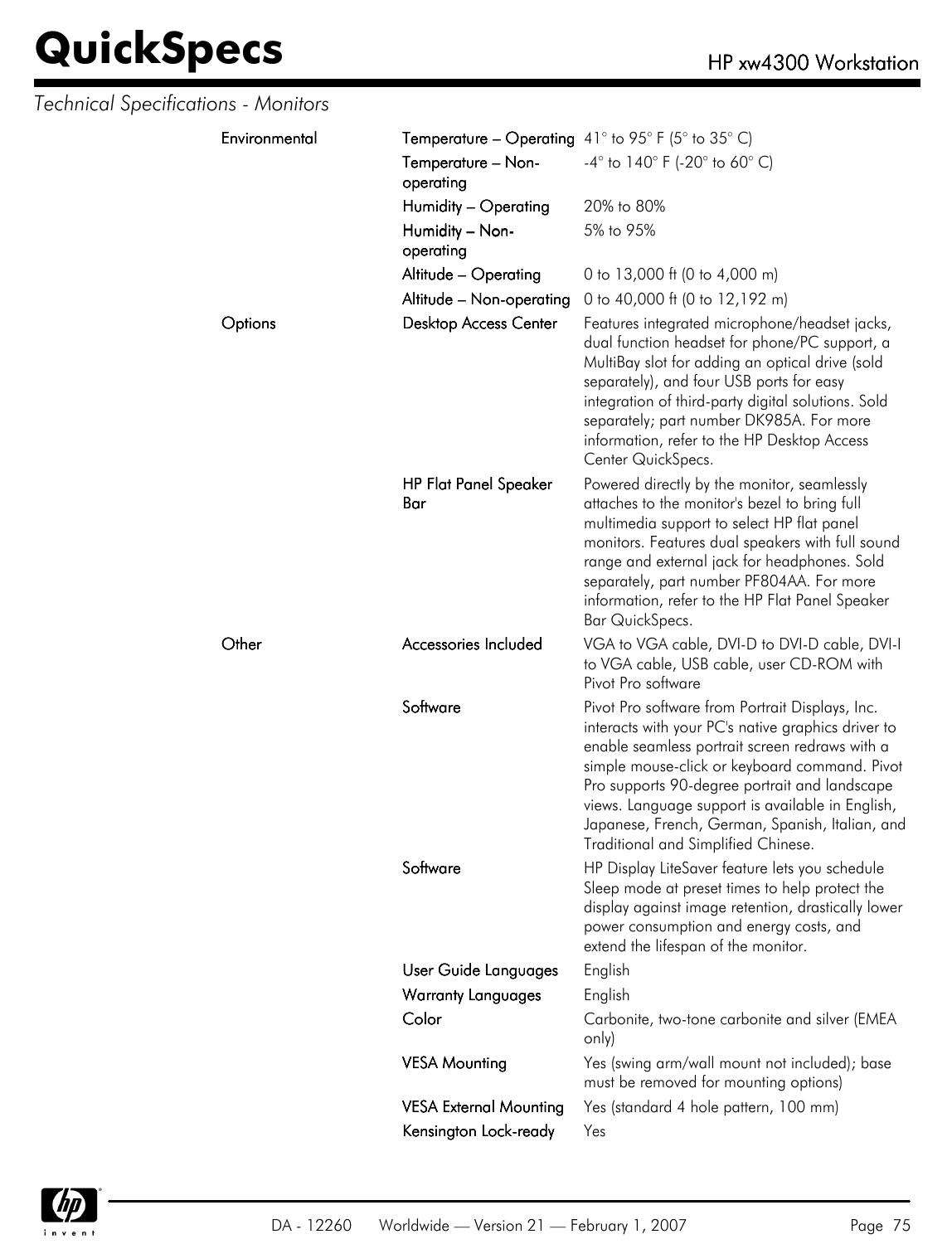| Technical Specifications - Monitors   |                                     |                                                                                                                                                                                                                                                                                 |                                                                                                                                                                                                                                                                                                                                                                                                                                                                                                                           |
|---------------------------------------|-------------------------------------|---------------------------------------------------------------------------------------------------------------------------------------------------------------------------------------------------------------------------------------------------------------------------------|---------------------------------------------------------------------------------------------------------------------------------------------------------------------------------------------------------------------------------------------------------------------------------------------------------------------------------------------------------------------------------------------------------------------------------------------------------------------------------------------------------------------------|
|                                       | Certification and<br>Compliance     | Microsoft® Windows® Certification                                                                                                                                                                                                                                               | Australian ACA Approval, Canadian Requirements/CSA, CE Marking, China<br>CCIB/CCEE Approval, CISPR Requirements, Eastern European Approvals,<br>Energy Star Compliant, FCC Approval, German Ergonomic (TUV and GS<br>Mark), ISO 13406-2 Compliant (Pixel Defect Guidelines), Mexican NOM<br>Approval, MPR-II Compliant, PC2001 Compliant, PC99 Certified, S. Korean<br>MIC Approval, Taiwan BSMI Approval, TCO 99 or 03 depending on region<br>(emissions, ergonomics, environment), TUV-Ergo, UL Listed, VCCI Approvals, |
|                                       | Compatibility                       | VESA Video Signal Standard (VSIS) Compliant video cards have been tested<br>and proven compatible for use with the HP L1955 Flat Panel Monitor.<br>Recommended for use with HP products.                                                                                        |                                                                                                                                                                                                                                                                                                                                                                                                                                                                                                                           |
|                                       | Service and Warranty                | For details, contact HP Customer Support.                                                                                                                                                                                                                                       | Limited three-year parts and repair labor, service provider labor, and on-site<br>service. Next Business Day advanced exchange direct replacement service<br>available during warranty period. Certain restrictions and exclusions apply.                                                                                                                                                                                                                                                                                 |
| <b>HP Flat Panel Monitor</b><br>L2035 | Panel                               | Type                                                                                                                                                                                                                                                                            | 20-inch Active Matrix TFT (thin film transistor)                                                                                                                                                                                                                                                                                                                                                                                                                                                                          |
|                                       |                                     | Viewable Image Area<br>(diagonal)                                                                                                                                                                                                                                               | 20.1 in (51 cm)                                                                                                                                                                                                                                                                                                                                                                                                                                                                                                           |
|                                       |                                     | Screen Opening<br>$(W \times H)$                                                                                                                                                                                                                                                | 16.2 x 12.17 in (41.1 x 30.9 cm)                                                                                                                                                                                                                                                                                                                                                                                                                                                                                          |
|                                       |                                     | Viewing Angle (typical)*                                                                                                                                                                                                                                                        | Up to $170^\circ$ H/170° V (10:1 minimum contrast<br>ratio)                                                                                                                                                                                                                                                                                                                                                                                                                                                               |
|                                       |                                     | Brightness (typical*                                                                                                                                                                                                                                                            | Up to 250 nits (cd/m <sup>2</sup> )                                                                                                                                                                                                                                                                                                                                                                                                                                                                                       |
|                                       |                                     | Contrast Ratio (typical)*                                                                                                                                                                                                                                                       | Up to 400:1                                                                                                                                                                                                                                                                                                                                                                                                                                                                                                               |
|                                       |                                     | Response Rate (typical)*                                                                                                                                                                                                                                                        | 16 ms (typical, rise $+$ fall)                                                                                                                                                                                                                                                                                                                                                                                                                                                                                            |
|                                       |                                     | <b>Pixel Pitch</b>                                                                                                                                                                                                                                                              | 0.255 mm                                                                                                                                                                                                                                                                                                                                                                                                                                                                                                                  |
|                                       |                                     | <b>Color Depth Support</b>                                                                                                                                                                                                                                                      | 16.7 million colors                                                                                                                                                                                                                                                                                                                                                                                                                                                                                                       |
|                                       |                                     | *All specifications are provided by the component manufacturers.<br>Performance specifications represent the highest specification of all HP's<br>component manufacturers' typical level specifications for performance.<br>Actual performance may vary either higher or lower. |                                                                                                                                                                                                                                                                                                                                                                                                                                                                                                                           |
|                                       | On Screen Display<br>(OSD) Controls | <b>Buttons or Switches</b>                                                                                                                                                                                                                                                      | PiP (Picture in Picture), Input select, auto adjust,<br>OSD up, OSD down, OSD menu select, power                                                                                                                                                                                                                                                                                                                                                                                                                          |
|                                       |                                     | Languages                                                                                                                                                                                                                                                                       | English, French, German, Spanish, Italian                                                                                                                                                                                                                                                                                                                                                                                                                                                                                 |
|                                       |                                     | <b>User Controls</b>                                                                                                                                                                                                                                                            | Brightness, contrast, positioning, color<br>temperature, individual color control, serial<br>number display, full screen resolutions, clock,<br>clock phase, video picture-in-picture (size and<br>position), input selection (includes separate direct<br>access key for dedicated swap between inputs 1<br>and 2), factory reset                                                                                                                                                                                        |

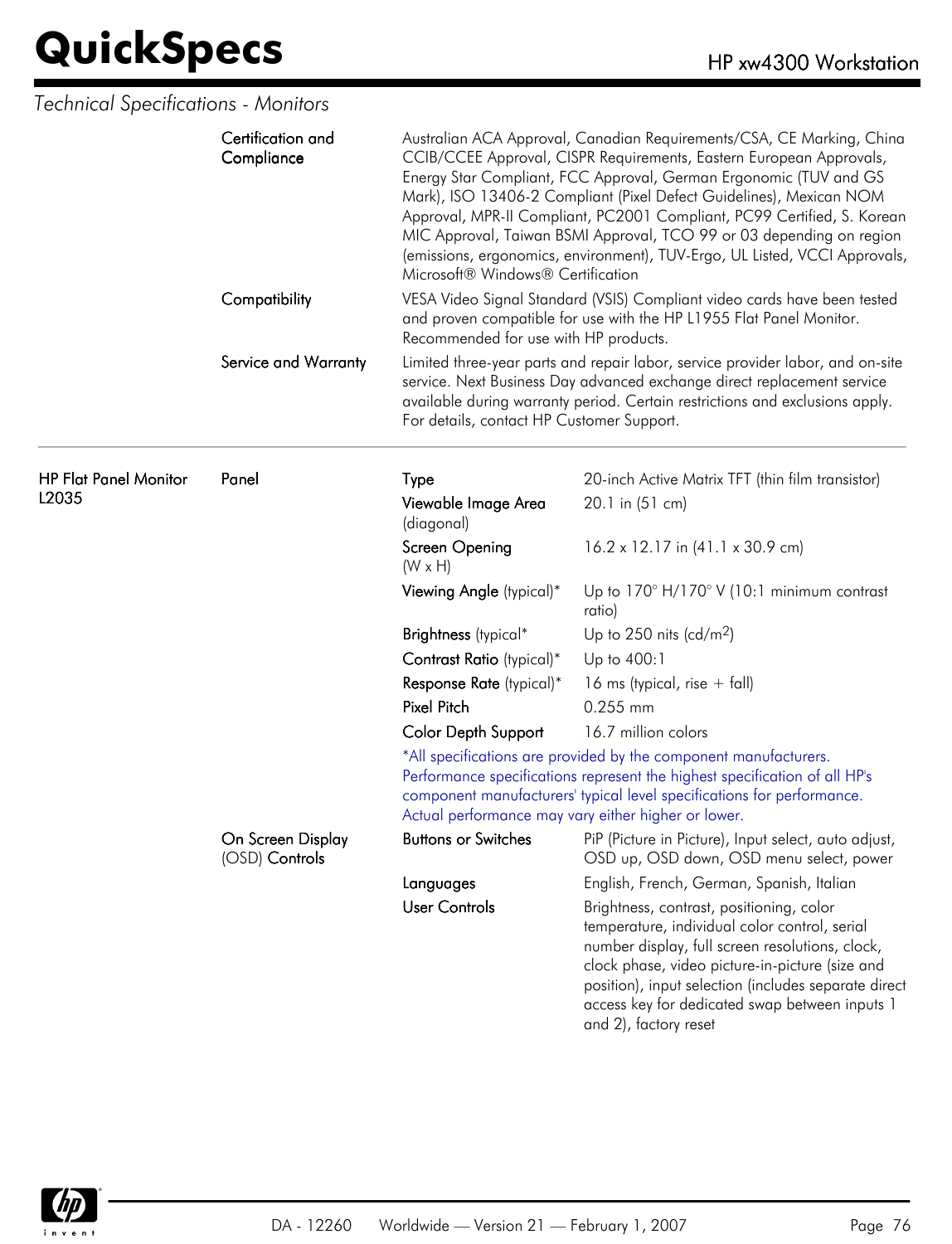| Technical Specifications - Monitors |                                  |                              |                                                                                                                                             |
|-------------------------------------|----------------------------------|------------------------------|---------------------------------------------------------------------------------------------------------------------------------------------|
|                                     | Signal Interface/<br>Performance | <b>Horizontal Frequency</b>  | 30 to 94 kHz (VGA input); 30 to 92 KHz (DVI<br>input) (for modes with pixel clock less than 157<br>MHz)                                     |
|                                     |                                  | Vertical Frequency           | 48 to 85 Hz (VGA input); 30 to 92 KHz (DVI<br>input) (for modes with pixel clock less than 157<br>MHz)                                      |
|                                     |                                  | <b>Graphics Controller</b>   | Pixelworks PW171                                                                                                                            |
|                                     |                                  | <b>Native Resolution</b>     | 1600 x 1200 @ 60 Hz (recommended)                                                                                                           |
|                                     |                                  | Preset VESA Graphic          | 1600 x 1200 @ 60 Hz, 75 Hz (VGA input)                                                                                                      |
|                                     |                                  | Modes (non-interlaced)       | 1280 x 1024 @ 60 Hz, 75 Hz, 85 Hz                                                                                                           |
|                                     |                                  |                              | 1280 x 960 @ 60 Hz                                                                                                                          |
|                                     |                                  |                              | 1152 x 900 @ 66 Hz                                                                                                                          |
|                                     |                                  |                              | 1024 x 768 @ 60 Hz, 75 Hz, 85 Hz                                                                                                            |
|                                     |                                  |                              | 800 x 600 @ 60 Hz, 85 Hz                                                                                                                    |
|                                     |                                  |                              | 640 x 480 @ 60 Hz, 75 Hz, 85 Hz                                                                                                             |
|                                     |                                  | <b>Text Mode</b>             | 720 x 400 @ 70 Hz                                                                                                                           |
|                                     |                                  | Mac Mode                     | 1152 x 870 @ 75 Hz and 832 x 624 @ 75 Hz                                                                                                    |
|                                     |                                  | Sun Mode                     | 1152 x 900 @ 66 Hz                                                                                                                          |
|                                     |                                  | Maximum Pixel Clock<br>Speed | 202 MHz (VGA input); 162 MHz (DVI input)                                                                                                    |
|                                     |                                  | User Programmable<br>Modes   | Yes, 10                                                                                                                                     |
|                                     |                                  | Anti-Glare                   | Yes                                                                                                                                         |
|                                     |                                  | <b>Anti-Static</b>           | Yes                                                                                                                                         |
|                                     |                                  | Default Color<br>Temperature | 6500K                                                                                                                                       |
|                                     | Video Input                      | Plug and Play                | Yes                                                                                                                                         |
|                                     |                                  | Input Signal                 | Four connectors, including one 15-pin mini D-<br>sub VGA, one DVI-I (VGA analog and digital<br>input), one composite video, and one s-video |
|                                     |                                  | Input Impedance              | 75 ohms $\pm$ 10%                                                                                                                           |
|                                     |                                  | Sync Input                   | Separate sync (HSYNC/VSYNC); composite sync,<br>Sync on Green                                                                               |
|                                     |                                  | Video Cable                  | VGA to VGA; VGA to DVI-I; DVI-D to DVI-I                                                                                                    |
|                                     |                                  | Video Cable Length           | 5.9 ft $(1.8 \text{ m})$                                                                                                                    |
|                                     | Power                            | Input Power                  | Auto-Ranging, 90 to 132 VAC and 195 to 265<br>VAC; internal power supply, 50 Hz/60 Hz                                                       |
|                                     |                                  | Frequency                    | 47.5 to 63 Hz                                                                                                                               |
|                                     |                                  | Maximum                      | < 75 W                                                                                                                                      |
|                                     |                                  | Power Saving                 | $< 5 W$                                                                                                                                     |
|                                     |                                  | Power Cable Length           | 5.9 ft $(1.8 \text{ m})$                                                                                                                    |

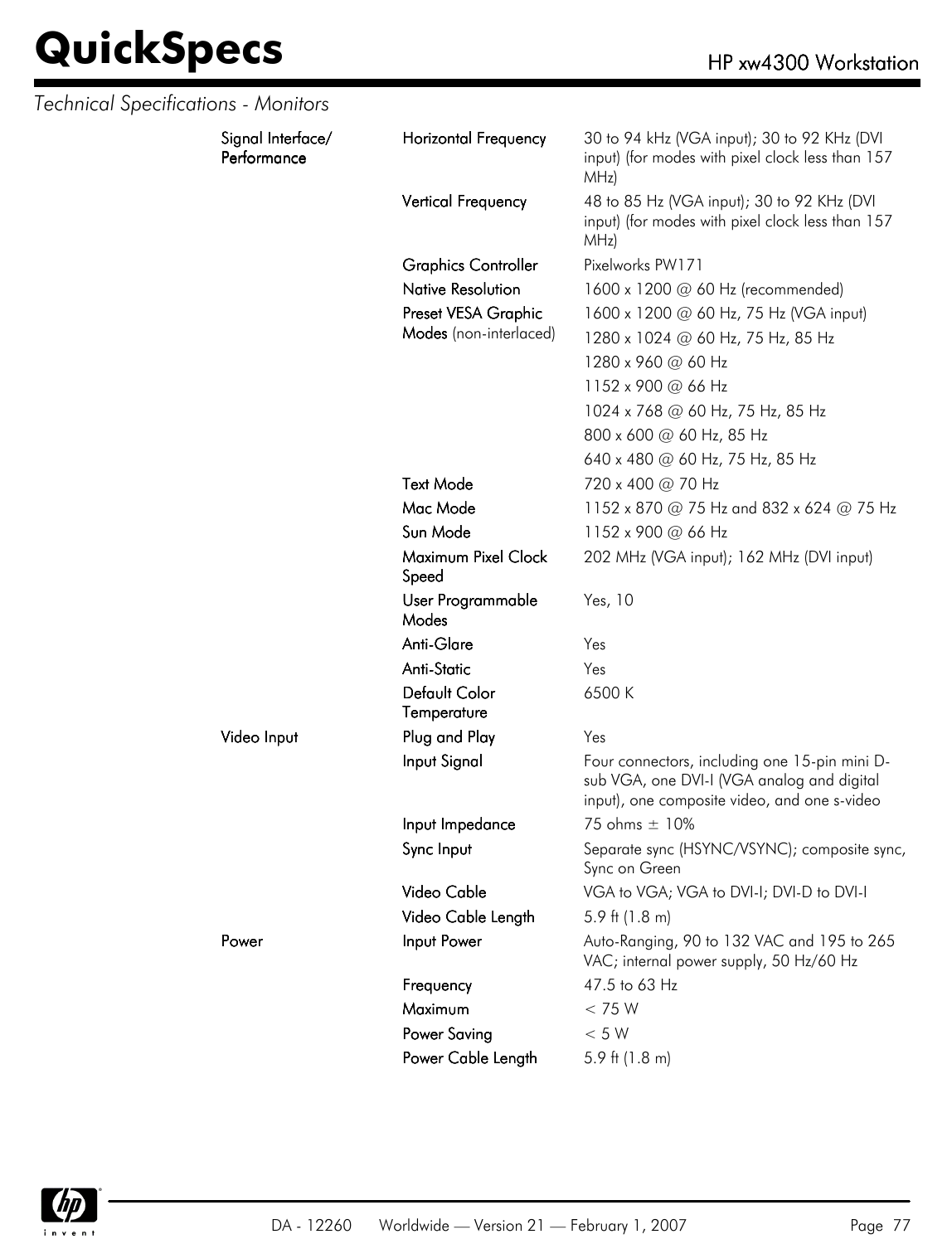| Technical Specifications - Monitors |               |                                                            |                                                                                                                                                                                                                                                                                                                                                                                                   |                                                                                               |
|-------------------------------------|---------------|------------------------------------------------------------|---------------------------------------------------------------------------------------------------------------------------------------------------------------------------------------------------------------------------------------------------------------------------------------------------------------------------------------------------------------------------------------------------|-----------------------------------------------------------------------------------------------|
|                                     | Mechanical    | Dimensions $(H \times W \times D)$                         | Unpacked with stand                                                                                                                                                                                                                                                                                                                                                                               | 17.36 to 20.9 x 17.8 x<br>8.27 in<br>$(44.1 \text{ to } 53.1 \times 45.2 \times$<br>21.0 cm)  |
|                                     |               |                                                            | Unpacked without<br>stand (head only)                                                                                                                                                                                                                                                                                                                                                             | 14.29 x 17.8 x 3.19 in<br>$(36.3 \times 45.2 \times 8.1 \text{ cm})$                          |
|                                     |               |                                                            | Packaged                                                                                                                                                                                                                                                                                                                                                                                          | 11.5 x 21.9 x 23.9 in<br>$(29.2 \times 55.6 \times 60.6 \text{ cm})$                          |
|                                     |               | Weight                                                     | Unpacked                                                                                                                                                                                                                                                                                                                                                                                          | With stand: 20.28 lb<br>$(9.2 \text{ kg})$ ;<br>Without stand: 12.35 lb<br>$(5.6 \text{ kg})$ |
|                                     |               |                                                            | Packaged                                                                                                                                                                                                                                                                                                                                                                                          | 26.9 lb (12.2 kg)                                                                             |
|                                     |               | <b>Tilt Range</b>                                          | -5 $^{\circ}$ to $+25^{\circ}$ vertical                                                                                                                                                                                                                                                                                                                                                           |                                                                                               |
|                                     |               | Swivel Range                                               | -35 $^{\circ}$ to + 35 $^{\circ}$                                                                                                                                                                                                                                                                                                                                                                 |                                                                                               |
|                                     |               | Height Adjustable                                          | Yes, range 3.54 in (9.0 cm)                                                                                                                                                                                                                                                                                                                                                                       |                                                                                               |
|                                     |               | <b>Pivot Rotation</b>                                      | Yes                                                                                                                                                                                                                                                                                                                                                                                               |                                                                                               |
|                                     |               | <b>Base</b>                                                | Attached                                                                                                                                                                                                                                                                                                                                                                                          |                                                                                               |
|                                     | Environmental | <b>Temperature – Operating</b> 46° to 95° F (10° to 35° C) |                                                                                                                                                                                                                                                                                                                                                                                                   |                                                                                               |
|                                     |               | Temperature - Non-<br>operating                            | 6° to 140° F (-10° to 60° C)                                                                                                                                                                                                                                                                                                                                                                      |                                                                                               |
|                                     |               | Humidity - Operating                                       | 20% to 80% non-condensing                                                                                                                                                                                                                                                                                                                                                                         |                                                                                               |
|                                     |               | Humidity - Non-<br>operating                               | 5% to 85%                                                                                                                                                                                                                                                                                                                                                                                         |                                                                                               |
|                                     |               | Altitude - Operating                                       | $+12,000$ ft (+3,657.6 m)                                                                                                                                                                                                                                                                                                                                                                         |                                                                                               |
|                                     |               | Altitude - Non-operating                                   | $+40,000$ ft $(+12,192$ m)                                                                                                                                                                                                                                                                                                                                                                        |                                                                                               |
|                                     | Options       | <b>HP Desktop Access</b><br>Center                         | Sold separately, the HP Desktop Access Center<br>features integrated microphone/headset jacks,<br>dual function headset for phone/PC support, a<br>MultiBay slot for adding an optical drive (sold<br>separately), and four USB ports for easy<br>integration of third-party digital solutions; part<br>number DK985A. For more information, refer to<br>the HP Desktop Access Center QuickSpecs. |                                                                                               |

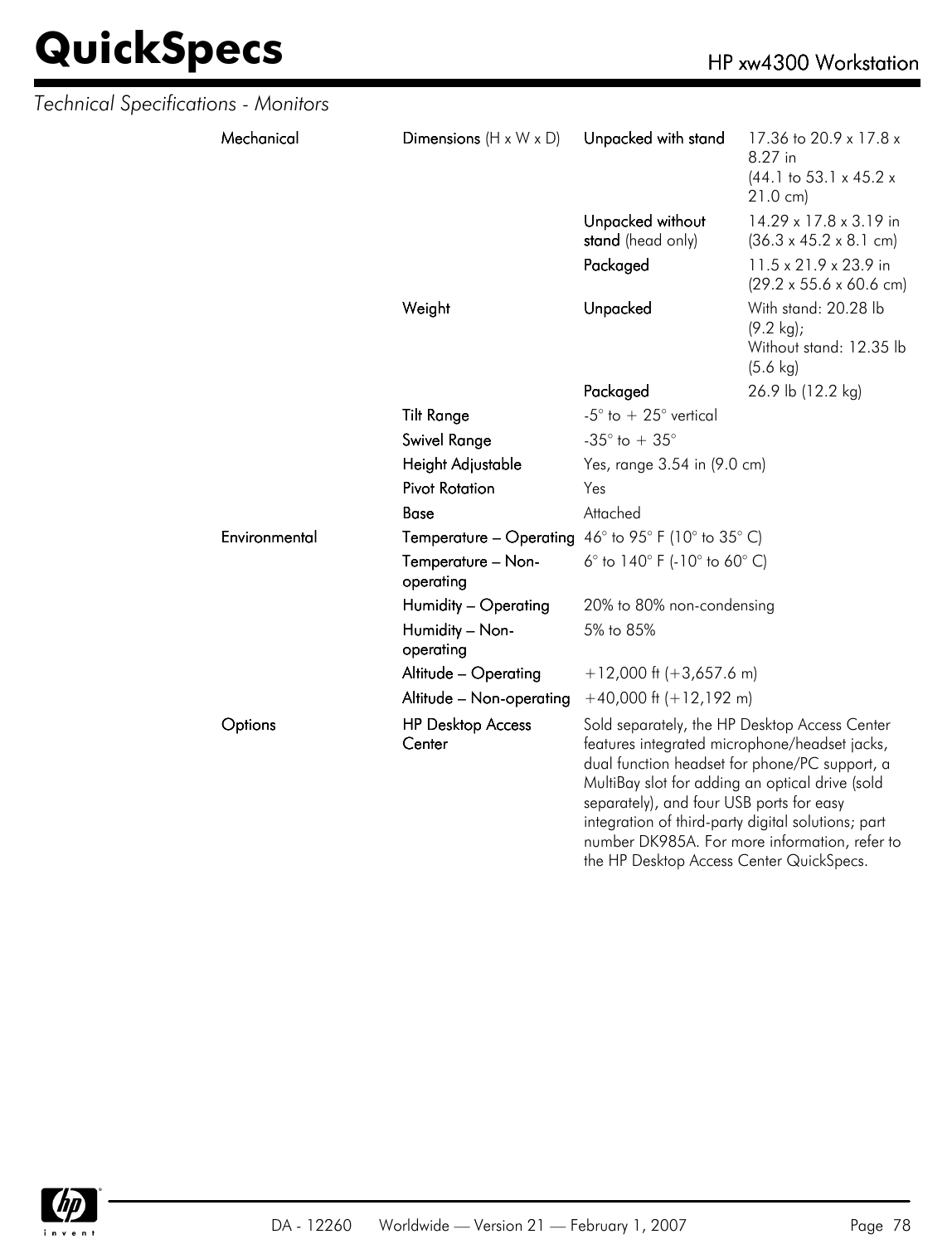| Technical Specifications - Monitors    |                                                                                                                                                                                                                                                                                                                                                                                                                                                                                                                                                                                                                                                                                                                                                                |                                           |                                                                                                                                                                                                                                                                                                                                                         |
|----------------------------------------|----------------------------------------------------------------------------------------------------------------------------------------------------------------------------------------------------------------------------------------------------------------------------------------------------------------------------------------------------------------------------------------------------------------------------------------------------------------------------------------------------------------------------------------------------------------------------------------------------------------------------------------------------------------------------------------------------------------------------------------------------------------|-------------------------------------------|---------------------------------------------------------------------------------------------------------------------------------------------------------------------------------------------------------------------------------------------------------------------------------------------------------------------------------------------------------|
|                                        | Other                                                                                                                                                                                                                                                                                                                                                                                                                                                                                                                                                                                                                                                                                                                                                          | Accessories Included                      | VGA to VGA cable - connects the graphic card's<br>VGA analog connector to the monitor's input #1<br>(VGA analog) connector<br>VGA to DVI-I cable - connects the graphic card's<br>VGA connector to the monitor's input #2 (DVI-I<br>analog) connector<br>DVI-D to DVI-I cable - connects the graphic<br>card's DVI-D digital connector to the monitor's |
|                                        |                                                                                                                                                                                                                                                                                                                                                                                                                                                                                                                                                                                                                                                                                                                                                                | User Guide Languages                      | input #2 (DVI-I digital) connector<br>English, B. Portuguese, French, LA Spanish,<br>Korean, S. Chinese, T. Chinese, Bahasa,<br>Japanese, Danish, Finnish, German, Norwegian,<br>Spanish, Swedish, Greek, Polish, Russian,<br>Slovenian, Turkish                                                                                                        |
|                                        |                                                                                                                                                                                                                                                                                                                                                                                                                                                                                                                                                                                                                                                                                                                                                                | <b>Warranty Languages</b>                 | English, Canadian French, LA Spanish, Brazilian<br>Portuguese, Danish, German, Castilian Spanish,<br>French, Italian, Dutch, Norwegian, Finnish,<br>Swedish, Bahasa Indonesian, Korean, T.<br>Chinese, S. Chinese                                                                                                                                       |
|                                        |                                                                                                                                                                                                                                                                                                                                                                                                                                                                                                                                                                                                                                                                                                                                                                | Color                                     | Carbonite/Silver                                                                                                                                                                                                                                                                                                                                        |
|                                        |                                                                                                                                                                                                                                                                                                                                                                                                                                                                                                                                                                                                                                                                                                                                                                | <b>VESA External Mounting</b>             | Yes (Standard 4 hole pattern, 100 mm)                                                                                                                                                                                                                                                                                                                   |
|                                        |                                                                                                                                                                                                                                                                                                                                                                                                                                                                                                                                                                                                                                                                                                                                                                | Kensington Lock-Ready                     | Yes                                                                                                                                                                                                                                                                                                                                                     |
| Certification and<br>Compliance        | Australian ACA Approval, Canadian Requirements/CSA, CE Marking, China<br>CCIB/CCEE Approval, CISPR Requirements, Eastern European Approvals,<br>*Energy Star Compliant, FCC Approval, German Ergonomic (TUV and GS<br>Mark), ISO 9241-3,7,8 VDT Guidelines, ISO 13406-2 Pixel Defect<br>Guidelines, Mexican NOM Approval, MIC Requirements (New Zealand),<br>MPR-II Compliant, Nordic Approvals (Nemko, Fimko, Demko, Semko),<br>PC2001 Compliant, PC99 Certified, S. Korean MIC Approval, Taiwan BSMI<br>Approval, TCO 03 (emissions, ergonomics, environment), TUV-Ergo, UL<br>Listed, VCCI Approvals, Windows Certification (Microsoft® Windows® 98,<br>Microsoft Windows 2000, and Microsoft Windows XP)<br>* Energy Star Compliant available summer 2004. |                                           |                                                                                                                                                                                                                                                                                                                                                         |
|                                        | Compatibility                                                                                                                                                                                                                                                                                                                                                                                                                                                                                                                                                                                                                                                                                                                                                  | Desktops, and HP Workstations             | Compatible with platforms using the VESA standard video modes and HP<br>Compaq Business Desktops d500, d300, and d200 Series, Compaq Evo                                                                                                                                                                                                                |
|                                        | Service and Warranty                                                                                                                                                                                                                                                                                                                                                                                                                                                                                                                                                                                                                                                                                                                                           | Consult HP Customer Service for details.  | Limited three years parts, labor, and on-site service, including backlight.<br>Availability varies by region. Certain restrictions and exclusions apply.                                                                                                                                                                                                |
| <b>HP Flat Panel Monitor</b><br>LP2065 | Panel                                                                                                                                                                                                                                                                                                                                                                                                                                                                                                                                                                                                                                                                                                                                                          | Type<br>Viewable Image Area<br>(diagonal) | 20-inch Active Matrix TFT (thin film transistor)<br>20.1 in (51 cm)                                                                                                                                                                                                                                                                                     |
|                                        |                                                                                                                                                                                                                                                                                                                                                                                                                                                                                                                                                                                                                                                                                                                                                                | Screen Opening<br>$(W \times H)$          | $16.2 \times 12.17$ in $(41.1 \times 30.9$ cm)                                                                                                                                                                                                                                                                                                          |
|                                        |                                                                                                                                                                                                                                                                                                                                                                                                                                                                                                                                                                                                                                                                                                                                                                | Viewing Angle (typical)*                  | Up to 178° horizontal/178° vertical (10:1<br>minimum contrast ratio)                                                                                                                                                                                                                                                                                    |
|                                        |                                                                                                                                                                                                                                                                                                                                                                                                                                                                                                                                                                                                                                                                                                                                                                | Brightness (typical*                      | Up to 300 nits $(cd/m2)$                                                                                                                                                                                                                                                                                                                                |
|                                        |                                                                                                                                                                                                                                                                                                                                                                                                                                                                                                                                                                                                                                                                                                                                                                | Contrast Ratio (typical)*                 | Up to 800:1                                                                                                                                                                                                                                                                                                                                             |
|                                        |                                                                                                                                                                                                                                                                                                                                                                                                                                                                                                                                                                                                                                                                                                                                                                |                                           |                                                                                                                                                                                                                                                                                                                                                         |

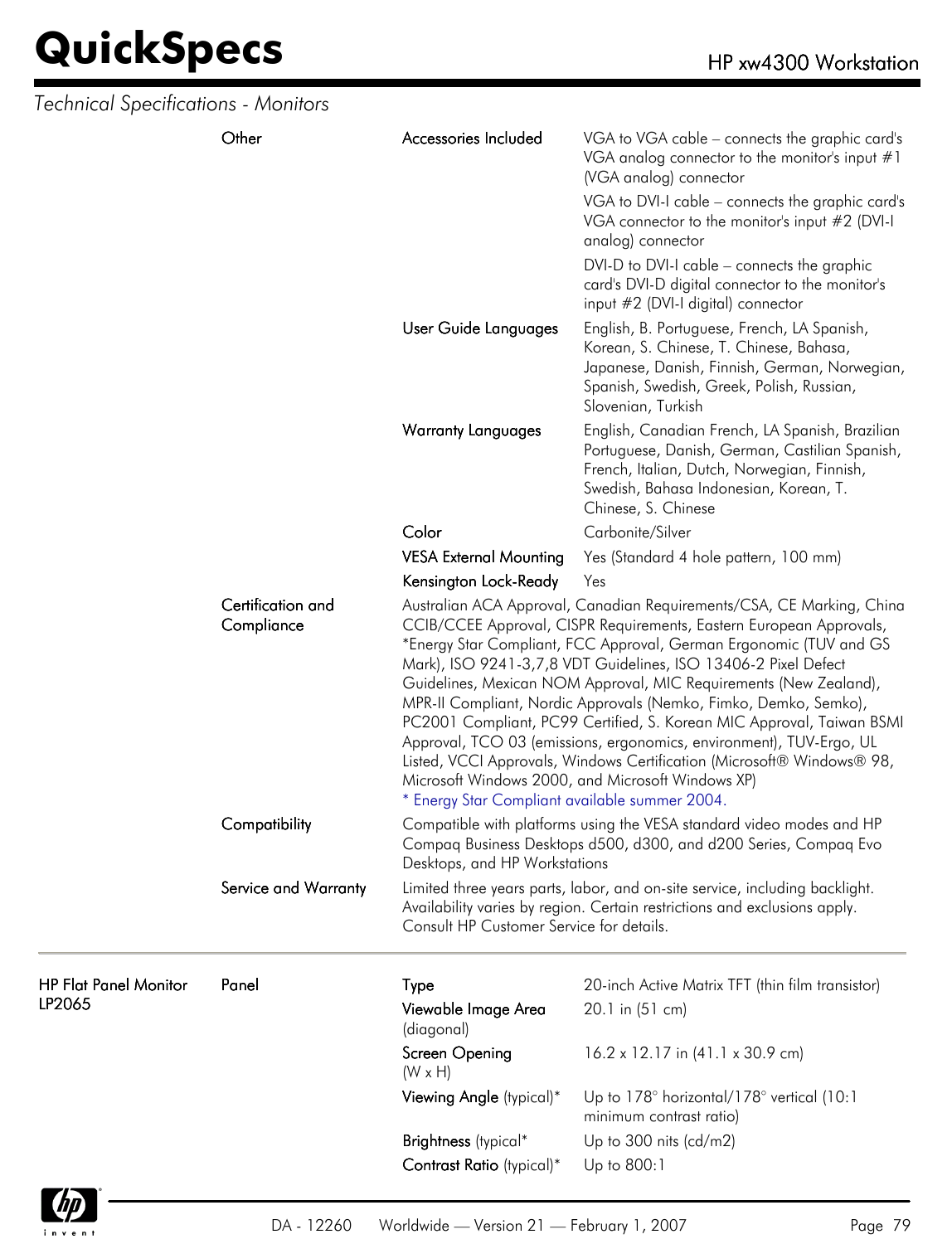| Technical Specifications - Monitors |                                                    |                                                                                                                                                                                                                                       |
|-------------------------------------|----------------------------------------------------|---------------------------------------------------------------------------------------------------------------------------------------------------------------------------------------------------------------------------------------|
|                                     | Response Rate (typical)*                           | 8 ms (gray to gray), 16 ms (rise $+$ fall)                                                                                                                                                                                            |
|                                     | <b>Pixel Pitch</b>                                 | 0.255 mm                                                                                                                                                                                                                              |
|                                     | <b>Color Depth Support</b>                         | 16.7 million colors                                                                                                                                                                                                                   |
|                                     | <b>Backlight Lamp Life</b><br>(to half brightness) | 45K hours                                                                                                                                                                                                                             |
| On Screen Display<br>(OSD) Controls | <b>Buttons or Switches</b>                         | Input select, auto adjust/OSD up, OSD down,<br>OSD menu select, power                                                                                                                                                                 |
|                                     | Languages                                          | English, French, German, Spanish, Italian,<br>Dutch, and Japanese                                                                                                                                                                     |
|                                     | <b>User Controls</b>                               | Brightness, contrast, positioning, color<br>temperature, individual color control, serial<br>number display, full screen resolutions, clock,<br>clock phase, input selection, image control<br>(including scaling), and factory reset |
| Signal Interface/<br>Performance    | <b>Horizontal Frequency</b>                        | 30 to 94 kHz (VGA input); 30 to 92 KHz (DVI<br>input for modes with pixel clock less than 157<br>MHz)                                                                                                                                 |
|                                     | Vertical Frequency                                 | 48 to 85 Hz (VGA input); 30 to 92 KHz (DVI<br>input for modes with pixel clock less than 157<br>MHz)                                                                                                                                  |
|                                     | <b>Native Resolution</b>                           | 1600 x 1200 $\omega$ 60 Hz (recommended)                                                                                                                                                                                              |
|                                     | Preset VESA Graphic                                | 1600 x 1200 @ 60 Hz, 75 Hz (VGA input)                                                                                                                                                                                                |
|                                     | Modes (non-interlaced)                             | 1280 x 1024 @ 60 Hz, 75 Hz, 85 Hz                                                                                                                                                                                                     |
|                                     |                                                    | 1280 x 960 @ 60 Hz                                                                                                                                                                                                                    |
|                                     |                                                    | 1152 x 900 @ 66 Hz                                                                                                                                                                                                                    |
|                                     |                                                    | 1024 x 768 @ 60 Hz, 75 Hz, 85 Hz                                                                                                                                                                                                      |
|                                     |                                                    | 800 x 600 @ 60 Hz, 85 Hz                                                                                                                                                                                                              |
|                                     |                                                    | 640 x 480 @ 60 Hz, 75 Hz, 85 Hz                                                                                                                                                                                                       |
|                                     | <b>Text Mode</b>                                   | 720 x 400 @ 70 Hz                                                                                                                                                                                                                     |
|                                     | Mac Mode                                           | 1152 x 870 @ 75 Hz and 832 x 624 @ 75 Hz                                                                                                                                                                                              |
|                                     | Sun Mode                                           | 1152 x 900 @ 66 Hz                                                                                                                                                                                                                    |
|                                     | Maximum Pixel Clock<br>Speed                       | 202 MHz (VGA input); 162 MHz (DVI input)                                                                                                                                                                                              |
|                                     | User Programmable<br>Modes                         | Yes, 10                                                                                                                                                                                                                               |
|                                     | Anti-Glare                                         | Yes                                                                                                                                                                                                                                   |
|                                     | <b>Anti-Static</b>                                 | Yes                                                                                                                                                                                                                                   |
|                                     | Default Color<br>Temperature                       | 6500 K                                                                                                                                                                                                                                |

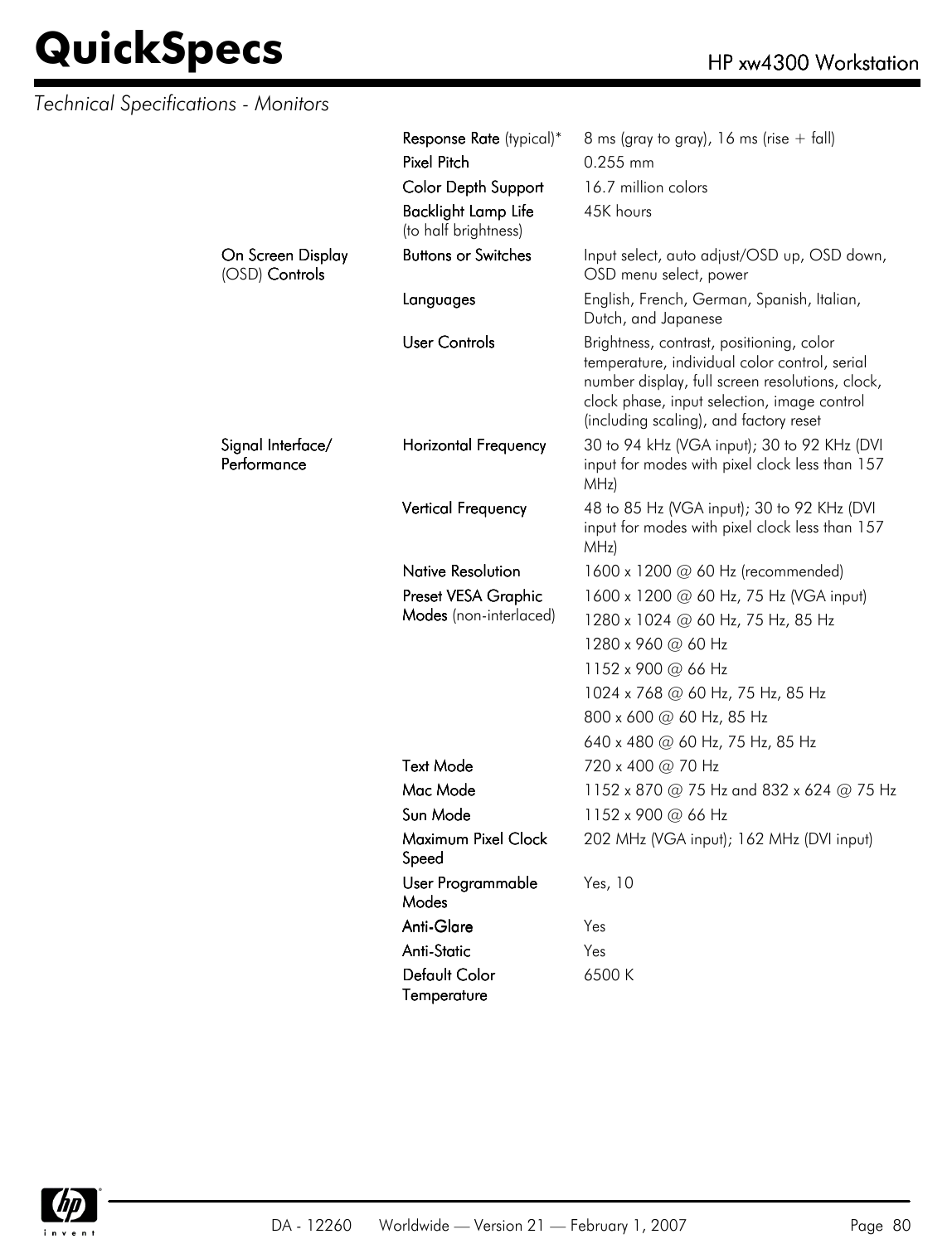| Technical Specifications - Monitors |             |                                     |                                                                                                                                             |                                                                                               |
|-------------------------------------|-------------|-------------------------------------|---------------------------------------------------------------------------------------------------------------------------------------------|-----------------------------------------------------------------------------------------------|
|                                     | Video Input | Plug and Play                       | Yes                                                                                                                                         |                                                                                               |
|                                     |             | Input Signal                        | Four connectors, including one 15-pin mini D-<br>sub VGA, one DVI-I (VGA analog and digital<br>input), one composite video, and one s-video |                                                                                               |
|                                     |             | Self Powered USB 2.0<br>Hub         | One upstream, four downstream ports (cable<br>included)                                                                                     |                                                                                               |
|                                     |             | Input Signal                        | digital input possible)                                                                                                                     | Two DVI-I connectors (dual VGA analog or dual                                                 |
|                                     |             | Input Impedance                     | 75 ohms ± 10%                                                                                                                               |                                                                                               |
|                                     |             | Sync Input                          | Sync on Green                                                                                                                               | Separate sync (HSYNC/VSYNC); composite sync,                                                  |
|                                     |             | Video Cable                         | Two VGA to DVI-I; two DVI-D to DVI-I                                                                                                        |                                                                                               |
|                                     |             | Video Cable Length                  | 5.9 ft $(1.8 \text{ m})$                                                                                                                    |                                                                                               |
|                                     | Power       | Input Power                         | Auto-Ranging, 90 to 132 VAC and 195 to 265<br>VAC; internal power supply, 50 Hz/60 Hz                                                       |                                                                                               |
|                                     |             | Frequency                           | 47.5 to 63 Hz                                                                                                                               |                                                                                               |
|                                     |             | <b>Typical Power</b><br>Consumption | fully loaded)                                                                                                                               | 55 watts (without USB ports); 70 watts (USB ports                                             |
|                                     |             | Maximum                             | < 75 W                                                                                                                                      |                                                                                               |
|                                     |             | <b>Power Saving</b>                 | $< 2$ watts                                                                                                                                 |                                                                                               |
|                                     |             | Power Cable Length                  | 5.9 ft $(1.8 \text{ m})$                                                                                                                    |                                                                                               |
|                                     | Mechanical  | Dimensions $(H \times W \times D)$  | Unpacked with stand                                                                                                                         | 16.7 to 21.8 x 17.4 x<br>8.67 in<br>$(42.5 \text{ to } 55.5 \times 44.3 \times$<br>22.0 cm)   |
|                                     |             |                                     | Unpacked w/o stand<br>(head only)                                                                                                           | 13.58 x 17.4 x 3.42 in<br>$(34.5 \times 44.3 \times 8.7 \text{ cm})$                          |
|                                     |             |                                     | Packaged                                                                                                                                    | $11.77 \times 22.2 \times 16.77$<br>in.<br>$(29.9 \times 56.4 \times 42.6 \text{ cm})$        |
|                                     |             | Weight                              | Unpacked                                                                                                                                    | With stand: 20.28 lb<br>$(9.2 \text{ kg})$ ;<br>Without stand: 12.35 lb<br>$(5.6 \text{ kg})$ |
|                                     |             |                                     | Packaged                                                                                                                                    | 26.3 lb (11.95 kg)                                                                            |
|                                     |             | <b>Tilt Range</b>                   | -5 $^{\circ}$ to $+25^{\circ}$ vertical tilt                                                                                                |                                                                                               |
|                                     |             | <b>Swivel Range</b>                 | -45 $^{\circ}$ to + 45 $^{\circ}$                                                                                                           |                                                                                               |
|                                     |             | Height Adjustable                   | Yes, range 5.1 in (13.0 cm)                                                                                                                 |                                                                                               |
|                                     |             | <b>Pivot Rotation</b>               | Yes                                                                                                                                         |                                                                                               |
|                                     |             | Base                                | Detachable, ships attached                                                                                                                  |                                                                                               |
|                                     |             |                                     |                                                                                                                                             |                                                                                               |

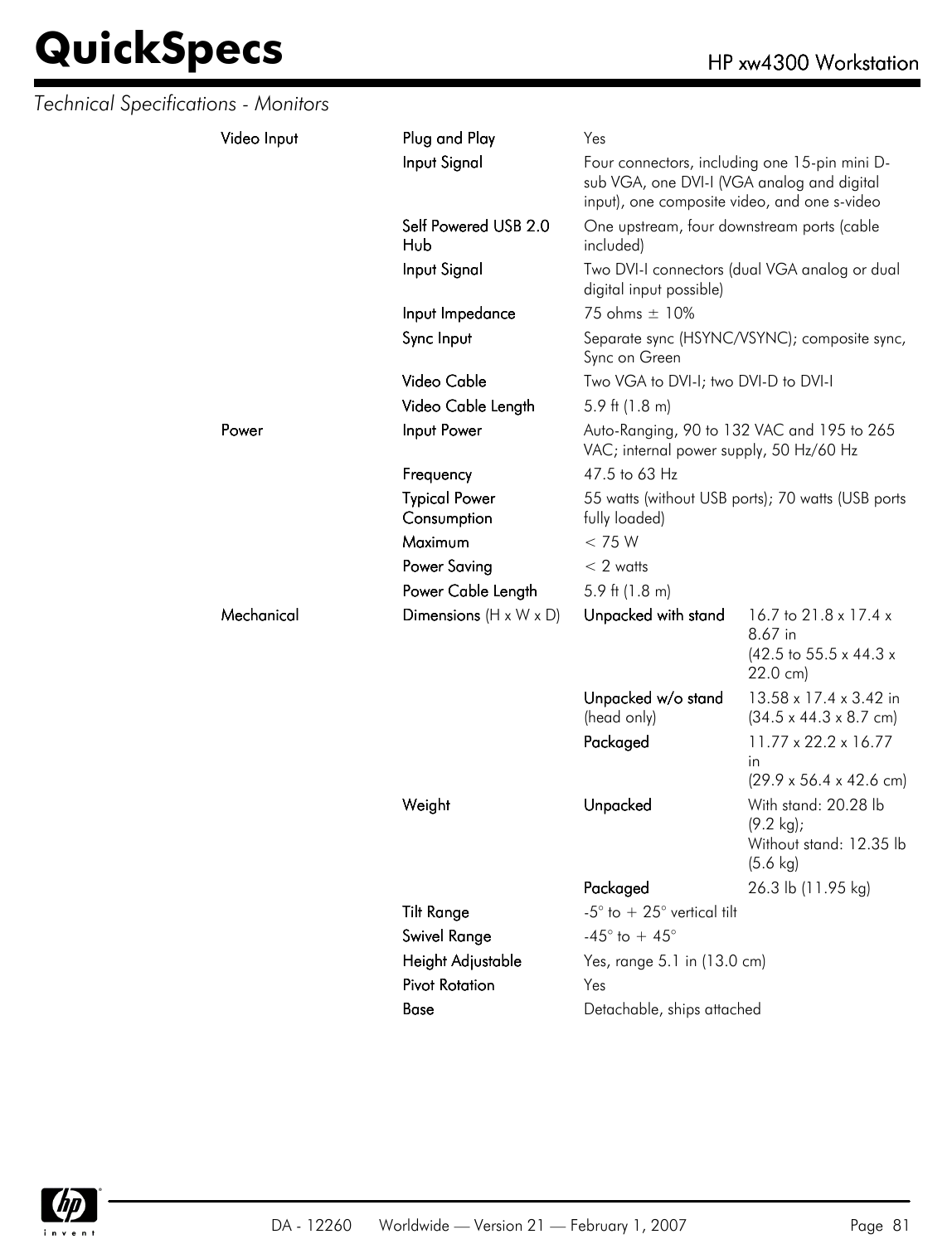| Technical Specifications - Monitors |                                                                      |                                                                                                                                                                                                                                                                                                                                                                                                         |
|-------------------------------------|----------------------------------------------------------------------|---------------------------------------------------------------------------------------------------------------------------------------------------------------------------------------------------------------------------------------------------------------------------------------------------------------------------------------------------------------------------------------------------------|
| Environmental                       |                                                                      | <b>Temperature – Operating</b> 46° to 95° F (10° to 35° C)                                                                                                                                                                                                                                                                                                                                              |
|                                     | Temperature - Non-<br>operating                                      | 6 $\degree$ to 140 $\degree$ F (-10 $\degree$ to 60 $\degree$ C)                                                                                                                                                                                                                                                                                                                                        |
|                                     | Humidity – Operating                                                 | 20% to 80% non-condensing                                                                                                                                                                                                                                                                                                                                                                               |
|                                     | Humidity - Non-<br>operating                                         | 5% to 85%                                                                                                                                                                                                                                                                                                                                                                                               |
|                                     | Altitude - Operating                                                 | $+12,000$ ft (+3,657.6 m)                                                                                                                                                                                                                                                                                                                                                                               |
|                                     | Altitude - Non-operating                                             | $+40,000$ ft $(+12,192$ m)                                                                                                                                                                                                                                                                                                                                                                              |
| Options                             | <b>HP Silver Flat Panel</b><br>Speaker Bar - Part<br>number: EE418AA | Powered directly by the monitor or the PC, the<br>Speaker Bar seamlessly attaches to the monitor's<br>lower bezel to bring full audio support to select<br>HP flat panel monitors. Features include dual<br>speakers with full sound range and external jack<br>for headphones. Sold separately. For more<br>information, refer to the HP Silver Flat Panel<br>Speaker Bar QuickSpec.                   |
| Other                               | Accessories Included                                                 | VGA to DVI-I cable - connects the graphic card's<br>VGA connector to the monitor's input $#1$ or 2<br>(DVI-I analog) connector.                                                                                                                                                                                                                                                                         |
|                                     |                                                                      | DVI-D to DVI-I cable - connects the graphic<br>card's DVI-D digital connector to the monitor's<br>input $#1$ or $#2$ (DVI-I digital) connector.                                                                                                                                                                                                                                                         |
|                                     | User Guide Languages                                                 | English, B. Portuguese, French, LA Spanish,<br>Korean, S. Chinese, T. Chinese, Bahasa,<br>Japanese, Danish, Finnish, German, Norwegian,<br>Spanish, Swedish, Greek, Polish, Russian,<br>Slovenian, Turkish                                                                                                                                                                                              |
|                                     | Software                                                             | HP Display Assistant Utility makes it possible to<br>adjust displays settings through the PC using two-<br>way communication via DDCI.                                                                                                                                                                                                                                                                  |
|                                     |                                                                      | HP Display Lite Saver allows ability to power up<br>and down display at predetermined hours of the<br>day to safe power and backlight life.                                                                                                                                                                                                                                                             |
|                                     |                                                                      | Pivot Pro software from Portrait Displays, Inc.<br>interacts with your PC's native graphics driver to<br>enable seamless portrait screen redraws with a<br>simple mouse-click or keyboard command. Pivot<br>Pro supports 90-degree portrait and landscape<br>views. Language support is available in English,<br>Japanese, French, German, Spanish, Italian, and<br>Traditional and Simplified Chinese. |
|                                     | User Guide Languages                                                 | English                                                                                                                                                                                                                                                                                                                                                                                                 |
|                                     | <b>Warranty Languages</b>                                            | English                                                                                                                                                                                                                                                                                                                                                                                                 |
|                                     | Color                                                                | Carbonite/Silver                                                                                                                                                                                                                                                                                                                                                                                        |
|                                     | <b>VESA External Mounting</b>                                        | Yes (Standard 4 hole pattern, 100 mm)                                                                                                                                                                                                                                                                                                                                                                   |
|                                     | Kensington Lock-Ready                                                | Yes                                                                                                                                                                                                                                                                                                                                                                                                     |

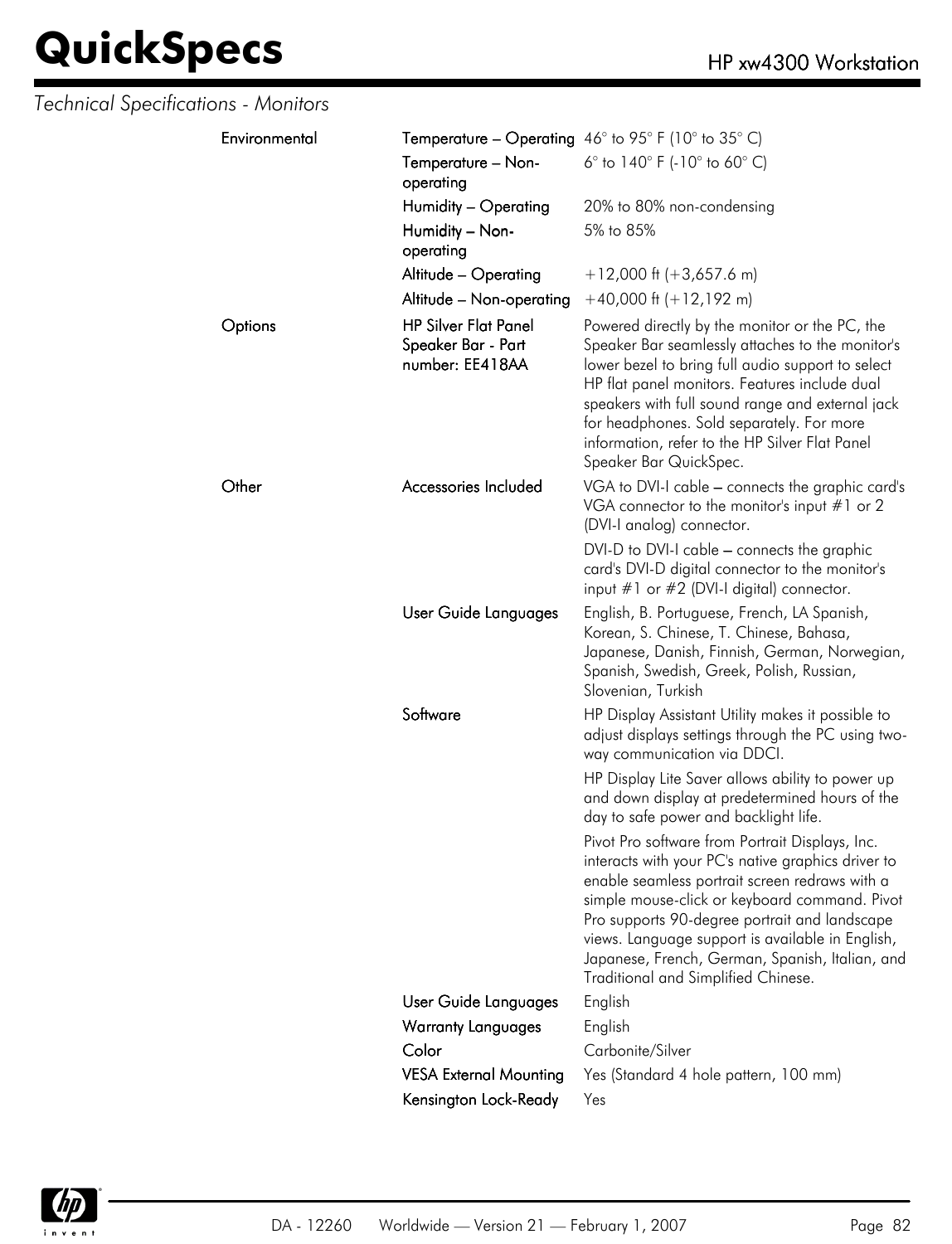|                              | Certification and<br>Compliance<br>Compatibility        | Canadian Requirements/CSA, CE Marking, CISPR Requirements, , Energy<br>Star Compliant, FCC Approval, ISO 13406-2 Pixel Defect Guidelines,<br>Mexican NOM Approval,, MPR-II Compliant, PC2001 Compliant, PC99<br>Certified, TCO 03 (emissions, ergonomics, environment), TUV-Ergo, UL<br>Listed, VCCI Approvals, Microsoft Windows Certification (Microsoft Windows<br>98, Microsoft Windows 2000, and Microsoft Windows XP) |                                                                                                                                                                                                                                                                                                                                                                                                                                                              |  |
|------------------------------|---------------------------------------------------------|-----------------------------------------------------------------------------------------------------------------------------------------------------------------------------------------------------------------------------------------------------------------------------------------------------------------------------------------------------------------------------------------------------------------------------|--------------------------------------------------------------------------------------------------------------------------------------------------------------------------------------------------------------------------------------------------------------------------------------------------------------------------------------------------------------------------------------------------------------------------------------------------------------|--|
|                              |                                                         | Recommended for use with HP products.                                                                                                                                                                                                                                                                                                                                                                                       | Compatible with platforms using the VESA standard video modes.                                                                                                                                                                                                                                                                                                                                                                                               |  |
|                              | Service and Warranty                                    |                                                                                                                                                                                                                                                                                                                                                                                                                             | Three years parts, labor, and on-site service. 24-hour 365-day 1-800<br>technical support. Replacement options include 2nd business day on-site<br>service or next business day direct replacement. With direct replacement, HP<br>will ship a replacement display product directly to you. Using the shipping<br>labels provided, return your failed display to HP. Certain restrictions and<br>exclusions apply. For details, contact HP Customer Support. |  |
| <b>HP Flat Panel Monitor</b> | Panel                                                   | Type                                                                                                                                                                                                                                                                                                                                                                                                                        | 23-inch Active Matrix TFT (thin film transistor)                                                                                                                                                                                                                                                                                                                                                                                                             |  |
| L2335                        |                                                         | Viewable Image Area<br>(diagonal)                                                                                                                                                                                                                                                                                                                                                                                           | 23 in (58.4 cm)                                                                                                                                                                                                                                                                                                                                                                                                                                              |  |
|                              |                                                         | Screen Opening<br>$(W \times H)$                                                                                                                                                                                                                                                                                                                                                                                            | 19.53 x 12.24 in (49.6 x 31.1 cm)                                                                                                                                                                                                                                                                                                                                                                                                                            |  |
|                              |                                                         | Viewing Angle (typical)*                                                                                                                                                                                                                                                                                                                                                                                                    | Up to $170^\circ$ H/170 $^\circ$ V (10:1 minimum contrast<br>ratio)                                                                                                                                                                                                                                                                                                                                                                                          |  |
|                              |                                                         | Brightness (typical)*                                                                                                                                                                                                                                                                                                                                                                                                       | Up to 250 nits (cd/m <sup>2</sup> )                                                                                                                                                                                                                                                                                                                                                                                                                          |  |
|                              |                                                         | Contrast Ratio (typical)*                                                                                                                                                                                                                                                                                                                                                                                                   | Up to 500:1                                                                                                                                                                                                                                                                                                                                                                                                                                                  |  |
|                              |                                                         | Response Rate (typical)*                                                                                                                                                                                                                                                                                                                                                                                                    | 16 ms (typical, rise $+$ fall)                                                                                                                                                                                                                                                                                                                                                                                                                               |  |
|                              |                                                         | <b>Pixel Pitch</b>                                                                                                                                                                                                                                                                                                                                                                                                          | 0.258 mm                                                                                                                                                                                                                                                                                                                                                                                                                                                     |  |
|                              |                                                         | <b>Color Depth Support</b>                                                                                                                                                                                                                                                                                                                                                                                                  | 16.7 million colors                                                                                                                                                                                                                                                                                                                                                                                                                                          |  |
|                              |                                                         | Actual performance may vary either higher or lower.                                                                                                                                                                                                                                                                                                                                                                         | * All specifications are provided by the component manufacturers.<br>Performance specifications represent the highest specification of all HP's<br>component manufacturers' typical level specifications for performance.                                                                                                                                                                                                                                    |  |
|                              | On Screen Display (OSD) Buttons or Switches<br>Controls |                                                                                                                                                                                                                                                                                                                                                                                                                             | PiP (Picture in Picture), Input Select, Auto Adjust,<br>OSD Up, OSD Down, OSD Menu Select, Power                                                                                                                                                                                                                                                                                                                                                             |  |
|                              |                                                         | Languages                                                                                                                                                                                                                                                                                                                                                                                                                   | English, French, German, Spanish, Italian                                                                                                                                                                                                                                                                                                                                                                                                                    |  |
|                              |                                                         | <b>User Controls</b>                                                                                                                                                                                                                                                                                                                                                                                                        | Brightness, contrast, positioning, color<br>temperature, individual color control, serial<br>number display, full screen resolutions, clock,<br>clock phase, video picture-in-picture (size and<br>position), input selection (includes separate direct<br>access key for dedicated swap between inputs 1<br>and 2), factory reset                                                                                                                           |  |

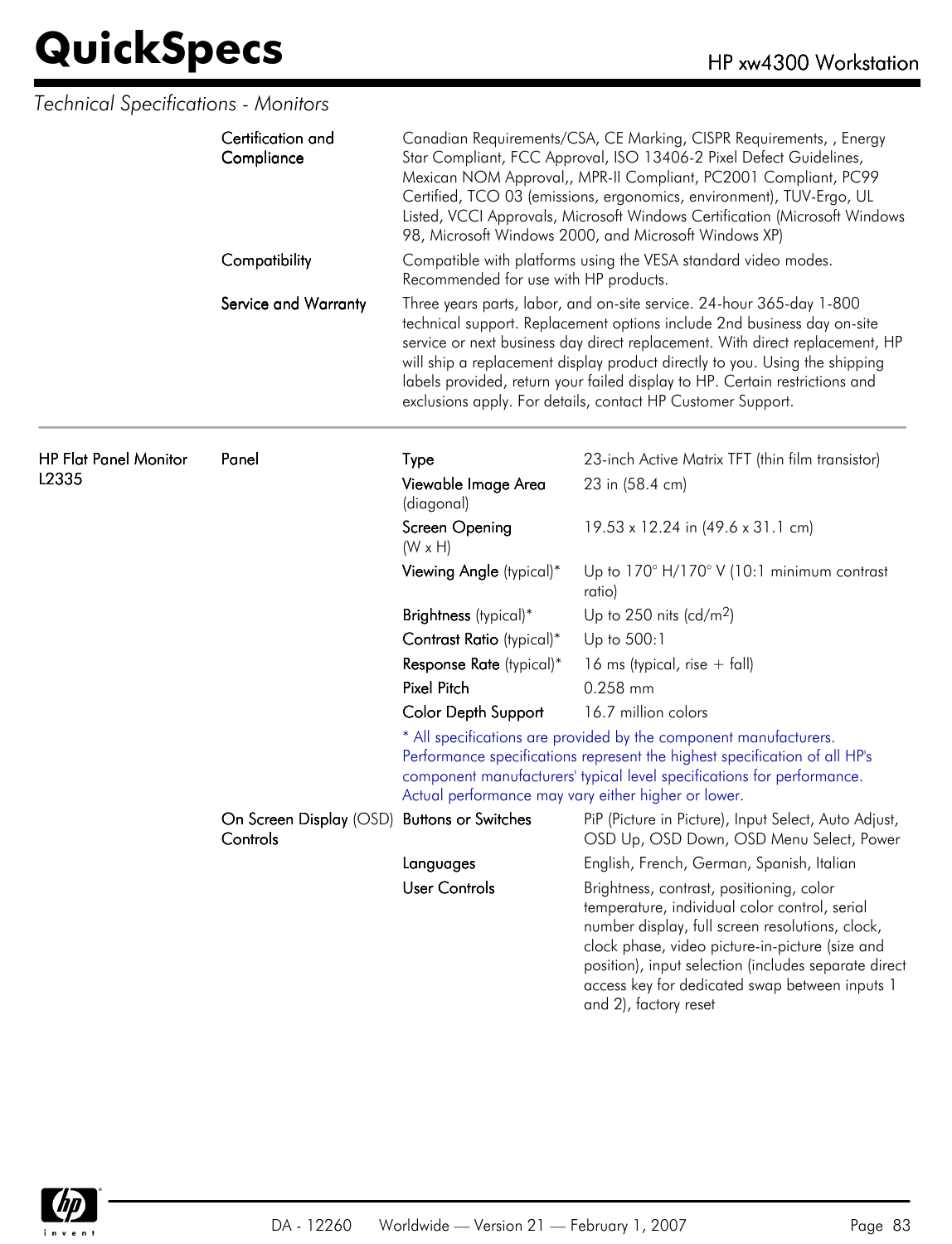| Technical Specifications - Monitors |                                  |                              |                                                                                                                                                             |
|-------------------------------------|----------------------------------|------------------------------|-------------------------------------------------------------------------------------------------------------------------------------------------------------|
|                                     | Signal Interface/<br>Performance | <b>Horizontal Frequency</b>  | 30 to 94 kHz (VGA input); 30 to 92 KHz (DVI<br>input) (for modes with pixel clock less than 157<br>MHz)                                                     |
|                                     |                                  | <b>Vertical Frequency</b>    | 48 to 85 Hz (VGA and DVI input)                                                                                                                             |
|                                     |                                  | <b>Graphics Controller</b>   | Pixelworks PW172                                                                                                                                            |
|                                     |                                  | <b>Native Resolution</b>     | 1920 x 1200 @ 60 Hz (recommended)                                                                                                                           |
|                                     |                                  | Preset VESA Graphic          | 1920 x 1200 @ 60Hz                                                                                                                                          |
|                                     |                                  | Modes (non-interlaced)       | 1600 x 1200 @ 60 Hz, 75 Hz                                                                                                                                  |
|                                     |                                  |                              | 1280 x 1024 @ 60 Hz, 75Hz, 85 Hz                                                                                                                            |
|                                     |                                  |                              | 1280 x 960 @ 60 Hz                                                                                                                                          |
|                                     |                                  |                              | 1152 x 900 @ 66 Hz                                                                                                                                          |
|                                     |                                  |                              | 1024 x 768 @ 60 Hz, 75 Hz, 85 Hz                                                                                                                            |
|                                     |                                  |                              | 800 x 600 @ 60 Hz, 75Hz                                                                                                                                     |
|                                     |                                  |                              | 640 x 480 @ 60 Hz, 75 Hz                                                                                                                                    |
|                                     |                                  | <b>Text Mode</b>             | 720 x 400 @ 70 Hz                                                                                                                                           |
|                                     |                                  | Mac Mode                     | 1152 x 870 @ 75 Hz and 832 x 624 @ 75 Hz                                                                                                                    |
|                                     |                                  | Sun Mode                     | 1152 x 900 @ 66 Hz                                                                                                                                          |
|                                     |                                  | Maximum Pixel Clock<br>Speed | 202 MHz (VGA input); 162 MHz (DVI input)                                                                                                                    |
|                                     |                                  | User Programmable<br>Modes   | Yes, 10                                                                                                                                                     |
|                                     |                                  | Anti-Glare                   | Yes                                                                                                                                                         |
|                                     |                                  | <b>Anti-Static</b>           | Yes                                                                                                                                                         |
|                                     |                                  | Default Color<br>Temperature | 6500K                                                                                                                                                       |
|                                     | Video Input                      | Plug and Play                | Yes                                                                                                                                                         |
|                                     |                                  | Input Signal                 | Five connectors, including one 15-pin mini D-<br>sub VGA, one DVI-I (VGA analog and digital<br>input), one composite video, one s-video,<br>component video |
|                                     |                                  | Input Impedance              | 75 ohms ± 10%                                                                                                                                               |
|                                     |                                  | Sync Input                   | Separate sync (HSYNC/VSYNC); composite sync,<br>Sync on Green                                                                                               |
|                                     |                                  | Video Cable                  | VGA to VGA; VGA to DVI-I; DVI-D to DVI-I                                                                                                                    |
|                                     |                                  | Video Cable Length           | 5.9 ft $(1.8 \text{ m})$                                                                                                                                    |
|                                     | Power                            | Input Power                  | Auto-Ranging, 90 to 132 VAC and 195 to 265<br>VAC; internal power supply, 50 Hz/60 Hz                                                                       |
|                                     |                                  | Frequency                    | 47.5 to 63 Hz                                                                                                                                               |
|                                     |                                  | Maximum                      | < 100 W                                                                                                                                                     |
|                                     |                                  | <b>Power Saving</b>          | < 5 W                                                                                                                                                       |
|                                     |                                  | Power Cable Length           | 5.9 ft $(1.8 \text{ m})$                                                                                                                                    |

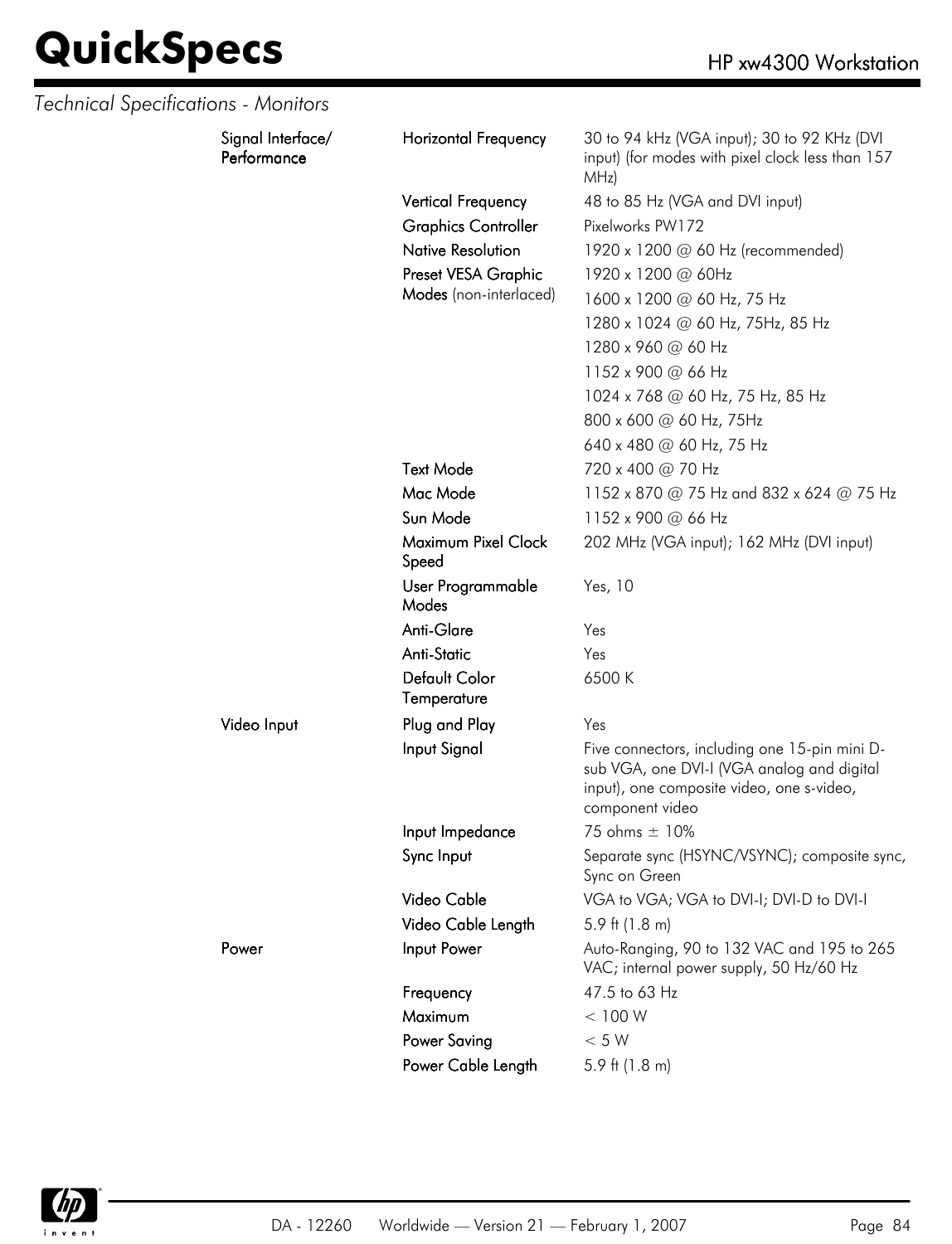| Technical Specifications - Monitors |               |                                    |                                                                                                                                                                                                                                                                                                                                                       |                                                                                                                          |
|-------------------------------------|---------------|------------------------------------|-------------------------------------------------------------------------------------------------------------------------------------------------------------------------------------------------------------------------------------------------------------------------------------------------------------------------------------------------------|--------------------------------------------------------------------------------------------------------------------------|
|                                     | Mechanical    | Dimensions $(H \times W \times D)$ | Unpacked                                                                                                                                                                                                                                                                                                                                              | 17.36 (min) to 20.9<br>$(max) \times 21.46 \times 8.27$ in<br>(44.1 (min) to 53.1<br>$(max) \times 54.5 \times 21.0$ cm) |
|                                     |               |                                    | Unpacked withou stand 14.57 x 21.46 x 3.35<br>(head only)                                                                                                                                                                                                                                                                                             | in (37.0 x 54.5 x 8.5)<br>cm)                                                                                            |
|                                     |               |                                    | Packaged                                                                                                                                                                                                                                                                                                                                              | 11.5 x 25.75 x 23.86<br>in (29. 2 x 65.4 x 60.6)<br>cm)                                                                  |
|                                     |               | Weight                             | Unpacked                                                                                                                                                                                                                                                                                                                                              | 22.27 lb (10.1 kg)                                                                                                       |
|                                     |               |                                    | Packaged                                                                                                                                                                                                                                                                                                                                              | 30.87 lb (14.0 kg)                                                                                                       |
|                                     |               | <b>Tilt Range</b>                  | -5 $^{\circ}$ to $+25^{\circ}$ vertical                                                                                                                                                                                                                                                                                                               |                                                                                                                          |
|                                     |               | <b>Swivel Range</b>                | -35 $^{\circ}$ to + 35 $^{\circ}$                                                                                                                                                                                                                                                                                                                     |                                                                                                                          |
|                                     |               | Height Adjustable                  | Yes, range 3.54 in (9.0 cm)                                                                                                                                                                                                                                                                                                                           |                                                                                                                          |
|                                     |               | <b>Pivot Rotation</b>              | Yes                                                                                                                                                                                                                                                                                                                                                   |                                                                                                                          |
|                                     |               | Base                               | Attached                                                                                                                                                                                                                                                                                                                                              |                                                                                                                          |
|                                     | Environmental | Temperature -<br>Operating         | 46° to 95° F (10° to 35° C)                                                                                                                                                                                                                                                                                                                           |                                                                                                                          |
|                                     |               | Temperature -<br>Non-operating     | 6 $^{\circ}$ to 140 $^{\circ}$ F (-10 $^{\circ}$ to 60 $^{\circ}$ C)                                                                                                                                                                                                                                                                                  |                                                                                                                          |
|                                     |               | Humidity - Operating               | 20% to 80% non-condensing                                                                                                                                                                                                                                                                                                                             |                                                                                                                          |
|                                     |               | Humidity -<br>Non-operating        | 5% to 85%                                                                                                                                                                                                                                                                                                                                             |                                                                                                                          |
|                                     |               | Altitude - Operating               | $+12,000$ ft (+3,657.6 m)                                                                                                                                                                                                                                                                                                                             |                                                                                                                          |
|                                     |               | Altitude -<br>Non-operating        | $+40,000$ ft $(+12,192$ m)                                                                                                                                                                                                                                                                                                                            |                                                                                                                          |
|                                     | Options       | <b>HP Desktop Access</b><br>Center | Sold separately, the HP Desktop Access Center<br>Features integrated microphone/headset jacks,<br>dual function headset for phone/PC support, a<br>MultiBay slot for adding an optical drive (sold<br>separately), and four USB ports for easy<br>integration of third-party digital solutions; part<br>number DK985A. For more information, refer to |                                                                                                                          |



the HP Desktop Access Center QuickSpecs.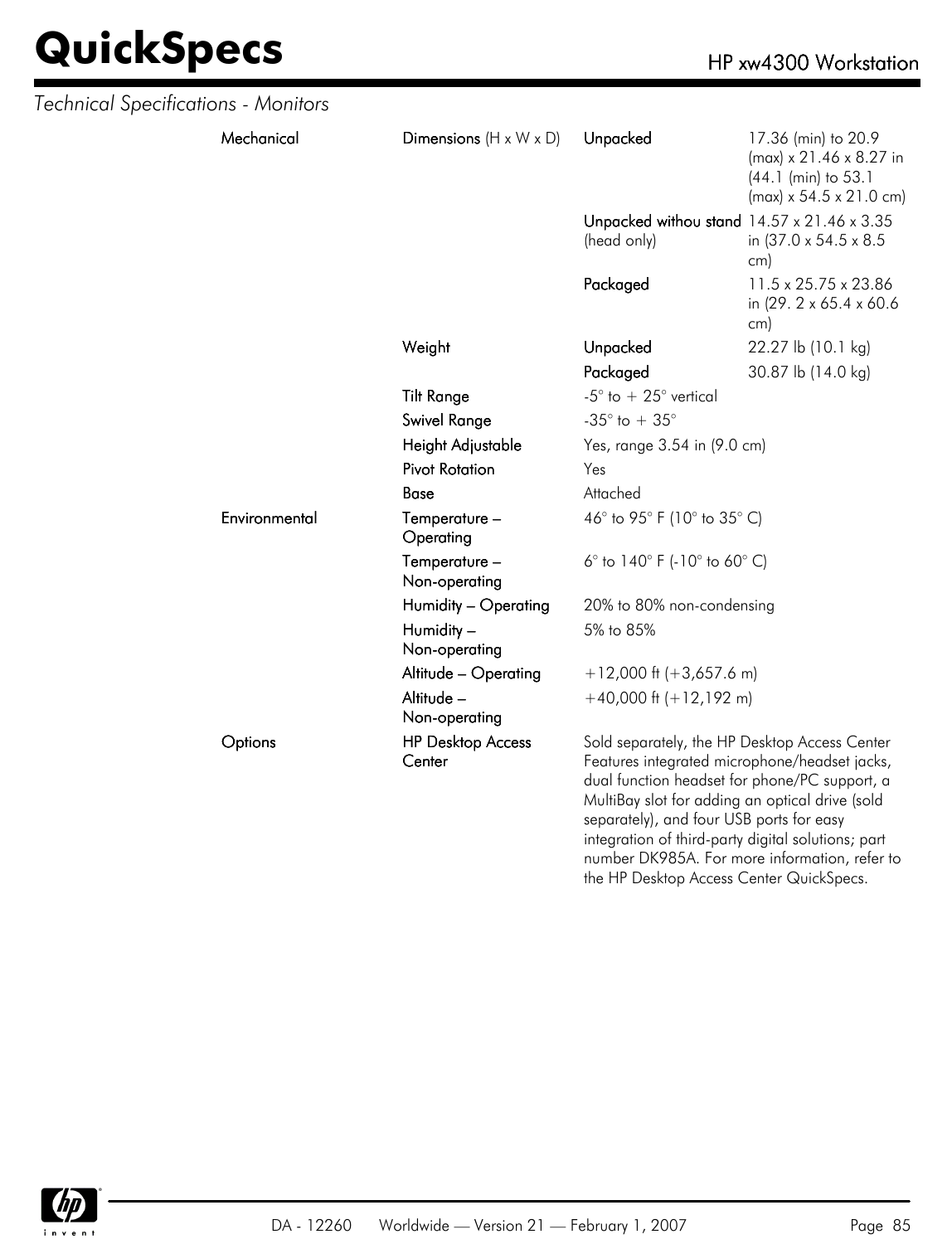$\frac{4}{2}$ invent

| <b>Technical Specifications - Monitors</b> |                                 |                                                                                                                                                                                                      |                                                                                                                                                                                                                                                                                                                                                                                                                                                                                                                                                                                                                                                                                                               |  |  |
|--------------------------------------------|---------------------------------|------------------------------------------------------------------------------------------------------------------------------------------------------------------------------------------------------|---------------------------------------------------------------------------------------------------------------------------------------------------------------------------------------------------------------------------------------------------------------------------------------------------------------------------------------------------------------------------------------------------------------------------------------------------------------------------------------------------------------------------------------------------------------------------------------------------------------------------------------------------------------------------------------------------------------|--|--|
|                                            | Other                           | Accessories Included                                                                                                                                                                                 | VGA to VGA cable – connects the graphic card's<br>VGA analog connector to the monitor's input $#1$<br>(VGA analog) connector                                                                                                                                                                                                                                                                                                                                                                                                                                                                                                                                                                                  |  |  |
|                                            |                                 |                                                                                                                                                                                                      | VGA to DVI-I cable - connects the graphic card's<br>VGA connector to the monitor's input #2 (DVI-I<br>analog) connector                                                                                                                                                                                                                                                                                                                                                                                                                                                                                                                                                                                       |  |  |
|                                            |                                 |                                                                                                                                                                                                      | DVI-D to DVI-I cable – connects the graphic<br>card's DVI-D digital connector to the monitor's<br>input #2 (DVI-I digital) connector                                                                                                                                                                                                                                                                                                                                                                                                                                                                                                                                                                          |  |  |
|                                            |                                 | User Guide Languages                                                                                                                                                                                 | English, B. Portuguese, French, LA Spanish,<br>Korean, S. Chinese, T. Chinese, Bahasa,<br>Japanese, Danish, Finnish, German, Norwegian,<br>Spanish, Swedish, Greek, Polish, Russian,<br>Slovenian, Turkish                                                                                                                                                                                                                                                                                                                                                                                                                                                                                                    |  |  |
|                                            |                                 | <b>Warranty Languages</b>                                                                                                                                                                            | English, Canadian French, LA Spanish, Brazilian<br>Portuguese, Danish, German, Castilian Spanish,<br>French, Italian, Dutch, Norwegian, Finnish,<br>Swedish, Bahasa Indonesian, Korean, T.<br>Chinese, S. Chinese                                                                                                                                                                                                                                                                                                                                                                                                                                                                                             |  |  |
|                                            |                                 | Color                                                                                                                                                                                                | Carbonite/silver                                                                                                                                                                                                                                                                                                                                                                                                                                                                                                                                                                                                                                                                                              |  |  |
|                                            |                                 | <b>VESA External Mounting</b>                                                                                                                                                                        | Yes (Standard 4 hole pattern, 100 mm)                                                                                                                                                                                                                                                                                                                                                                                                                                                                                                                                                                                                                                                                         |  |  |
|                                            |                                 | Kensington Lock-Ready                                                                                                                                                                                | Yes                                                                                                                                                                                                                                                                                                                                                                                                                                                                                                                                                                                                                                                                                                           |  |  |
|                                            | Certification and<br>Compliance | * Energy Star Compliant available summer 2004.                                                                                                                                                       | Australian ACA Approval, Canadian Requirements/CSA, CE Marking, China<br>CCIB/CCEE Approval, CISPR Requirements, Eastern European Approvals,<br>*Energy Star Compliant, FCC Approval, German Ergonomic (TUV and GS<br>Mark), ISO 9241-3,7,8 VDT Guidelines, ISO 13406-2 Pixel Defect<br>Guidelines, Mexican NOM Approval, MIC Requirements (New Zealand),<br>MPR-II Compliant, Nordic Approvals (Nemko, Fimko, Demko, Semko),<br>PC2001 Compliant, PC99 Certified, S. Korean MIC Approval, Taiwan BSMI<br>Approval, TCO 03 (emissions, ergonomics, environment), TUV-Ergo, UL<br>Listed, VCCI Approvals, Windows Certification (Microsoft® Windows® 98,<br>Microsoft Windows 2000, and Microsoft Windows XP). |  |  |
|                                            | Compatibility                   |                                                                                                                                                                                                      | Compatible with platforms using the VESA standard video modes and HP<br>Compaq Business Desktops d500, d300, and d200 Series, Compaq Evo<br>Desktops, and HP Business Desktops d300 series.                                                                                                                                                                                                                                                                                                                                                                                                                                                                                                                   |  |  |
|                                            | Service and Warranty            | Limited three years parts, labor, and on-site service, including backlight.<br>Availability varies by region. Certain restrictions and exclusions apply.<br>Consult HP Customer Service for details. |                                                                                                                                                                                                                                                                                                                                                                                                                                                                                                                                                                                                                                                                                                               |  |  |
| <b>HP Flat Panel Monitor</b>               | Panel                           | Type                                                                                                                                                                                                 | 24-inch Active Matrix TFT (thin film transistor)                                                                                                                                                                                                                                                                                                                                                                                                                                                                                                                                                                                                                                                              |  |  |
| LP2465                                     |                                 | Viewable Image Area<br>(diagonal)                                                                                                                                                                    | 24 in (60.96 cm)                                                                                                                                                                                                                                                                                                                                                                                                                                                                                                                                                                                                                                                                                              |  |  |
|                                            |                                 | Screen Opening<br>$(W \times H)$                                                                                                                                                                     | 20.47 x 12.83 in (52.0 x 32.6 cm)                                                                                                                                                                                                                                                                                                                                                                                                                                                                                                                                                                                                                                                                             |  |  |
|                                            |                                 | Viewing Angle (typical)*                                                                                                                                                                             | 178° H/178° V (10:1 minimum contrast ratio)                                                                                                                                                                                                                                                                                                                                                                                                                                                                                                                                                                                                                                                                   |  |  |
|                                            |                                 | Brightness (typical)*                                                                                                                                                                                | 500 nits (cd/m <sup>2</sup> )                                                                                                                                                                                                                                                                                                                                                                                                                                                                                                                                                                                                                                                                                 |  |  |
|                                            |                                 | Contrast Ratio (typical)*                                                                                                                                                                            | 1000:1                                                                                                                                                                                                                                                                                                                                                                                                                                                                                                                                                                                                                                                                                                        |  |  |
|                                            |                                 | Response Rate (typical)*                                                                                                                                                                             | 8 ms (typical gray to gray)                                                                                                                                                                                                                                                                                                                                                                                                                                                                                                                                                                                                                                                                                   |  |  |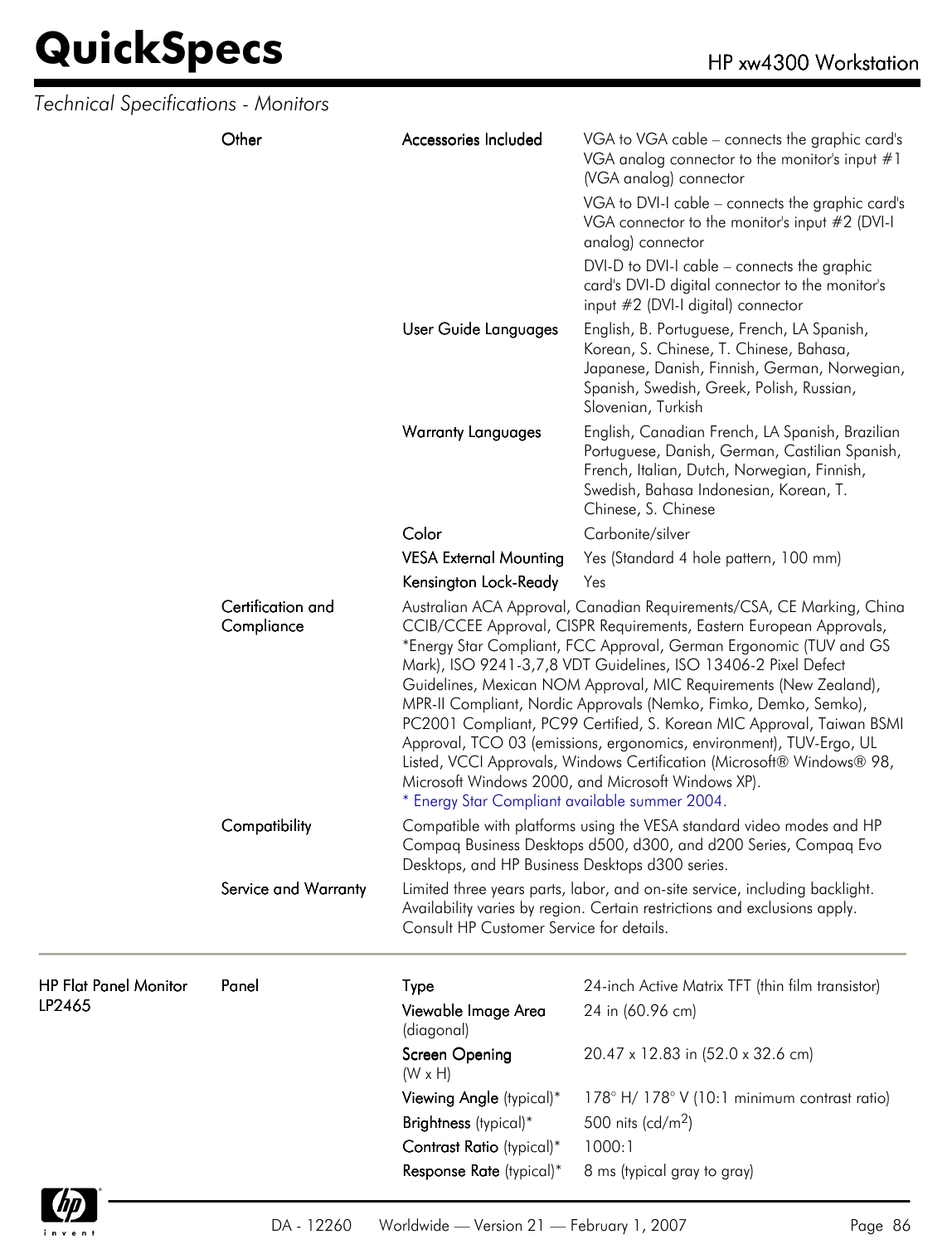| <b>Technical Specifications - Monitors</b> |                                                    |                                                                                                                                                                                                                                                                                   |
|--------------------------------------------|----------------------------------------------------|-----------------------------------------------------------------------------------------------------------------------------------------------------------------------------------------------------------------------------------------------------------------------------------|
|                                            | <b>Pixel Pitch</b>                                 | 0.270 mm                                                                                                                                                                                                                                                                          |
|                                            | Color Depth Support                                | 16.7 million colors                                                                                                                                                                                                                                                               |
|                                            | <b>Backlight Lamp Life</b><br>(to half brightness) | 50K hours                                                                                                                                                                                                                                                                         |
|                                            |                                                    | *Response time 13 ms rise and fall, 6 ms gray to gray.                                                                                                                                                                                                                            |
| On Screen Display (OSD)<br>Controls        | <b>Buttons or Switches</b>                         | Input Select, Auto Adjust, OSD Up, OSD Down,<br>OSD Menu Select, Power                                                                                                                                                                                                            |
|                                            | Languages                                          | English, French, German, Spanish, Italian,<br>Japanese, Dutch                                                                                                                                                                                                                     |
|                                            | <b>User Controls</b>                               | Brightness, contrast, positioning, color<br>temperature, individual color control, serial<br>number display, full screen resolutions, clock,<br>clock phase, input selection (includes separate<br>direct access key for dedicated swap between<br>inputs 1 and 2), factory reset |
| Signal Interface/<br>Performance           | Horizontal Frequency                               | 30 to 94 kHz (VGA input); 30 to 92 KHz (DVI<br>input) (for modes with pixel clock less than 157<br>MHz)                                                                                                                                                                           |
|                                            | <b>Vertical Frequency</b>                          | 48 to 85 Hz (VGA and DVI input)                                                                                                                                                                                                                                                   |
|                                            | <b>Native Resolution</b>                           | 1920 x 1200 @ 60 Hz (recommended)<br>(native aspect ratio of 16:10)                                                                                                                                                                                                               |
|                                            | Preset VESA Graphic<br>Modes (non-interlaced)      | 1920 x 1200 @ 60 Hz<br>1600 x 1200 @ 60 Hz, 75 Hz<br>1280 x 1024 @ 60 Hz, 75 Hz, 85 Hz<br>1280 x 960 @ 60 Hz<br>1152 x 900 @ 66 Hz<br>1024 x 768 @ 60 Hz, 75 Hz, 85 Hz<br>800 x 600 @ 60 Hz, 75 Hz<br>640 x 480 $\omega$ 60 Hz, 75 Hz                                             |
|                                            | <b>Text Mode</b>                                   | 720 x 400 @ 70 Hz                                                                                                                                                                                                                                                                 |
|                                            | Mac Mode                                           | 1152 x 870 @ 75 Hz and 832 x 624 @ 75 Hz                                                                                                                                                                                                                                          |
|                                            | Sun Mode                                           | 1152 x 900 @ 66 Hz                                                                                                                                                                                                                                                                |
|                                            | Maximum Pixel Clock<br>Speed                       | 202 MHz (VGA input); 162 MHz (DVI input)                                                                                                                                                                                                                                          |
|                                            | User Programmable<br>Modes                         | Yes, 20                                                                                                                                                                                                                                                                           |
|                                            | Anti-Glare                                         | Yes                                                                                                                                                                                                                                                                               |
|                                            | <b>Anti-Static</b>                                 | Yes                                                                                                                                                                                                                                                                               |
|                                            | Default Color<br>Temperature                       | 6500K                                                                                                                                                                                                                                                                             |

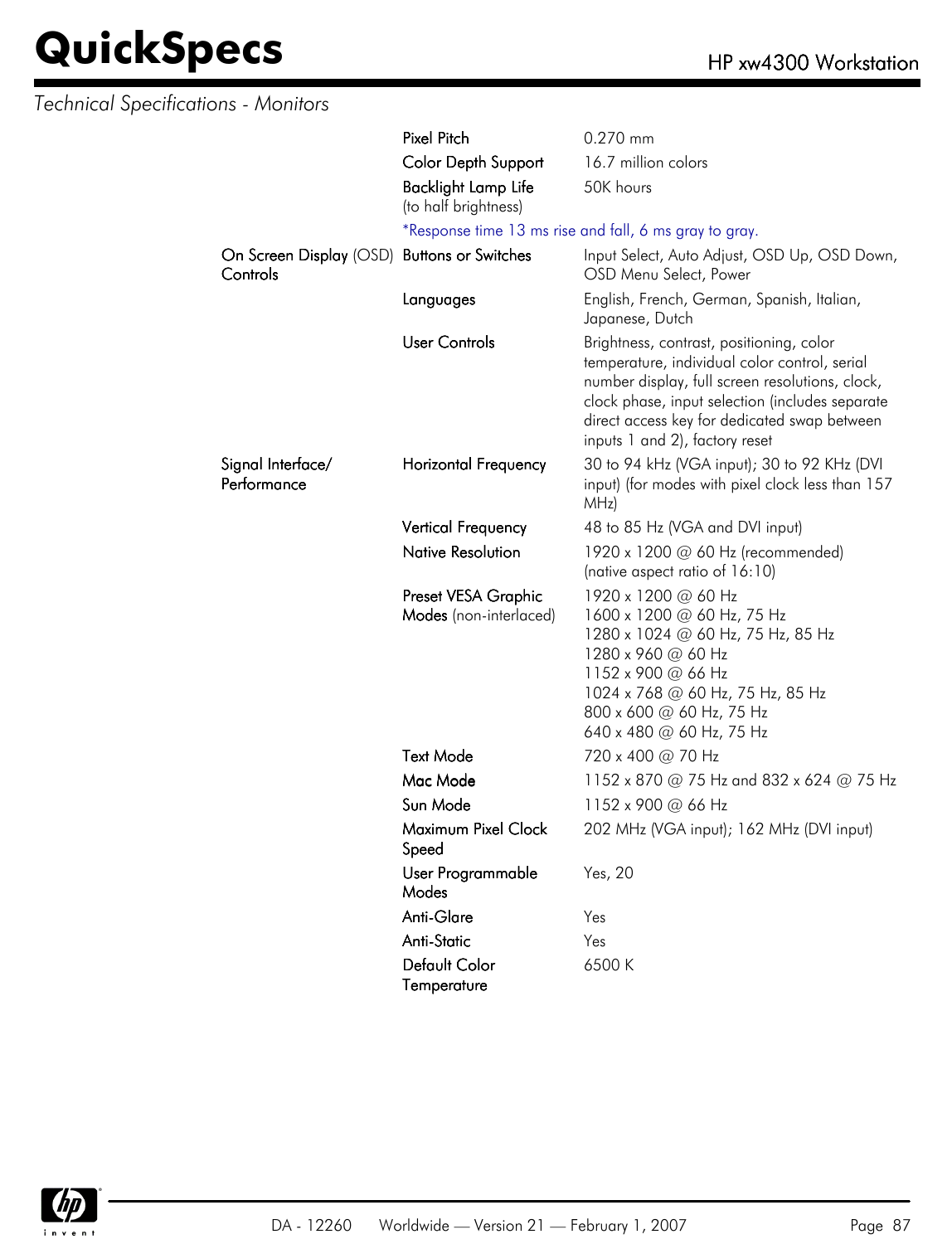| Technical Specifications - Monitors |                    |                                     |                                                                                       |                                                                                                                     |
|-------------------------------------|--------------------|-------------------------------------|---------------------------------------------------------------------------------------|---------------------------------------------------------------------------------------------------------------------|
|                                     | Video/Other Inputs | Plug and Play                       | Yes                                                                                   |                                                                                                                     |
|                                     |                    | Self Powered USB 2.0<br>Hub         | One upstream, four downstream ports (located<br>on side of monitor, cable included)   |                                                                                                                     |
|                                     |                    | Input Signal                        | Two DVI-I (VGA analog and digital) inputs                                             |                                                                                                                     |
|                                     |                    | Input Impedance                     | 75 ohms ± 10%                                                                         |                                                                                                                     |
|                                     |                    | Sync Input                          | Sync on Green                                                                         | Separate sync (HSYNC/VSYNC); composite sync,                                                                        |
|                                     |                    | Video Cable                         | VGA to DVI-I; DVI-D to DVI-D                                                          |                                                                                                                     |
|                                     |                    | Video Cable Length                  | 5.9 ft $(1.8 \text{ m})$                                                              |                                                                                                                     |
|                                     | Power              | Input Power                         | Auto-Ranging, 90 to 132 VAC and 195 to 265<br>VAC; internal power supply, 50 Hz/60 Hz |                                                                                                                     |
|                                     |                    | Frequency                           | 47.5 to 63 Hz                                                                         |                                                                                                                     |
|                                     |                    | <b>Typical Power</b><br>Consumption | 75 watts                                                                              |                                                                                                                     |
|                                     |                    | Maximum                             | $< 110$ watts                                                                         |                                                                                                                     |
|                                     |                    | <b>Power Saving</b>                 | $< 2$ watts                                                                           |                                                                                                                     |
|                                     |                    | Power Cable Length                  | 6.2 ft $(1.9 m)$                                                                      |                                                                                                                     |
|                                     | Mechanical         | Dimensions $(H \times W \times D)$  | Unpacked w/ stand                                                                     | 14.6 (min) to 19.7<br>$(max) \times 22 \times 9.1$ in<br>(37.1 (min) to 50.1<br>$(max) \times 55.4 \times 23.2$ cm) |
|                                     |                    |                                     | Unpacked w/o stand<br>(head only)                                                     | 14.4 x 22 x 3.7 in<br>$(36.6 \times 55.84 \times 9.2 \text{ cm})$                                                   |
|                                     |                    |                                     | Packaged                                                                              | 11.7 x 22.1 x 25.6 in<br>$(29.8 \times 56.0 \times 65.1 \text{ cm})$                                                |
|                                     |                    | Weight                              | Unpacked                                                                              | 23.6 lbs (10.7 kg)                                                                                                  |
|                                     |                    |                                     | Packaged                                                                              | 23.6 lbs (10.7 kg)                                                                                                  |
|                                     |                    | <b>Tilt Range</b>                   | -5 $\degree$ to + 25 $\degree$ vertical                                               |                                                                                                                     |
|                                     |                    | Swivel Range                        | -45 $^{\circ}$ to + 45 $^{\circ}$                                                     |                                                                                                                     |
|                                     |                    | Height Adjustable                   | Yes, range 5.1 in (130 mm)                                                            |                                                                                                                     |
|                                     |                    | <b>Pivot Rotation</b>               | Yes                                                                                   |                                                                                                                     |
|                                     |                    | Base                                | Detachable, ships detached                                                            |                                                                                                                     |
|                                     | Environmental      | Temperature -<br>Operating          | 46° to 95° F (10° to 35° C)                                                           |                                                                                                                     |
|                                     |                    | Temperature -<br>Non-operating      | 6 $^{\circ}$ to 140 $^{\circ}$ F (-10 $^{\circ}$ to 60 $^{\circ}$ C)                  |                                                                                                                     |
|                                     |                    | Humidity - Operating                | 20% to 80% non-condensing                                                             |                                                                                                                     |
|                                     |                    | Humidity -<br>Non-operating         | 5% to 85%                                                                             |                                                                                                                     |
|                                     |                    | Altitude - Operating                | $+12,000$ ft (+3,657.6 m)                                                             |                                                                                                                     |
|                                     |                    | Altitude -<br>Non-operating         | $+40,000$ ft $(+12,192$ m)                                                            |                                                                                                                     |
|                                     | Other              | Accessories Included                | analog) connector<br>DVI-D to DVI-D cable - connects the graphic                      | VGA to DVI-I cable - connects the graphic card's<br>VGA connector to the monitor's input #2 (DVI-I                  |

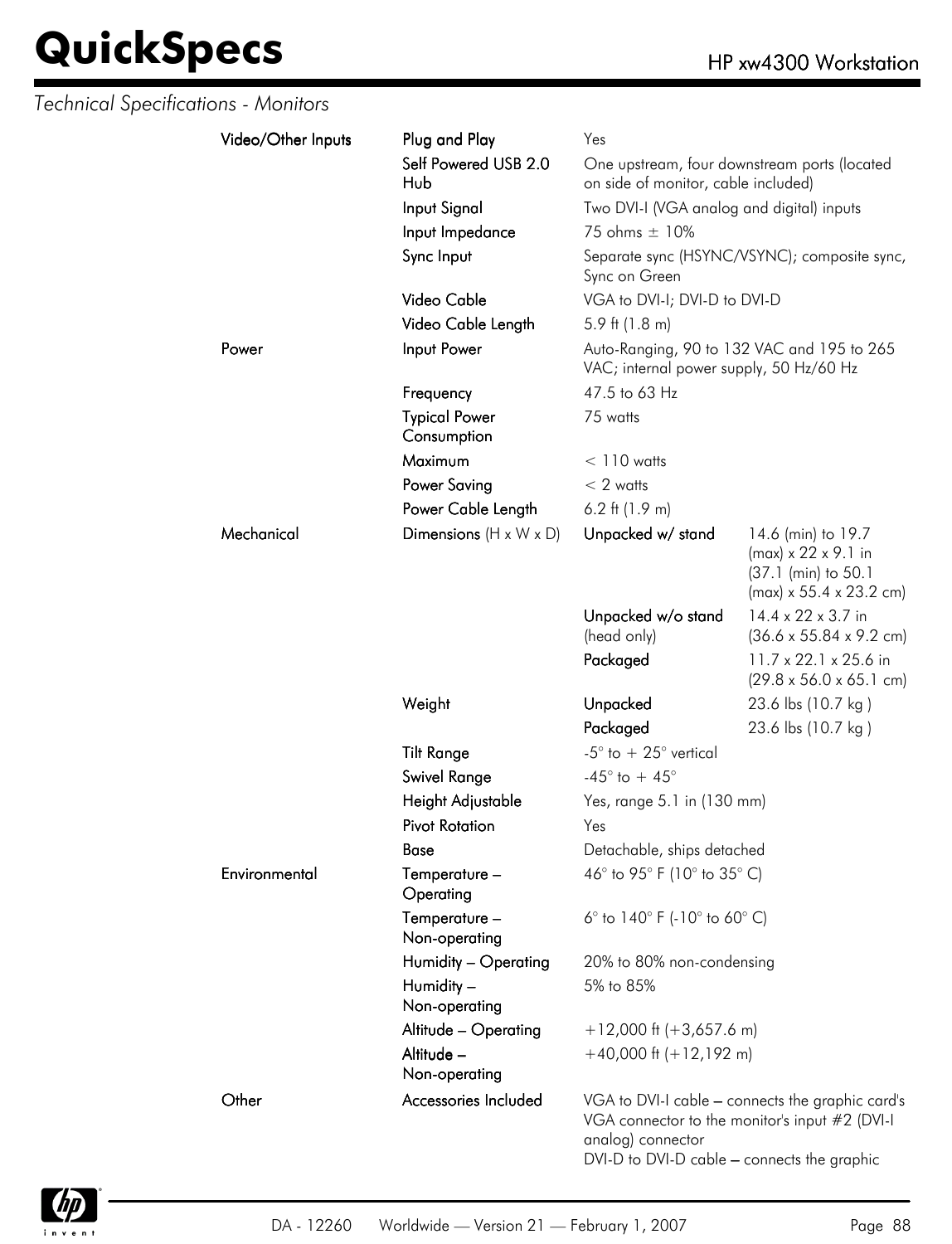*Technical Specifications - Monitors*

|                                 |                                                                                                                                                                                                                                                                                                                                                                                                                                                                                                                                                                                                                                                                                                                     | card's DVI-D digital connector to the monitor's<br>input #2 (DVI-I digital) connector                                                                                                                                                                                                                                                                                                                          |
|---------------------------------|---------------------------------------------------------------------------------------------------------------------------------------------------------------------------------------------------------------------------------------------------------------------------------------------------------------------------------------------------------------------------------------------------------------------------------------------------------------------------------------------------------------------------------------------------------------------------------------------------------------------------------------------------------------------------------------------------------------------|----------------------------------------------------------------------------------------------------------------------------------------------------------------------------------------------------------------------------------------------------------------------------------------------------------------------------------------------------------------------------------------------------------------|
|                                 | Software                                                                                                                                                                                                                                                                                                                                                                                                                                                                                                                                                                                                                                                                                                            | Pivot Pro software from Portrait Displays, Inc.<br>interacts with your PC's native graphics driver to<br>enable seamless portrait screen redraws with a<br>simple mouse-click or keyboard command. Pivot<br>Pro supports 90-degree portrait and landscape<br>views. Language support is available in English,<br>Japanese, French, German, Spanish, Italian, and<br><b>Traditional and Simplified Chinese.</b> |
|                                 |                                                                                                                                                                                                                                                                                                                                                                                                                                                                                                                                                                                                                                                                                                                     | HP Display Assistant is a software utility that<br>allows monitor adjustment, color calibration, and<br>security/asset management using the Display<br>Data Channel Command Interface (DDC/CI)<br>protocol of the connected desktop PC.                                                                                                                                                                        |
|                                 |                                                                                                                                                                                                                                                                                                                                                                                                                                                                                                                                                                                                                                                                                                                     | HP Display LiteSaver feature allows you to<br>schedule Sleep mode at preset times to help<br>protect the monitor against image retention,<br>drastically lower power consumption and energy<br>costs, and extend the lifespan of the monitor.                                                                                                                                                                  |
|                                 | User Guide Languages                                                                                                                                                                                                                                                                                                                                                                                                                                                                                                                                                                                                                                                                                                | English, B. Portuguese, French, LA Spanish,<br>Korean, S. Chinese, T. Chinese, Bahasa,<br>Japanese, Danish, Finnish, German, Norwegian,<br>Spanish, Swedish, Greek, Polish, Russian,<br>Slovenian, Turkish                                                                                                                                                                                                     |
|                                 | <b>Warranty Languages</b>                                                                                                                                                                                                                                                                                                                                                                                                                                                                                                                                                                                                                                                                                           | English, Canadian French, LA Spanish, Brazilian<br>Portuguese, Danish, German, Castilian Spanish,<br>French, Italian, Dutch, Norwegian, Finnish,<br>Swedish, Bahasa Indonesian, Korean, T.<br>Chinese, S. Chinese                                                                                                                                                                                              |
|                                 | Color                                                                                                                                                                                                                                                                                                                                                                                                                                                                                                                                                                                                                                                                                                               | Carbonite/silver                                                                                                                                                                                                                                                                                                                                                                                               |
|                                 | <b>VESA External Mounting</b>                                                                                                                                                                                                                                                                                                                                                                                                                                                                                                                                                                                                                                                                                       | Yes (Standard 4 hole pattern, 100 mm)                                                                                                                                                                                                                                                                                                                                                                          |
|                                 | Kensington Lock-Ready                                                                                                                                                                                                                                                                                                                                                                                                                                                                                                                                                                                                                                                                                               | Yes                                                                                                                                                                                                                                                                                                                                                                                                            |
| Options                         | <b>HP Silver Flat Panel</b><br>Speaker Bar - Part<br>number: EE418AA                                                                                                                                                                                                                                                                                                                                                                                                                                                                                                                                                                                                                                                | Powered directly by the monitor or PC, the<br>Speaker Bar seamlessly attaches to the monitor's<br>lower bezel to bring full audio support to select<br>HP flat panel monitors. Features include dual<br>speakers with full sound range and an external<br>jack for headphones. Sold separately. For more<br>information, refer to the HP Flat Panel Speaker<br>Bar QuickSpec.                                  |
| Certification and<br>Compliance | Australian ACA Approval, Canadian Requirements/CSA, CE Marking, China<br>CCIB/CCEE Approval, CISPR Requirements, Eastern European Approvals,<br>Energy Star Compliant, FCC Approval, German Ergonomic (TUV and GS<br>Mark), ISO 9241-3,7,8 VDT Guidelines, ISO 13406-2 Pixel Defect<br>Guidelines, Mexican NOM Approval, MIC Requirements (New Zealand),<br>MPR-II Compliant, Nordic Approvals (Nemko, Fimko, Demko, Semko),<br>PC2001 Compliant, PC99 Certified, S. Korean MIC Approval, Taiwan BSMI<br>Approval, TCO 03 (emissions, ergonomics, environment), TUV-Ergo, UL<br>Listed, VCCI Approvals, Microsoft Windows Certification (Microsoft Windows<br>98, Microsoft Windows 2000, and Microsoft Windows XP) |                                                                                                                                                                                                                                                                                                                                                                                                                |